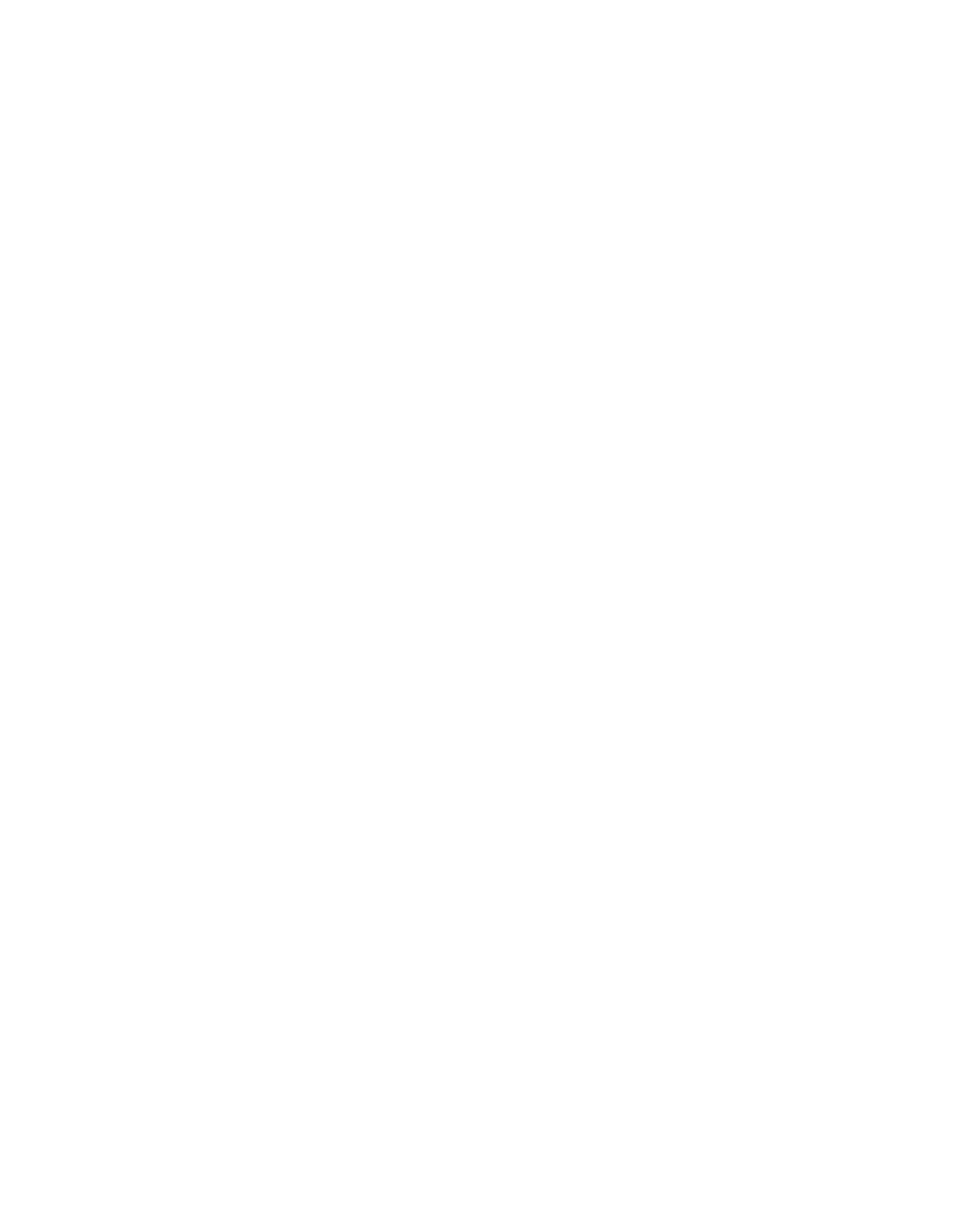# Table of Contents

| Introduction <b>Executive Contract Contract Contract Contract Contract Contract Contract Contract Contract Contract Contract Contract Contract Contract Contract Contract Contract Contract Contract Contract Contract Contract </b>      | $-1$  |
|-------------------------------------------------------------------------------------------------------------------------------------------------------------------------------------------------------------------------------------------|-------|
| Executive Summary <b>Executive Summary</b>                                                                                                                                                                                                |       |
| Discussion <b>Executive Contract Contract Contract Contract Contract Contract Contract Contract Contract Contract Contract Contract Contract Contract Contract Contract Contract Contract Contract Contract Contract Contract Co</b>      | .9    |
| Part One - Establishing New Information Sharing Requirements and Processes                                                                                                                                                                | 9     |
| I. The Imperative for Creating a Formal and Objectively                                                                                                                                                                                   |       |
| Manageable Homeland Security Intelligence/Information                                                                                                                                                                                     |       |
| Requirements Process                                                                                                                                                                                                                      | 9     |
| Different Considerations for Threat Information<br>Н.                                                                                                                                                                                     |       |
| and Vulnerability Information 15                                                                                                                                                                                                          |       |
| III. Diversity Within the Private Sector                                                                                                                                                                                                  | .17   |
| IV. Developing a Resilient and Integrated Network for                                                                                                                                                                                     |       |
|                                                                                                                                                                                                                                           | .18   |
| Part Two – Required Changes to Laws, Rules & Policies                                                                                                                                                                                     | .22   |
| Regarding Private Sector Representatives as Partners <b>Exeting Section</b> Private Sector Representatives as Partners<br>Ι.                                                                                                              | 22    |
| Liability Concerns <b>Executive Concerns</b> and the contract of the contract of the contract of the contract of the contract of the contract of the contract of the contract of the contract of the contract of the contract of th<br>П. | $-22$ |
| Implementing the Critical Infrastructure Information Act 24<br>III.                                                                                                                                                                       |       |
| IV. DHS's Caution, Lack of Clarity Regarding Other Freedom                                                                                                                                                                                |       |
| of Information Act Exemptions 26                                                                                                                                                                                                          |       |
|                                                                                                                                                                                                                                           | 27    |
| VI. Lack of Coordination Within DHS and Between                                                                                                                                                                                           |       |
| DHS and Other Agencies <u>and Communications</u> and Other Agencies and Other Agencies and Other Agencies and Other Agencies and Other Agencies and Other Agencies and Other Agencies and Other Agencies and Other Agencies and Oth       | 33    |
| Requirement for Clearer Justification for Information 24<br>VII.                                                                                                                                                                          |       |
|                                                                                                                                                                                                                                           | 34    |
| Part Three – Partnering with the Media                                                                                                                                                                                                    | 37    |
| I. Findings and the contract of the contract of the contract of the contract of the contract of the contract of the contract of the contract of the contract of the contract of the contract of the contract of the contract o            | 37    |
| II. From "Media and First Response Program" to a                                                                                                                                                                                          |       |
| Sustained Partnership and the contract of the contract of the contract of the contract of the contract of the contract of the contract of the contract of the contract of the contract of the contract of the contract of the             | 38    |
| III.                                                                                                                                                                                                                                      | 39    |
| IV. Role of Local Officials and Trusted Authorities                                                                                                                                                                                       | 39    |
| V. Refining the Homeland Security Advisory System 40                                                                                                                                                                                      |       |
|                                                                                                                                                                                                                                           | .41   |
| Attachment A: Information Sharing Task Force/Subject Matter Experts                                                                                                                                                                       | .43   |
| Attachment B: Public/Private Information Sharing Process <b>manual contract of the Starting Process</b>                                                                                                                                   | 45    |
| Attachment C: Protecting Private Security-Related Information from                                                                                                                                                                        |       |
| Disclosure by Government Agencies                                                                                                                                                                                                         | 49    |
| Attachment D: Categories of Security-Related Information Sought by                                                                                                                                                                        |       |
| Government from Private Critical Infrastructure Entities                                                                                                                                                                                  | .79   |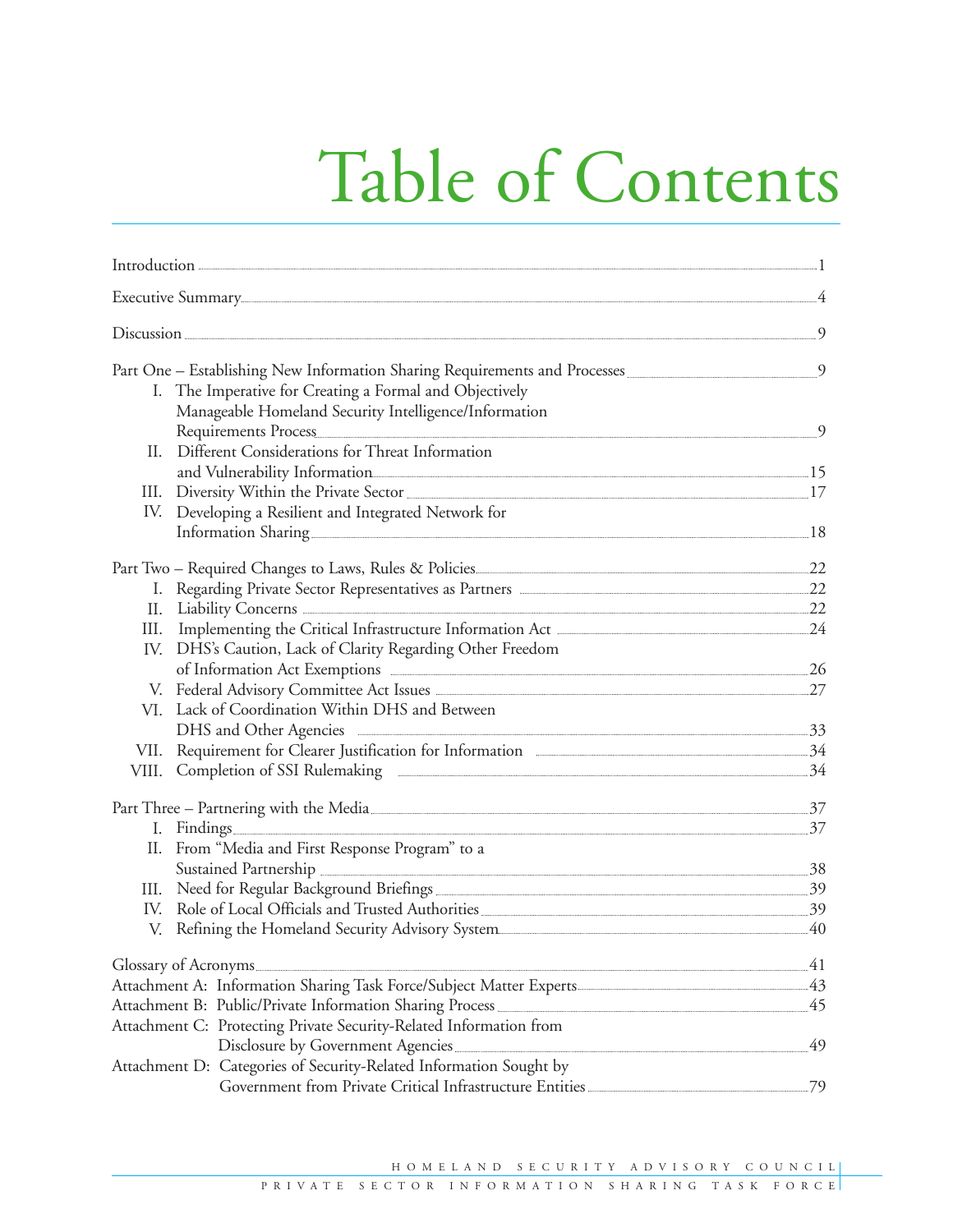### Introduction

*"We will build a national environment that enables the sharing of essential homeland security information. We must build a 'system of systems' that can provide the right information to the right people at all times. Information will be shared 'horizontally' across each level of government and 'vertically' among federal, state, and local governments, private industry, and citizens."*

— The President's National Strategy for Homeland Security

*Origin of Report; Authorship.* Because the Private Sector controls the great majority of the Nation's critical infrastructure, effective cooperation between the Federal Government – particularly the Department of Homeland Security – and the Private Sector is essential to protecting those assets from terrorist attack. Nowhere is that cooperation more vital than in the area of information sharing. And yet that cooperation has been hampered by a variety of legal and procedural obstacles. The Homeland Security Advisory Council charged its Private Sector Information Sharing Task Force on March 21 to understand the nature of those obstacles and to propose solutions to them. The Task Force concluded that the best way to understand these obstacles – which could be real or perceived – was to ask the Private Sector about them. Accordingly, the Task Force assigned several of its members, led by Rick Stephens, to reach out to lawyers and others representing private sector critical infrastructure companies and associations. This ad hoc Group of Subject Matter Experts comprises aeronautics, banking, chemicals, commercial aviation, electric power, refining, telecommunications, broadcasting, food products, and state and local government. (See Attachment A for the roster of the Task Force and its Subject Matter Experts.)

*Scope of Report.* The Task Force concluded that the question of which legal obstacles impair information sharing could not be addressed in isolation from the channels by which information flows from government entities to private ones and viceversa. The Task Force's report therefore evaluates, and makes recommendations regarding, the requirements and processes for information sharing between government and private entities.

It then discusses at length the legal and related obstacles that have impeded information flow in existing channels and, unless effectively addressed, will continue to do so in the proposed architecture. Finally, the report addresses the role of the media in this process.

In conducting this analysis, the Task Force defined "government" to include Federal, State and local entities. While the focus of this report is information sharing between government and private sector critical infrastructure entities, we also recognize that state and local governments operate some critical infrastructure, and hence may find themselves on the "private," as well as the "government," side of the equation.

The Task Force recognizes that some office and/or agency names and responsibilities referred to in the report may change with pending 2SR implementation.

*Methodology of the Work.* The Task Force determined that its work encompassed four key issues:

- Information collection and sharing **requirements** (up and down)
- Public/private information sharing **process/flow**
- **Laws, rules, policies** that affect public/private information sharing
- **Partnering with the communications media** on an ongoing basis

The Task Force assigned members to lead work on each of these key issues and decided to defer a fifth issue, **training** the private and public sector on the collection, analysis, dissemination, and use of homeland security information.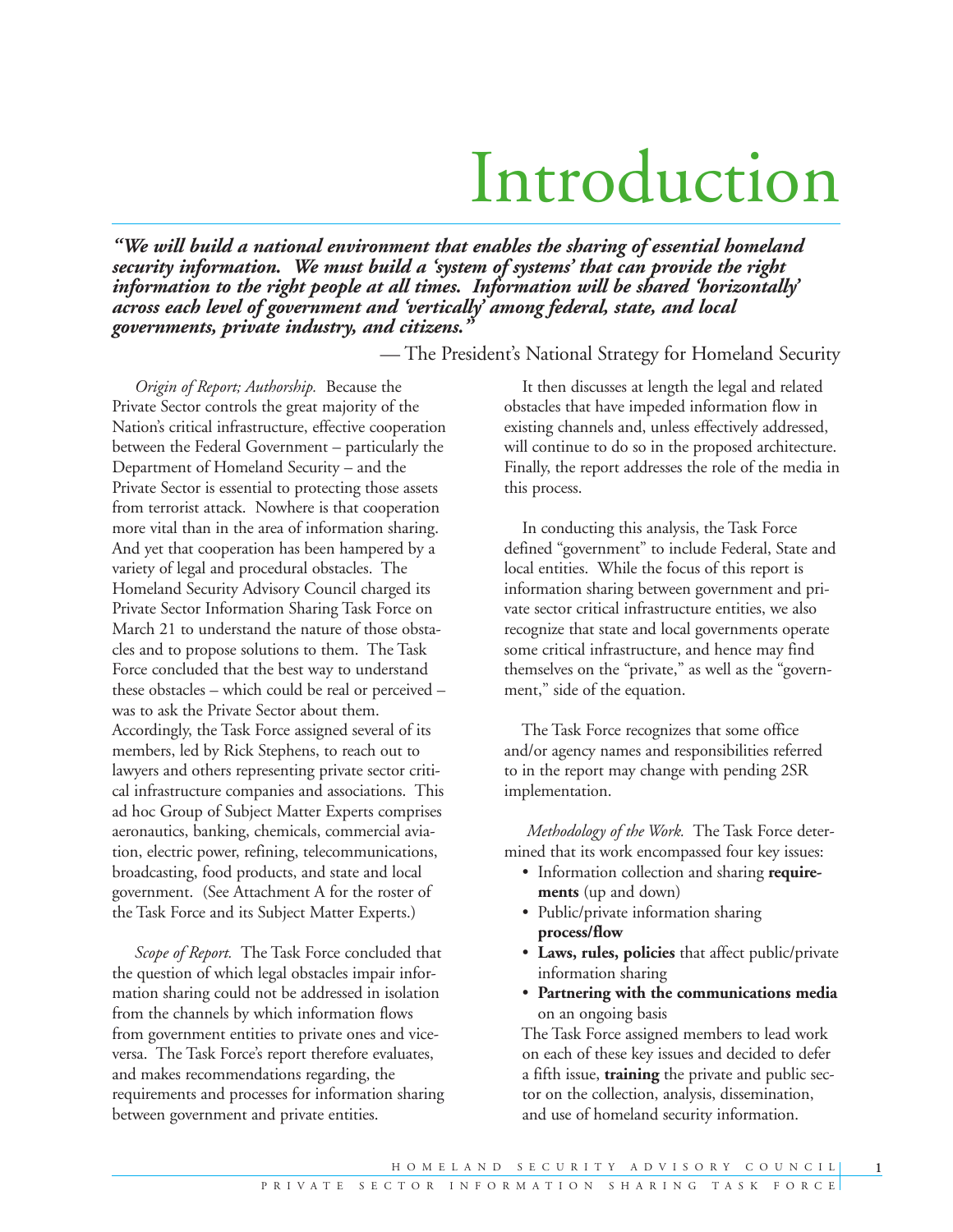The Task Force divided its work into two phases:

- Phase I (Current State) -- Determining the "as-is" environment of information sharing between government and the Private Sector. In this connection, Task Force members:
	- Conducted numerous interviews of Federal and Private Sector officials;
	- Met and spoke with representatives from DHS offices (e.g., Information Analysis and Infrastructure Protection Directorate, Homeland Security Operations Center, National Infrastructure Coordination Center) and the Private Sector; and
	- Reviewed studies and reports (e.g., GAO's July 2004 report on information sharing, $\frac{1}{1}$  the draft Interim National Infrastructure Protection Plan).
- Phase II (Future State/Recommendations) -- Defining requirements, roles, and responsibilities of the Private Sector and DHS for effective information sharing. In this phase, the Task Force:
	- Expanded its membership to include Federal, State, and local representatives and Subject Matter Experts from the Private Sector; and
	- Received input from key stakeholders through Task Force meetings and conference calls.

*Role of DHS Participants.* Several representatives from DHS provided the Task Force with helpful factual information regarding DHS, its current information sharing processes, and its views regarding particular legal issues. This assistance was vital to our work, and we appreciate it. We emphasize, however, that these DHS representatives did not participate in the Task Force's deliberations, and that the analysis and recommendations presented here are entirely those of the Task Force's non-Federal participants.

*Categorization of Recommendations.* This report provides concrete recommendations to address each of the issues we identified. These recommendations are classified by the type of change they call for, in order to provide some perspective regarding how easily and quickly they could be implemented:

- L (legislative): Changes to the U.S. Code. This would require Congressional action, and is thus the most difficult and timeconsuming to accomplish.
- R (regulatory): Changes to the Code of Federal Regulations. This would require DHS or another agency to conduct rulemaking. While rulemaking is within a given agency's control, it nonetheless requires time and resources for compliance with the Administrative Procedure Act and other requirements.
- M (mechanical): This refers to guidelines, policies or other explicit procedures that do not require rulemaking.
- A (attitudinal): These are changes in attitude or organizational culture, rather than particular agency processes. They can best be effected by clear statements from the Secretary and other senior leaders.

*Appreciation for DHS's Work to Date.* The Task Force emphasizes that its recommendations, while critical at times of DHS processes, are not intended to be critical of DHS personnel or their motives. DHS staff have worked extremely hard, in good faith and with the best of intentions, to stand up new processes in uncharted areas. They have worked under intense time pressures, stringent budget and personnel limitations, and impatient public scrutiny. The report respects that service. But we would dishonor it if we were not completely frank regarding the legal and other challenges that confront information sharing. For the same reason, we have not compromised or hedged our recommendations for how those obstacles should be overcome.

1 GOVERNMENT ACCOUNTABILITY OFFICE, "CRITICAL INFRASTRUCTURE PROTECTION: IMPROVING INFORMATION SHARING WITH CRITICAL INFRASTRUCTURE SECTORS," GAO-04-780 (July 9, 2004).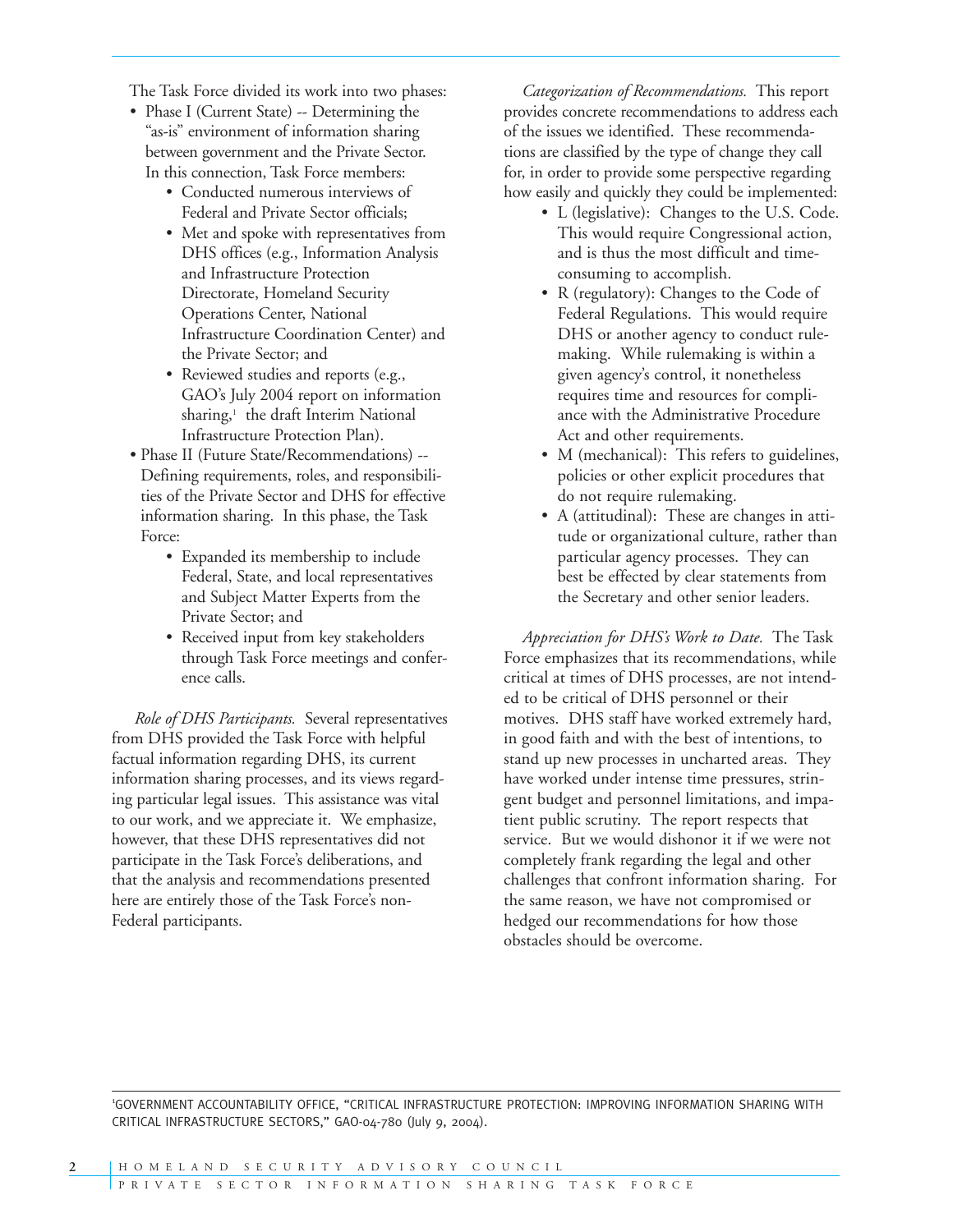*Information Sharing with the Broader Public.* The Task Force emphasizes that the purpose of this report is not to promote the greatest possible withholding of private security-related information from release by the government. The Task Force recognizes that DHS, like all Federal agencies, must effectuate long-standing principles of open government. As discussed below, the Task Force believes that the government overclassifies or otherwise restricts from disclosure information that should be provided to Private Sector entities which own or operate critical infrastructure.By extension, some government information that is "security-related" likely could safely be made public without jeopardizing the security of private sector infrastructure – especially if it is summarized or abstracted in a way that does not create undue risks. On the other hand, while different people will draw the line at different places, ultimately all (or virtually all) observers would agree that there are circumstances in which security-related information provided by private entities to the government must be protected from unrestricted public release. Further, the government needs to listen carefully to the Private Sector to understand the sensitivities that are at stake when the government is considering disclosing information about private entities. These issues are among those that the Task Force will consider further in the context of "responsible information sharing," a future work item.

*Coordination with Other Entities.* Consistent with its charter to address and provide recommendations on the spectrum of Homeland Security issues, the Homeland Security Advisory Council (HSAC) has created a Critical Infrastructure Task Force (CITF). The CITF is focused on the transformation and advancement of national critical infrastructure policy. This transformation is intended to go beyond protection to provide for the resilience and continuity of operation of the Nation's critical infrastructure. The recommendations of this Task Force and the CITF have been closely integrated. That integration must continue.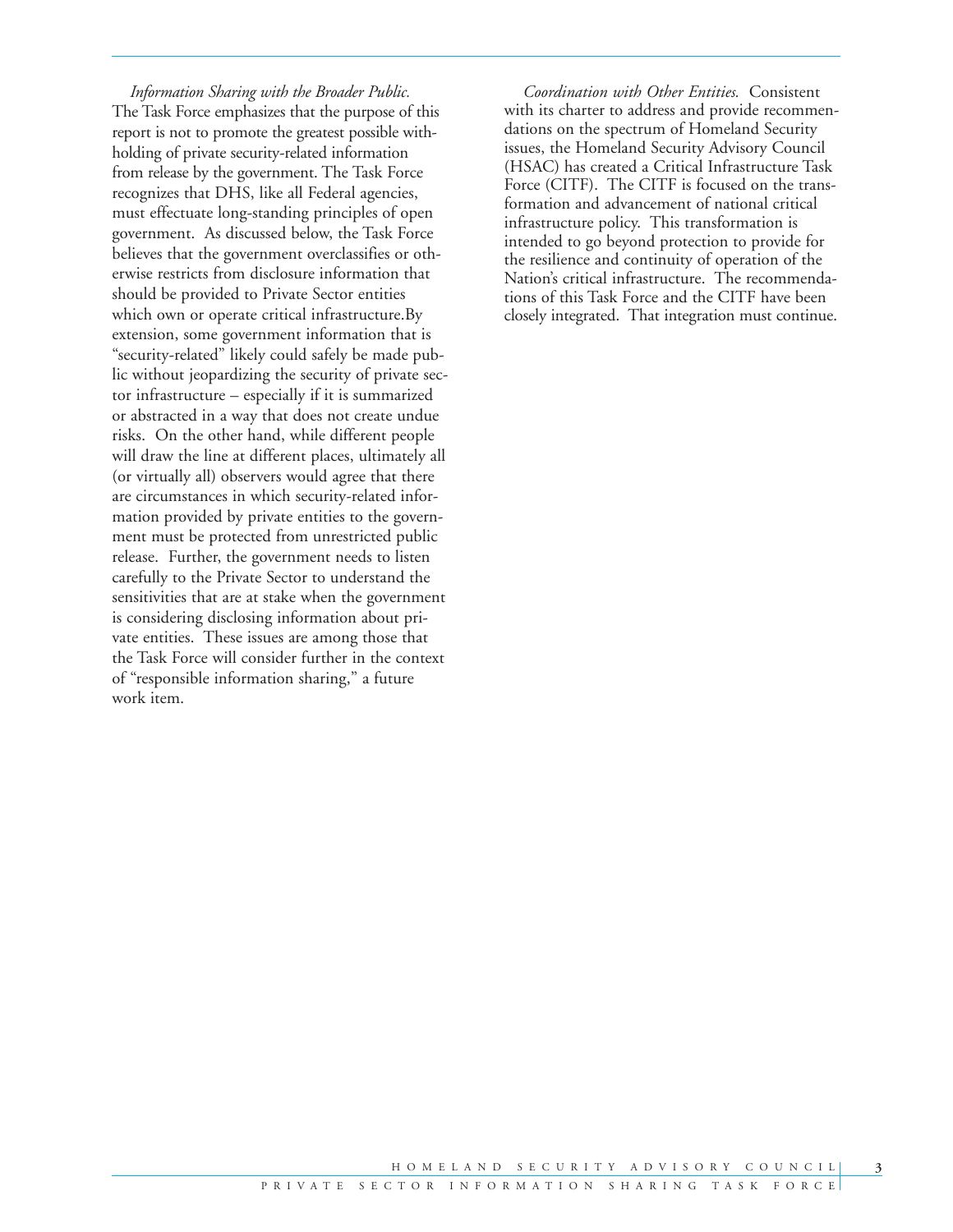# Executive Summary

Because the Private Sector controls the great majority of the nation's critical infrastructure, effective cooperation between the Federal Government – particularly the Department of Homeland Security – and the Private Sector is essential to protecting those assets from terrorist attack. Nowhere is that cooperation more vital than in the area of information sharing. And yet that cooperation has been hampered by a variety of legal and procedural obstacles. The Homeland Security Advisory Council charged its Private Sector Information Sharing Task Force on March 21 to understand the nature of those obstacles and to propose solutions to them.

The Task Force concluded that the best way to understand these obstacles – which could be real or perceived – was to ask the Private Sector about them. Accordingly, the Task Force assigned several of its members to reach out to numerous private sector critical infrastructures, as well as State and local government.

#### **The Task Force during its deliberations reached the following general findings:**

- 1. Significant information sharing activities and work are underway in DHS and in the public and Private Sectors. But it is not clear that there is an aligned "architecture" or clear understanding of who has the responsibility to create one. Such an architecture should address:
	- Organizational accountabilities and relationships with other organizations
	- Systems and information flow (processes, information systems and data)
	- Other Federal Agency information resources, requirements and needs
- 2. Significant work is required to align relationships between DHS and the Private Sector.

- 3. Different considerations apply for sharing threat information and vulnerability information.
- 4. The Task Force supports the State and Local Information Sharing Working Group's principal finding: State, Local and Tribal Governments – and the Private Sector – require homeland security threat and indications and warning (I&W) information that, to the maximum extent possible, is UNCLASSIFIED, timely, actionable/tailored and updated frequently.
- 5. Intelligence/information sharing between DHS and the Private Sector involves policy, process, and technology and the creation and maintenance of a trusted partnership between all concerned.
	- A number of statutory, regulatory, policy and attitudinal improvements are needed.
	- It will be difficult or impossible to make significant progress on many other topics until these obstacles can be overcome.
- 6. A stronger working relationship between DHS and the media will increase the likelihood that preparedness, threat and crisis information provided to a diverse public is accurate, timely, actionable and in context.
	- Provide a reassuring sense that government, business and civic leaders are working well together.
	- Improve service to the public in a crisis.
	- Refinements in the Homeland Security Advisory System are needed.
	- A national community-based threat and preparedness campaign.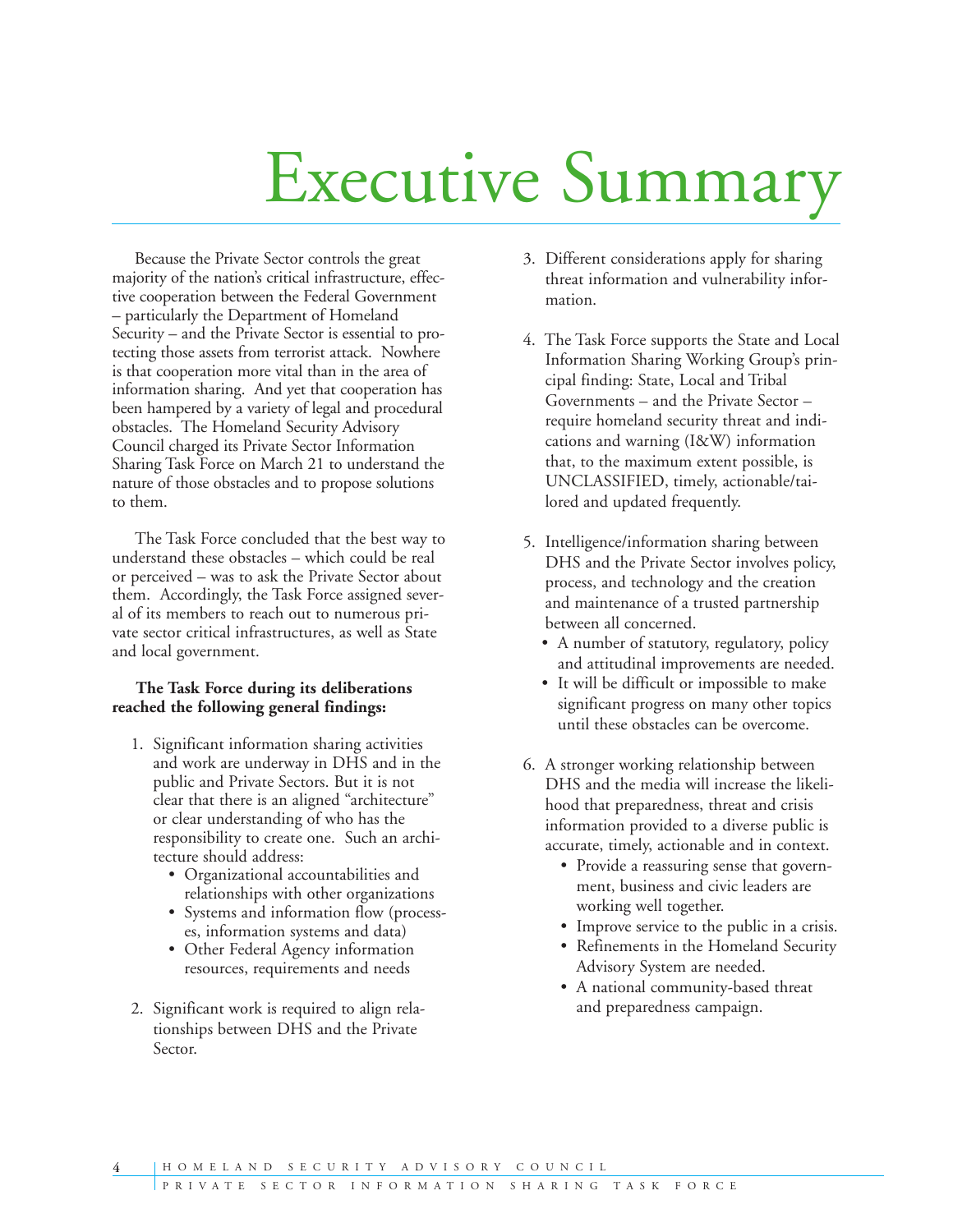7. Relationships and interaction between the Private Sector and state and local agencies are less problematic and, therefore, the focus of the Task Force was on the DHS/Private Sector relationship.

**The Task Force issued the following recommendations:**<sup>2</sup>

- **1.** *DHS and the Private Sector should work in collaboration to develop a formal, and objectively manageable, homeland security intelligence/information requirements process.*
	- *The process should place a premium on, and leverage, superior Private Sector information resources, expertise in business continuity planning, and understanding of the operations of infrastructure sectors. (M/A)*
	- *The process must recognize the diversity of the Private Sector. (A)*
	- *DHS should partner with the Private Sector in developing an integrated architecture for information collection and sharing. The Task Force understands that this is how Homeland Security Information Network (HSIN) is being developed and how HSIN-CI (Critical Infrastructure) (with 40,000+ members) operates. The Task Force supports that approach. (M/A)*
	- *The Private Sector and DHS need to integrate and align their requirements for information collection and sharing. (M/A)*
	- *Information Sharing & Analysis Centers (ISACs), Sector Coordinating Councils (SCCs) and other Private Sector organizations and stakeholders must coordinate their efforts and define Private Sector requirements for DHS so that specific Private Sector entities can formally request, track and receive only that information requested. This will require doing a better job of articulating what types of information they want from government and with what frequency. (M/A)*
	- *Information Sharing & Analysis Centers (ISACs), Sector Coordinating Councils*

*(SCCs) and other Private Sector organizations and stakeholders must coordinate their efforts and define Private Sector requirements for DHS so that specific Private Sector entities can formally request, track and receive only that information requested. This will require doing a better job of articulating what types of information they want from government and with what frequency. (M/A)*

- *The process should include a greater bias toward disseminating more information in unclassified form. The solution should not primarily be to investigate more people and issue more clearances. (M/A)*
- *Where information must be classified,*
	- *DHS and other agencies should work harder to produce unclassified versions. (M/A)*
	- *The President should continue to implement on a timely basis the provisions of the Intelligence Reform law designed to expedite the clearance process. (M)*
- **2. DHS should adopt a tiered approach to infrastructure vulnerability information sharing***.*
	- Carefully consider the known and potentially exploitable vulnerabilities of database technologies, and the consequences of compromise of a "national asset database" of vulnerabilities. (L/M)
	- Maintain appropriate Federal information at the DHS level, State information at the State level, local information at the local level, and Private Sector information at the Private Sector level. (L/M)
	- To enhance the security of vulnerability information, maintain public sector infrastructure information at the city and municipal level and Private Sector information with trusted third party/non-governmental entities.  $(L/M)$
	- Establish an appropriate organization or process for cross-sector and government information exchange. (M)

**5**

2 Highest priority recommendations are italicized.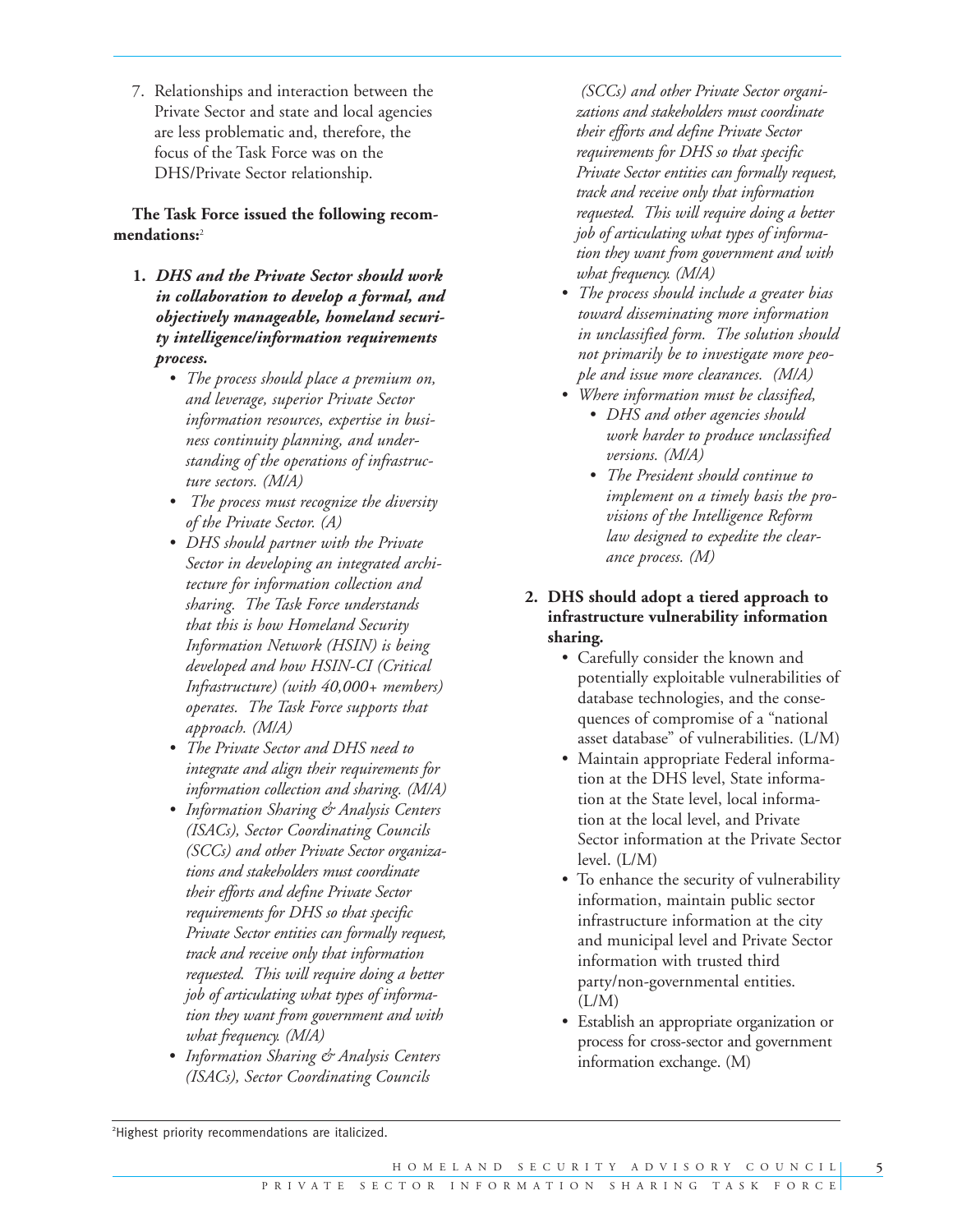- **3. DHS needs to be flexible and responsive in accommodating diversity within and among Private Sector critical infrastructure sectors.**
	- HSPD-7 calls for two functions: information sharing and sector coordination.
	- Sector Coordinating Councils in every sector may not be able to perform all the functions DHS desires. At a minimum, DHS must allow each sector to determine the nature, functions, and rules of its council and its relationship with its ISAC and SSA (Sector Specific Agency). (M/A)

#### **4. DHS should continue to develop a network integrated information model for information flow.**

- Significant work is required:
	- DHS should employ a "hub and spoke model" for information flow, as used in HSIN and HSOC. (M)
	- Information should flow from the Private Sector and other government sources to the DHS hub for analyses, and then be distributed back to the Private Sector on a targeted basis. (M)
	- DHS needs Private Sector input and presence at the hub. (M/A)
- As a national priority, build a resilient/survivable Homeland Security Operations Center (HSOC) and Homeland Security Information Network (HSIN). (M)
	- In their current condition, both are single points of DHS operational failure – an unacceptable circumstance.
- Leverage the unparalleled success of, and invest in expanding, HSIN-CI. (M)
	- HSIN-CI is a trusted and proven model for effectively gathering and sharing information.
- Statewide intelligence/information fusion centers should be integrated into national information sharing efforts.  $(M/A)$

- *DHS should hold regular collaborative sessions (start monthly) with each Private Sector coordinating organization (e.g., SCCs, ISACs). (M)*
- *DHS should hold regular, detailed threat briefings with each sector.*
- *Representatives of IA and IP should meet with selected security and continuity of operations personnel of critical infrastructure service providers. (M)*
- *These sessions should be held more often than every six months, and should be held separately for each sector. (M)*
- *They should involve more specific information than is currently presented in classified sector briefings. (M)*
- *They should be oriented less toward presentation and more toward dialogue. (M/A)*
- **5.** *DHS should promptly and decisively revise its rules and policies for information sharing.*
	- *Regard Private Sector critical infrastructure facilities, companies and their associations as partners with legitimate interests in policy formulation and implementation – and as the only entities capable of implementing most policy in the subject area. (A)*
	- *Respond to Private Sector concerns about liability risks associated with sharing security information with DHS*
		- *DHS should ensure that critical infrastructure information is only used to protect or ensure the operational resilience of critical infrastructure. (R)*
		- *Critical Infrastructure Information Act (CIIA) regulations must be simple and broadly agreed-upon before they will be used. (R)*
		- *Educate potential submitters regarding the protections afforded by all existing laws and potential risks. (M)*
	- *Fully implement the Critical Infrastructure Information Act (CIIA):*
		- *Do not require all CIIA submissions to be validated. (R)*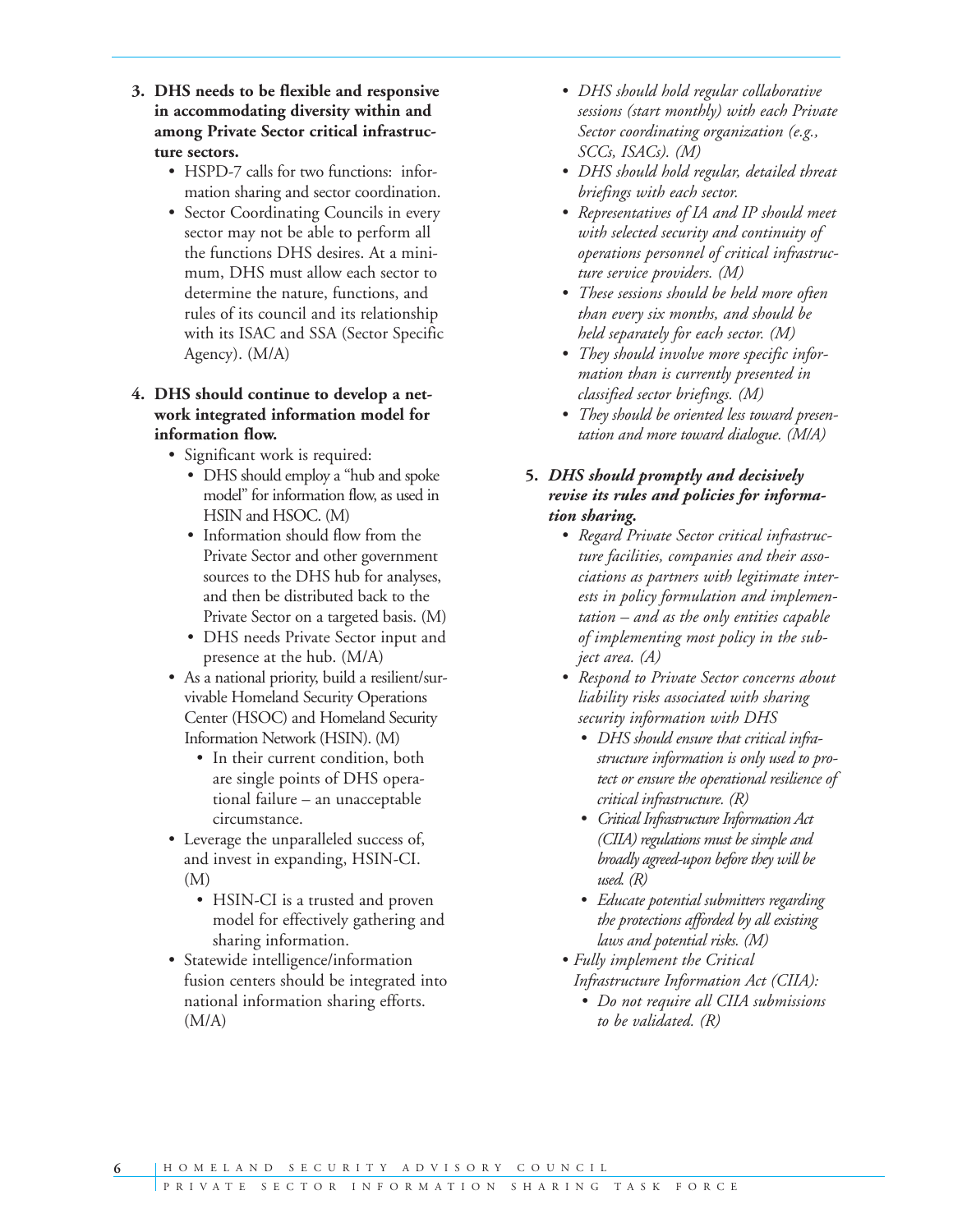- *Declare that information submitted by SCCs and ISACs and maintained on HSIN by sector representatives will be deemed CII. (R/M)*
- *Allow "class" CIIA determinations in advance of submittal. (R/M)*
- *Allow "indirect" and electronic submission under CIIA. (R/M)*
- *Roll out the CIIA program as quickly as possible to all DHS entities, to other sector-specific agencies, and to states willing to execute memoranda of agreement (on behalf of themselves and local governments within the State). (M)*
- *Authorize all personnel of its Information Analysis & Infrastructure Protection Directorate who interact with critical entities to be CIIA portals. (M)*
- *In consultation with DOJ and the Private Sector, adopt broad, Department-wide positions regarding the applicability of the confidential business information and law enforcement sensitive exemptions under the Freedom of Information Act (FOIA). (M)*
- *Resolve questions about how the Federal Advisory Committee Act (FACA) applies to SCCs and ISACs.*
	- *The ongoing Private Sector/Government operating relationship is critical to an effective homeland security operation and is hobbled by FACA issues.*
	- *SCCs and ISACs are not covered by FACA because they are not "utilized" by the Executive Branch and are primarily operational, rather than advisory. (M)*
	- *If challenged, DHS should use one of three possible authorities to exempt SCCs and ISACs from FACA. If this requires amending the CIIA rules, DHS should do so promptly. (R/M)*
	- *Given the above, under no circumstances should DHS employ FACA "work arounds" like treating SCCs as subgroups of the National Infrastructure Advisory Council or seeking only the views of individual companies. (M)*
- DHS offices and staff should identify coordination needs with DHS, with other Federal agencies and with State and local governments,

and should undertake such coordination as early as necessary, without waiting for affected entities to initiate it. (M/A)

- DHS should determine if it needs particular information to do its job, or whether some other governmental or private entity is doing that job adequately. DHS should not request information because it can, or because it would be "nice to know," but only where it is necessary to enable DHS entities to perform essential functions. (M/A)
- The Sensitive Security Information (SSI) rulemaking conducted by the DHS Transportation Security Administration (TSA) should encompass all modes of transportation. (R)
- **6.** *DHS should pro-actively invest in a better-informed and more engaged media through specific targeted programs aimed at developing a stronger working relationship between the government, the media and the Private Sector in major incidents. (M/A).*
	- *Upon completion of an assessment, the government and local media should scale their existing National Academies of Science media engagement program into a sustained campaign in all UASI (Urban Areas Security Initiative) media markets.*
	- *Government officials at both the national and local levels should conduct a systematic program of background briefings for members of local media including, among other things, the National Response Plan and National Incident Management System, potential threat and response scenarios, scientific information regarding biological, chemical and radiological materials, a glossary of homeland security and citizen protective actions, and other FAQs.*
	- *Local elected officials and trusted authorities (public and Private Sector) should be trained on how to conduct press briefings during an incident in order to provide (1) timely and actionable information and protective action recommendations to the Private Sector and the public and (2) contextual material needed to maintain public order and confidence.*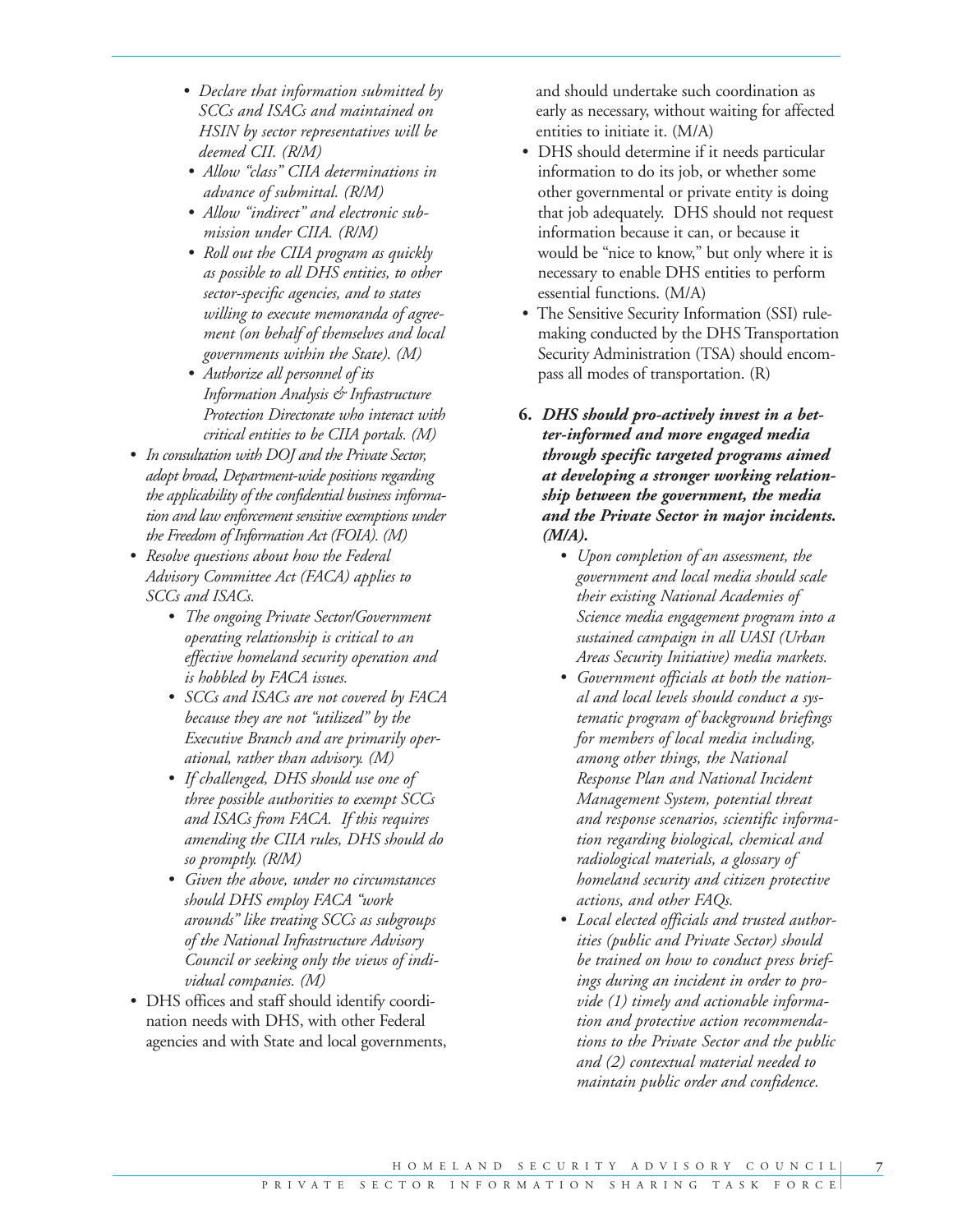- *DHS, local elected officials and national and local media should develop protocols for the timely confirmation or correction of unconfirmed information or rumors during the course of an incident.*
- **7.** *The Homeland Security Advisory System should be refined to provide more specific guidance to the Private Sector and to the public, including changes in warning levels. (M).*
	- *Warning levels should be adjustable on a sector-specific, geographic or time-limited basis (or on another basis, as appropriate).*
	- *Warning level changes should include a specific advisory to the public regarding the purpose for the change and the steps, if any, that the public is expected to take as a result of such a change.*
	- *DHS, State and local officials and the Private Sector should meet, confer and develop common understandings and expectations regarding the readiness or preparedness levels associated with different warning levels.*
	- *Any refinement of the Advisory System should be accompanied by a clear, easyto-understand public communications plan.*

#### **The Task Force identified the following next steps:**

• The Task Force urges DHS to reach out to Private Sector entities that represent critical infrastructure (i.e., Sector

Coordinating Councils and Information Sharing & Analysis Centers) to establish joint DHS/Private Sector teams to work on the highest priority recommendations.

- In consultation with these teams, DHS should build an action plan, with milestones, to address all the recommendations discussed below.
- Task Force members stand ready to support this effort.
- In the future, the Task Force will address the issue of training the private and public sector on the collection, analysis, dissemination, and use of homeland security information.
- Additionally, the Task Force will review, and determine whether to develop recommendations regarding, the following issues:
	- Creation of a domestic counterpart to the Overseas Security Advisory Council.
	- Ensuring implementation of a formal intelligence requirements process for the Private Sector, including both physical mechanisms and educating stakeholders.
	- Ensuring *responsible* information sharing, so as to satisfy legitimate public right-to-know goals without creating even greater risks to the public through the release of information that could assist terrorists.
	- Supporting the State and Local Information Sharing Working Group's initiatives, particularly Private Sector roles and responsibilities in state and local fusion centers.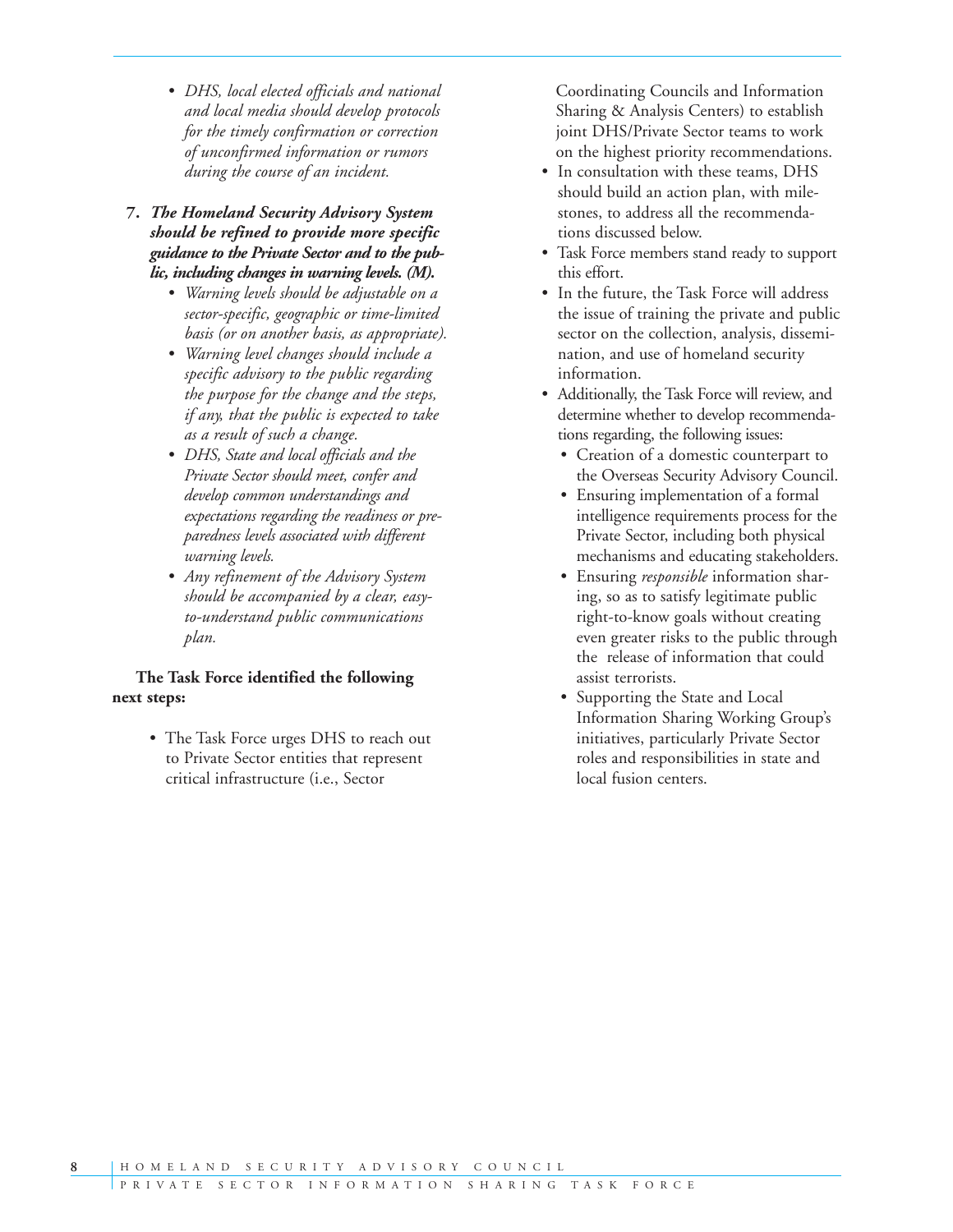## Discussion

#### **PART ONE: ESTABLISHING NEW INFORMATION SHARING REQUIREMENTS AND PROCESSES**

#### **I. The Imperative for Creating a Formal and Objectively Manageable Homeland Security Intelligence/Information Requirements Process**

A huge amount of information currently flows in both directions between private sector critical infrastructure entities and the Federal Government. Attachment B to this paper is an outline of the most important of these flows. (It does not include the great volume of information moving in each direction in the form of press releases, briefings, and general public affairs campaigns.) Much of the information described in Attachment B is part of the process of legal and regulatory enforcement (but not the promulgation of rules or regulations); much falls into the definition of "critical infrastructure information." Despite – or perhaps because of – the sheer volume of this information, it is not clear that there is an aligned "architecture" for sharing it, nor a clear understanding of who has the responsibility to create one.

Members of private sector critical infrastructure have a wide variety of requirements regarding information that they want from government and information that they are willing to share with government. As a general rule, the Private Sector wants information (both from government and other Private Sector sources):

- to change business behavior when necessary;
- on things which would affect businesses; and
- to respond/react/initiate resilience.
- ∑ A. Requirements regarding threat information

The Private Sector generally views information coming from DHS as primarily

∑ about threats, and information coming from the Private Sector as primarily about vulnerabilities.

Reflecting the wide-ranging differences among them, different industries and companies want varying levels of threat information. Many smaller companies want only specific, actionable information concerning immediate threats that affect them individually. Some companies and industries desire government assessments of security and business-continuity capabilities, but only when and as requested. Some want information that is a bit more general, but which nonetheless is refined by time, region or sector, or focused on threat trend and technique analyses.

Some, however, want almost all information available — the broad spectrum of threat and risk information.

These companies (or industries) view themselves as fully able to decide whether it is relevant to them and how to respond. While recognizing that the Private Sector is a source of and has a responsibility to provide information to the Government, until the government's new information dissemination and sorting methods are refined, these companies want DHS to spend more effort on the process of getting information out to the Private Sector, letting the Private Sector sort through applicability and share information across sectors or within regions. Even with this group, however, there was a desire that shared information be as specific, timely and actionable as possible, so that it assists those responsible for adjusting their security and operational continuity measures to respond accordingly.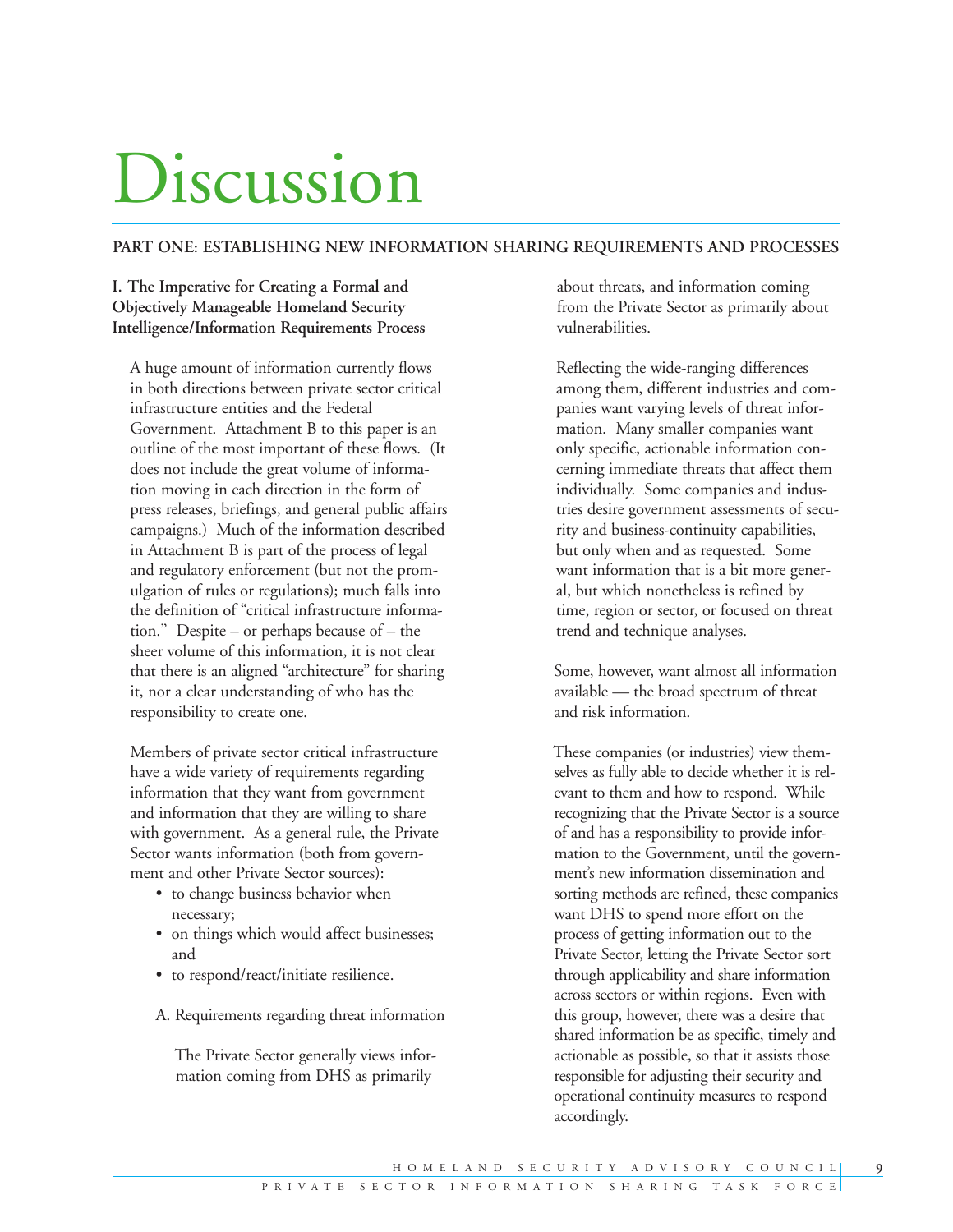The Private Sector also needs to be able to get threat information from State and local sources, as well as from DHS. To avoid confusion, especially during times of crisis, this will require Federal-State cooperation and coordination.

Too often threats and warnings seem based on sector rather than geography.

B. Requirements regarding criticality/ vulnerability

The process of determining which infrastructure elements within a given sector are "critical" or "vulnerable" needs to be better defined and made only with the input of Private Sector expertise. While DHS has made progress in building its organizational and oversight capacity regarding the Private Sector, the fact is that, by necessity, the Private Sector will always understand its operations better than DHS (or other government agencies). As the government learned during the Y2K transition, empowerment of and trust in the Private Sector's superior knowledge of its own infrastructure and inclusion of its expertise will produce optimal decisions and objectively sustainable results. Exclusion of that expertise, or dictation to those holding it, will assure the continuation of suboptimal decisions, expenditures of resources, and effects. For example, DHS's National Communications System (NCS) maintains a database about network configuration entitled the "Network Design & Analysis Capability" (NDAC). The data comes to DHS by purchase from companies under nondisclosure agreements, from public sources such as the Local Exchange Routing Guide (LERG), and by voluntary submissions.

Analysis of the data, however, should always be reviewed by the company (usually under the terms of the NDA) to avoid incorrect conclusions. In one instance where such review was not obtained, a government analyst's assumption that a telecommunications cable crossed a bridge (when in fact it was buried under the stream crossed by the bridge) led him to erroneously conclude that destroying the bridge would destroy connectivity.

C. Requirements regarding unclassified and classified information

The Private Sector, recognizing it has its own "insider" security concerns, needs information — unclassified to the maximum extent possible — that is actionable; i.e., enabling it to respond in the best way based on local trusted relationships. As discussed below, Congress and the Government Accountability Office (GAO) have emphasized the need for DHS and other agencies to issue more security clearances to State, local and private individuals, and such clearances are clearly needed by many who do not have them. But DHS should not proceed on the basis that issuing more clearances will resolve this obstacle. There are simply too many people in the tens of thousands of critical infrastructure entities for DHS to clear them all – and new people go to work for these businesses and governments all the time. Equally problematic, for homeland security information to produce the intended benefits, recipients of it need to be able to relay its substance to colleagues within their own organizations and sectors, within interdependent sectors, and within State and local governments. It is not very helpful if cleared people cannot tell non-cleared people what they know?

<sup>3</sup> This was the clear consensus of participants in a panel convened by the American Bar Association's Section of Administrative Law and Regulatory Practice on the new "information sharing environment." Participants in the March 16, 2005 event were William Leonard, Information Security Oversight Office, National Archives & Records Administration; William Dawson, Deputy Intelligence Community CIO and Special Assistant for Information Sharing to the Director of Central Intelligence; Larry Halloran, Staff Director and Counsel of the House Government Reform Committee's Subcommittee on National Security, Emerging Threats and International Relations; and Mary DeRosa, Senior Fellow, Technology Program, Center for Strategic and International Studies and a consulting expert to the Markle Foundation's Task Force on National Security in the Information Age. Audio available at http://www.abanet.org/adminlaw/calendar.html.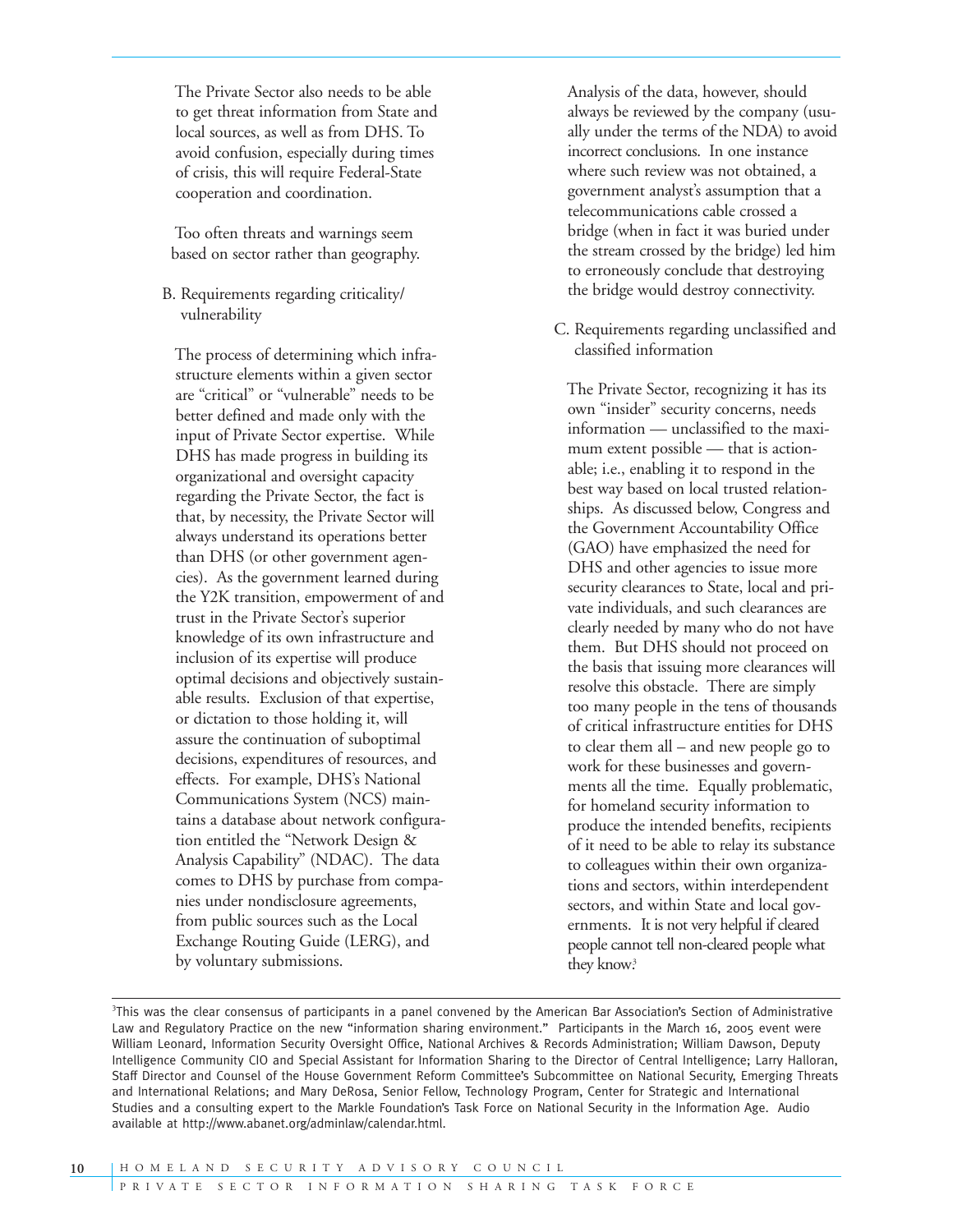The primary solution to this obstacle needs to be giving people unclassified, timely and actionable information to clear them all – and new people go to work for these businesses and governments all the time.

In particular, the Private Sector feels that government should trust it and provide access to "Law Enforcement Sensitive" and "For Official Use Only" information. Those and similar restrictions some-times lead law enforcement or other sector-specific agencies to prevent Private Sector access, even though many within the critical infrastructure security organizations understand how to handle sensitive data.(Indeed, such companies are equally if not more concerned about this information being publicly released.) DHS should explore the value of nondisclosure agreements as a means of limiting subsequent dissemination of information it provided to selected critical entities. Such agreements are mandatory when classified information is shared, and could be useful for sharing unclassified information as well.

The Task Force is not alone in its belief that DHS should share more information with the Private Sector. Congress has twice acted since 9/11 to encourage greater information sharing. Before discussing the obstacles to such information sharing, it is worth discussing these two Congressional directives which, in the

Task Force's view, have received insufficient attention.

First, when Congress enacted the Homeland Security Act, it created the "Homeland Security Information Sharing Act" (HSISA), a free-standing law intended to promote the distribution of such information, whether classified or unclassified, to the public and private owners and operators of critical infrastructure.4

HSISA declares the sense of Congress that Federal agencies should share, to the maximum extent practicable, information that:

- Relates to terrorist threats;
- Relates to the ability to prevent or disrupt terrorist activity;
- Would improve the identification or investigation of suspected terrorists; and
- Would improve response to terrorist attacks<sup>5</sup>

Essentially, HSISA instructs the President to develop homeland security information sharing systems to promote the sharing of both classified and sensitive but unclassified information.<sup>6</sup>

While the President has issued Executive Order 13311 delegating the relevant authority to the Secretary of DHS, $^7$  the Task Force is unaware that any further steps have been taken explicitly to implement the law.

<sup>4</sup> While HSISA speaks of sharing such information with "State and local personnel," that term is defined to include "employees of private sector entities that affect critical infrastructure, cyber, economic or public health security, as designated by the Federal government in procedures developed pursuant to [HSISA]." 6 U.S.C. § 482(f)(3)(F).

 $5$ Id. §§  $481(c)$ ,  $482(f)(1)$ .

<sup>6</sup> These systems are to have the capability to limit distribution to specific subgroups of people based on geographic location, type of organization, position of recipient within an organization, and need to know. Id. § 482(b). They may also condition distribution on limitations on redistribution. Id. The procedures can include issuing additional security clearances for classified information or entering into nondisclosure agreements for sensitive but unclassified information. Id. §  $482(c)$ . The law clarifies that information distributed through these procedures remains under the control of the Federal Government and may not be released under state open records laws. Id. § 482(e).

 $768$  Fed. Reg. 45149 (luly 31, 2003). See esp. § 1(f).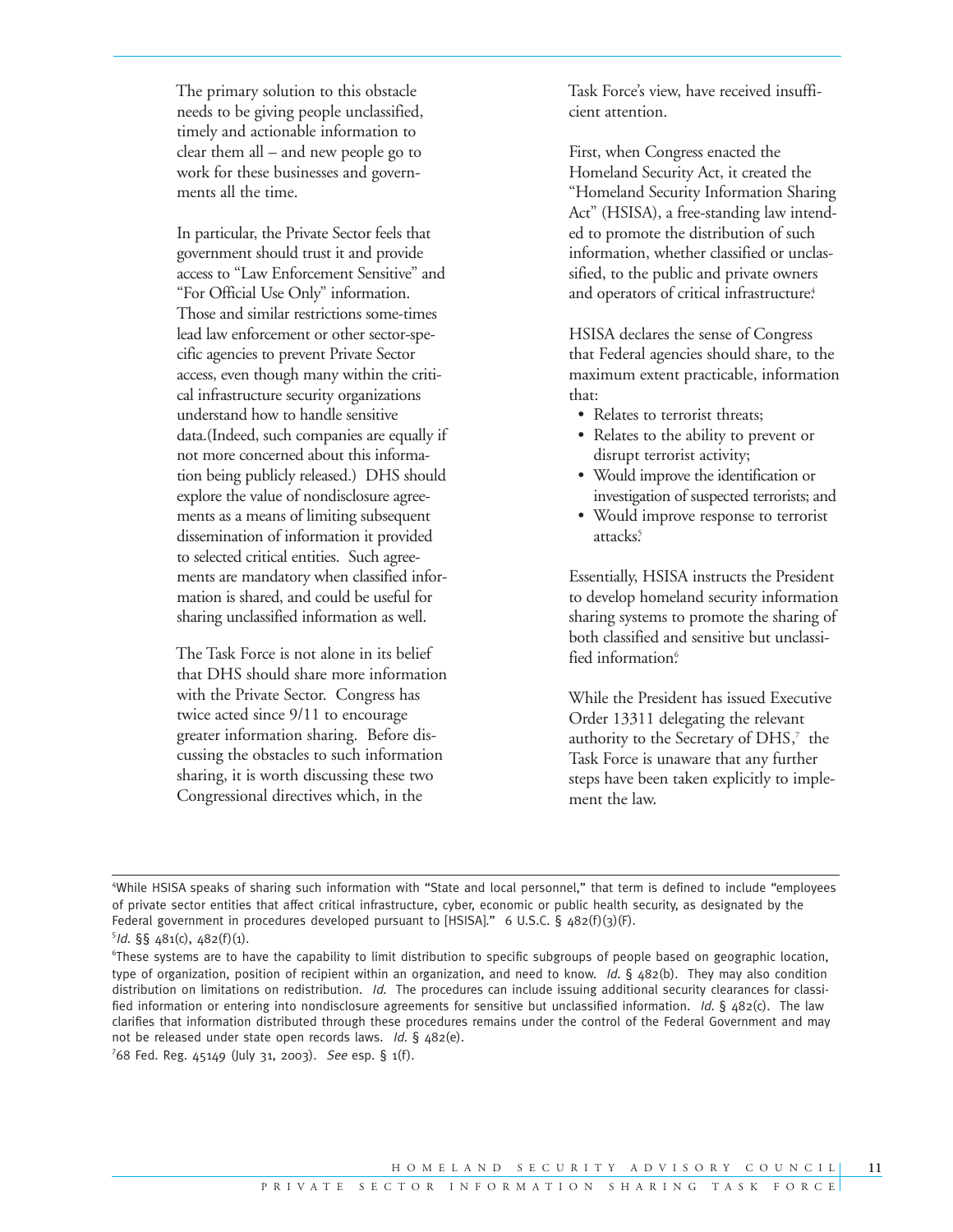Second, the Intelligence Reform and Terrorism Prevention Act, passed in December 2004, requires the President to establish an "information sharing environment" (ISE) within the Federal Government to facilitate sharing of information about terrorists, and the threats they may pose, "among all appropriate Federal, State, local, and tribal entities, and the Private Sector."8 The ISE is intended to "promote a culture of information sharing."9 Compliance with the ISE is mandatory on Federal agencies that possess or use terrorism information.<sup>10</sup> The law establishes a series of milestones for implementation of the ISE.<sup>11</sup>

The Task Force calls on the Administration to implement HSISA and the Intelligence Reform law. In doing so, and in other ways, DHS should take clear steps to increase the amount of homeland security information that it shares with Private Sector owners and operators of critical infrastructure. To do so, DHS will need to overcome the following legal obstacles. The discussion below identifies the Task Force's recommendations in these regards.

1. Sensitive But Unclassified Issues

Where information has not been classified, the Task Force believes that DHS has been overly reluctant to share it with owner/operators of critical infrastructure. In the two Congressional enactments just discussed (HSISA and the Intelligence Reform law), Congress emphasized the need for the Federal Government to more broadly disseminate unclassified information, as well as classified information.

Unfortunately, the culture of the classified world still adversely influences handling of unclassified information.<sup>12</sup>

- *"Need to know" attitude.* Much, if not most, unclassified security information is still restricted to those that the possessor of the information determines have a need to know, often not including the Private Sector. The problem with this way of thinking is that the possessor of information may not know who else may find information useful or why. $13$
- *Need for originator permission for broader dissemination.* This constraint makes further dissemination of information much more difficult. The Task Force believes that voluntary private submitters of sensitive information to the Federal Government ought to be able to condition or limit subsequent dissemination of that information, since they bear the risk if information is misused. But information that the government originates should not be subject to continuing originator control.

<sup>12</sup>This section of the report applies to all unclassified security-related information that warrants being safeguarded, regardless of precise label used to describe it (i.e., "sensitive but unclassified," "for official use only," etc.).

<sup>13</sup>See National Commission on Terrorist Attacks upon the United States,  $9/11$  COMMISSION REPORT  $417$  (2004).

#### HOMELAND SECURITY ADVISORY COUNCIL **12**

 ${}^{8}$ Pub. L. No. 108-458, 6 U.S.C. § 485(b)(2) (emphasis added).

 $9$ Id. § 485(d)(3).  $^{10}$ Id. § 485(j).

<sup>&</sup>quot;The ISE is to be run by a program manager designated by the President. *Id.*  $\S$  485(f). (The President designated John Russack on April 15, 2005.) It is to be overseen by the "Information Sharing Council," a new name for the "Information Systems Council" established by the President last August to strengthen sharing of terrorism information. Id. §  $485(a)(1)$ , (g). The Program Manager was supposed to issue an initial report on establishment of the ISE by June 15, 2005, containing among other things "a description of the technological, legal, and policy issues presented by the creation of the ISE, and the way in which these issues will be addressed." By September 13, 2005, the President is due to "leverage all ongoing efforts consistent with establishing the ISE" and issue guidelines for promoting information sharing. The guidelines must "ensure that information is provided in its most shareable form, such as by using tearlines to separate out data from the sources and methods by which the data are obtained"; and "reduc[e] incentives to information sharing, including over-classification of information and unnecessary requirements for originator approval . . . and . . . providing affirmative incentives for information sharing." Id.  $\S$  485(d). By the end of 2006 and annually thereafter, the President must report on "the extent to which . . . information from owners and operators of critical infrastructure is incorporated in the ISE, and the extent to which individuals and entities outside the government are receiving information through the ISE." Id. §  $485(h)(2)(G)$ .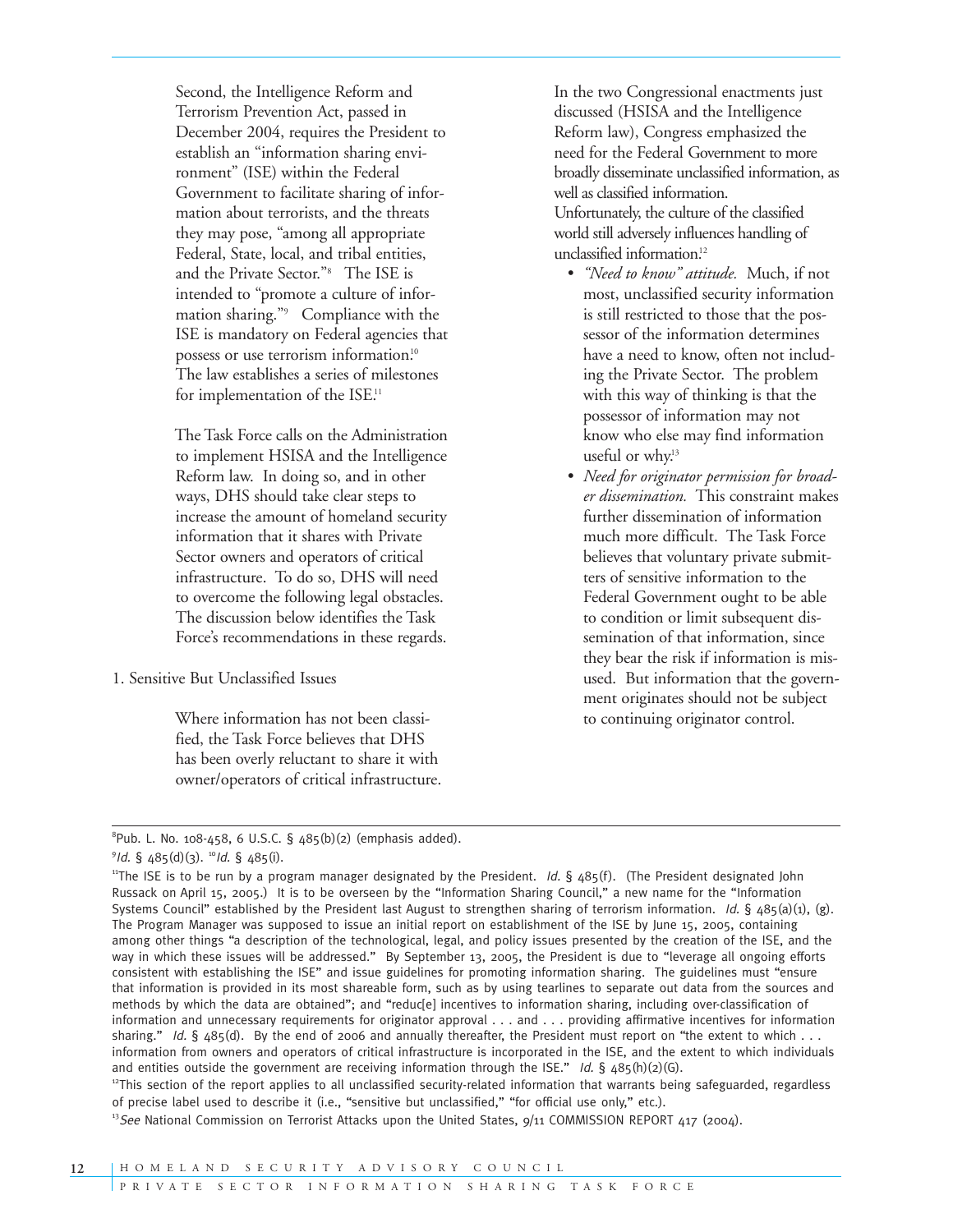- *Bias against disclosure to private owner/operators.* Because classified information is rarely provided to members of the Private Sector, many persons within the government charged with managing unclassified information are reluctant to share it readily with private personnel.
- *Indiscriminate use of FOUO, SBU labels.* "For official use only" and "sensitive but unclassified" are labels that provide a basis for safeguarding information (i.e., managing it carefully). Many within government do not understand that these labels are not, however, a legal basis for withholding information from private persons.<sup>14</sup>

These legacy issues continue to be a problem. For example, representatives of the natural gas utility industry were given the initial list of DHS "protective security advisors," but were told that the list could not be disseminated within the industry, nor shared with other interdependent sectors (e.g., the electric utility industry).

The Intelligence Reform law<sup>15</sup> and the 9/11 Commission Report<sup>16</sup> both urge greater reliance on trusted information sharing networks where, once individuals or organizations are accredited members of the network, they are trusted to determine who else can see information. Part of this solution may be broad acceptance of definitions of FOUO and SBU that affirmatively urges sharing within such networks.

- 2. Classification Issues
	- A. Perception that too much information is classified

There is a widely shared perception, by Task Force members and others, that the current classification system results in too much information being classified by the government. This perception is not new or exclusive to private businesses. For example, the 9/11 Commission Report found that

"[c]urrent security requirements nurture overclassification and excessive compartmentalization of information among agencies."17 The official in charge of classification policy across the Federal Government has made the same point.<sup>18</sup> Incentives to overclassification were also highlighted in the Intelligence Reform law.19

In large measure, the obstacle arises from the fact that, pre-9/11, terrorist threat information was generally classified and of interest to very few people outside the Federal Government. Now, however, that information is vitally necessary to representatives of critical private entities. They need this information in order for their vulnerability assessments to be well-informed and their security measures targeted. They also need it for both these efforts to be an efficient use of resources, rather than a blunderbuss approach.

A second reason for this obstacle is that a number of the individuals who originally were detailed to the White House Office of Homeland Security and who were involved in the creation of DHS came from the military, law enforcement and intelligence communities. All of these communities are experienced in adversary tactics and are highly disciplined. Thus, they have been heavily trained on national policies regarding classification and clearances, and are used to operating on a need-to-know basis.

 $15$ See 6 U.S.C. § 485(d)(3).

<sup>16</sup>See 9/11 COMMISSION REPORT at 418.

<sup>&</sup>lt;sup>14</sup>See James W. Conrad, Jr., "Protecting Private Security-Related Information from Disclosure by Government Agencies," 57 ADMIN. L. REV. — (Summer 2005) (in press) (Attachment C), at 17-18.

 $17$ *Id.* at 417.

<sup>&</sup>lt;sup>18</sup>J. William Leonard, Director, Information Security Oversight Office, National Archives & Records Administration, "Information Sharing and Protection: A Seamless Framework or Patchwork Quilt?" Remarks at the National Classification Management Society's Annual Training Seminar, Salt Lake City, Utah (June 13, 2003), available at http://www.fas.org/sgp/isoo/ncmso61203.html. See also Markle Foundation, PROTECTING AMERICA'S FREEDOM IN THE INFORMATION AGE 14 (Oct. 2002).  $^{19}$ See 6 U.S.C. § 485(d).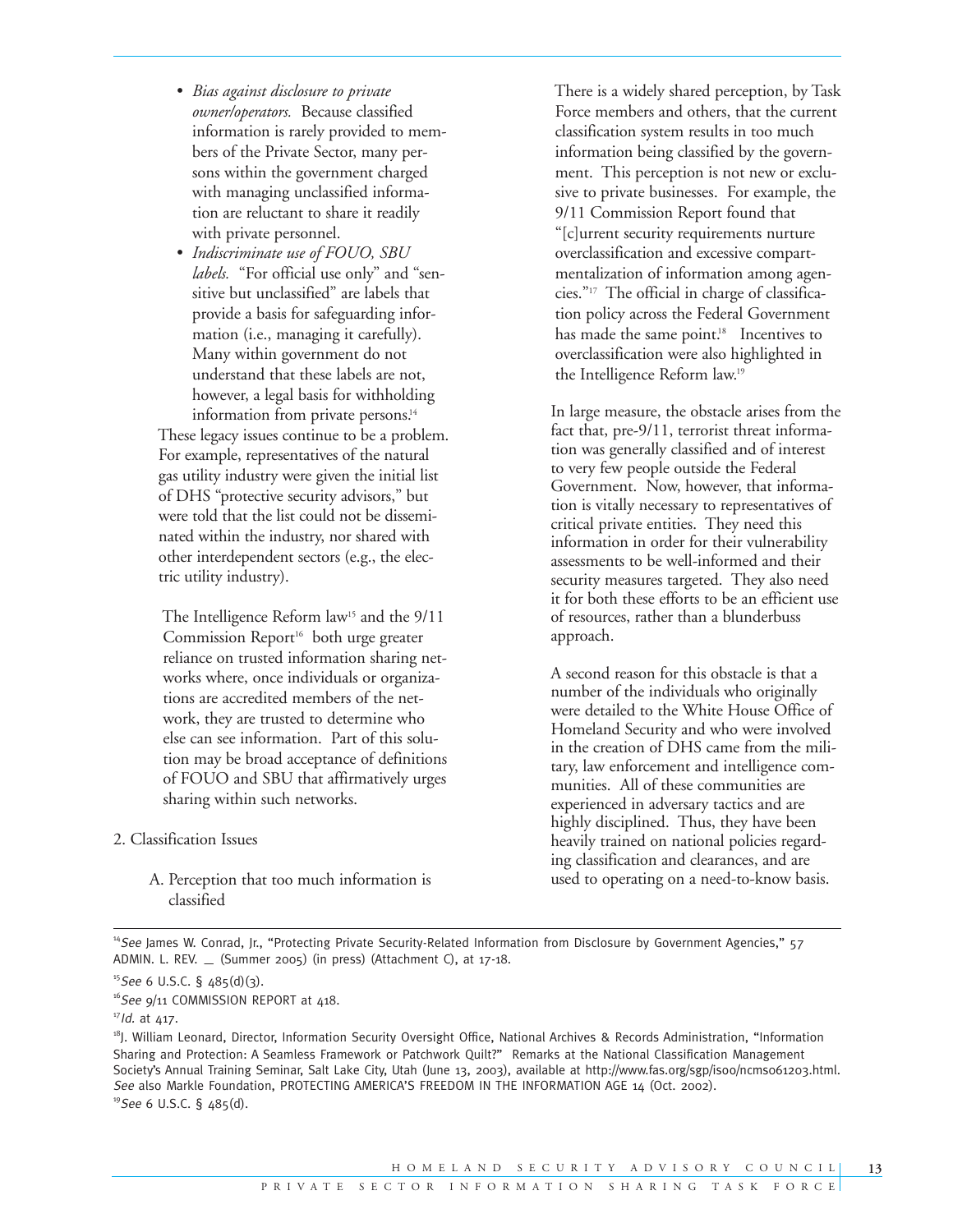While the best at what they do, these communities do not have long traditions of regulating or otherwise interacting with the Private Sector on a regular basis. Those practices and attitudes, while useful in their original applications, are not conducive to effective information sharing with critical Private Sector entities.

B. Disseminating unclassified summaries

Where information must be classified, DHS and other agencies should work harder to produce unclassified versions. In some cases, information will continue to need to be classified. In such cases, government staff should be trained to maximize the amount of that information that can be shared in an unclassified manner, by "writing for release," producing abstracts or digests, use of tear sheets that do not reveal sources and methods, etc. Again, these are fundamentally attitudinal and cultural issues, but may need to be implemented via new policies.

C. The slow clearance investigation and adjudication process

Congress, the GAO and others have repeatedly found that the Federal Government – especially outside DHS -- has been too slow in issuing security clearances to enable critical infrastructure owners and operators to have access to classified information. This was a principal finding of the Intelligence Reform Act<sup>20</sup> The GAO came to the same conclusion recently in its examination of information sharing in the maritime security context, in which it concluded that "[t]he major barrier hindering information sharing has been the lack of security clearances for nonfederal members of [area maritime security] committees or [interagency operational] centers."21

To varying degrees, Task Force members and their organizations have experienced this problem first hand.

#### **Recommendations**

- **1.** *DHS and the Private Sector should work in collaboration to develop a formal, and objectively manageable, homeland security intelligence/information requirements process.*
	- *The process should place a premium on, and leverage, superior Private Sector information resources, expertise in business continuity planning, and understanding of critical infrastructure sector operation and resiliency. (M/A)*
	- *The process must recognize the diversity of the Private Sector. (A)*
	- *DHS should partner and collaborate with the Private Sector in developing an integrated architecture for information collection and sharing. The Task Force understands that this is how HSIN is being developed and how HSIN-CI (with 40,000+ members) operates. The Task Force supports that approach. (M/A)*
	- *The Private Sector and DHS need to integrate and align their requirements for information collection and sharing. (M/A)*
	- *Information Sharing & Analysis Centers (ISACs), Sector Coordinating Councils (SCCs) and other Private Sector organizations and stakeholders must coordinate their efforts and define Private Sector requirements for DHS, so specific Private Sector entities can formally request, track and receive only that information requested. This will require doing a better job of articulating what types of information they want from government and with what frequency. (M/A)*
	- *The process should include a greater bias toward disseminating more information in unclassified form. The solution should not primarily be to investigate more people and issue more clearances. (M/A)*

<sup>20</sup>See 50 U.S.C. § 435b.

<sup>21</sup>GAO, MARITIME SECURITY: NEW STRUCTURES HAVE IMPROVED INFORMATION SHARING, BUT SECURITY CLEARANCE PROCESS-ING REQUIRES FURTHER ATTENTION, "What GAO Found" (GAO-05-394) (April 2005).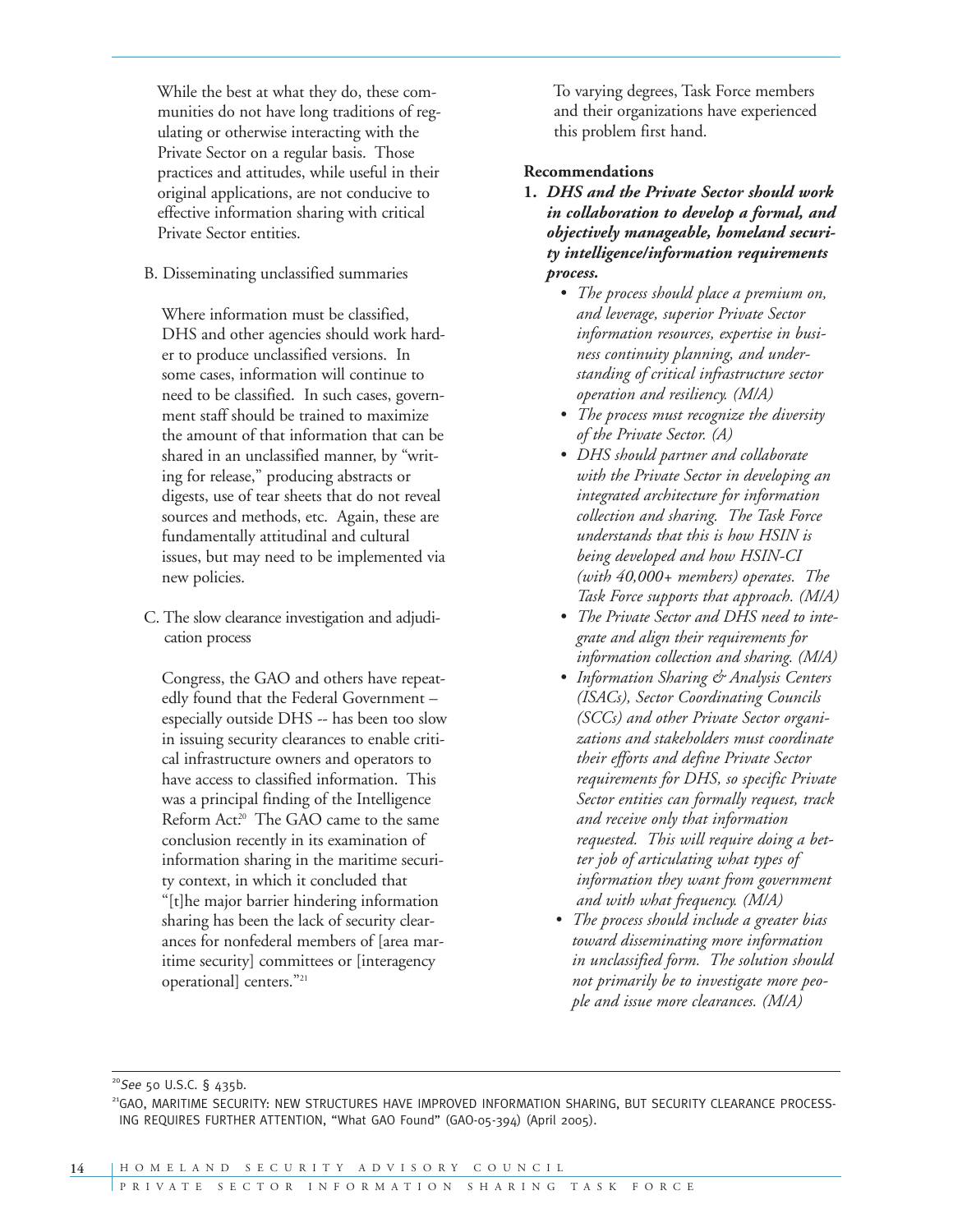- *Where information must be classified,*
	- *DHS and other agencies should work harder to produce unclassified versions. (M/A)*
	- *The President should continue to implement on a timely basis the provisions of the Intelligence Reform law designed to expedite the clearance process. (M)*

#### **II. Different Considerations for Threat Information and Vulnerability Information**

A. Vulnerability Information Is Uniquely Sensitive

The Private Sector makes a key distinction between threat and indications and warning (I&W) information and vulnerability information. The former, absent sources and methods, is more important and should be less problematic to share. As a philosophical matter, Government has a clear Constitutional duty to "provide for the common defense" and, implicitly, to warn citizens about and protect them from hostile forces, both foreign and domestic.

As to the latter, while the Homeland Security Act sets out broad mandates for DHS's Information Analysis & Infrastructure Protection Directorate (IAIP) (or its 2SR successor), it is clear that the most effective manner of complying with those mandates has not yet been developed, and unclear that IAIP must or can perform all aspects of this task itself.

The government continues to ask industry to provide a vast array of information, up to and including all possible information concerning its critical facilities. Attachment D is a summary list of desired information, but interested readers should review any of several official DHS 'requirements' documents,

all of which are tens of pages long and seek enormous amounts of information.<sup>22</sup> (These documents are not attached because they are labeled "For Official Use Only.") Many within the Private Sector, however, are reluctant to comply with such requests, for the following reasons:

- It is still uncertain on what basis such information can or will be kept confidential, and few companies are willing to risk the legal, business, or other consequences from an inappropriate disclosure. See Part Two, § II below.
- Neither DHS nor any other agency could properly store, much less even begin to analyze, the vast amount of information it would receive if it got everything it is seeking.
- The data being requested changes too often and too quickly for DHS (or any other agency) to create a stable, useful database.
- DHS already knows, or should know, where to get specific, detailed industry information when it is truly needed, but does not (or does not appear to) do so, do so consistently, or appropriately share such information it may receive with relevant offices within DHS.

In general, the risks of sharing such information seem to outweigh the benefits. Risks identified by members of the Private Sector include:

- Vulnerability information provided to the government might be used against companies in other contexts. For example, the government might decide not to contract with a company that it determines is too vulnerable in some respect.
- Companies are not confident that government will help industry fix any problems that are found.

 $22E$ , "Terrorist Threats to the U.S. Homeland – Reporting Guide for Critical Infrastructure and Key Resource Owners and Operators," forwarded under a January 24, 2005 memorandum from Under Secretary Frank Libutti; "Priority Intelligence/Information Requirements, January 2005-July 2005," forwarded under a January 7, 2005 memorandum from Assistant Secretary Patrick Hughes.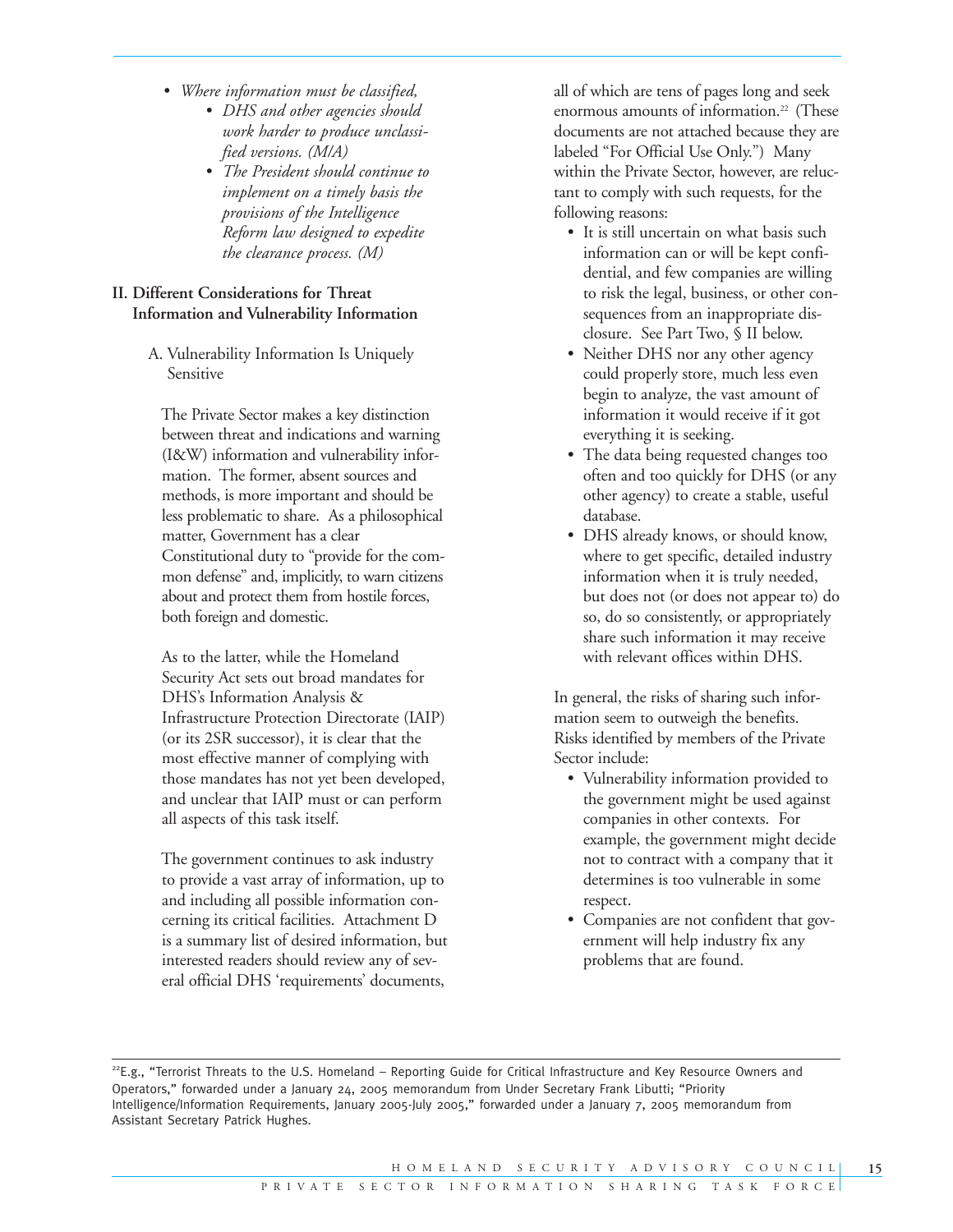- Knowledge of vulnerabilities could lead to inappropriate government interference with business operations. For example, some vulnerabilities do not warrant remediation under any reasonable cost/benefit analysis of the probability they will be exploited, the consequences if they were, and the cost of remediation.
- Although some vulnerabilities may need Federal involvement, most are regional or local and need, at most, only state or local government involvement. Even there, state sunshine/openness laws create disincentives for the Private Sector to share information, and for government-owned entities to assess or review their own vulnerabilities.
- B. National Asset Database vs. Other Means of Storing Vulnerability Data

As the portions of the emerging NIPP and the Sector Specific Plans (SSPs) dealing with vulnerability assessment are being rewritten, the respective roles and responsibilities of the Private Sector and IAIP (and of specific components within IAIP and elsewhere in DHS) need to be carefully re-evaluated to deploy public and private resources most efficiently and economically — and to avoid creating greater risks. The Task Force is particularly concerned about the wisdom and feasibility of creating and maintaining a "national asset database" of critical infrastructure assets and key resources:

• Exploitable vulnerabilities in cheaply produced, foreign-written software and the level of attack sophistication grow daily. Databases of all varieties are compromised continually. National asset and vulnerability databases will become the number one target of terrorists and hostile nations (either to access or disable). While one can understand Congress' intent in directing the creation of such databases, it obviously did so with the assumption that such databases could be completely secure and thus not become principal instruments of the Nation's destruction.

This is not a sound assumption. Accordingly, a growing number of decision makers within the Private Sector simply do not want to assist in the creation of what could become a "target list" featuring them.

- How can the currency of such a large database possibly be maintained, given the number of facilities covered and the fact that their vulnerabilities change over time as the facilities and their operations change?
- Is the creation of this massive data base seen as an end in itself? Such a database is not useful to the Private Sector, members of which as a matter of sound business practice constantly conduct their own risk analyses as part of operational continuity programs.

The Task Force recognizes that the statutory responsibilities of the Under Secretary for Information Analysis and Infrastructure Protection include "carry[ing] out comprehensive assessments of the vulnerabilities of the key resources and critical infrastructures of the United States [and] integrat[ing] relevant information, analyses and vulnerability assessments (whether . . . provided or produced by the Department or others) in order to identify priorities for protective and support measures by the Department . . . and other entities."23 On the other hand, however, it is unclear that the most effective manner of complying with those mandates has yet been developed, or indeed that IAIP must or can perform all aspects of this task itself. At a minimum, the Task Force believes that the bolded language quoted above signals Congress' intent that DHS allow this work to be carried out by those critical entities where they have the capability and willingness to do so.

Understanding that DHS is, in part, responding to Congressional directives, the Task Force suggests (a) a review of the government's Y2K transition information sharing success and (b) a legislative effort to relieve DHS of some of the vulnerability data-gathering and maintenance requirements imposed on it by the Homeland Security Act.

 $236$  U.S.C. § 121(d)(2), (3).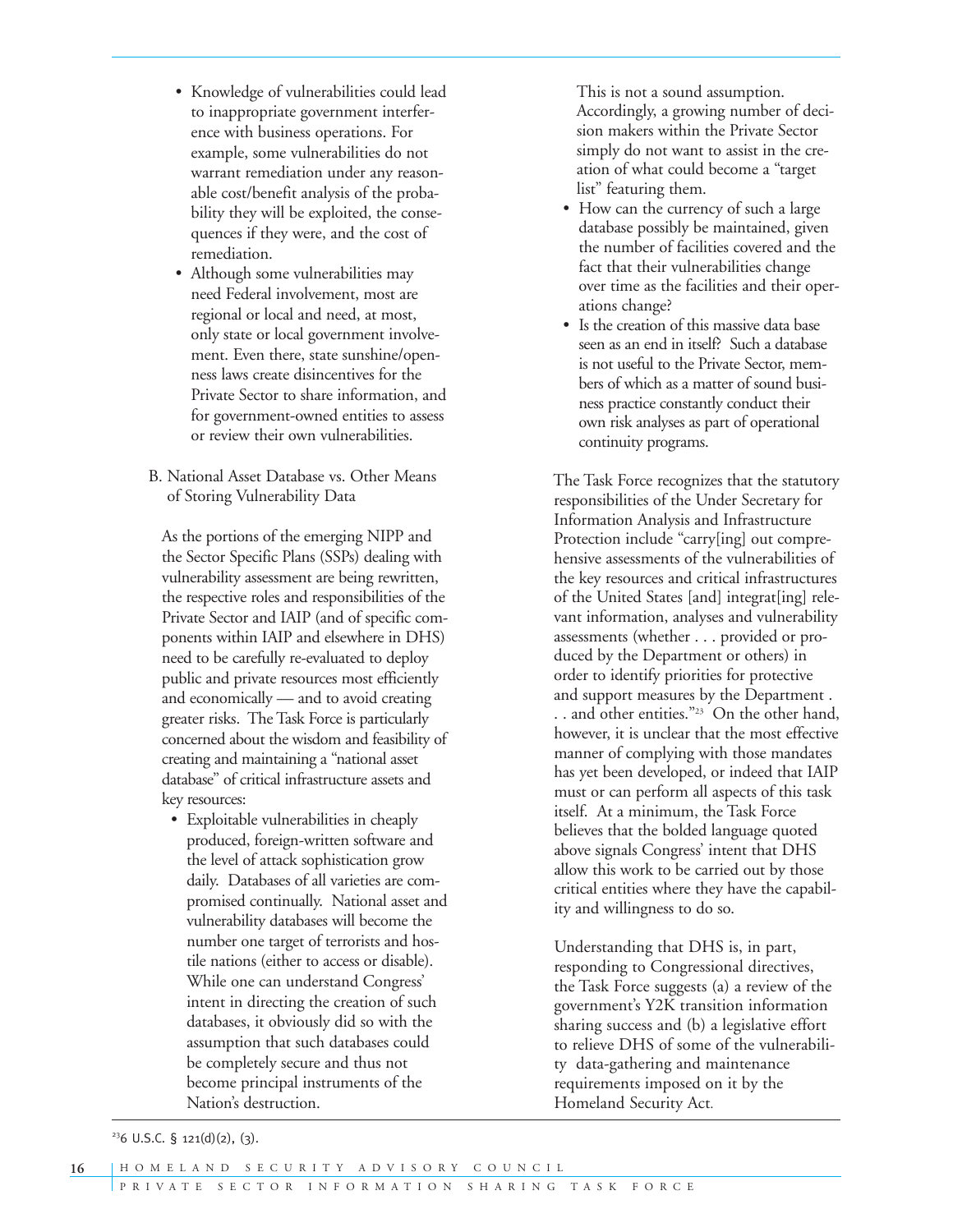#### **Recommendations**

- **2. DHS should adopt a tiered approach to infrastructure vulnerability information sharing.**
	- Carefully consider the known and exploitable vulnerabilities of database technologies, and the consequences of compromise of a "national asset database" of vulnerabilities. (L/M)
	- Maintain appropriate Federal information at the DHS level, state information at the state level, local information at the local level, and Private Sector information at the Private Sector level.  $(LM)$
	- To enhance the security of vulnerability information, maintain public sector infrastructure information at the city and municipal level and Private Sector information with trusted third party/non-governmental entities.  $(L/M)$
	- DHS devote a substantial effort to establishing an appropriate organization or process for cross-sector and government information exchange. (M)

#### **III. Diversity Within the Private Sector**

The Private Sector is not monolithic. There are significant differences both across and within sectors. In addition, there are often crucial differences between roles and capabilities of trade associations and those of owner/operators. DHS must respect these differences as it develops a process for sector coordination.

The Task Force understands that, from government's point of view, given competing demands and limited resources, "one stop shopping" for information exchanges with the Private Sector is a desirable goal. However, as DHS rewrites the National Infrastructure Protection Plan, it must carefully reconsider how feasible or desirable such a goal is in light of the divergent evolution of Sector Coordinating Councils, Information Sharing & Analysis Centers and similar bodies.

Paragraph 25 of Homeland Security Presidential Directive/HSPD-7 mandates that DHS and other Sector-Specific Agencies (SSAs) "collaborate with appropriate Private Sector entities and continue to encourage the development of information sharing and analysis mechanisms." In addition, that paragraph provides that sector coordination mechanisms should " a) identify, prioritize and coordinate the protection of critical infrastructure and key resources; and b) facilitate sharing of information about physical and cyber threats, vulnerabilities, incidents, potential protective measures, and best practices." It is thus understandable that, in drafting the NIPP, DHS would attempt to combine these functions (and more) in a symmetrical array of "Sector Coordinating Councils" (SCCs), each paired with a "Government Coordinating Council." A recent presentation by the Director of IAIP's Infrastructure Coordination Division (ICD) listed the following roles for SCCs:

- serving as a "single forum into sector for entire range of HS issues,
- institutionalizing the sector's coordination of policy development, sector wide strategy and planning,
- program promulgation and implementation,
- monitoring of progress,
- provision of best practices and guidelines,
- requirements for information sharing, research and development,
- point of cross sector coordination."

It is not clear that a single entity will (or should) be able to perform all these functions — which go beyond the role prescribed in HSPD-7 — for a critical sector in an effective, efficient, and expeditious manner. The scope outlined by ICD includes a broad array of policy, operational, strategic and tactical functions, many of which can only be performed by those who own and operate specific Private Sector infrastructure elements. As discussed in Part Three, moreover, there are significant benefits to limiting SCCs (and ISACs) to primarily operational issues.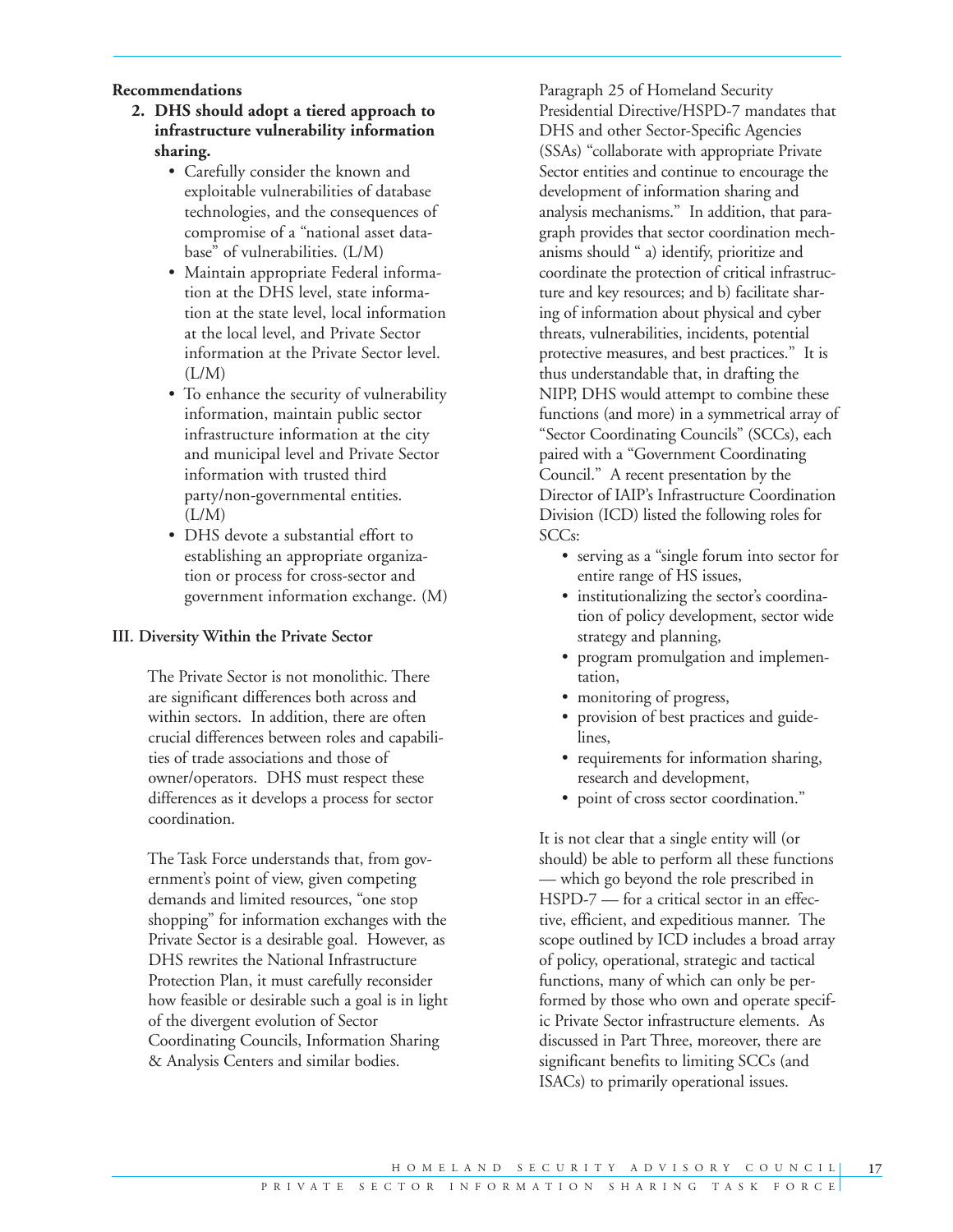Different sectors have organized themselves in a variety of ways to accomplish the information sharing and coordination functions described in HSPD-7:

- The Food and Agriculture SCC, for example, includes two representatives and one alternate from each of seven sub-councils, and has a six-page statement of governing principles and procedural rules. Its decisions must be by consensus of representatives of all subcouncils, rather than by a majority of all members. Most of the members are trade associations.
- The Financial Services SCC was founded by the Treasury Department, while the Financial Services ISAC predates it and was founded by the banking and finance industry itself. The majority of the Financial Services SCC members are trade associations; the majority of the Financial Services ISAC members are individual banks and financial institutions.
- The IT and Communication Infrastructure (formerly telecommunications) Sectors are still in the process of forming and have just formed their SCCs, although each sector already has its own ISAC and dedicated DHS component (NCSD and NCS, respectively).

These last two sectors offer some interesting contrasts.

- The Communications Infrastructure sector, with a relatively small number of companies and four associations (wire line carriers, wireless carriers, equipment manufacturers, and now internet service providers) has a long history of cooperation and National Security/Emergency Preparedness (NS/EP) coordination under the NSTAC and the NCS in the Defense Department. The Communications Infrastructure SCC makes it very clear that it will address policy matters only, that operational matters will be handled by the Communications Infrastructure ISAC, and that while they will coordinate, they will remain separate.
- The IT sector includes hardware and software manufacturers, internet service providers, network providers, telecomm companies, cable companies, data security companies, and service

companies. In general, there are many more companies than trade associations. Indeed, information technology is so pervasive in our economy that the sector is still debating criteria for inclusion (e.g., whether the majority of a company's income comes from producing IT components — hardware, software, or services — the extent in which IT is used in a company). The sector is also considering membership in the context of funding. The IT/ISAC requires funding to operate and, as such, membership is limited to those who contribute (with some exceptions). However, many feel that the IT SCC should be more broadly based and free.

This diversity highlights the need for DHS to provide flexibility for the different sectors.

#### **Recommendations**

- **3. DHS needs to be flexible and responsive in accommodating diversity within and among Private Sector critical infrastructure sectors.**
	- HSPD-7 calls for two functions: information sharing and sector coordination.
	- Sector Coordinating Councils in every sector may not be able to perform all the functions DHS desires. At a minimum, DHS must allow each sector to determine the nature, functions, and rules of its council and its relationship with its ISAC and SSA. (M/A)

#### **IV. Developing a Resilient and Integrated Network for Information Sharing**

A. Range of Views Regarding Need

The Private Sector has varying desires regarding the best communication mechanisms for receiving threat information.

• Some feel the need for a new communication mechanism similar to the State Department's OSAC. They feel that the new Homeland Security Information Network—Critical Infrastructure (HSIN-CI) will be able to serve that function (especially to the extent that it can operate across sectors within regions, similar to how some InfraGard chapters and Area Maritime Security Committees function at the local level).

HOMELAND SECURITY ADVISORY COUNCIL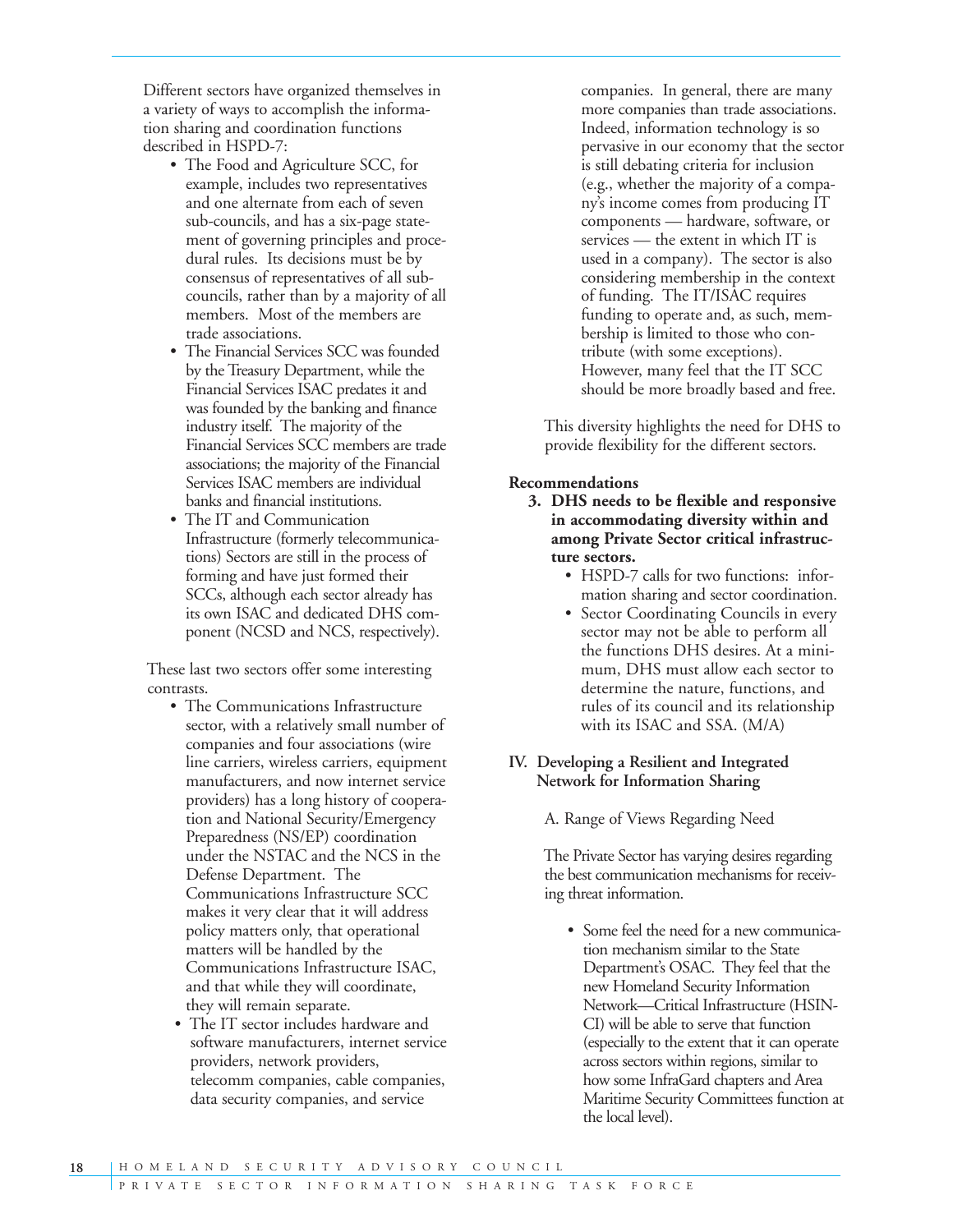• Others appear to be better at communicating with DHS, and believe they get sufficient information through existing mechanisms, whether formal or informal. Private Sector representatives who are already comfortable with existing mechanisms are concerned that new mechanisms could lead to new turf battles. Similarly, most feel that sharing with State and local constituencies seems to work well, and where it works there is felt to be no need for new mechanisms.

Whether or not they felt new procedures are necessary, most Private Sector representatives believe that existing communication mechanisms are defective to some degree, or at least inconsistent. Many feel that IAIP has not sufficiently focused on the interoperability/interdependence of critical infrastructure elements, and instead has become too organized by sector "stovepipes." Information must flow in the most effective and efficient manner. How that task is accomplished is ultimately DHS' job, but the current organization is duplicative and confusing. In the telecommunications sector, for example, the Network Design & Analysis Capability is maintained by the National Communications System, but under the current interim Sector Specific Plan for the telecommunications sector, it is unclear whether that data will also be maintained by IAIP's Protective Services Division or put in the National Asset Database.

B. Satisfaction with Existing Arrangements Outside DHS

Many critical infrastructure sectors currently communicate among themselves about security issues through means to which the Federal Government has limited access (e.g., via ISACs). The existence of such capability creates reluctance within those sectors to move to a Federally-operated or overseen system (e.g., the Homeland Security Information Network). It also means that systems like HSIN are redundant to that extent. If DHS hopes to encourage entities within these sectors to switch to a Federally-sponsored or operated system, it will need to explain why its system will serve the sector's needs better and why the prospect of Federal access does not create a less attractive proposition.

Businesses with many critical infrastructure sectors already have trusted relationships with other sector-specific agencies, FBI field offices, and State

& local governments (especially law enforcement and emergency response). The path of least resistance in such cases would be for DHS to work with those other governmental units rather than initiating a new relationship directly with the business. For any new relationships, DHS would need to show why that relationship was not redundant, why it added value to the business and why it was equally trustworthy.

#### C. Importance of Trust and Personal Relationships

Several groups examining the question of information sharing have emphasized how much the process relies on trusted personal relationships. In many cases these arise from people having previously worked together, or for the same organization (e.g., the Coast Guard). In other cases, they simply have to grow out of an extended period of association. By and large, members of Private Sector critical entities already have these relationships with State and local governments, and, to a lesser extent, with their sector-specific agencies. By and large, they do not have them with DHS or its contractors, except in those cases where a Private Sector individual worked with a DHS employee in some prior capacity, or both worked for the same organization. DHS simply has not been around long enough in stable form for trusted relationships to have developed in a great many cases. That problem has been exacerbated by frequent reorganizations within DHS and high turnover or transfer of DHS staff.

In a growing number of cases (e.g., the DHS sector specialist for the chemical sector), the private and public personnel involved have worked long and closely enough together that these sorts of trust relationships have been established. Time and stability should produce additional such relationships.

However, and despite the foregoing, many in the Private Sector feel there is too much reliance on preexisting personal relationships rather than on the creation of effective mechanisms (i.e., that there is often more willingness to rely on existing trusted personal relationships, rather than attempting to build trust in some new, untested communication mechanism). Whatever the case, it is clear that any new model for information sharing will need to address the trust issue (as HSIN-CI has done), and not simply assume that people will use a new and untested system because the Federal Government created it.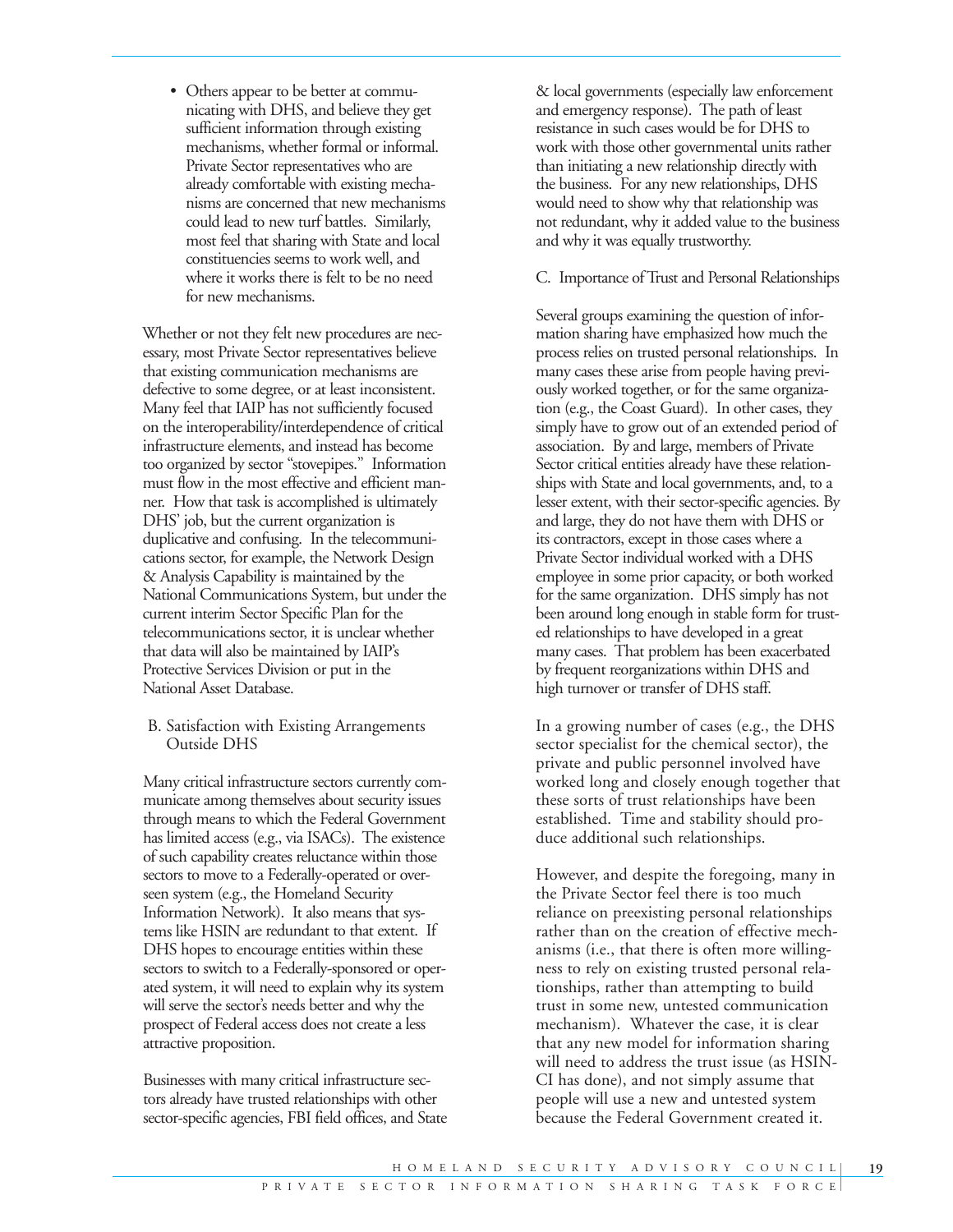D. General Design Considerations

The Task Force identified several other considerations relevant to design of a new model for information flow:

- As explained above, DHS needs to include the Private Sector in the "intelligence cycle" – especially the requirements definition process – in order to better enable government to collect information for analysis and timely dissemination that will permit it to provide tailored, actionable answers to industry's questions.
- A means must also be created to allow greater State, local and tribal involvement in filtering or analyzing data. It is simply too massive a job for, and beyond the capabilities of, the Federal Government alone.
- As the amount of information goes up, the need for specialized communication mechanisms increases.
- New mechanisms may be more appropriate for future increases in threat level if suicide bombing, etc., moves into the U.S.
- DHS needs to regularize processes and strive for high level consistency in processes, while maintaining flexibility in quantity and type of information.
- There needs to be a free flow in both directions, and among all constituencies, regardless of the source of data, or who undertook the analysis.
- There is a crucial time element at play in information exchanges involving both threat, indications and warning data and vulnerability data. This element spans the spectrum between near real time transmittal of threats from government at all levels and the Private Sector to

deliberative policy advice or regulatory comments from the Private Sector which can take weeks or months to prepare, discuss and finalize. A comprehensive model or vehicle for transmission of all types of information would need to encompass this range of data and operational need.

Clearly there is much that the Private Sector should do as well to improve the process, and to help forge a meaningful two-way partnership.

E. The Need for Regular, Interactive Threat **Discussions** 

DHS and critical sectors must develop a meaningful process to have real time, detailed discussions about threats. Currently, IP conducts a single classified threat briefing semiannually for the combined electrical, energy and chemical sectors. Such briefings are somewhat instructive and are very much appreciated. However, every six months is too infrequent, and lumping three sectors into one briefing results in long sessions much of which is not relevant to two-thirds of attendees. Most problematic, the presentations still are frustratingly hypothetical, illustrative and general.

We believe that IAIP's Information Analysis Division would be willing to conduct a dialogue and share certain more detailed threat information with selected individuals in the security departments of critical infrastructure companies, but a mutually satisfactory vehicle for doing so must be developed. The Infrastructure Protection Division, as the primary interface with members of critical sectors, should arrange such interactions (e.g., a question and answer session and discussion in some detail of the ability of terrorists to disrupt the generation and/or transmission of electric power in the Southeastern United States). These sessions should be held more often than every six months, and should be held separately for each sector.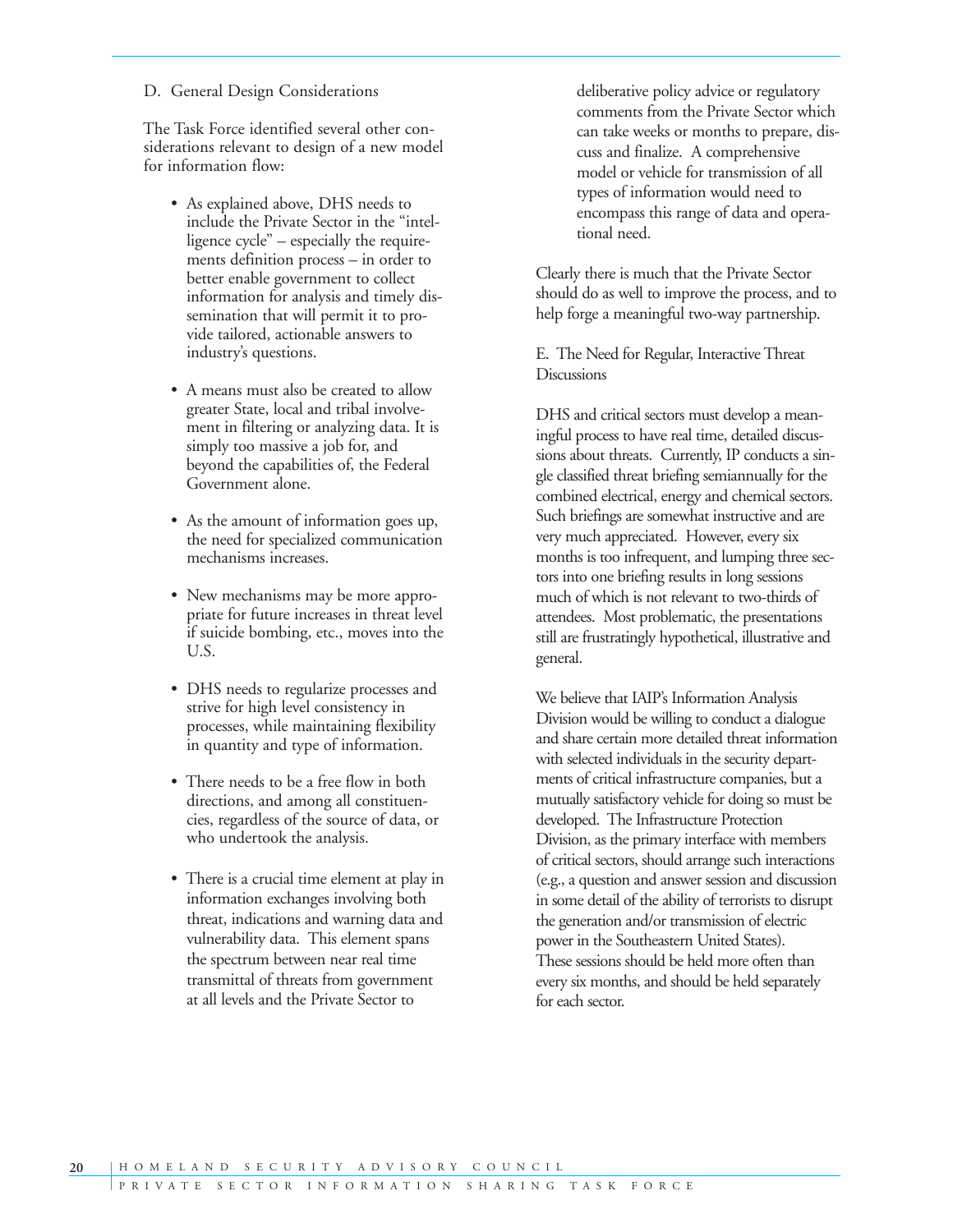#### **Recommendations**

- **4. DHS should continue to develop a network integrated information model for information flow.**
	- Significant work required:
		- DHS should employ a "hub and spoke model" for information flows, as used in HIN and HSOC. (M).
		- Information should flow from the Private Sector and other government sources to the DHS hub for analyses, and then be distributed back to the Private Sector on a targeted basis. (M)
		- DHS needs Private Sector input and presence at the hub. (M/A)
	- As a national priority, build a resilient/survivable Homeland Security Operations Center (HSOC) and Homeland Security Information Network (HSIN). (M)
		- In their current condition, both are single points of DHS operational failure – an unacceptable circumstance.
- Leverage the unparalleled success of, and invest in expanding, HSIN-Critical Infrastructure (CI). (M)
	- HSIN-CI is a trusted and proven model for effectively gathering and sharing information.
- Statewide intelligence/information fusion centers should be integrated into national information sharing efforts. (M/A)
- *DHS should hold regular collaborative sessions (start monthly) with each Private Sector coordinating organization (e.g., SCCs, ISACs). (M)*
- *DHS should hold regular, detailed threat briefings with each sector.*
	- *Representatives of IA and IP should meet with selected individuals in the security departments of critical infrastructure companies. (M)*
	- *The sessions should be held more often than every six months, and should be held separately for each sector. (M)*
	- *They should involve more specific information than is currently presented in classified sector briefings. (M)*
	- *They should be oriented less toward presentation and more toward dialogue. (M/A)*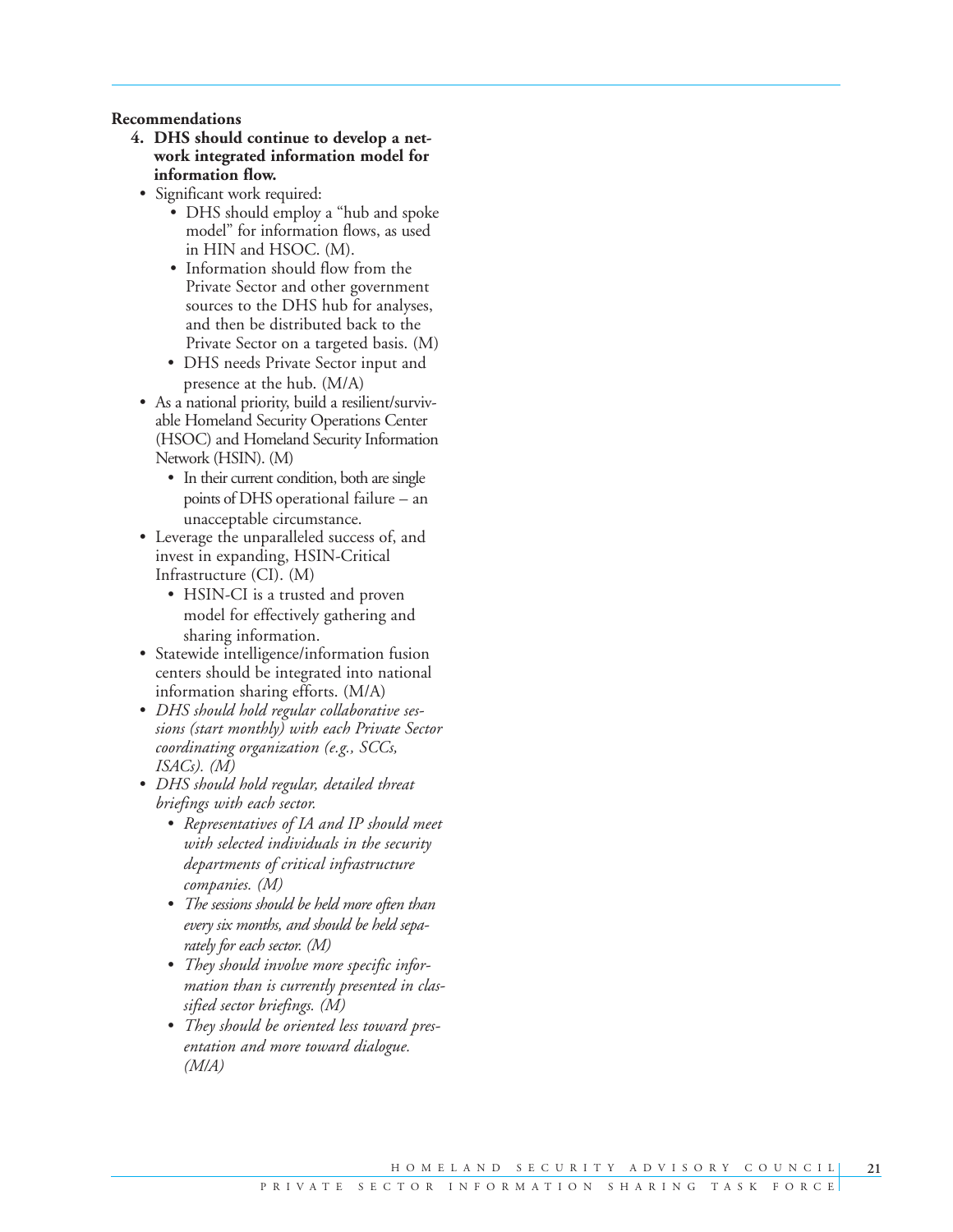#### **PART TWO: REQUIRED CHANGES TO LAWS, RULES & POLICIES**

The second part of this report analyzes the legal and related issues that the Task Force identified as impeding better information sharing between government and critical infrastructure entities. In many cases, it will be difficult or impossible to make significant progress on the preceding recommendations until these obstacles can be overcome.

#### **I. Regarding Private Sector Representatives as Partners**

As noted earlier, many within DHS come from intelligence, military, or law enforcement backgrounds where they have had little regular, official contact with the Private Sector. By contrast, most other sector-specific agencies engage continually with Private Sector and other non-governmental stakeholders through rulemaking, permitting and other interactive processes. Because of their background, these DHS personnel often are not accustomed to viewing critical infrastructure owners and operators as real partners or customers. This has effects at two levels:

- *At the level of policy implementation.* As an example, on occasion DHS staff has not provided advance notice to corporate headquarters of a planned visit to a corporate facility. This has caused delay, as the facility awaits direction from headquarters, and may have engendered resentment or distrust.
- *At the level of policy formulation.* DHS staff may not consult with companies (or their trade associations) in the development of a policy that affects them. As a result, the policy is likely to be less effective and potentially even counterproductive. This point is particularly significant, because a small amount of up-front consultation may avert a great deal of delay and confusion later.

The lack of Private Sector involvement at both levels plays a large and ongoing role in all the other legal issues discussed in this part of the report. Building trust by recognizing Private Sector representatives as partners, and consulting with them early on and throughout the policy formulation process, would allow those entities to point out problems and concerns and to suggest workable solutions. Conversely, leaving them out of the process means that DHS may have to reverse course or undo earlier decisions, as it has had to do in the creation of the National Infrastructure Protection Plan. DHS's Office of Private Sector Liaison has been very helpful at undoing these kinds of problems, but an effective strategy of partnership to prevent them must be a Department-wide effort.

#### **II. Liability Concerns**

More than anything else, the issue that most affects private entities' willingness to share sensitive information with the Federal Government is the concern that this information will somehow be used against them in some subsequent governmental enforcement case or private civil action.

• *Enforcement.* Companies fear that information provided to DHS may somehow, whether advertently or inadvertently, be obtained by some other governmental agency that may use the information for enforcement of other, nonsecurity-related laws or rules. EPA and OSHA are most commonly mentioned in this connection, but any Federal agency that has oversight over any critical sector (Treasury, FCC, DOE) is potentially a source of concern, as are foreign, State and local governments. It was not generally clear to the Task Force how information of the sort sought by DHS might indicate noncompliance with some other laws or rules, but this fear is quite widespread, strong, and possibly growing.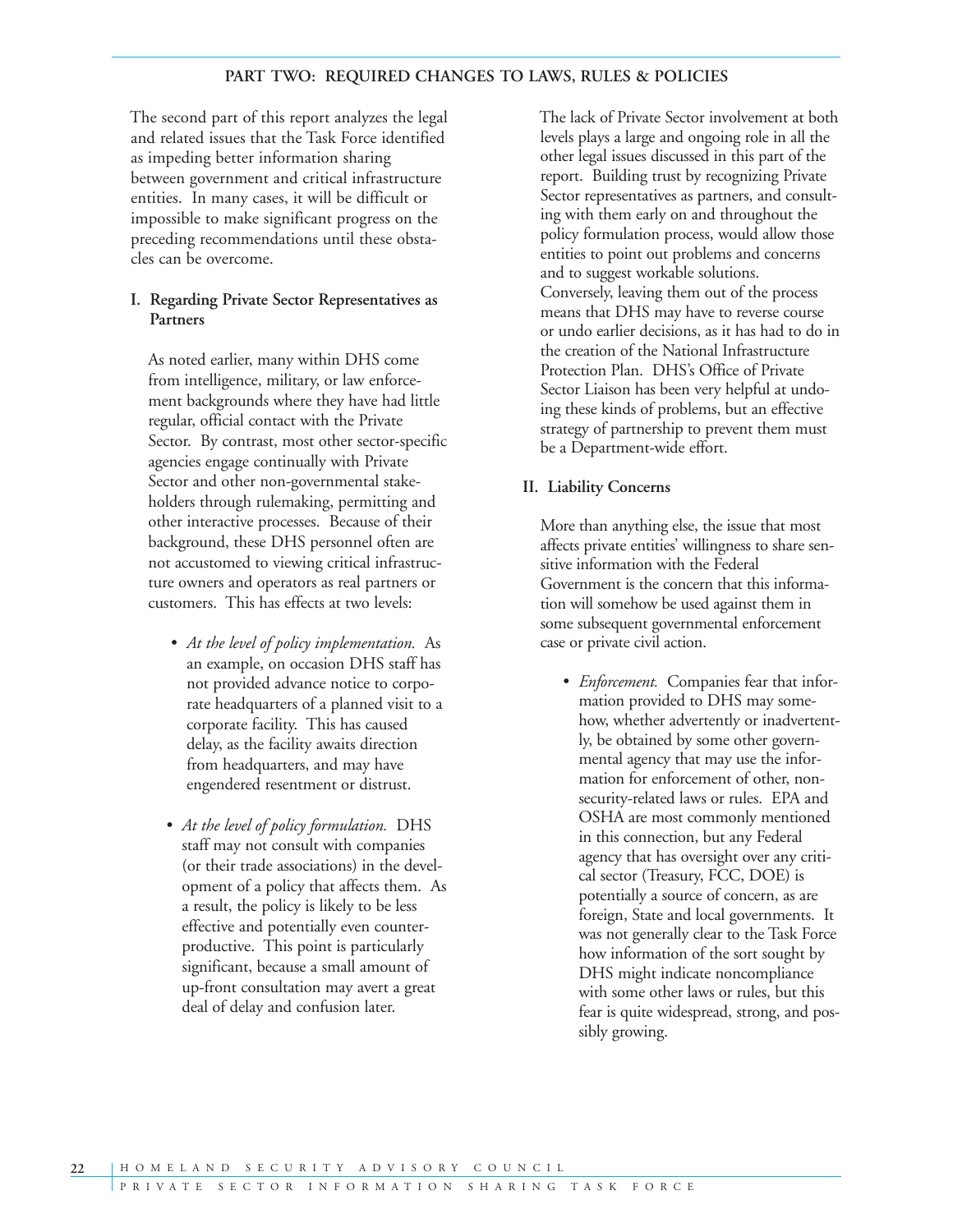• *Litigation.* Companies similarly fear that information provided to DHS may come into the hands of private litigants – whether injured parties or shareholders -- who might use it against the company in the event that a terrorist attack does occur (or in other circumstances). Companies are concerned that vulnerability assessments or security plans may be used to show knowledge of a risk and lack of due care in response to it. Of course, the conduct of a vulnerability assessment, and implementation of security measures, can also be probative of due care, whereas the failure to take either step may show lack of the same. Nonetheless, many businesses feel that the likelihood of such information becoming available to and being used by adverse litigants is increased by sharing it with the government.

To some degree, these anxieties appear to be based on misunderstanding of existing law and procedure, and will be reduced when people understand how those laws and procedures actually work.

On the other hand, these fears cannot be completely assuaged by anything DHS does, for two reasons:

- *Legal uncertainty.* Part of companies' concern is the inherent uncertainty that attaches to any legal rule – one never knows for sure how a court will interpret it. This is particularly true with many legal authorities in the homeland security field, which are new and untested in court.
- "*Falling through the cracks".* People are also afraid that, even if applicable laws, rules and policies on their face would not allow information to be released to another agency or a potential litigant, mistakes may occur that have this result. These concerns grow when DHS is able

to share information with foreign, State or local governments, since the question very logically then includes the adequacy of those entities' information security and protection capabilities.

These anxieties are heightened by the fact that bills are regularly introduced to weaken existing protections (e.g., OPEN Government Act, Restore FOIA Act), even in the face of known threats of enemy exploitation of publicly available information and growing vulnerabilities of information systems and networks.

As a general matter, DHS should always consider, address as necessary, and explain to potential submitters of information how it has addressed, the prospect of disclosure by any potential means. These include:

- FOIA requests from public to DHS,
- ∑ access by other Federal agencies (and for what purposes),
- FOIA requests to those other agencies,
- access by foreign, State and local governments (and for what purposes),
- FOIA-like requests to those other governments,
- ∑ civil discovery against any of the foregoing,
- criminal investigations (Federal or State).

In particular, the Critical Infrastructure Information Act (CIIA) provides that information submitted pursuant to it may be used by Federal employees, and State and local government agencies, only "for the purpose of protecting critical infrastructure or protected systems, or in furtherance of an investigation or the prosecution of a criminal act."<sup>24</sup> While that last proviso will concern some, this language should prevent a Federal agency using this information to pursue a civil enforcement action based on other laws. DHS should (a) maximize the opportunities for information to be submitted pursuant to that act, (b) should ensure that other agencies and governments afforded access to this information abide by this restriction, and (c) publicize the restriction and DHS's commitment to honoring and enforcing it.

 $24/1d.$  § 133(a)(1)(D), (E).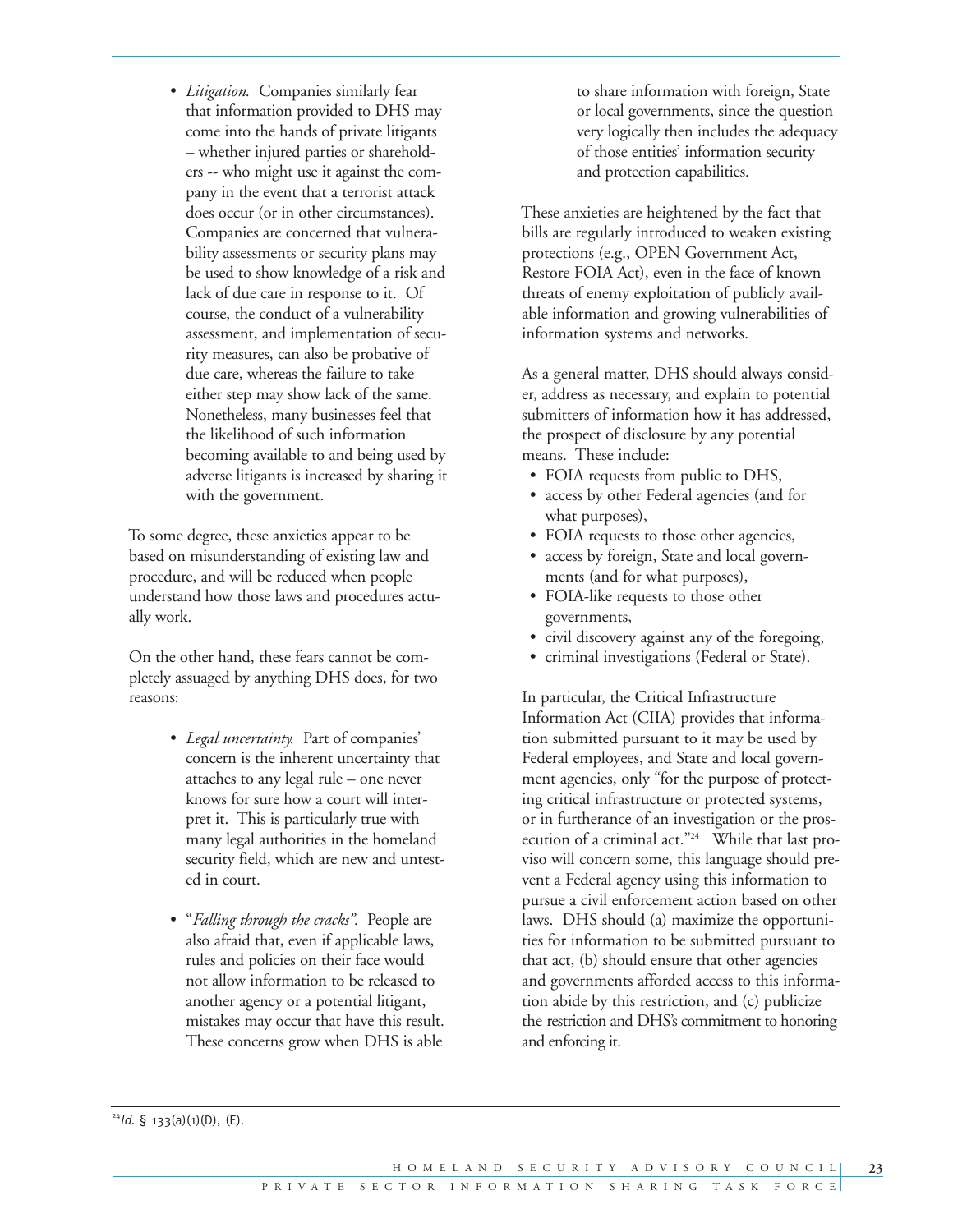It would also be helpful if DHS would publicly commit to following CIIA submitters' instructions regarding limitations on use and dissemination of information. DHS should not by default incorporate submitted information into major databases accessible to anyone within DHS.

#### **III. Implementing the Critical Infrastructure Information Act**

The Critical Infrastructure Information Act is a powerful law that offers unparalleled protections to private information submitters. In essence, it allows private owners and operators of critical infrastructure, or organizations representing them, to voluntarily submit information to DHS regarding threats, vulnerabilities and protective measures (critical infrastructure information, or CII), with assurances that the information will be protected from public disclosure. To promote integrated protection of critical assets, the law allows DHS to share this information with State and local governments for such purposes without fear that these other governments might have to disclose it. To protect this information, the law:

- ∑ Effectively codifies the *Critical Mass* decision nationwide,<sup>25</sup>
- Preempts state open records laws,<sup>26</sup>
- Blocks use by the government of protected information in civil litigation, and<sup>27</sup>
- ∑ Creates criminal penalties for Federal employees who knowingly disclose protected information. 28

Besides classification, no other federal program offers such protections. Yet the law is not widely understood, and is regarded suspiciously by some for various reasons. One of these reasons is that the statute has not yet been tested in court. DHS obviously cannot do anything about that now. DHS can, however, do something about how the statute has been implemented, which is not as Congress intended – a point noted in a May 25 letter to Secretary Chertoff from Tom Davis, Chair of the House Committee on Government Reform. Three problems have dogged the CIIA's implementation: it has been slow, it has not been well-coordinated, and it has embodied narrow legal interpretations.

1. Slow pace of implementation

The process of implementing the CIIA has been frustratingly slow. The statute merely required DHS to issue "procedures" within 90 days of enactment, or by February 23, 2003. Nor did the statute condition its effectiveness upon issuance of those procedures. DHS instead chose to proceed through notice and comment rulemaking, a process that took over a year. An "interim" rule was not published until February 2004. DHS sought comments at that time on an eventual final rule.

The rule described a phased rollout:

- ∑ Phase I: information would be shared only within IAIP
- ∑ Phase II: information would be shared elsewhere within DHS
- Phase III: information would be shared with other Federal agencies and, pursuant to memoranda of agreement, with State and local governments

The rules provided initially for submission only on paper or other tangible media, but promised eventually to allow electronic submission.

<sup>&</sup>lt;sup>25</sup>Critical Mass holds that where information is voluntarily supplied to an agency, the only question the agency need ask, in deciding whether the information is protected as confidential business information under FOIA, is whether the information is "of a kind that would customarily not be released to the public by the person from whom it was obtained." Critical Mass Energy Project v. NRC, 975 F.2d 871, 879 (D.C. Cir. 1992)(en banc). Critical Mass is only binding in the D.C. Circuit, whereas the CIIA applies nationwide.

 $266$  U.S.C.§ 133(a)(1)(E).

 $27$ *Id.* § 133(a)(1)(C).

 $28$ Id. § 133(f).

 $29$ Id. § 133(e)(1).

<sup>3</sup>º69 Fed. Reg. 8074 (Feb. 20, 2004).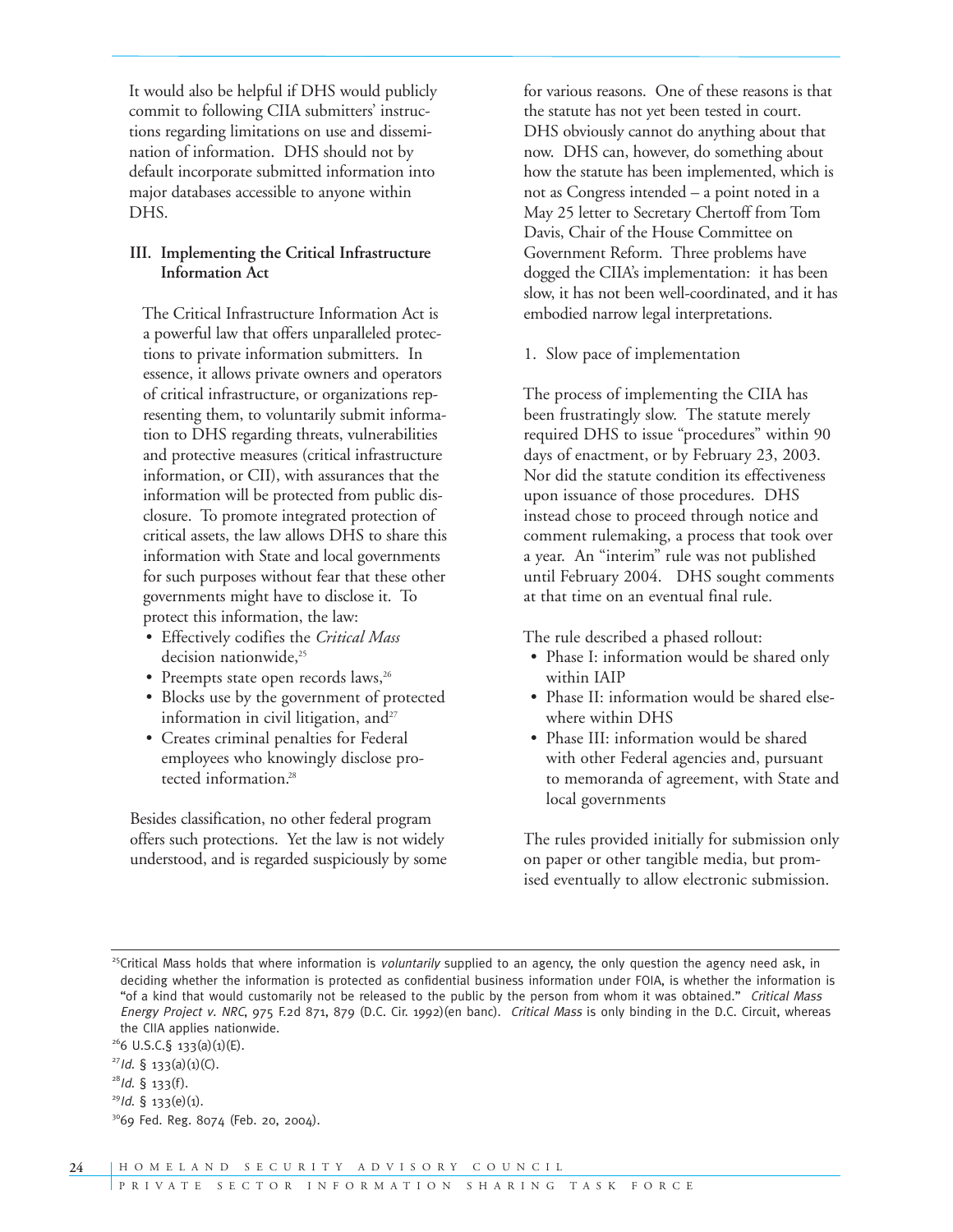Almost 18 months later, DHS has apparently made little progress. (DHS claims to be constrained in describing the full state of current implementation due to the pendency of a final rule, a position the Task Force does not understand.) It is unclear to what extent DHS has allowed sharing of CII beyond IAIP but within DHS. There is no evidence, however, that DHS has rolled the program out to other Federal agencies. This been a problem for sectors whose sector specific agency is not DHS (e.g., electricity, whose sector specific agency is DOE).

Nor is there any evidence that DHS has rolled the program out to State or local governments, even though DHS has had a model MOA since February 2004.<sup>31</sup> This has led to problems in several States. For example, the New York State Office of Homeland Security has been trying to establish a mechanism whereby it can get access to vulnerability information to be submitted by facilities to DHS under DHS's Risk Analysis and Management for Critical Asset Protection (RAMCAP) program<sup>32</sup> but does not yet have an approved MOA with IAIP even though it submitted the paperwork six months ago. Similarly, critical infrastructure businesses in California have been seeking enactment of a state counterpart to the CIIA so that they can confidently share security information with that State's Office of Homeland Security, since the State has apparently been unable to conclude an MOA with DHS. Maryland's Emergency Management Agency shares the same frustration.

Finally, DHS appears still not to be accepting CII electronically, even though the ISAC and HSIN mechanisms it has promoted with critical sectors for sharing of threat and incident data are all electronic systems.<sup>33</sup>

2. Poor coordination within DHS

The slow pace of CIIA implementation has been compounded by a consistent lack of coordination among the various components of DHS. At least initially, these components did not understand the relationship of the CIIA and other information protection regimes. For example, the preambles to the CIIA rule and the sensitive security information (SSI) rules issued by TSA and DOT both made erroneous statements about the other rules.<sup>34</sup> Implementation of the CIIA has not been wellcoordinated even within IAIP. There is as yet no intake capability for CII among the three major programs within IAIP's Protective Security Division: its Protective Security Advisors, its Buffer Zone Protection Plan (BZPP), or its RAMCAP program. It would be quicker and administratively simpler for facilities who want to do so to submit information in the field, directly to their PSAs or to visiting PSD staff administering the BZPP or RAMCAP programs. Instead, they still have to submit paper copies to IAIP's central "PCII Program Office," and then all concerned must wait for that office to validate and forward it to the intended recipients.

#### 3. Narrow legal interpretations

The third difficulty with implementation of the CIIA has been a series of conservative legal decisions by DHS:

• *No indirect submissions.* Most frustrating to critical infrastructure sectors whose sector specific agencies are not DHS, the CIIA rule does not allow "indirect" submission via agencies besides DHS. So, for example, financial institutions cannot submit CII to the Treasury Department, but must instead

<sup>&</sup>lt;sup>31</sup>It is an appendix to the DHS PCII PROCEDURES MANUAL (Feb. 17, 2004).

<sup>&</sup>lt;sup>32</sup>RAMCAP stands for "Risk Analysis and Management for Critical Asset Protection."

 $33$ The one exception to this statement is that DHS provides PCII protection for information that the telecommunications industry has been submitting electronically for years to the National Communications System.

<sup>&</sup>lt;sup>34</sup>The CIIA preamble stated that SSI, unlike CII, "ordinarily will not be voluntarily submitted," see 69 Fed. Reg. 8076, which is incorrect, since much information is submitted voluntarily to the Coast Guard as SSI by facilities regulated under the Maritime Transportation Security Act either directly or indirectly (because they are located in regulated ports). Similarly, the preamble to the SSI rules asserted that the CIIA "generally prohibits disclosure of properly designated CII outside the Federal Government," see 69 Fed. Reg. 28069, which is also wrong since, as noted above, the CIIA explicitly anticipates CII being provided to state and local governments.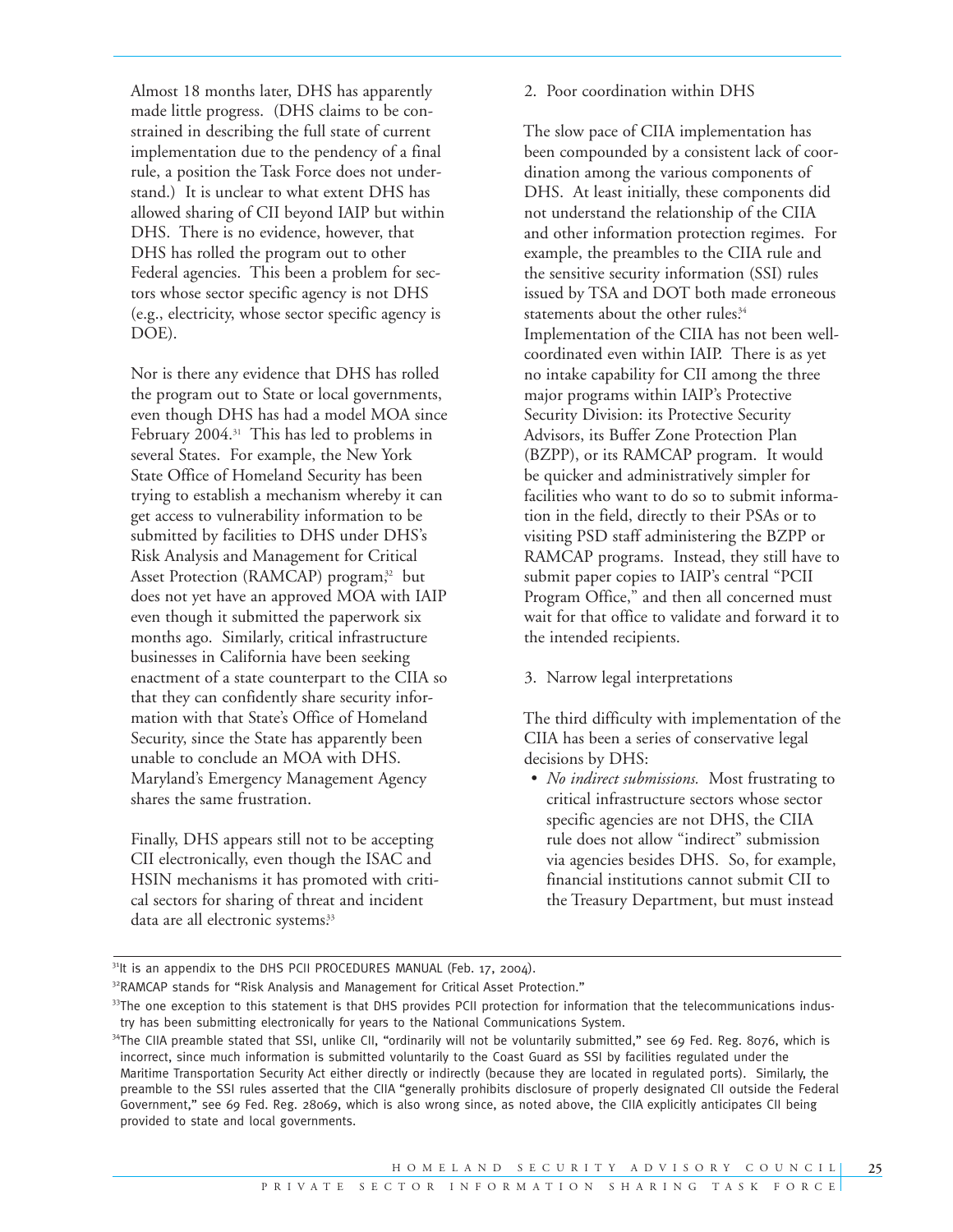send it to DHS, which is then supposed to send it to Treasury (except that such interagency sharing is not yet occurring to the Task Force's knowledge).

- ∑ *"PCII."* The CIIA rule invented the concept of "pro- tected critical infrastructure information" or "PCII" – a phrase not in the statute. This concept only confuses things, in the Task Force's view, because now there can be "critical infrastructure information" that is not protected by the CIIA. (It would be simpler to conclude that information not meeting the definition of CII is not CII.)
- ∑ *Validation of all CII claims.* The CIIA rule requires DHS to review and "validate" all submitted CII. This approach is in contrast to the way Federal agencies have implemented the closely analogous FOIA exclusion for "trade secrets and commercial or financial information [that is] privileged or confidential" – a.k.a. "confidential business information" or CBI.<sup>35</sup> Under that practice, agencies simply note a CBI claim and treat the information accordingly, but do not evaluate the merits of the claim unless and until someone submits a FOIA request for that information. Validating every CII claim up front could become an administrative problem if the program ever gets busy.
- ∑ *No "class validations."* The CIIA rules do not provide for (although they do not exclude) the notion that particular categories of information could be deemed, in advance of submission, to be CII. This is peculiar, because the TSA/DOT rules regarding "sensitive security information" establish several 'categorical inclusions' – if information falls into one of these categories, it is automatically SSI. <sup>36</sup> The concept of class determinations regarding the applicability of FOIA exclusions (e.g., CBI) is also well-established at agencies like EPA.

The last issue is particularly problematic for Sector Coordinating Councils (SCCs), ISACs and similar bodies that represent critical infrastructure sectors. DHS has thus far been unwilling to determine up-front that all or some of the information supplied by such entities to DHS is CII. This refusal is frustrating because protecting such sharing is exactly what the CIIA was intended to facilitate. (Several Task Force members were closely involved in Congressional consideration of the CIIA and its predecessor bills over the course of several years.) There is no evidence that DHS has considered what proportion of SCC communications to DHS would qualify as CII, or whether their charters could be amended to clarify when their communications to DHS would be considered CII.

### **IV. DHS's Caution, Lack of Clarity Regarding Other Freedom of Information Act Exemptions**

Outside the CIIA, DHS has also not taken clear, firm positions on applicability of other FOIA exemptions to information that private critical infrastructure entities might submit to DHS. Most prominent among these are the  $(b)(4)$  exemption for CBI and the  $(b)(7)$ exemption for law enforcement information the release of which "could reasonably be expected to endanger the life or physical safety of any individual."37 Both of these exemptions would seem to be broadly applicable to security information submitted by private entities and potentially strongly defensible.<sup>38</sup> For example, the (b)(7) exemption could be sweepingly applied if all of DHS were a "law enforcement" agency, which is a reasonable interpretation of an obscure provision of the Homeland Security Act.<sup>39</sup> Notably, when the FBI ran the National Infrastructure Protection Center (NIPC), it took the position that information submitted to it via ISACs would be protected from

35U.S.C § 552(b)(4).

**26**

 $375$  U.S.C § 552(b)(7)(F).

<sup>38</sup> See Attachment C at 11-16.

<sup>39</sup> See 6 U.S.C. § 122(c) (stating that the Secretary of Homeland Security "shall be deemed to be a Federal law enforcement . . . official").

#### HOMELAND SECURITY ADVISORY COUNCIL

<sup>&</sup>lt;sup>36</sup>These include "vulnerability assessments . . . directed, created, held, funded, or approved by the DOT [or] DHS, or that will be provided to DOT or DHS in support of a Federal security program," 49 C.F.R. §§ 15.5(b)(5), 1520.5(b)(5), and "any information held by the Federal government concerning threats against transportation or transportation systems and sources and methods used to gather or develop threat information, including threats against cyber infrastructure," id. §§ 15.5(b)(7), 1520.5(b)(7).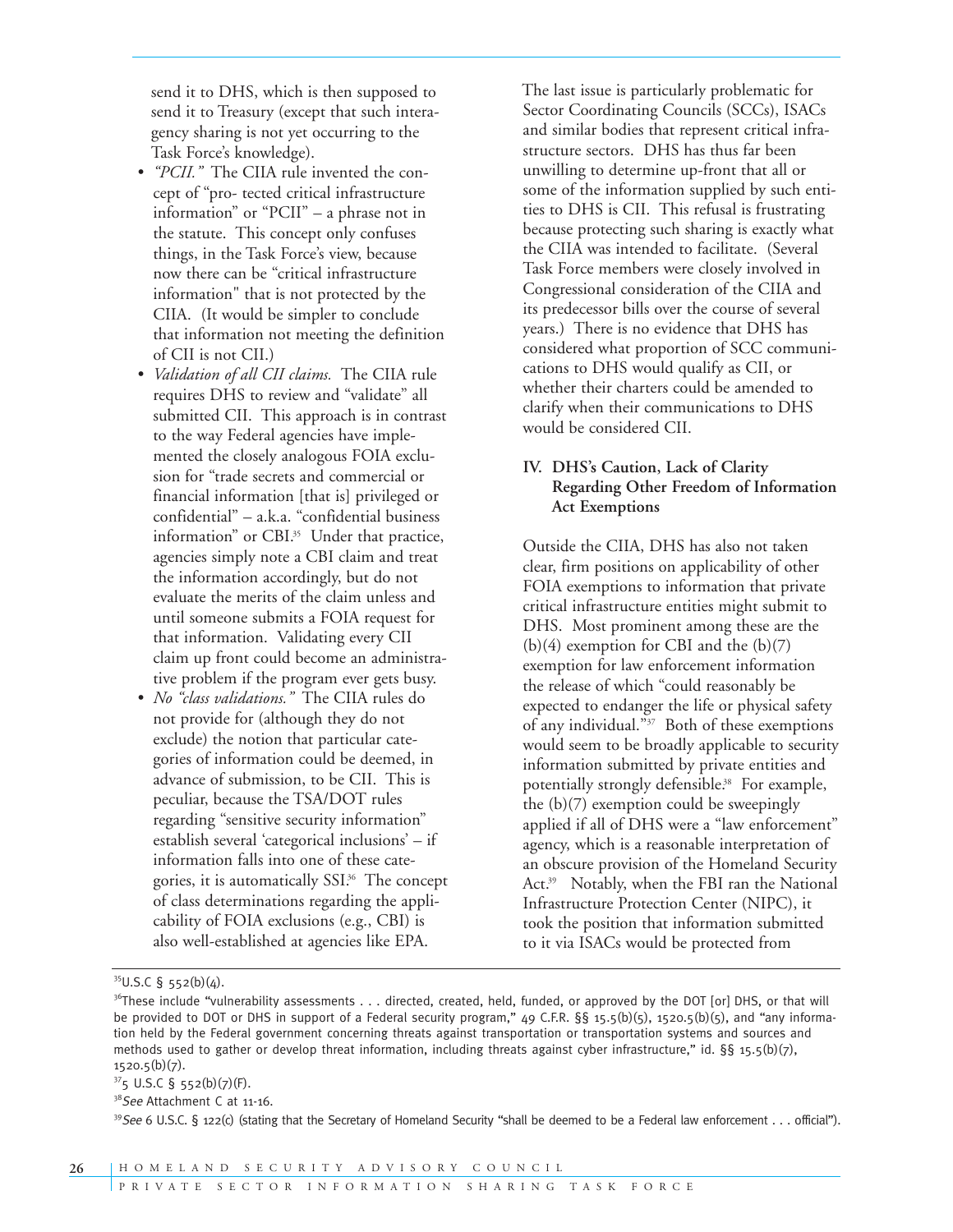release by both of these exemptions. The Task Force is not aware of any statement by DHS regarding how ISAC data is protected from release now that the NIPC has become the National Infrastructure Coordination Center and is housed within IAIP.

DHS has not reached out to the Private Sector — or the public — for comment on these very important questions. Rather, its decision process is opaque and apparently closely-held. Moreover, the positions that DHS components or staff do communicate on these issues seem to be ad hoc and uncoordinated. This lack of clarity regarding what need not be disclosed appears to have led to unfortunate disclosures of private information that need not have been disclosed. All the foregoing undermines the confidence of the Private Sector in DHS's judgment and its willingness and ability to address and resolve issues regarding nondisclosure under FOIA. These questions are not simple ones, but they are too important not to answer.

DHS, in consultation with the Department of Justice, should adopt broad, Department-wide positions regarding applicability of (b)(4) and (b)(7)(F) exclusions (at least). DHS (and DOJ) should state their intent to assert these positions aggressively so as to effectuate the purposes of the Homeland Security Act. DHS should train and test its personnel on these interpretations.

#### **V. Federal Advisory Committee Act Issues**

Virtually all critical sector interaction with DHS is slowed down and complicated by DHS staff concerns about compliance with the Federal Advisory Committee Act (FACA). FACA requires that "advisory committees . . . established or utilized" by a Federal agency must meet in open session, after prior notice in the Federal Register, and must make associated written materials public unless a FOIA exemption (other than the deliberative privilege exemption) applies.<sup>40</sup>

Like FOIA, FACA serves important and longstanding open government goals, and should not be evaded. On the other hand, neither should it impede vital communication between DHS and critical sectors of information that should not be made public. This is particularly problematic in the case of Sector Coordinating Councils, but the same problem arises with ISACs or any other sector-representative group with which DHS wants to consult or otherwise exchange information.

As discussed below, DHS has ample reason to take the position that SCCs, ISACs and similar bodies are exempt from FACA. Alternatively, or additionally, it has at least three means for exempting them from FACA. DHS should not, however, adopt FACA "work arounds" that treat these entities as subgroups of advisory committees, or that regard members of these entities as independent actors. These points are explained below.

1. Non-Federal critical infrastructure coordination entities are not advisory councils

There are at least two reasons why non-Federal critical infrastructure coordination entities are not advisory councils within the meaning of FACA – they are not "utilized" by DHS or other Federal agencies, and their activities are "primarily operational." Each is discussed below.

a. SCCs and ISACs are not "utilized" by the government

A group including Private Sector representatives is an "advisory committee" subject to FACA only if it is "established or utilized" by a Federal agency. <sup>41</sup> SCCs, ISACs and similar bodies have been established by private entities, and so are not subject to FACA on that basis. But neither should they be subject to it on the theory that they are "utilized" by DHS or other sector specific agencies. The leading Supreme Court decision on this issue recognized that the Executive Branch "utilizes . . . in one common sense of the term" an American Bar Association committee for evaluating potential Federal judges.42 However, the Court concluded that

<sup>40</sup>5 U.S.C. App. 2, §§ 3(2), 10.

42Public Citizen v. U.S. Dept. of Justice, 491 U.S. 440, 452 (1989).

 $411d. \S$  3(2)(C).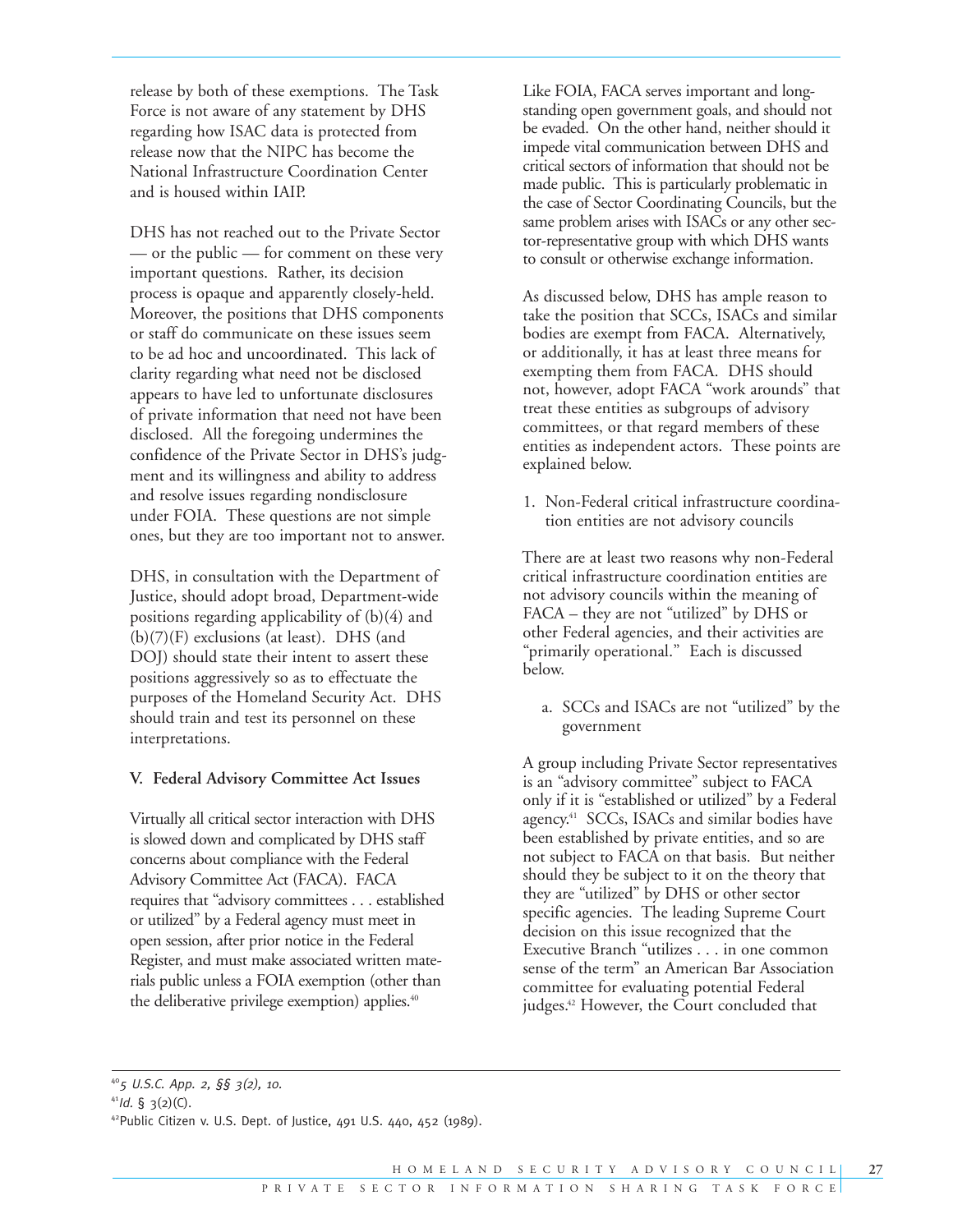Congress intended this term only to reach entities that are "utilized . . . in the same manner as a Government-formed advisory committee," and are "the offspring of some organization created or permeated by the Federal Government."43 The Court noted three factors as particularly relevant in this determination: whether an entity was forme privately, rather than at the government's prompting, whether it receives Federal funds, and whether it is "amenable to . . . strict management by agency officials" along the lines imposed by an earlier Executive Order regarding advisory committees.<sup>44</sup>

Interpreting this decision, the D.C. Circuit has focused on the last of those three factors, declaring that "utilized . . . is a stringent standard, denoting something along the lines of actual management or control of the advisory committee," and only "encompass[ing] a group so closely tied to an agency as to be amenable to strict management by agency officials."45 Even where government officials sit on a body and hence influence it, the D.C. Circuit noted, "influence is not control."46 District courts employing this demanding standard have regularly and recently found FACA inapplicable to a wide variety of private groups.<sup>47</sup>

SCCs and ISACs generally have been formed privately; indeed, many ISACs predate DHS. Most do not receive any Federal funding. But most important, neither DHS nor other sector specific agencies strictly manage or control these private critical infrastructure sector entities. While the specific facts of each group differ, these bodies determine their own memberships, set their own agendas, and decide what recommendations or other information they will or will not provide the Federal Government. Indeed, many of these bodies are spiritedly independent of DHS, to DHS's frustration in some cases. The Task Force is not aware of any SCC, ISAC or similar group that is controlled by DHS or any other Federal agency.

In conclusion, the D.C. Circuit has observed that "the government has a good deal of control over whether a group constitutes a FACA advisory committee .... [I]t is a rare case when a court holds that a particular group is a FACA advisory committee over the objection of the executive branch."48 The Task Force emphatically believes that this is not one of those rare cases.

b. SCCs' and ISACs' functions are "primarily operational"

 $43$ Id. at 463-64 (quoting H.R. Rep. No. 91-1731, at 9-10 (1970)).

<sup>&</sup>lt;sup>44</sup>Id. at 457-58.

<sup>45</sup> Washington Legal Foundation v. U.S. Sentencing Comm'n, 17 F.3d 1446, 1450-51 (D.C. Cir. 1994) (internal citations and quotations omitted).

<sup>&</sup>lt;sup>46</sup>Id. at 1451.

 $47$ See, e.g., Washington Toxics Coalition v. EPA, 357 F. Supp. 2d 1266, 1273-74 (W.D. Wash. 2004) (task force composed of representatives of pesticide manufacturers not covered by FACA, even though EPA consulted with it on test methods for developing data and used data compiled by it to determine whether pesticides may be registered); Physicians Committee for Responsible Medicine v. Horinko, 285 F. Supp. 2d 430, 445-46 (S.D.N.Y. 2003) (trade association and environmental group collaborating with EPA to design high production volume chemical testing program not subject to FACA; no evidence that EPA "was the driving force behind . . . meetings or that it exerted any control over who attended and what was discussed"); American Soc. of Dermatology v. Shalala, 962 F. Supp. 141, 147 (D.D.C. 1996) (although HHS sent an observer to each meeting of one American Medical Association group and had a panel position on the other, the AMA groups were run by the AMA, which appointed their members, provided staff, set the agenda, recorded the minutes, and maintained records), aff'd mem. 116 F.3d 941 (D.C. Cir. 1997); Huron Env'tl Activist League v. EPA, 917 F. Supp. 34, 40 (D.D.C. 1996) (even though EPA determined the schedule for a group's meetings and made other logistical arrangements for them, provided the meeting rooms, and spent public funds to retain a consultant to attend and assist with the meetings, "[n]othing in this case suggests that the working group is subject to actual management or control by the EPA, or that the industry representatives are so closely tied to the executive branch of the government as to render it a functionary thereof").

 $48$ Association of Am. Physicians & Surgeons, Inc. v. Clinton, 997 F.2d 898, 914 (D.C.Cir.1993).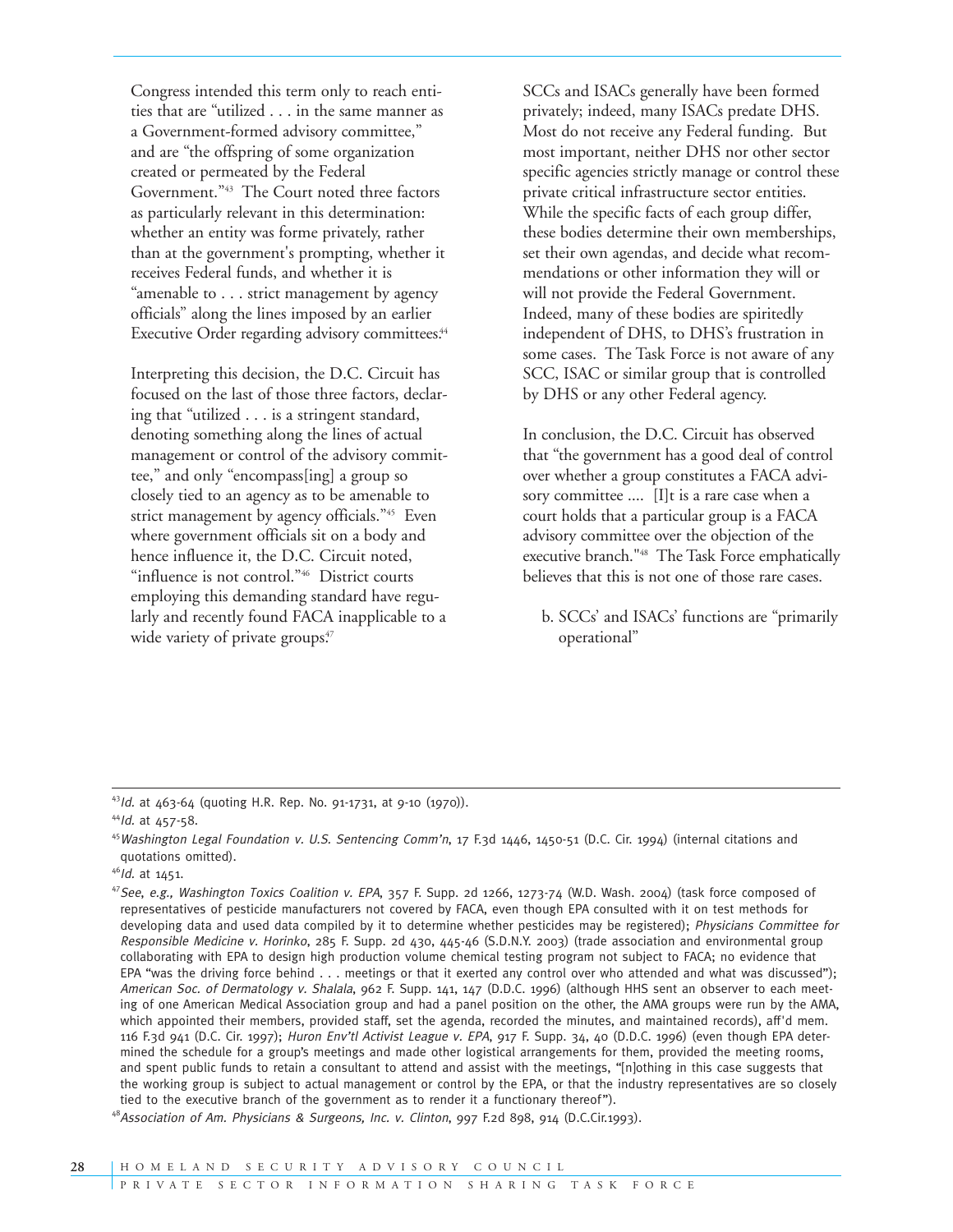The General Services Administration's rules implementing FACA provide that entities whose functions are "primarily operational" rather than "advisory" are exempt from FACA.<sup>49</sup> The rules define "operational functions" as "those specifically provided by law, such as making or implementing Government decisions or policy."50 The Homeland Security Act (HSA or the Act) specifies a long list of functions for the Under Secretary of Information Analysis and Infrastructure Protection (IAIP), and that list repeatedly establishes roles for "Private Sector entities" – as opposed to "the public" -- to play. Under the Act, these entities have distinct roles in:

- providing "intelligence . . . and other information" for analysis;<sup>51</sup>
- taking "protective and support measures"<sup>52</sup>;
	- "in cooperation with" IAIP, "recommend[ing] measures necessary to protect the key resources and critical infrastructure of the United States";<sup>53</sup>
	- receiving "warning information, and advice about appropriate protective measures and countermeasures," as part of the Homeland Security Advisory System;<sup>54</sup>
	- receiving "information analyzed by the Department . . . in order to assist in the deterrence, prevention, preemption of, or response to, terrorist attacks against the United States";<sup>55</sup>
- "consult[ing] with [IAIP] to ensure appropriate exchanges of information, including law enforcement-related information, relating to threats of terrorism against the United States";<sup>56</sup>
- ∑ providing "additional information . . . relating to threats of terrorism"; and<sup>57</sup>
- ∑ "coordinat[ing] with elements of the intelligence community and with Federal, State and local law enforcement agencies . . . as appropriate."58

The operational partnership spelled out in the Act has been implemented by the President via Homeland Security Presidential Directive/ HSPD-7. That document instructs the Secretary of DHS to "coordinate protection activities for [listed] critical infrastructure sectors."59 HSPD-7 also requires DHS and other sector specific agencies generally to "collaborate with appropriate Private Sector entities . . . . "60 In particular, it requires them to "continue to encourage the development of information sharing and analysis mechanisms," and "to continue to support sector coordinating mechanisms," whose functions it specifies as "(a) to identify, prioritize, and coordinate the protection of critical infrastructure and key resources; and (b) to facilitate sharing of information about physical and cyber threats, vulnerabilities, incidents, potential protective measures, and best practices."61

| <sup>49</sup> 41 C.F.R. § 102-3.40(k).                                               |
|--------------------------------------------------------------------------------------|
| $5^{\circ}$ Id.                                                                      |
| $51$ See 6 U.S.C. § 121(d)(1).                                                       |
| $5^2$ ld. § 121(d)(3).                                                               |
| $53$ ld. § 121(d)(6).                                                                |
| $54$ /d. § 121(d)(7)(B).                                                             |
| $55$ Id. § 121(d)(9).                                                                |
| $56/16$ , § 121(d)(11).                                                              |
| $57$ d. § 121(d)(13).                                                                |
| $58/10.$ § 121(d)(17).                                                               |
| <sup>59</sup> Homeland Security Presidential Directive/HSPD-7, § 15 (Dec. 17, 2003). |
| $60/10.$ § 25.                                                                       |
| $6^{4}$ Id.                                                                          |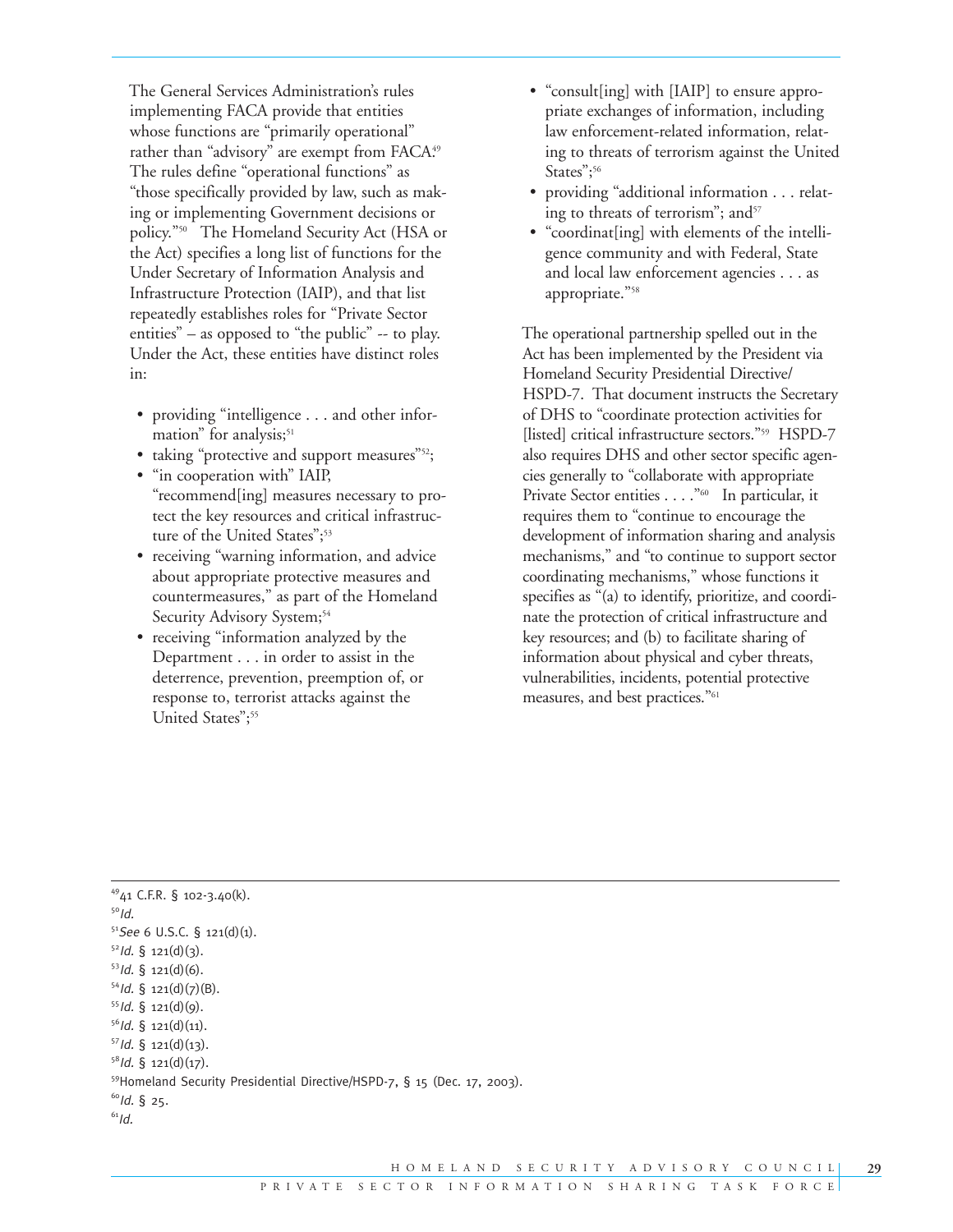Based on the foregoing, DHS has ample basis to, and should, take the position that SCCs, ISACs and similar bodies are primarily operational in nature. The Homeland Security Act and HSPD-7 have clearly established a range of functions that private critical infrastructure sectors are intended to serve, in cooperation with DHS and other agencies. These functions are not primarily about providing DHS or the President with broad "advice or recommendations on issues or policies" – to quote the FACA regulations. $62$  As discussed above, some of these bodies may also serve broader policy functions, but that function should be seen as secondary to fulfilling their statutory roles. Moreover, as one court has just noted, "[a]s long as a committee is not a Federal advisory committee under the legal standard delineated [by the Supreme Court], the Court does not find anything in the statute to indicate that Federal agencies may not consult with such committees regarding policy issues without subjecting those committees to FACA regulations."<sup>63</sup> SCCs and ISACs are certainly not intended to be stakeholder bodies in the way that advisory committees are generally understood to be, and the touchstone for their constitution is representativeness or inclusion, not "balance."<sup>64</sup>

Fundamentally, the challenge of ensuring the resilient/reliable operation of critical infrastructure is unique, as it requires close communication and coordination between critical private sector entities and the Federal agencies charged with regulating them. Those communications, moreover, must remain non-public in order for those functions to be served. As specified in statute, these communications are to involve intelligence and law enforcement information, and are to serve warning, preventive and protective functions.

Disclosing this sort of information would defeat the purpose of those communications by giving our nation's enemies information they could use to most effectively attack a particular infrastructure and cause cascading consequences across multiple infrastructures.

In coordination with the FACA Committee Management Secretariat, managed by GSA, DHS should officially determine that SCCs, ISACs and similar bodies exercising functions under the HSA provisions referenced above are not advisory committees under FACA.

Alternatively, or in addition, DHS should also act to exempt SCCs, ISACs and similar bodies from FACA. It could do so in any of three ways, listed below in rough order of preference from the Task Force's perspective.

2. "Communications of critical infrastructure information."

Subtitle II of the HSA has two subtitles. Subtitle A, just discussed, describes the functions of the IAIP Directorate and the roles of the Private Sector in those functions. Subtitle B is the CIIA – demonstrating the important linkage between the roles of critical sectors and the CIIA as a means of effectuating those roles. The CIIA includes a FACA exemption intended to enable "information sharing and analysis organizations" (not necessarily "ISACs") to share "critical infrastructure information" with DHS.<sup>65</sup> This exemption was enacted precisely to enable the coordination purposes of Subtitle A. Moreover, the exemption is analogous in function to a comparable FACA exemption in the Maritime Transportation Security Act, currently being used by the Coast Guard to allow it to interact confidentially with Area (i.e., port) Maritime Security Committees.<sup>66</sup>

 $62$  See 41 C.F.R. § 102-3.25.<br> $63$ *Washington Toxics Coalition v. EPA*, 357 F. Supp. at 1274.

 $64$ Cf. 5 U.S.C. App. 2, § 5(b)(2) (requiring advisory committees to be "fairly balanced in terms of the points of view represented and the functions to be performed by the advisory committee").

<sup>&</sup>lt;sup>65</sup>See 6 U.S.C. § 133(b)("No communication of critical infrastructure information to [DHS] made pursuant to [the CIIA] shall be considered to be an action subject to the requirements of [FACA].").

<sup>&</sup>lt;sup>66</sup>46 U.S.C. § 70112(g)(1)(B)). This exemption references those committees, rather than referring to the type of information being communicated, as the CIIA FACA exemption does. This difference is not significant, however. The MTSA references the precise entities to which it applies because the MTSA also created those entities. By contrast, when the CIIA was enacted (in 2002, as part of the Homeland Security Act), it was unclear – as it remains today -- exactly what entities would be serving as representatives of critical infrastructure sectors. The CIIA exemption permits the diversity of approaches sought by the various sectors by focusing on type of information being communicated, rather than on name of the entity doing it.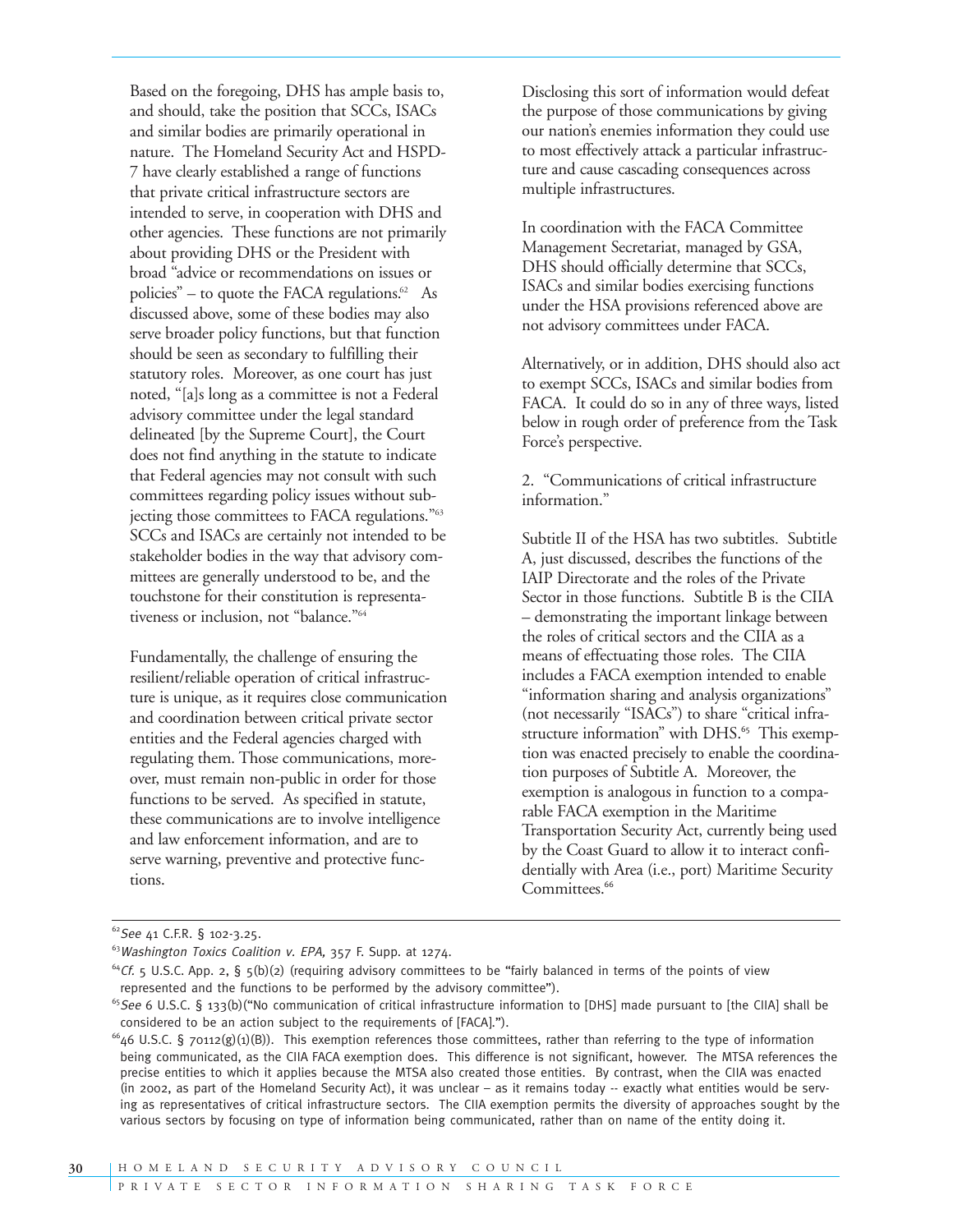The statutory definition of "CII" is quite broad, and encompasses the topics covered in HSA Subtitle A and HSPD-7, and of greatest importance to critical sectors and DHS.<sup>67</sup> Therefore, DHS can and should rely on the CIIA's exemption to free SCCs and ISACs from FACA provisions. This approach has the virtue of simultaneously solving both of the problems created by FACA: open meetings and public disclosure of documents.

The Task Force understands that some within DHS are concerned that its "PCII" rules and procedures now make it administratively complicated to rely on this exemption. In response, the Task Force notes first that the exemption is written in terms of "communications" of CII rather than "submissions," a word used elsewhere in that section of the Act, suggesting that Congress intended the FACA exemption to operate as broadly as possible and not to be constrained by whatever procedures DHS developed to implement that section.<sup>68</sup> The Task Force also notes that the section only called for "procedures," not regulations, and that Congress may not have intended the complex submission and validation process established by current rules.<sup>69</sup> Finally, the Task Force contends that, if this is a problem, the right solution is to go back and amend those rules.

#### 3. Generic FACA Exemption

Section 871 of the Homeland Security Act provides simply and generically that the Secretary of DHS may establish and use the services of advisory committees, and may exempt such committees from FACA.70 Consistent with the default rule established by FACA,<sup>71</sup> such committees expire by law after two years, but the Secretary may extend their existence in additional two-year increments indefinitely.<sup>72</sup> This approach would have the advantage that it would not be based on the substance of the communications involved. The Task Force understands that this exemption authority has never been exercised, apparently due to some sort of understanding between Congress and the Administration, struck at the time the law was enacted, that it would only be used in extraordinary cases, if at all. The Task Force believes any such understanding should be renegotiated or abrogated and that DHS should use the discretion it has under this provision to take such actions as it reasonably deems necessary and appropriate to protect and ensure the resilient operation of the Nation's critical infrastructure and key resources.

 $67$ The full definition is "information not customarily in the public domain and related to the security of critical infrastructure or protected systems--

<sup>(</sup>A) actual, potential, or threatened interference with, attack on, compromise of, or incapacitation of critical infrastructure or protected systems by either physical or computer-based attack or other similar conduct (including the misuse of or unauthorized access to all types of communications and data transmission systems) that violates Federal, State, or local law, harms interstate commerce of the United States, or threatens public health or safety;

<sup>(</sup>B) the ability of any critical infrastructure or protected system to resist such interference, compromise, or incapacitation, including any planned or past assessment, projection, or estimate of the vulnerability of critical infrastructure or a protected system, including security testing, risk evaluation thereto, risk management planning, or risk audit; or

<sup>(</sup>C) any planned or past operational problem or solution regarding critical infrastructure or protected systems, including repair, recovery, reconstruction, insurance, or continuity, to the extent it is related to such interference, compromise, or incapacitation."

<sup>6</sup> U.S.C. § 131(3). "Protected system--

<sup>(</sup>A) means any service, physical or computer-based system, process, or procedure that directly or indirectly affects the viability of a facility of critical infrastructure; and

<sup>(</sup>B) includes any physical or computer-based system, including a computer, computer system, computer or communications network, or any component hardware or element thereof, software program, processing instructions, or information or data in transmission or storage therein, irrespective of the medium of transmission or storage." Id. § 131(6).

 $^{68}$ Compare id. § 133(a) (information "submitted") with § 133(b) ("communication" of information).

<sup>69</sup>See id. § 133(e)(1).

 $706$  U.S.C. § 451(a). The Secretary must publish a notice in the Federal Register announcing the establishment of the committee and identifying its purpose and membership. Id.

 $71$ See 5 U.S.C. App. 2, § 14(a)(1).

 $726$  U.S.C. § 451(b).

**<sup>31</sup>**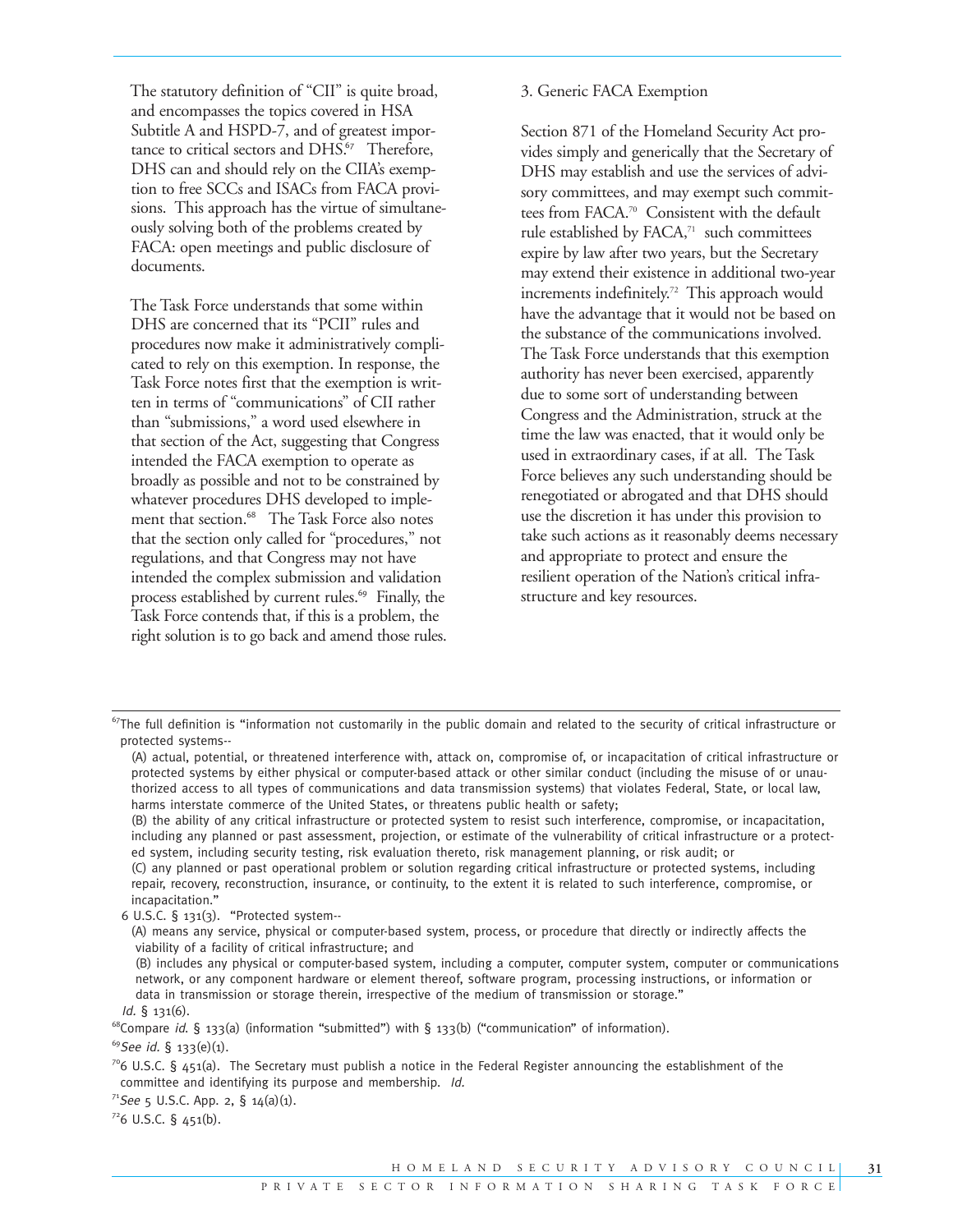#### 4. Defense Production Act

The third way to provide SCCs and similar entities with a FACA exemption is through the Defense Production Act of 1950 (DPA). The DPA was enacted to enable the Federal Government and industry representatives to jointly develop preparedness programs to assure the availability of capacity and supply of resources and products critical to national defense at levels beyond those required by civilian demand.73 The DPA creates a process whereby members of an industry sector and designated government officials may establish a "voluntary agreement," which can then be implemented by a "plan of action."74 The DPA further provides that activities conducted under a voluntary agreement or plan of action are exempt from FACA when conducted in compliance with the DPA, its implementing rules, and the provisions of the agreement or plan.<sup>75</sup> The CIIA provides that the President or the Secretary of DHS may designate a component of DHS as a "critical infrastructure protection program,"76 and that the President may delegate to that program the authority to enter, along with representatives of the Private Sector, into a voluntary agreement or plan of action, as those terms are defined under the DPA.<sup>77</sup>

The DPA establishes elaborate procedural requirements for the establishment of these agreements and plans, as well as for meetings associated with carrying them out. These requirements are highly burdensome. For example, the meetings to establish a voluntary agreement must be attended by representatives of the Department of Justice and the Federal Trade Commission (to avoid

antitrust violations), be noticed in the Federal Register and be transcribed verbatim.78 Implementation of plans and agreements must be rigorously overseen by DOJ and the FTC, with documents made public unless certain FOIA exemptions apply.79 The DPA approach may be the least preferable option for this reason.

#### 5. DHS should not devise "work arounds"

Instead of determining that FACA does not apply to critical sector organizations under HSPD-7, or availing itself of any of the three exemption options discussed above, DHS is instead pursuing two other, ill-advised approaches.

The Interim National Infrastructure Protection Plan (NIPP) envisions the dozen or so SCCs communicating with a "NIPP Leadership Council" made up of various Federal entities. DHS's current FACA "work around" is proposing a "Sector Partnership Model" under which the NIPP Leadership Council would become a FACA advisory committee, and the SCCs would be treated as subgroups of that committee. This would allow SCC meetings to be exempted from FACA on the basis of judicial decisions holding that, while advisory committees must comply with FACA, subgroups of advisory committees do not need to do so. <sup>80</sup> DHS's Infrastructure Protection Division has requested the National Infrastructure Advisory Council (NIAC) – a body whose Designated Federal Officer is a DHS Employee — to evaluate an interim approach under which the NIAC would serve as this FACA body, and the various SCCs would be "study groups" of the NIAC. This is a bad idea for several reasons:

 $^{73}$ 50 U.S.C. App. § 2158(c)(1).

 $74$ Id. § 2158(b)(2).

<sup>75</sup>Id. § 2158(n).

 $766$  U.S.C. § 132. Section 29.4(a) of the CIIA rules designates the IAIP Directorate as responsible for directing and administering the "critical infrastructure protection program." See 6 C.F.R. § 29.4(a); see also 68 Fed. Reg. 18524 (April 15, 2003).

 $^{77}$ 6 U.S.C. § 133(h). The President delegated his powers under DPA to the Secretary of DHS in Section 24 of Executive Order 13286 (Feb. 28, 2003).

 $^{78}$ 50 U.S.C. App. § 2158(e).

 $79$ Id. § 2158(h).

<sup>&</sup>lt;sup>80</sup>See, e.g., National Anti-Hunger Coalition v. Executive Committee of President's Private Sector Survey on Cost Control, 711 F.2d 1071 (D.C. Cir. 1983).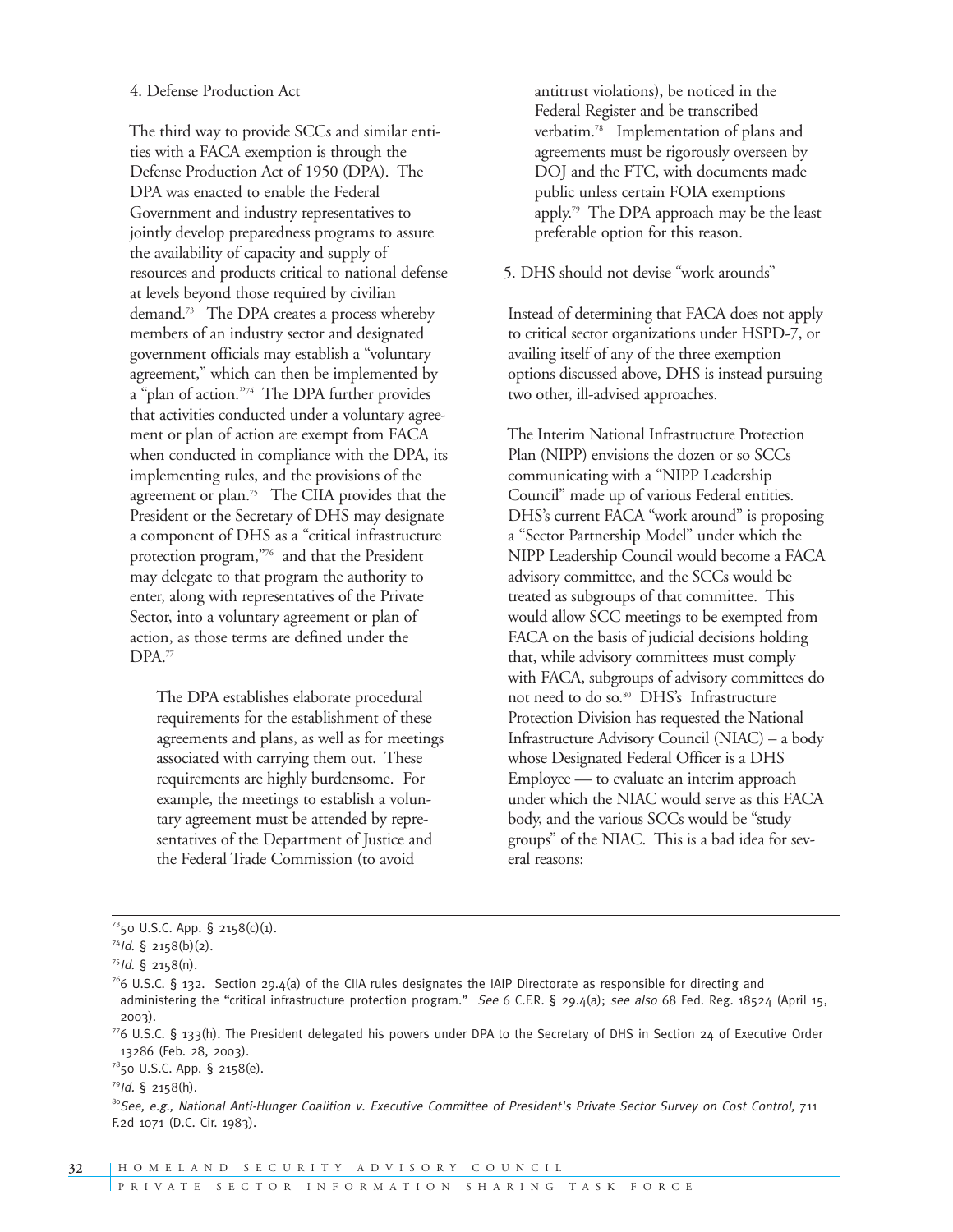- As explained above, SCCs and ISACs are intended by HSPD-7 to be operational bodies, serving to facilitate two-way communication between their respective sectors and DHS.
- SCCs and ISACs were never intended to interface with the NIAC. These entities must be able to have real-time or very fast turnaround communications with DHS. Having to communicate through the NIAC frustrates that considerably.
- Most problematic, running SCC and ISAC communications through the NIAC means that these communications would, as a general rule, have to be made public at the NIAC sessions. To prevent release of sensitive information, therefore, these communications would have to be scrubbed before they officially reached DHS. Such an arrangement would substantially defeat the purpose of  $SCCs$  and  $ISACs$ . $81$

DHS's second FACA "work around" is to ask the various constituent companies or associations making up an SCC or other critical sector body to respond to DHS documents or questions individually, on their own behalves, rather than providing the consensus views of the sector. While this approach may indeed avoid the application of FACA,<sup>82</sup> it fundamentally defeats the purpose of HSPD-7 and the sector bodies it calls for, which is precisely to ensure that DHS can obtain (to the extent it exists) the views of a sector, not just the views of individual sector members. There is little point (or efficiency, from DHS's perspective), to creating sector bodies if DHS is going to studiously avoid using these bodies to cultivate and communicate a sector position.

#### **VI. Lack of Coordination Within DHS and Between DHS and Other Agencies**

Beyond implementation of the CIIA, DHS has

generally shown a disappointing lack of coordination within itself and with other agencies. In some cases it appears to be due to simple oversights attributable to doing too much with too little, or not fully establishing or understanding priorities. In many other cases, however, the Not Invented Here Syndrome and claiming and protecting turf seems like the most likely explanation. These problems happen at all levels.

- *Within DHS:* Companies represented by group members, in various sectors, have all reported cases where a DHS contractor showed up, without any prior notice to the plant or its corporate headquarters, to validate their National Asset Database data. The Science & Technology Directorate typically initiates research projects on matters that are the purview of other directorates without any prior consultation. A good example is a grant to the National Academy of Sciences to prioritize research needs for the chemical sector, initiated without any consultation with chemical sector specialists at IAIP (or the sector itself).
- ∑ *Between DHS & other Federal agencies:* Critical sector groups experienced great difficulty getting DHS and FBI to collaborate on defining terrorist threat reporting triggers, and agreeing on who to call and in what order. The FBI held three national workshops on the triggers issue, in which DHS participated only after much effort. While the FBI staff working on the workshops were distilling their results, all concerned were stunned by the release of the "Terrorist Threat Reporting Guide" under the signatures of the FBI Director and the Under Secretary for IAIP. Staff of both agencies and the sector are still working to reconcile these efforts.

**33**

HOMELAND SECURITY ADVISORY COUNCIL

<sup>&</sup>lt;sup>81</sup>The head of the agency being advised by a FACA committee can close meetings and limit release of documents when a FOIA exemption would apply. See 5 U.S.C. App. 2, § 10(b), (d). As noted earlier, DHS has not yet taken definitive positions on when these exemptions would apply in the critical infrastructure context.

<sup>&</sup>lt;sup>82</sup>GSA's FACA regulations provide that FACA does not apply when an agency expressly does not seek the consensus views of a group. See 41 C.F.R. § 102-3.40(e).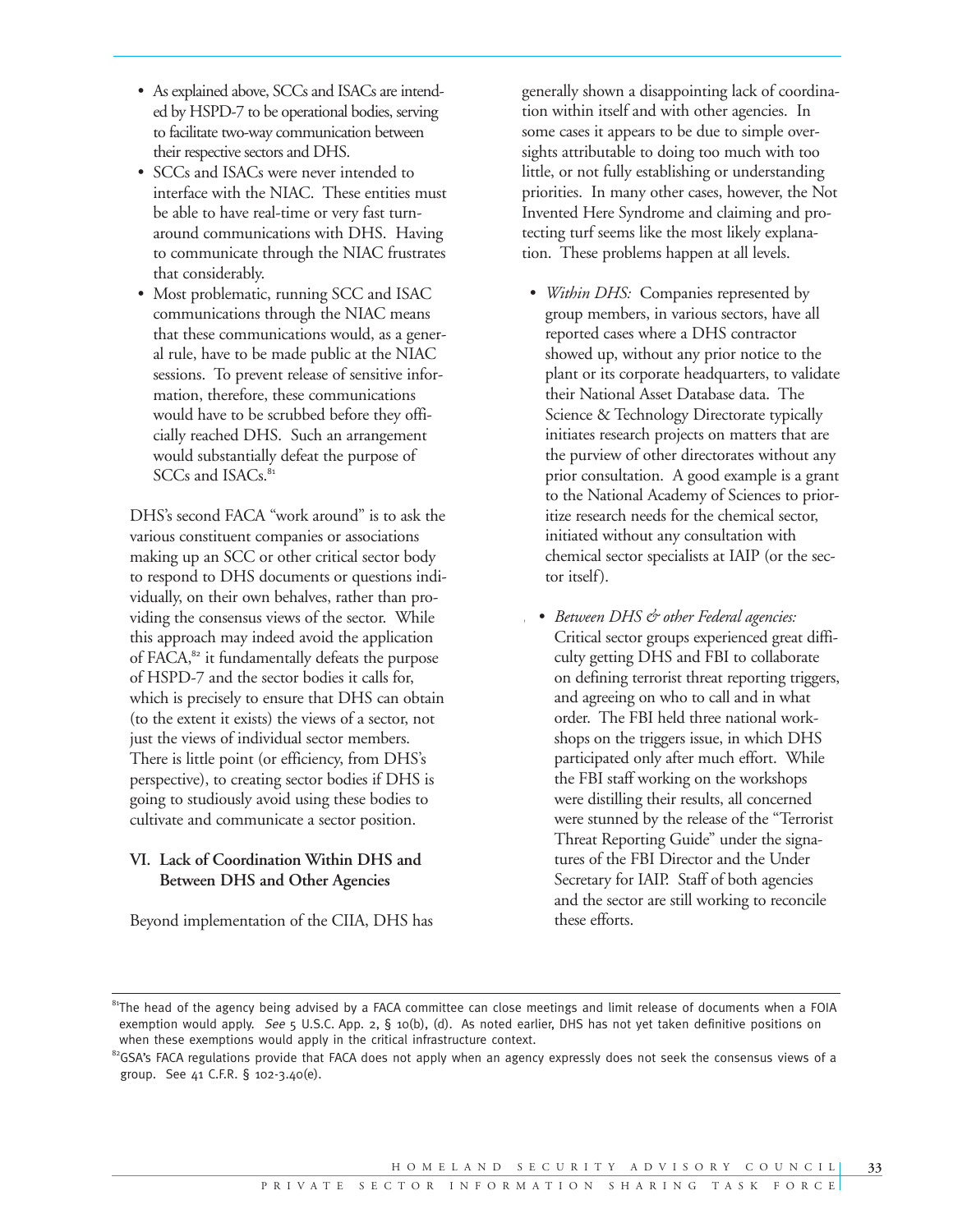∑ • *Between DHS and State/local governments:* As noted earlier, several states have complained about their inabilities to execute MOAs allowing them to receive CII.

Private critical sector entities spend much of their time introducing DHS to itself, and bringing about coordination that should have happened earlier. As a result, this coordination usually takes place under great time pressures or after the fact. This lack of coordination inspires further lack of confidence on the part of the Private Sector. Again, the Office of Private Sector Liaison has been helpful in this regard, but should not have to fix problems that could have been averted.

#### **VII. Requirement for Clearer Justification for Information**

Frequently critical infrastructure entities receive multiple requests from different DHS offices for the same or similar information. The justification for these requests is not always clearly stated, and in some cases does not always sound plausible to the Private Sector. Repeated requests for information, especially where the need for the information is unclear, raise concerns about how that information will be used and how well it will be safeguarded. In this connection, the Task Force urges DHS to seriously consider the following questions:

- What specifically does DHS intend to do with information besides hold and share it?
	- ∑ Beyond implementation of the Stafford Act, will the information be used to develop Federal response plans to mitigate existing vulnerabilities or to provide assets to remediate the consequences of infrastructure failures?
- Whether in fact information that DHS really needs is being shared, and whether the mere existence of the PCII Program Office is creating a misleading expectation that more information could or should be shared.
- Whether the simple existence of IAIP, and the PCII program in particular, is the basis for these requests or expectations. That is, have staff adopted the view that, because IAIP has the statutory responsibility to assess vulnerabilities and security measures, therefore it should simply ask for any and all information on these topics from all critical sectors, without regard to the criticality of this information and DHS's ability to understand and assess it?
- Whether existing mechanisms for gathering information, especially via State and local entities, are adequate? Wherever possible, DHS should obtain that information from other entities that have collected it, not ask the original source to supply it again.
- Given the success of the Y2K Transition information sharing construct, whether DHS itself needs particular information, or can it rely on (a) other sector specific agencies or (b) the sector itself to supply either the information itself or a less sensitive version of the information.

### **VIII. Completion of SSI Rulemaking**

The TSA/DOT rules regarding sensitive security information (SSI)<sup>83</sup> are proving to be very useful in the aviation and maritime contexts. Some of these SSI rules apply to all transportation modes (including land modes), but others do not, reportedly due to bureaucratic issues involving OMB. This is a serious shortcoming, as it means that some sensitive information regarding the security of land transportation is not being adequately protected from public release. It has been over a year since these rules were substantially revised, and these agencies should act quickly to expand the SSI rules to reach all transportation modes.

 $84$ Id. §§ 15.13(c), 1520.13(c).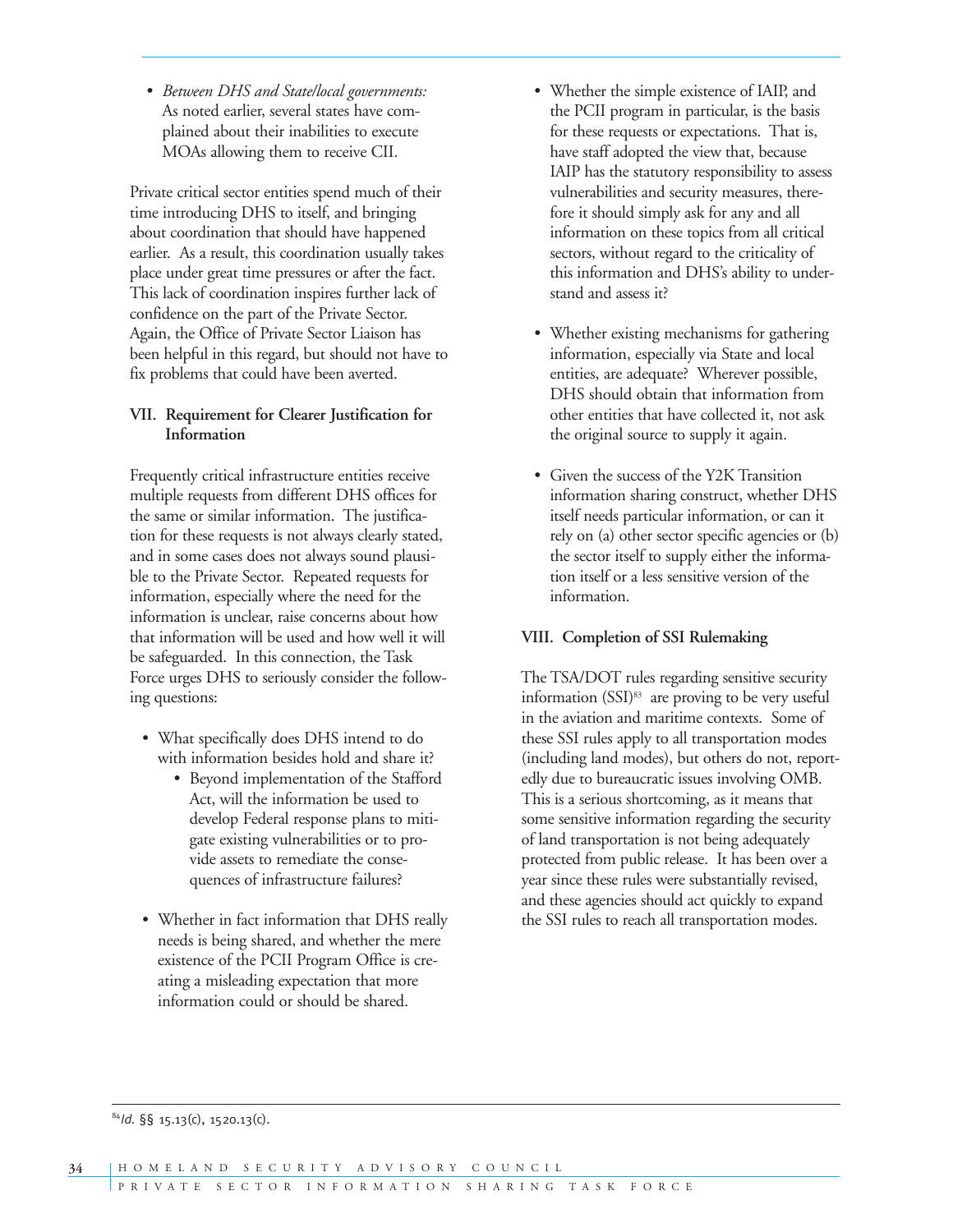The only really controversial aspect of the SSI rules is their marking requirements, which are highly burdensome (they require a lengthy footer for every page).<sup>84</sup> TSA and DOT have indicated that they may relax this requirement in a forthcoming rulemaking. They should do so when they revise the rules to encompass land modes. It would be sufficient for the rules to require printing a warning legend once on the document, and then just require a simple "Sensitive Security Information" header or footer on subsequent pages.

### **Recommendations**

- **5.** *DHS should promptly and decisively revise its rules and policies for information sharing.*
	- *Regard Private Sector critical infrastructure facilities, companies and their associations as partners with legitimate interests in policy formulation and implementation — and as the only entities capable of implementing most policy in the subject area. (A)*
	- *Respond to Private Sector concerns about liability risks associated with sharing security information with DHS*
		- *DHS should ensure that critical infrastructure information is only used to protect or ensure the operational resilience of critical infrastructure. (R)*
			- *Critical Infrastructure Information Act (CIIA) regulations must be simple and broadly agreed-upon before they will be used. (R)*
			- *Educate potential submitters regarding the protections afforded by all existing laws and potential risks. (M)*
	- *Fully implement the Critical Infrastructure Information Act (CIIA):*
		- *Do not require all CIIA submissions to be validated. (R)*
		- *Declare that information submitted by SCCs and ISACs and maintained on HSIN by sector representatives will be deemed CII. (R/M)*
- *Allow "class" CIIA determinations in advance of submittal. (R/M)*
- *Allow "indirect" and electronic submission under CIIA. (R/M))*
- *Roll out the CIIA program as quickly as possible to all DHS entities, to other sector-specific agencies, and to states willing to execute memoranda of agreement (on behalf of themselves and local governments within the state). (M)*
- *Authorize all personnel of its Information Analysis & Infrastructure Protection Directorate who interact with critical entities to be CIIA portals. (M)*
- *In consultation with DOJ and the Private Sector, adopt broad, Departmentwide positions regarding the applicability of the confidential business information and law enforcement sensitive exemptions under the Freedom of Information Act (FOIA). (M)*
- *Resolve questions about how the Federal Advisory Committee Act (FACA) applies to SCCs and ISACs.*
	- *The ongoing Private Sector/Government operating relationship is critical to an effective homeland security operation and is hobbled by FACA issues.*
	- *SCCs and ISACs are not covered by FACA because they are not "utilized" by the Executive Branch and are primarily operational, rather than advisory. (M)*
	- *If challenged, DHS should use one of three possible authorities to exempt SCCs and ISACs from FACA. If this requires amending the CIIA rules, DHS should do so promptly. (R/M)*

 $84$ Id. §§ 15.13(c), 1520.13(c).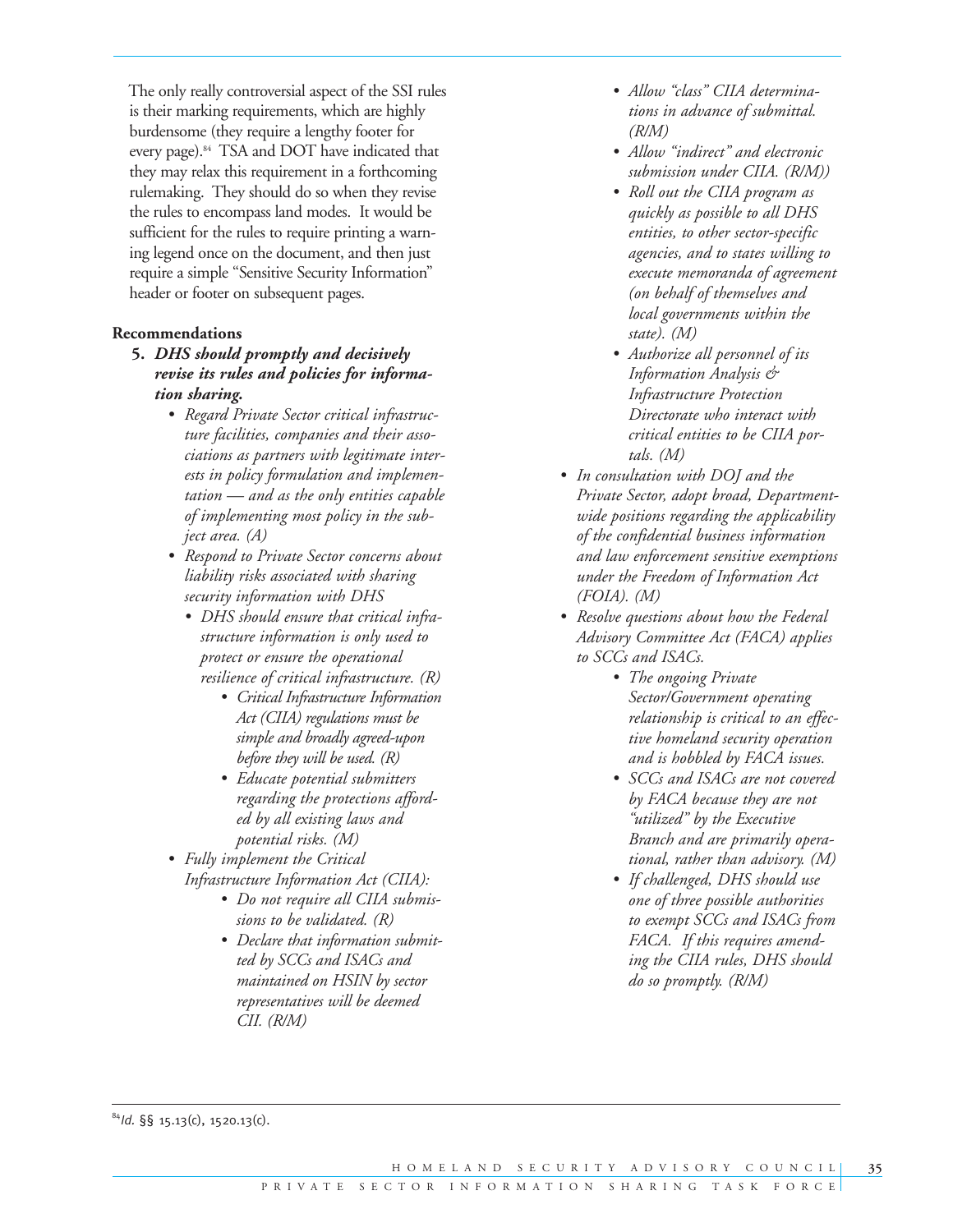- *Given the above, under no circumstances should DHS employ FACA "work arounds" like treating SCCs as subgroups of the National Infrastructure Advisory Council or seeking only the views of individual companies. (M)*
- DHS offices and staff should identify coordination needs with DHS, with other federal agencies and with state and local governments, and should undertake such coordination as early as necessary, without waiting for affected entities to initiate it. (M/A)
- DHS should determine if it needs particular information to do its job, or whether some other governmental or private entity is doing that job adequately. DHS should not request information because it can, or because it would be "nice to know," but only where it is necessary to enable DHS entities to perform essential functions. (M/A)
- The Sensitive Security Information (SSI) rulemaking conducted by the DHS Transportation Security Administration (TSA) should encompass all modes of transportation. (R)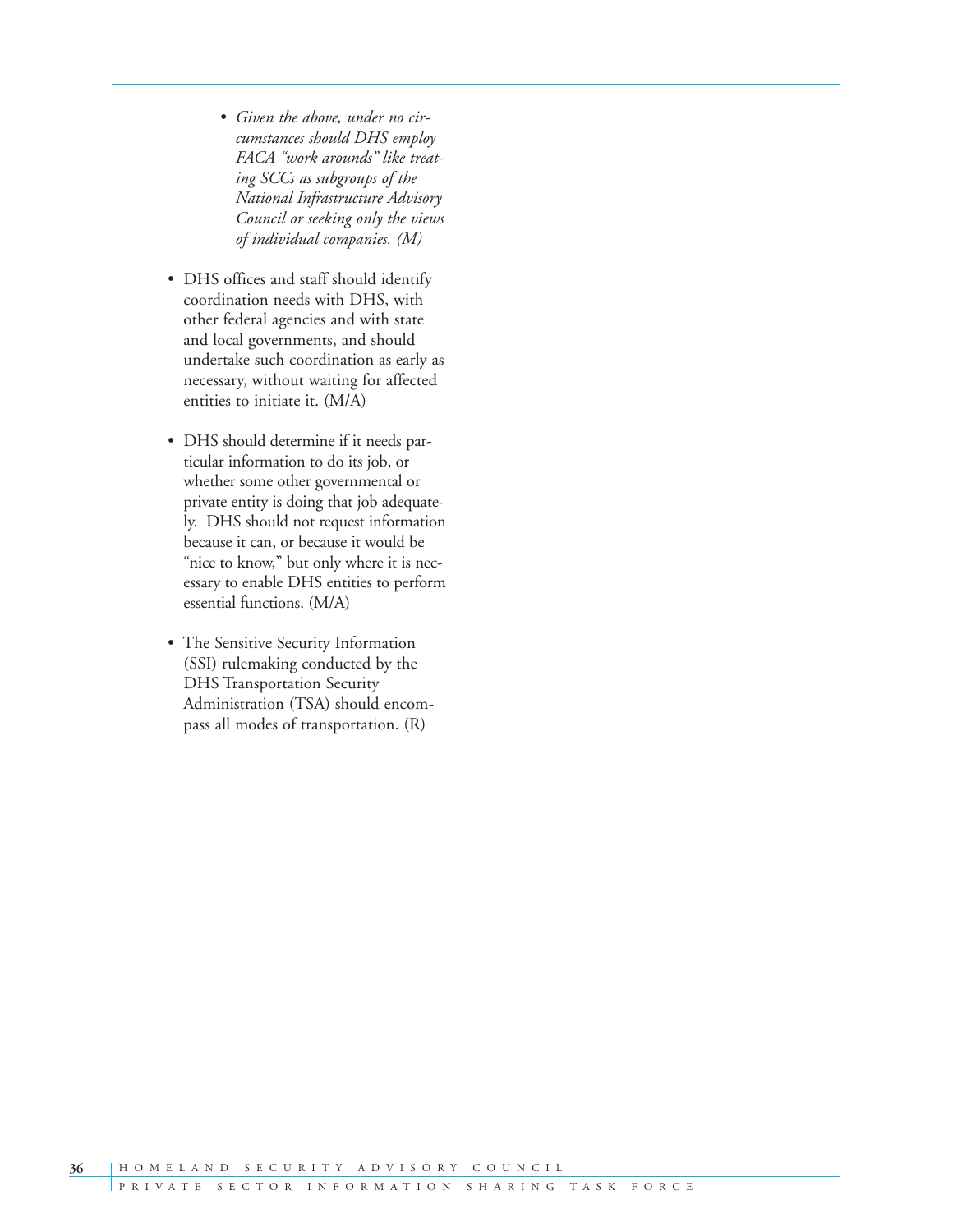### **PART THREE – PARTNERING WITH THE MEDIA**

### **I. Findings**

It is vital to the health and safety of the American public that it receive **timely**, **accurate** and **actionable** information during times of crisis. Erroneous information, false rumors or exaggerated reports of the geographic, economic and human impact of an incident risk loss of life and serious adverse economic, social and national security consequences.

The government and the media, while not "partners" in the normal sense of that term, each have a responsibility during a crisis for addressing this public interest and can, consistent with their independent roles in our constitutional system, work together to serve the public.

It is critical to our national interest that the government and the media clearly understand their respective responsibilities, roles and operational relationships in a crisis so that each can execute its responsibilities to the public with full knowledge of how the other will behave.

The media is regarded by the public, the Private Sector and most elements of the public sector as their primary source of information in a crisis – and should be regarded by the government as a reliable participant in disseminating timely, accurate and actionable information. Information can be as critical as food and water to potential victims in a crisis, and the media play a central role in the homeland security information system.

There is too little exchange of crisis information between the government and the media before an incident takes place:

• Public officials tend to regard the media as a potentially hostile or disruptive element in crisis communications.

- The media tend to regard public officials as trying to "hide the ball" regarding threat information or emergency preparedness planning and resource allocations.
- This shared perception deprives the media of important subject matter expertise and relationships important to it in communicating with the public during an incident.
- And this shared perception diminishes the ability of government to use the media as effectively as it might to communicate accurate, timely and actionable information to the public during an incident.

Pre-incident communications are needed in order to improve public communications in a crisis.

- News organizations need coverage plans before an incident so that they can get the story right.
- News organizations need emergency plans and protective gear to protect their own first responder personnel.
- News organizations need contingency plans to continue operating if their broadcasting, publishing or server capacities are damaged or destroyed.
- News organizations need ready-to-use, off-the-shelf access to scientific, emergency management and other expertise critical to reporting on an incident.
- Government public information officials need to know which reporters will cover which element of an incident.
- Government public information officers need to know logistical needs of the media in order to provide public updates.
- Government public information officers need to have a fully-informed, responsive media in order to provide actionable information to the public.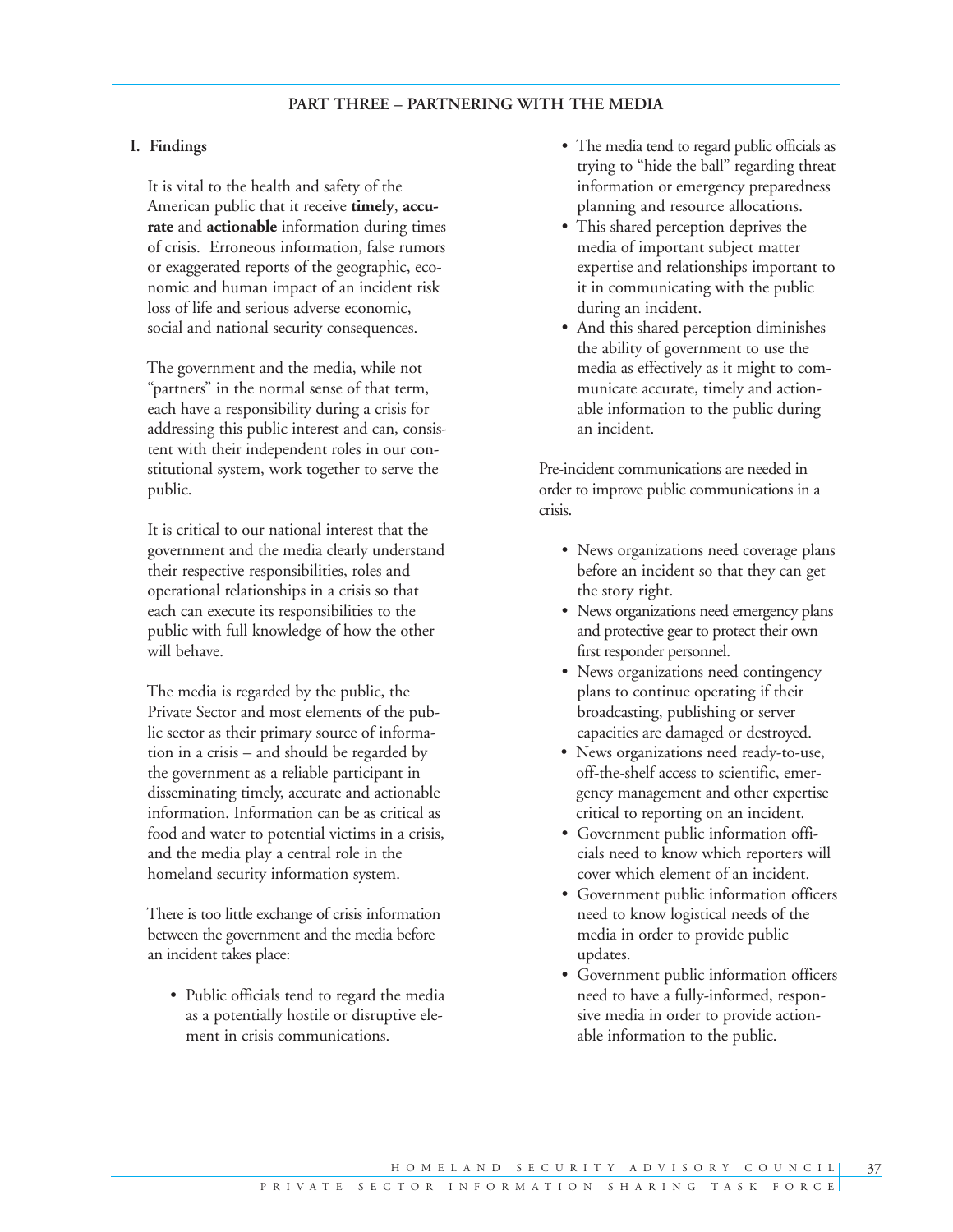The government and the media are neither "partners" nor "adversaries" in crisis communications; the relationship is subtle and dynamic.

- During an incident, the media play both an informational and accountability role.
- At the outset of an incident, the media report information concerning the incident and its immediate causes; as the incident progresses, the media report on the failures in the prevention system that allowed the incident to occur; at some point, the media begin to investigate who is to blame for the breakdown in the prevention system.
- Both the government and the media must understand that each of these roles is distinct and valuable, but that during a crisis, communication to the public of accurate, timely and actionable information is critical to life and property and takes priority.
- After-action reports, whether by the government in its self-improvement role or by the media in its investigatory and accountability roles, are valuable tools as well.

Different media have different roles, staffing, skills, and training in crisis communications:

- Local broadcast media carry lion's share of role in informational period, but are least prepared or staffed
- National broadcast media play secondary role in information phase, but are most staffed and skilled
- Print media play greater role in later stages
- National 24-hour cable media are faster but, with more time to fill, tend to "fill" with speculation
- Talk radio, relying on listener input, are sometimes source of unfounded rumors

If an "official" government spokesperson cannot or does not have a prompt answer to a media inquiry, the media will find some "unnamed source" or "outside expert" to provide it.

Government public information officers need a clear system to monitor press reports and correct erroneous reports or unconfirmed rumors.

As a consequence, government and the media find it difficult to work together in communicating consistent, accurate, timely and actionable information to the public during an incident.

Yet, media and media personnel are "civic minded" and may be "force multipliers" in engaging public in preparedness and incident response and recovery.

Failure of a well-understood working relationship between government and media may leave the public:

- less prepared prior to crisis,
- more anxious during a crisis and thus less responsive to government protective action recommendations, and
- slower as consumers, employees and families to recover from the effects of an incident.

A well-understood working relationship between the Government and a well-informed media can provide timely, accurate and actionable information to the public and a reassuring sense that Government and business leaders are working well together to manage the response to an incident and its consequences.

### **II. From "Media and First Response Program" to a Sustained Partnership**

The Government and local media should transform their current limited "media and first response program" into a sustained campaign in all of the top UASI media markets to enable key officials and local media personnel to better understand their respective roles and behaviors in providing information to the public during a crisis.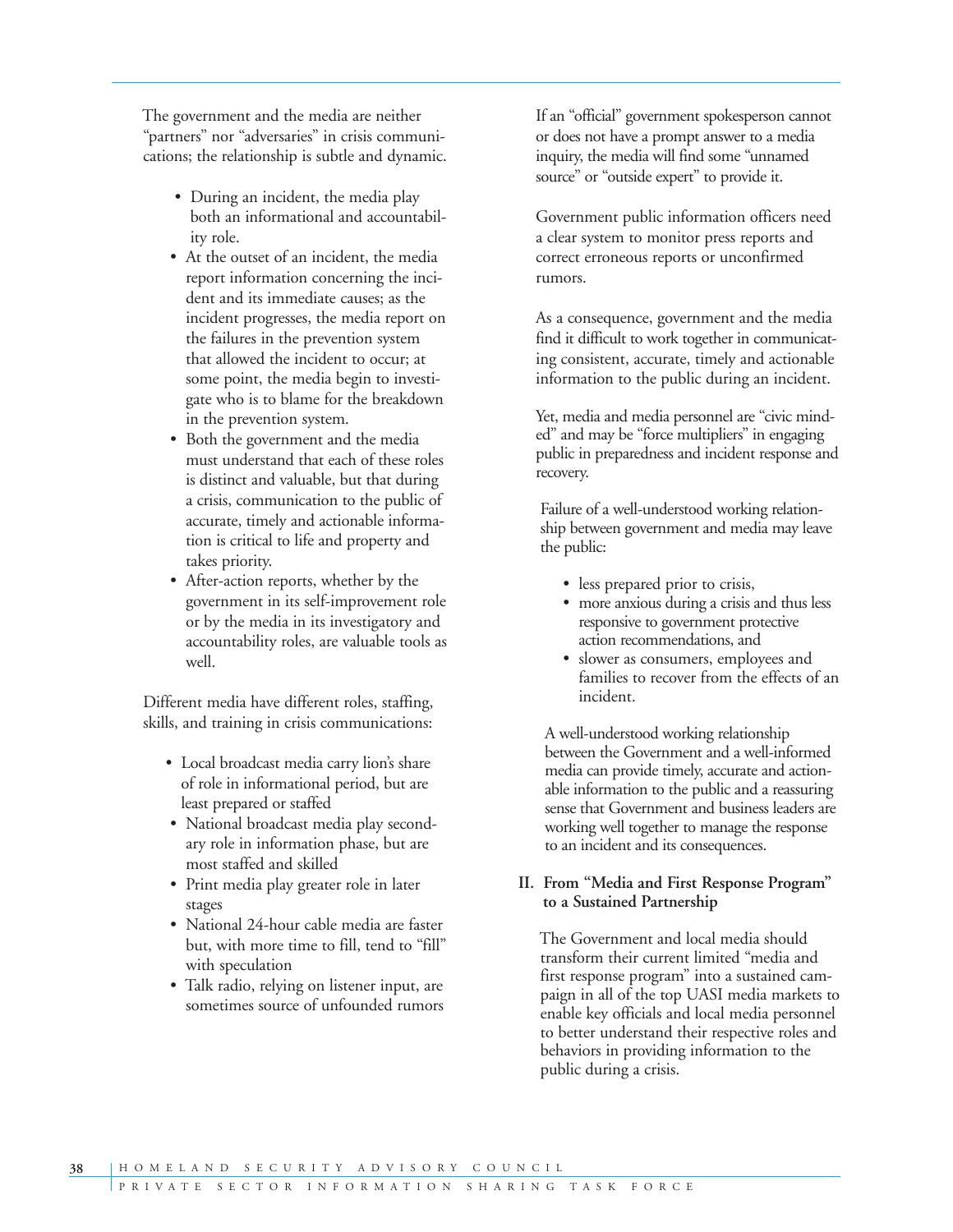- Doing so will develop working relationships between government and media personnel that will enable a more trusted sharing of information during the early stages of an incident, including the better understanding and handling of ambiguous threat or incident information and of information that may be sensitive and important.
- This campaign should include table-top exercises, editorial board briefings, background sessions with on-air anchors, writers, general and beat reporters, traffic and weather reporters, assignment editors, bookers, producers, local public health officials, first responders, elected officials, local FBI personnel, others responsible for local emergency operations.

To assure that those relationships are sustained and that media expertise and readiness is maintained, this program should put in place a local team in each market to maintain a continuing series of exchanges between government and local media.

- Complacency is a powerful force undermining continuing readiness.
- Continuing attention to proper government/media relationships can also extend to "all-hazards" events.

### **III. Need for Regular Background Briefings**

Government officials, at both the national and local levels, should conduct regular, ongoing background briefings for members of the media.

• Background briefings should include: potential scenarios regarding man-made or natural disasters, means by which any available threat or warning information will be delivered, default preventive and protective measures to be taken by the public, consistent terminology for alternative protective action measures (e.g., shelter-in-place versus evacuation; in-place quarantine versus "see doctor"), scientific background information and known experts in the relevant fields, logistics of government briefings during crisis, possible technologies available to the media for the receipt and display of crisis-related information and protective measures for first-responding media personnel.

• During these briefings, the media should identify its needs for logistical information, subject matter expertise and personal protective requirements in various crisis scenarios.

### **IV. Role of Local Officials and Trusted Authorities**

Regular press briefings should be scheduled by local elected officials and trusted authorities (public and private) immediately upon learning of an incident.

• Communications to the public should be a critical priority in incident response activities.

Even if information is ambiguous, unconfirmed or incomplete, government and Private Sector officials should be briefing the press on what is known, what is not known, what is being done by emergency response personnel to respond to the incident and what protective action, if any, is being recommended to the public.

- Public information officials should be included as a senior member in all aspects of incident planning and response activities.
- Local elected leaders should undergo continuing crisis communications training.

The ability to sustain public trust and to set appropriate public expectations in a crisis is critical to increasing the prospect of a predictable public response to recommended protective actions and to minimize economic and social impacts of an incident through rapid recovery and resiliency.

- Working with the media, professional standards should be developed for "confirmed" and "unconfirmed" tags in crisis reports, and clear "rumor control" protocols should be developed to assure the accuracy and timely delivery of actionable information to the public.
- During and after a crisis, the government should issue regular updates on the consequences of the incident, including deaths, injuries, economic and foreign policy impacts.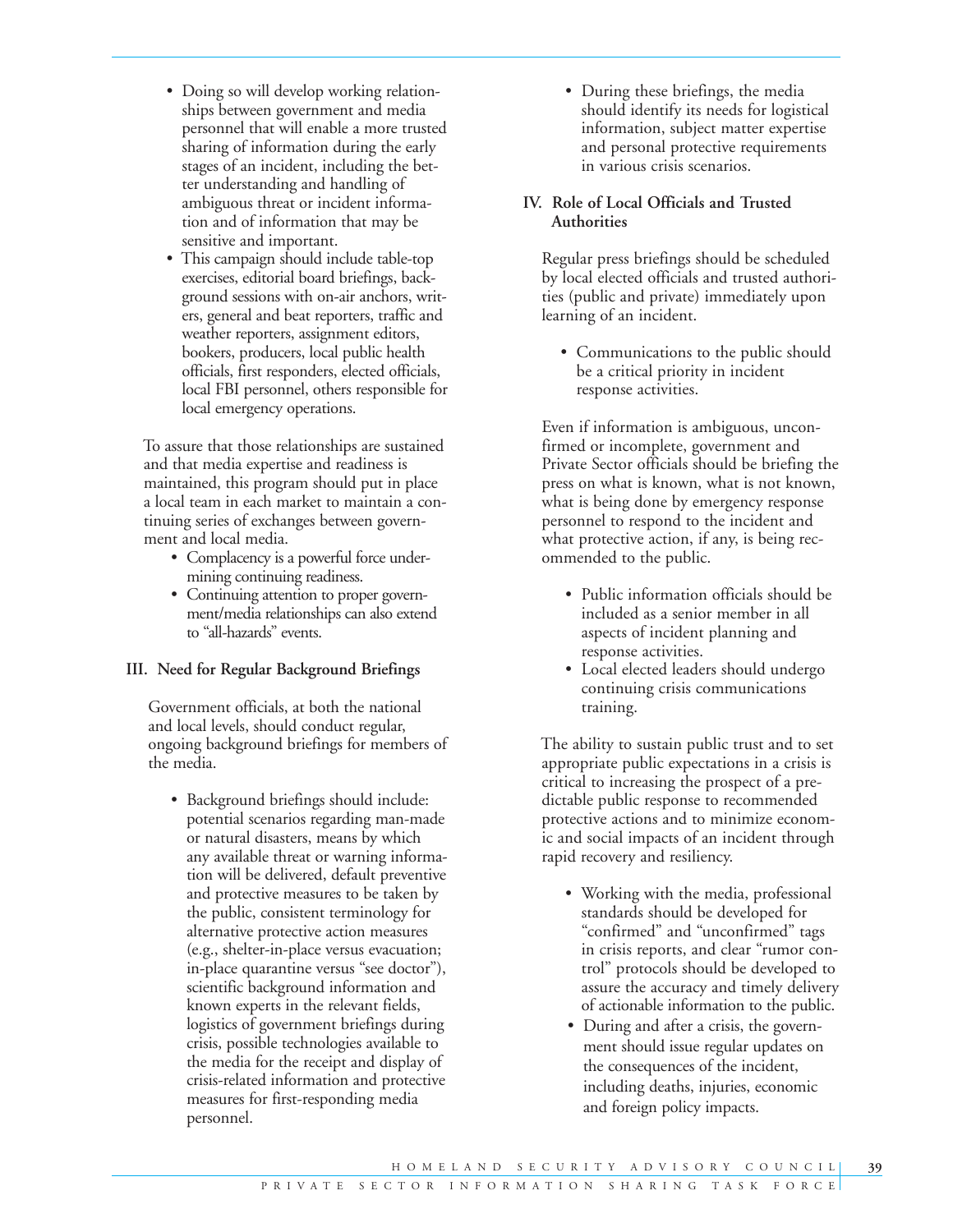After-action reports following an incident should include an assessment of the nature, quality and management of public communications regarding the incident, including findings regarding the public awareness, understanding and assessment of the incident, the protective actions the public understood it was to take during the incident and the timeliness, accuracy and action-orientation of the information that was communicated to the public.

### **V. Refining the Homeland Security Advisory System**

The color-coded threat notification system should be significantly modified because it does not provide actionable information to the public.

- Available threat information important to the public should be made public, but it should also be made clear what actions should be taken by elected officials and first responders, businesses in potentiallyimpacted sectors or regions or by the public.
- If no action is to be taken by the public, it should be made clear why the warning level is being changed.

The Department should organize and support a national community-based threat and preparedness campaign, working with local media partners, to engage employers and citizens in reporting local suspicious activity and in enhancing their own preparedness.

- Locally-executed campaigns, using local media and local community organizations, are more likely to change behavior than a national media campaign alone.
- Locally-reported suspicious activity, carefully crafted to avoid privacy concerns, can be better quality-assessed by local law enforcement and will relieve overburdened national hotlines.

### **Recommendations**

**40**

**6.** *DHS should pro-actively invest in a better informed and more engaged media through specific targeted programs aimed at developing a stronger working relationship*

### *between the government, the media and the Private Sector in major incidents. (M/A)*

- *Upon completion of an assessment, the government and local media should scale their existing National Academies of Science media engagement program into a sustained campaign in all UASI (Urban Areas Security Initiative) media markets.*
- *Government officials at both the national and local levels should conduct a systematic program of background briefings for members of local media including, among other things, the National Response Plan and National Incident Management System, potential threat and response scenarios, scientific information regarding biological, chemical and radiological materials, a glossary of homeland security and citizen protective actions, and other FAQs.*
- *Local elected officials and trusted authorities (public and Private Sector) should be trained on how to conduct press briefings during an incident in order to provide (1) timely and actionable information and protective action recommendations to the Private Sector and the public and (2) contextual material needed to maintain public order and confidence.*
- *DHS, local elected officials and national and local media should develop protocols for the timely confirmation or correction of unconfirmed information or rumors during the course of an incident.*
- **7.** *The Homeland Security Advisory System should be refined to provide more specific guidance to the Private Sector and to the public, including changes in warning levels. (M)*
	- *Warning levels should be adjustable on a sector-specific, geographic or time-limited basis (or on another basis, as appropriate).*
	- *Warning level changes should include a specific advisory to the public regarding the purpose for the change and the steps, if any, that the public is expected to take as a result of such a change.*
	- *DHS, State and local officials and the Private Sector should meet, confer and develop common understandings and expectations regarding the readiness or preparedness levels associated with different warning levels.*
	- *Any refinement of the Advisory System should be accompanied by a clear, easy-tounderstand public communications plan.*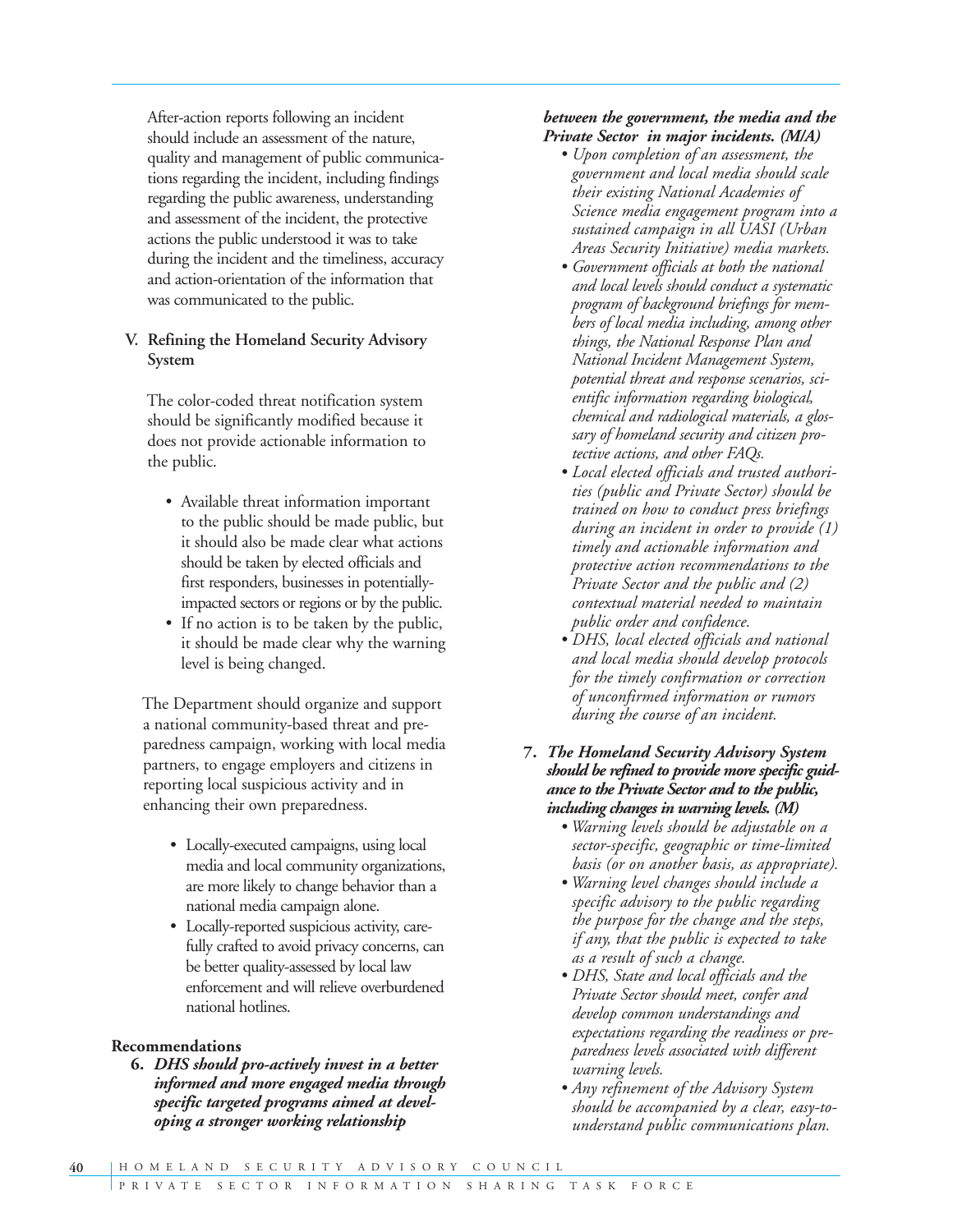# GLOSSARY OF ACRONYMS

| $2S_R$        | Second Stage Review                        |  |
|---------------|--------------------------------------------|--|
| <b>AMA</b>    | American Medical Association               |  |
| APA.          | Administrative Procedure Act               |  |
| <b>APRSAC</b> | Academe, Policy and Research Senior        |  |
|               | <b>Advisory Committee</b>                  |  |
| <b>BZPP</b>   | <b>Buffer Zone Protection Plan</b>         |  |
| <b>CBI</b>    | Confidential Business Information          |  |
| CBP           | <b>Customs and Border Protection</b>       |  |
| <b>CDC</b>    | Centers for Disease Control and Prevention |  |
| <b>CEII</b>   | Critical Energy Infrastructure Information |  |
| CI/KR         | Critical Infrastructure/Key Resources      |  |
| <b>CII</b>    | Critical Infrastructure Information        |  |
| <b>CIIA</b>   | Critical Infrastructure Information Act    |  |
| CIO           | Chief Information Officer                  |  |
| <b>CIPO</b>   | Critical Infrastructure Programs Office    |  |
| <b>CITF</b>   | Critical Infrastructure Task Force         |  |
| C-TPAT        | Customs-Trade Partnership Against          |  |
|               | Terrorism                                  |  |
| <b>CWC</b>    | Chemical Weapons Convention                |  |
| <b>DEA</b>    | Drug Enforcement Administration            |  |
| <b>DHS</b>    | Department of Homeland Security            |  |
| <b>DOE</b>    | Department of Energy                       |  |
| <b>DOJ</b>    | Department of Justice                      |  |
| <b>DOT</b>    | Department of Transportation               |  |
| DPA           | Defense Production Act                     |  |
| EAS           | <b>Emergency Alert System</b>              |  |
| EPA.          | <b>Environmental Protection Agency</b>     |  |
| <b>ERSAC</b>  | <b>Emergency Response Senior Advisory</b>  |  |
|               | Committee                                  |  |
| FAA           | Federal Aviation Administration            |  |
| <b>FACA</b>   | Federal Advisory Committee Act             |  |
| FAQ           | Frequently Asked Question                  |  |
| FBI           | Federal Bureau of Investigation            |  |
| FCC           | Federal Communications Commission          |  |
| FEMA          | Federal Emergency Management Agency        |  |
| <b>FERC</b>   | Federal Energy Regulatory Commission       |  |
| <b>FIG</b>    | Field Intelligence Group                   |  |

| <b>FinCEN</b>  | Financial Crimes Enforcement                |
|----------------|---------------------------------------------|
|                | Network                                     |
| <b>FOIA</b>    | Freedom of Information Act                  |
| <b>FOUO</b>    | For Official Use Only                       |
| <b>FTC</b>     | Federal Trade Commission                    |
| <b>GAO</b>     | Government Accountability Office            |
| GCC            | <b>Government Coordinating Council</b>      |
| <b>GSA</b>     | General Services Administration             |
| <b>HSA</b>     | Homeland Security Act                       |
| <b>HHS</b>     | Health and Human Services                   |
| <b>HSAC</b>    | Homeland Security Advisory Council          |
| <b>HSAS</b>    | Homeland Security Advisory System           |
| <b>HSIN</b>    | Homeland Security Information               |
|                | Network                                     |
| <b>HSIN-CI</b> | Homeland Security Information               |
|                | Network-Critical Infrastructure             |
| <b>HSISA</b>   | Homeland Security Information               |
|                | Sharing Act                                 |
| <b>HSOC</b>    | Homeland Security Operations Center         |
| HSPD-7         | Homeland Security Presidential              |
|                | Directive 7                                 |
| I&W            | Indications and Warning                     |
| IA             | <b>Information Analysis</b>                 |
| <b>IAIP</b>    | Information Analysis and                    |
|                | Infrastructure Protection                   |
| <b>ICD</b>     | <b>Infrastructure Coordination Division</b> |
| IP             | <b>Infrastructure Protection</b>            |
| <b>ISAC</b>    | Information Sharing and Analysis            |
|                | Center                                      |
| <b>ISE</b>     | <b>Information Sharing Environment</b>      |
| <b>ISP</b>     | <b>Internet Service Provider</b>            |
| IT             | <b>Information Technology</b>               |
| <b>JRIES</b>   | Joint Regional Information Exchange         |
|                | System                                      |
| JTTF           | Joint Terrorism Task Force                  |
| LERG           | Local Exchange Routing Guide                |
| <b>MTSA</b>    | Maritime Transportation Security Act        |
|                |                                             |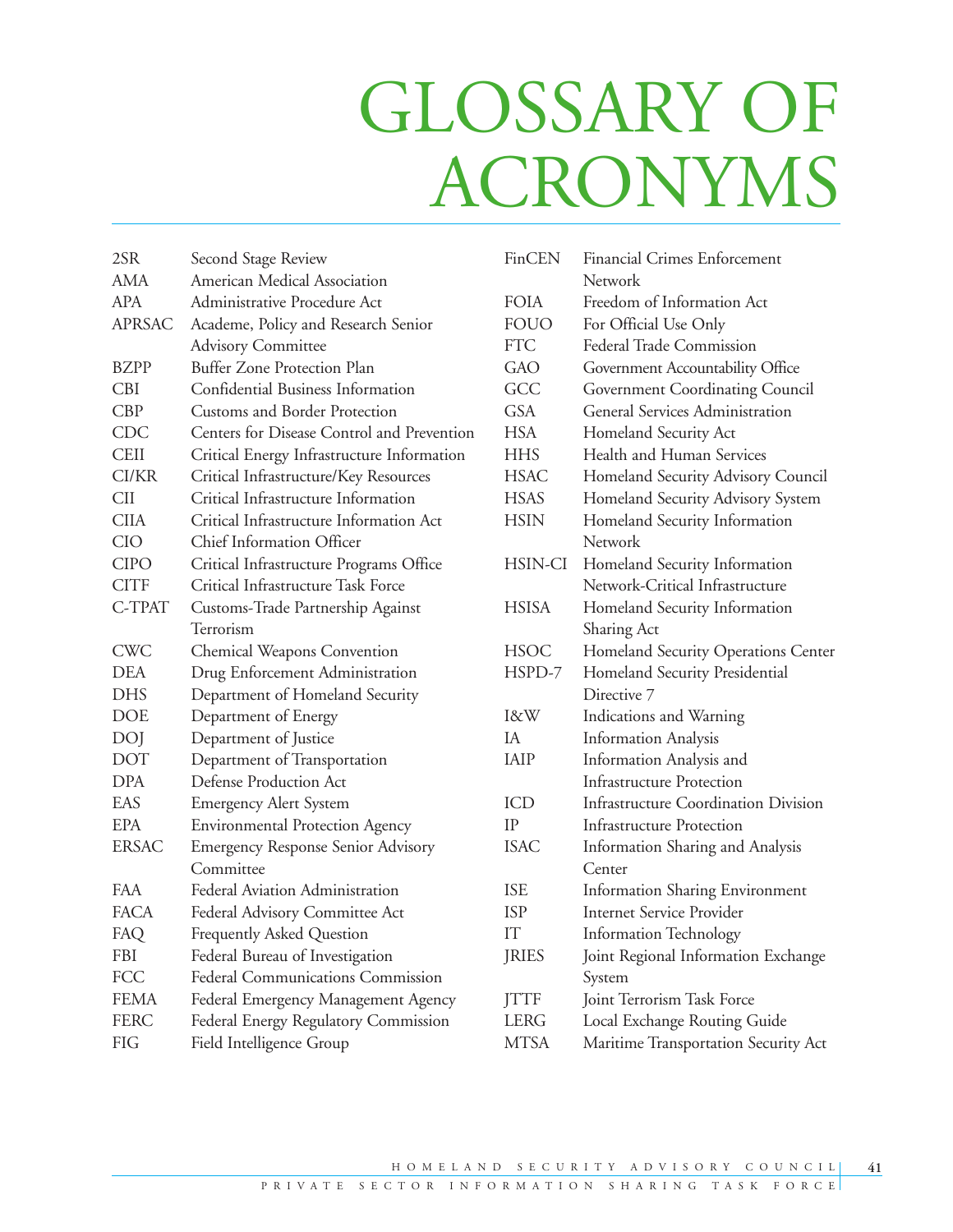| <b>MOA</b>    | Memorandum of Agreement                 |
|---------------|-----------------------------------------|
| <b>NAWAS</b>  | National Warning System                 |
| <b>NCAS</b>   | National Cyber Alert System             |
| <b>NCC</b>    | National Coordinating Center            |
| <b>NCS</b>    | National Communications System          |
| <b>NCSD</b>   | National Cyber Security Division        |
| <b>NDA</b>    | Non-Disclosure Agreement                |
| <b>NDAC</b>   | Network Design and Analysis             |
|               | Capability                              |
| NIAC          | National Infrastructure Advisory        |
|               | Council                                 |
| <b>NICC</b>   | National Infrastructure Coordinating    |
|               | Center                                  |
| <b>NIMS</b>   | National Incident Management System     |
| <b>NIPC</b>   | National Infrastructure Protection      |
|               | Center                                  |
| <b>NIPP</b>   | National Infrastructure Protection Plan |
| <b>NOAA</b>   | National Oceanic and Atmospheric        |
|               | Administration                          |
| <b>NRP</b>    | National Response Plan                  |
| NS/EP         | National Security/Emergency             |
|               | Preparedness                            |
| <b>NSIE</b>   | National Security Information           |
|               | Exchange                                |
| <b>NSTAC</b>  | National Security Telecommunications    |
|               | <b>Advisory Committee</b>               |
| OMB           | Office of Management and Budget         |
| <b>OSAC</b>   | Overseas Security Advisory Council      |
| <b>OSHA</b>   | Occupational Safety and Health          |
|               | Administration                          |
| PCII          | Protected Critical Infrastructure       |
|               | Information                             |
| <b>PSD</b>    | Protective Security Division            |
| <b>PSO</b>    | Private Sector Office                   |
| <b>PVTSAC</b> | Private Sector Senior Advisory          |
|               | Committee                               |

| <b>RAMCAP</b> | Risk Analysis and Management for       |
|---------------|----------------------------------------|
|               | Critical Asset Protection              |
| <b>RSPA</b>   | Research and Special Projects          |
|               | Administration                         |
| SAV           | Site Assistance Visit                  |
| SBU           | Sensitive But Unclassified             |
| <b>SCC</b>    | <b>Sector Coordinating Council</b>     |
| <b>SIOC</b>   | Strategic Information and Operations   |
|               | Center                                 |
| SLSAC.        | State and Local Officials Senior       |
|               | <b>Advisory Committee</b>              |
| SSA.          | Sector Specific Agency                 |
| SSI           | Sensitive Security Information         |
| <b>SSP</b>    | Sector Specific Plan                   |
| TSA           | Transportation Security Administration |
| UASI          | Urban Areas Security Initiative        |
| USCERT        | United States Computer Emergency       |
|               | Response Team                          |
| <b>WAWAS</b>  | Washington Area Warning System         |
| Y2K           | Year 2000                              |
|               |                                        |

HOMELAND SECURITY ADVISORY COUNCIL **42**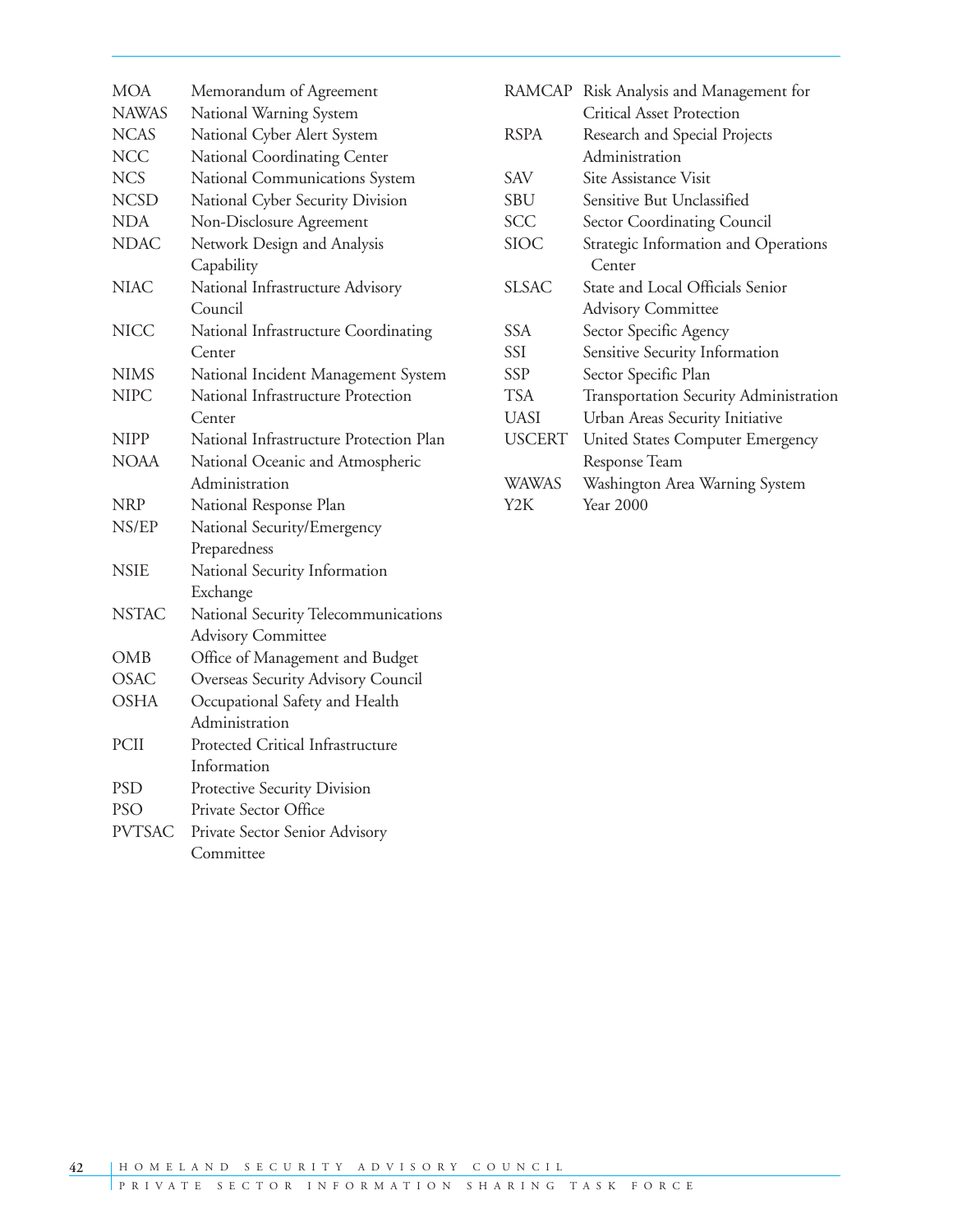# Attachment A

### PRIVATE SECTOR INFORMATION SHARING TASK FORCE

**Chair, Mayor Patrick McCrory** (HSAC) **Vice Chair, Herb Kelleher** (HSAC, PVTSAC) **Mayor Karen Anderson** (SLSAC) **Dick Andrews** (HSAC, ERSAC) **Sheriff Michael Carona** (ERSAC) **James Dunlap** (SLSAC) **Donna Finn** (SLSAC) **Chief Michael Freeman** (ERSAC) **Ellen Gordon** (ERSAC) **Steve Gross** (PVTSAC) **Dr. Doug Huntt** (PVTSAC) **Chief Phil Keith** (ERSAC) **Monica Luechtefeld** (PVTSAC) **Paul Maniscalco** (ERSAC) **Commissioner Karen Miller** (SLSAC) **Mayor Donald Plusquellic** (SLSAC) **Jack Reall** (ERSAC) **Rick Stephens** (PVTSAC)

**George Vradenburg** (PVTSAC) **Jack Williams** (PVTSAC)

HSAC STAFF

**Daniel Ostergaard** Executive Director, HSAC **Candace Stoltz** Director, Private Sector Information Sharing Task Force **Jeff Gaynor Mike Miron Katie Knapp** SUBJECT MATTER EXPERTS

**Drew Arena** Verizon Communications **Laurence W. Brown** Edison Electric Institute **Barbara Cochran** Radio-Television News Directors Association **John Cohen** Office of the Governor, MA **James W. Conrad, Jr.** American Chemistry Council **Greg Gwash** The Boeing Company **Neil Gallagher** Bank of America **Ava A. Harter** Dow Chemical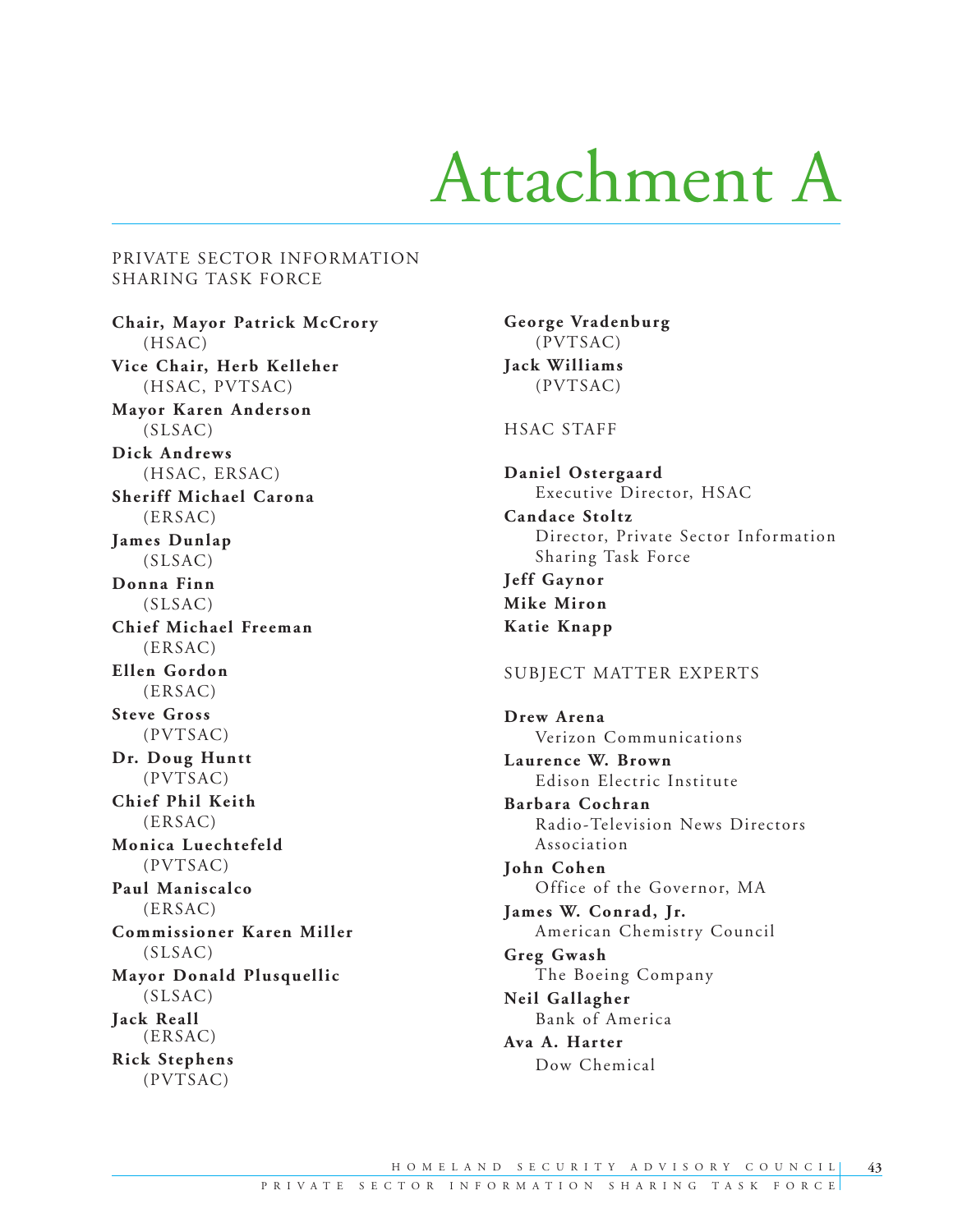# **Dick Ketler** Southwest Airlines **Maurice McBride** National Petrochemical & Refiners Association **Susan Neely** American Beverage Association **Tom Prince** Blackwell Sanders Peper Martin, LLP **Frank Sesno** School of Public Policy/ George Mason University **Steve Wheeler** Lockheed Martin Aeronautics Company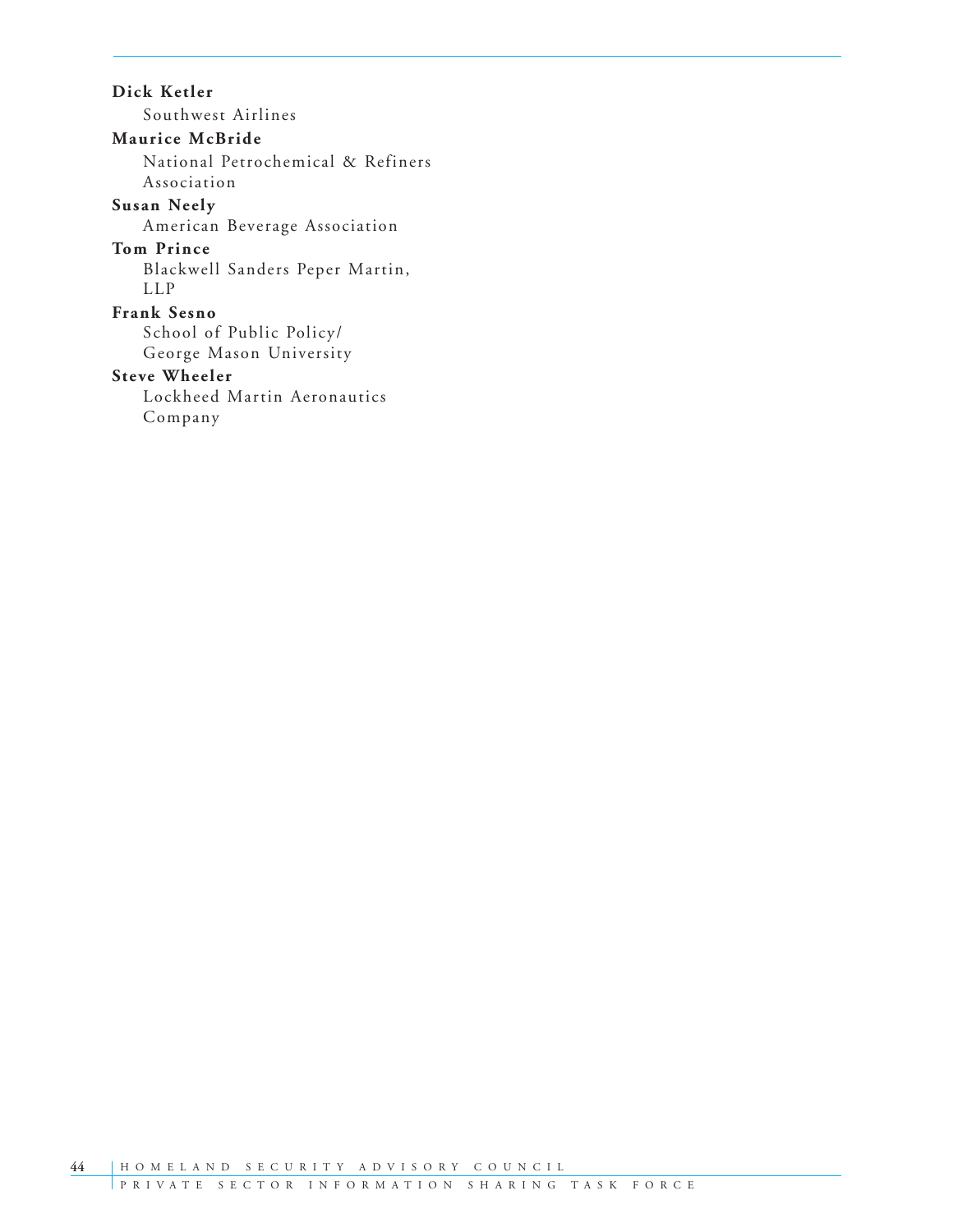# Attachment B

# PUBLIC/PRIVATE INFORMATION SHARING PROCESS

Below is an outline that attempts to map existing channels for security-related information flows. Included information covers: the flow of information in both directions between government and the Private Sector on warnings, threats or reports of manmade or natural emergencies, accidents, criminal acts, and attacks, as well as information on design, location, and function of elements of the nation's critical infrastructure. Not included is information flowing in either direction regarding rulemaking and the promulgation of regulations, nor that contained in press releases, briefings and other aspects of general public affairs activities.

For each entry, the qualitative or quantitative sense of the number of reporting/disseminating entities; the frequency and volume of reports/releases; and whether they are mandatory or voluntary in nature will all vary. In addition, certain restrictions are placed by statute/rule/Executive Order/policy on the information's use by the recipient entity (public or private) and the ability of that entity to share it further.

- **I. From Government to Private Sector A. From State to Local Governments**
	- **B. From Federal Government**
		- i. Department of Homeland Security
		- 1. IAIP
			- ISACs, USCERT.
			- HSIN (HSIN has multiple customers at different levels. i.e. JRIES is for Law Enforcement and State Homeland Security Advisory, while HSIN-CI's primary mission focus is the Private Sector).
			- Warnings/Threat level.

# 2. FEMA

- Emergency Alert System (EAS): dissemination of alert and warning messages, Presidential messaging to the nation, and state/local use. EAS operates at the national level through 34 Primary Entry Point broadcast stations.
- National Warning System (NAWAS): created to rapidly notify emergency management officials of impending or threatened attack or accidental missile launch on the United States. The three types of civil warnings supported by NAWAS are: (1) natural and technological emergency warning; (2) attack warning; and (3) fallout warning.
- Washington Area Warning System (WAWAS): a 24-hour alert and warning system for the Washington DC area that coordinates federal and city emergency operations in the Nation's Capital.
- 3. U.S. Secret Service; Financial Crimes Task Force
- 4. U.S. Coast Guard
	- Local Area Maritime Security Committees composed of federal and non-Federal port partners.
	- Local Command Centers.
	- Captains of the Ports.
	- Liaison at interagency operations centers.
	- Electronic bulletins.
	- 3 Interagency command centers located at San Diego, Norfolk and Charleston (SC).
- 5. Private Sector Office
	- HSIN-CI: Established and continued expansion to private sector members.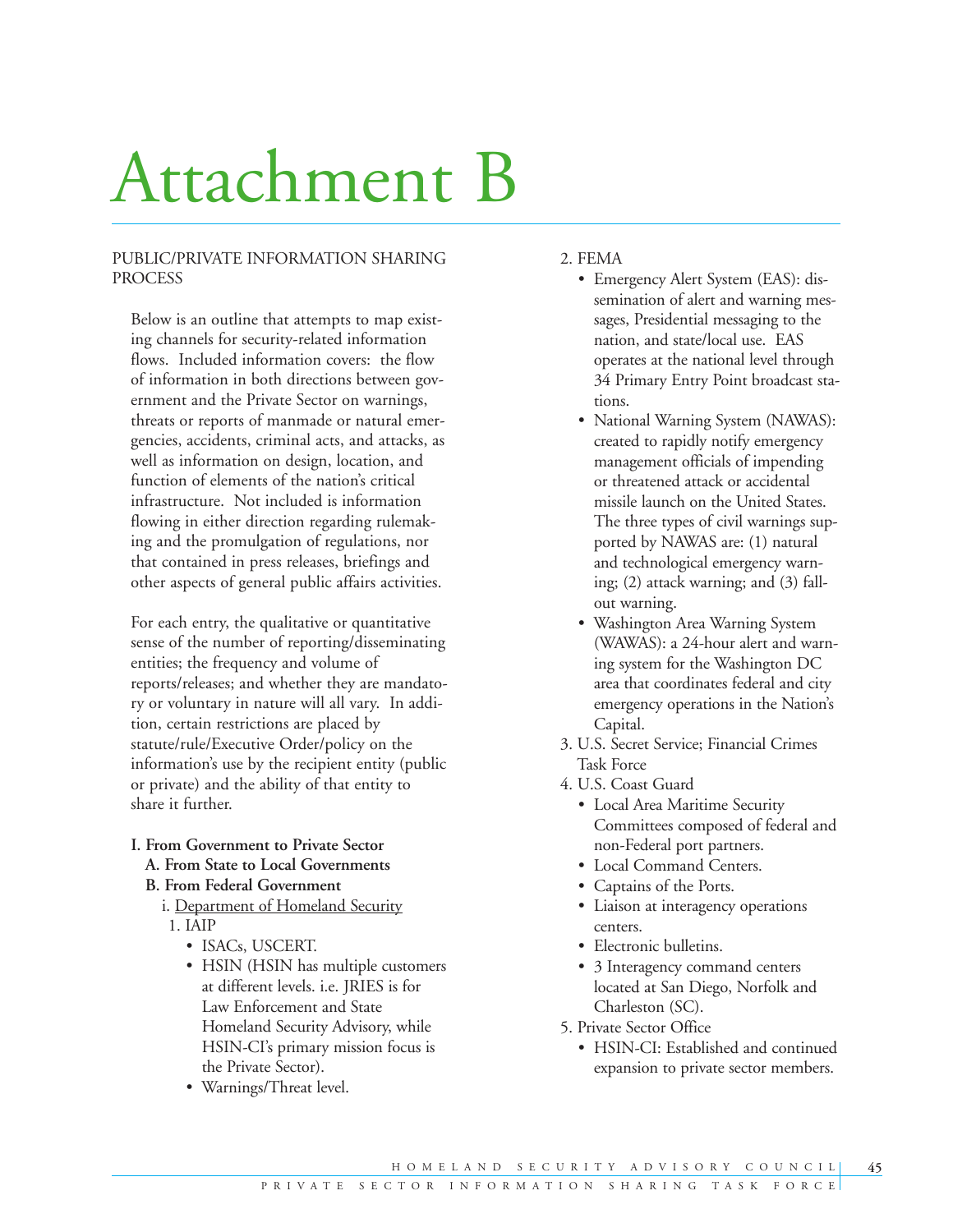- HSAS: Provided outreach/notification and coordination of private sector leaders to changes in level.
- Ready-Business: Shaped content, messaging, outreach and partnerships for campaign to enhance private sector preparedness and business continuity.
- US-Visit: Fostered information and issue exchanges for the transportation communities on the rollout, impact and benefits of the Program.
- ii. Department of Commerce National Oceanic and Atmospheric Administration (NOAA) encompasses the National Weather Service.
- iii. Department of Justice
	- FBI: InfraGuard is part of HSIN-CI.
	- https://www.swern.gov/ privatesector/InfraGard.php.
	- Wanted lists; Joint Terrorism Task Forces.
	- HSIN-CI, HSOC is currently sending Joint FBI/DHS Sector.
	- Bulletins via HSIN-CI.
- iv. Department of Transportation Federal Aviation Administration (FAA)
- v. Department of Energy
- vi. Department of Health and Human Services
- Centers for Disease Control (CDC)
- vii. Nuclear Regulatory Commission

### **II. From Private Sector to Government**

- **A. To State & Local Governments**
	- i. Emergency Management Agencies
- ii. Utility Regulators
- **B. To Federal Government**
	- i. Department of Homeland Security 1. IAIP
		- Infrastructure Analysis (IA): analyzes intelligence from the United States Private Sector entities for information regarding homeland security. IA also collaborates with the Private Sector by: ensuring that the appropriate threat information with homeland security implications reaches Private Sector officials that protect the American citizenry and critical infra-

structure; and producing threat related information bulletins and advisories for Private Sector critical infrastructure owners and operators.

- Infrastructure Protection (IP): in partnership with IA and the Private Sector, protects America's critical infrastructure through the following:
- Infrastructure Coordination Division (ICD)—serving as the hub of infrastructure expertise by sustaining core sector capabilities, maintaining operational awareness, and fostering worklevel relationships with the Private Sector, and State and local governments.
	- National Infrastructure Coordinating Center (NICC): a 24x7 watch operation center that maintains operational and situational awareness of the nation's critical infrastructure key resources (CI/KR) sectors. The NICC provides a centralized mechanism and process for information sharing and coordination between and among government, Sector Coordinating Councils (SCCs), Government Coordinating Councils (GCCs), and other industry partners.
	- Infrastructure Coordination and Analysis Office: comprised of Sector Specialists who have expertise and/or established contacts in the CI/KR sectors. Additionally, Sector Specialists analyze operational and situational information that is provided by the National Infrastructure Coordinating Center (NICC) to determine incidentrelated impacts to the CI/KR sectors.
	- Critical Infrastructure Programs Office (CIPO): supports information sharing and collaboration through sector partnership models. The owners and operators of the CI/KRs form the cornerstone of the Sector Partnership Model. These stakeholders own, operate, build, and invest in the assets that provide the vital functions of the sector.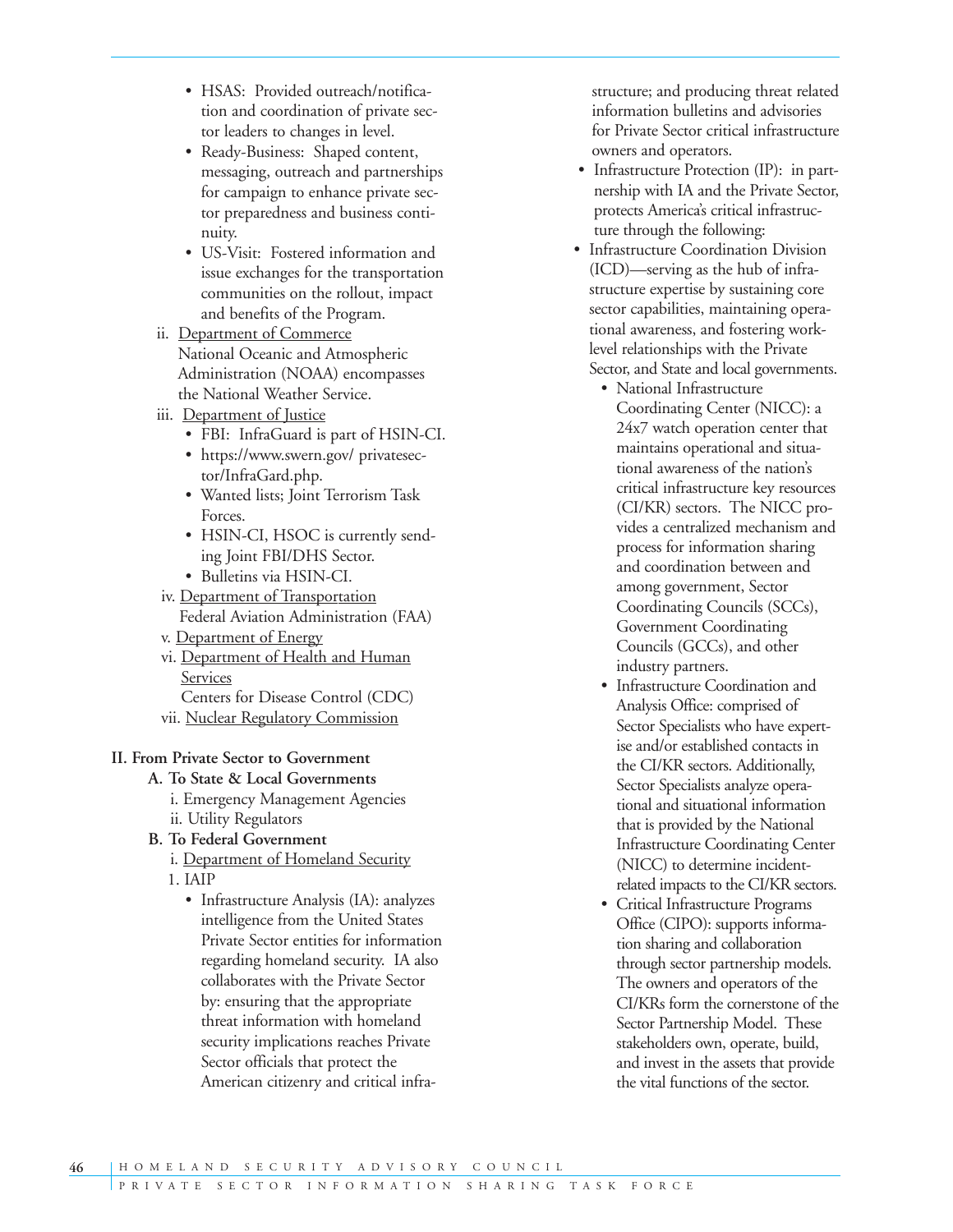- Sector Coordinating Councils (SCCs): Under the National Infrastructure Protection Plan (NIPP), there are 17 SCCs that assemble all the different actors in the Private Sector to instill information sharing. DHS personnel work with asset owners and operators to identify vulnerabilities and provide options for consideration.
- Information Sharing and Analysis Centers (ISACs): created in the identified critical infrastructure sectors to coordinate industry and industry-government sector data sharing and analysis regarding vulnerabilities and incidents.
- Protected Critical Infrastructure Information (PCII) Program: allows DHS to receive protected and qualifying information from disclosure and to be used by DHS, other agencies, State and local governments for securing critical infrastructure.
- Protective Security Division (PSD)reduces the nation's vulnerability to terrorism by developing and coordinating plans to protect critical infrastructure and denying use of our infrastructure as a weapon. PSD is also the Sector Specific Agency (SSA) for five sectors: Commercial, Nuclear, Chemical, Dams, and Emergency Services.
	- National Asset Database: the repository of U.S. assets among the 17 CI/KR sectors.
	- Sector Specific Plan (SSP): each SCC develops a SSP.
	- Buffer Zone Protection Programs (BZPPs) and Site Assistance Visit (SAV): performs SAV site specific write-ups called Common Characteristics and Vulnerabilities Reports for a particular sector or segment of that sector.
- National Communication System (NCS)—assists in the planning for, and provision of, national security and emergency preparedness communications for the Federal Government under all circumstances.
- National Security Telecommunications Advisory Committee (NSTAC): provides industry-based advice and expertise to the President on issues and problems related to implementing national security and emergency preparedness (NS/EP) communications policy. NSTAC is composed of up to 30 industry chief executives representing the major communications and network service providers and information technology, finance, and aerospace companies.
- National Security Information Exchange (NSIE): established as a forum in which Government and industry share information in a trusted and confidential environment.
- National Coordinating Center (NCC): a joint industry-government operation encompassing the U.S. telecommunications industry and Federal Government organizations involved in responding to the Federal Government's NS/EP telecommunications service requirements. The operational arm of the NCC is its 24 x 7 watch and analysis operation, the "NCC Watch."
- Communications-ISAC: facilitates voluntary collaboration and information sharing among its participants in the communications sector.
- National Cyber Security Division (NCSD)—acts as the single national point of contact for the public and Private Sector regarding cyber security issues, including outreach, awareness, training, and the National Asset Database.
	- USCERT: partners between DHS and the public and Private Sectors to protect the nation's Internet infrastructure. US-CERT coordinates defense against and responses to cyber attacks across the nation.
	- The National Cyber Alert System: US-CERT established a National Cyber Alert System in January 2004 to provide information to the public and the Private Sector.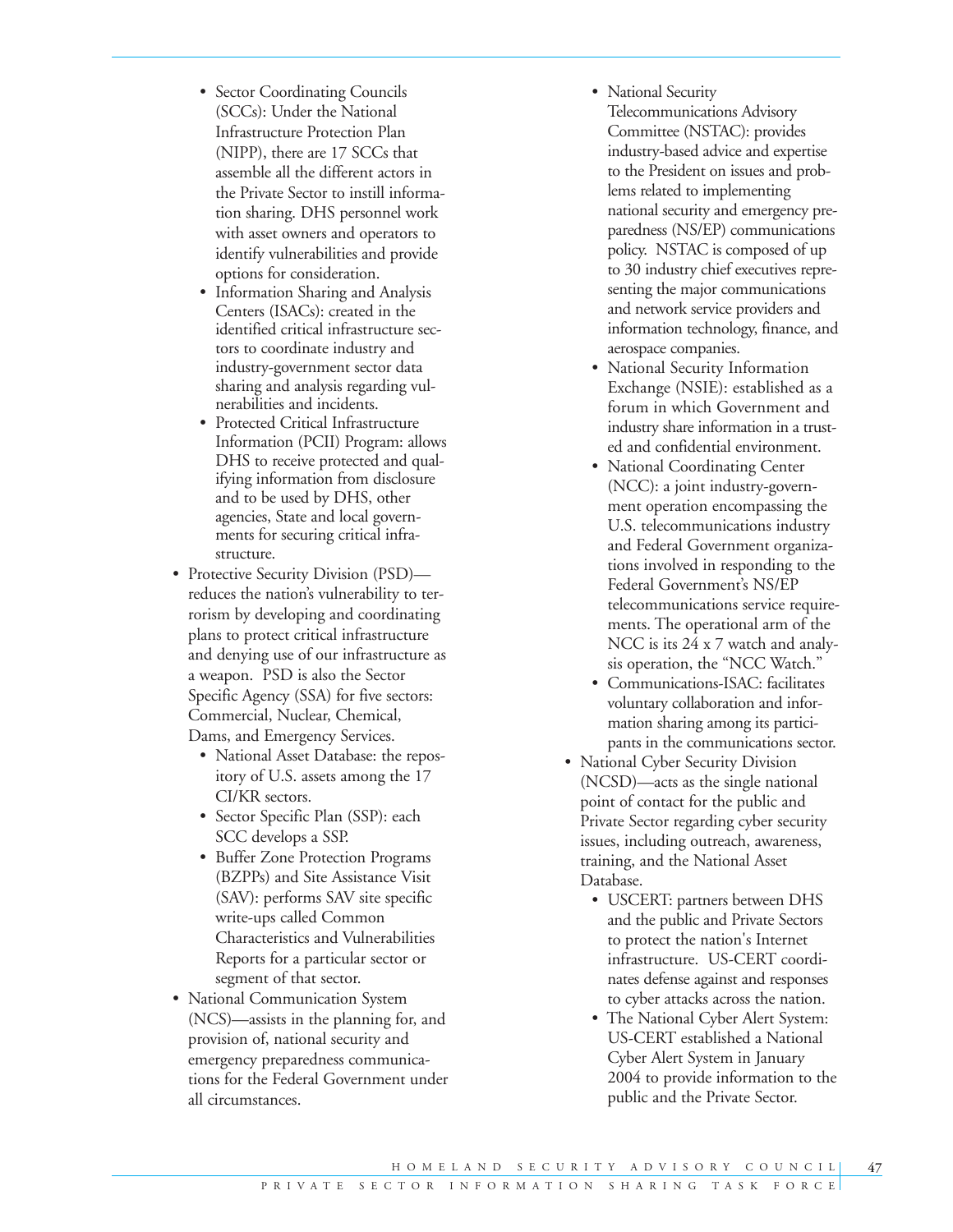- The US-CERT Portal: a secure, web-based collaborative system that allows US-CERT to share sensitive cyber-related information with government and industry members.
- The US-CERT Control Systems Center: plays a vital role in most critical cyber systems in the nation's infrastructure.
- US-CERT Public Website: serves as a critical function to provide government, Private Sector organizations, and the public with information they need to improve their ability to protect their information systems and infrastructures.
- The National Cyber Alert System (NCAS): an operational part of the US-CERT Response System that delivers targeted, timely, and actionable information about incident and threats in a series of periodic "cyber tips," "best practices," and "how-to" guidance messages.
- 2. National Emergency Management National Response Plan
- 3. HSIN-CI: uses the FBI's TIPs program on all websites, where members and the general public can submit information to both DHS (HSOC) and FBI (SIOC) via this internet tool. The FBI then sends the report to JTTF and FIGs for investigation, while DHS coordinates with IA; and the following web link: https://www.swern.gov.
- 4. Transportation Safety Commission
- 5. U.S. Coast Guard Local Command Centers; Captains of the Port National Response Center 1-800-424-8802
- 6. DHS Law Enforcement Agencies U.S.
- 7. Private Sector Office
	- Initiated exchanges of economic data from multiple private sector groups and companies as well as Federal Departments (Commerce, Labor, Agriculture) to assist PSO analyses on the economic impact of DHS policies and regulations (i.e. air transit program; advance passenger information systems, border wait times, etc).
- ii. Department of Justice
	- 1. U.S. Attorney's Office; Grand Jury Investigations
	- 2. Infraguard; JTTFs
	- 3. Bureau of Alcohol Tobacco & Firearms
		- Firearms and Explosives Info
- iii. Department of Energy
- iv. Department of Transportation 1. FAA
- v. Department of the Treasury
- 1. FINCEN Suspicious transaction reporting; Bank Secrecy Act
- vi. Department of Health and Human Services
- vii. Federal Communication Commission
- viii. Nuclear Regulatory Commission
- ix. Environmental Protection Agency Releases/spills toxic materials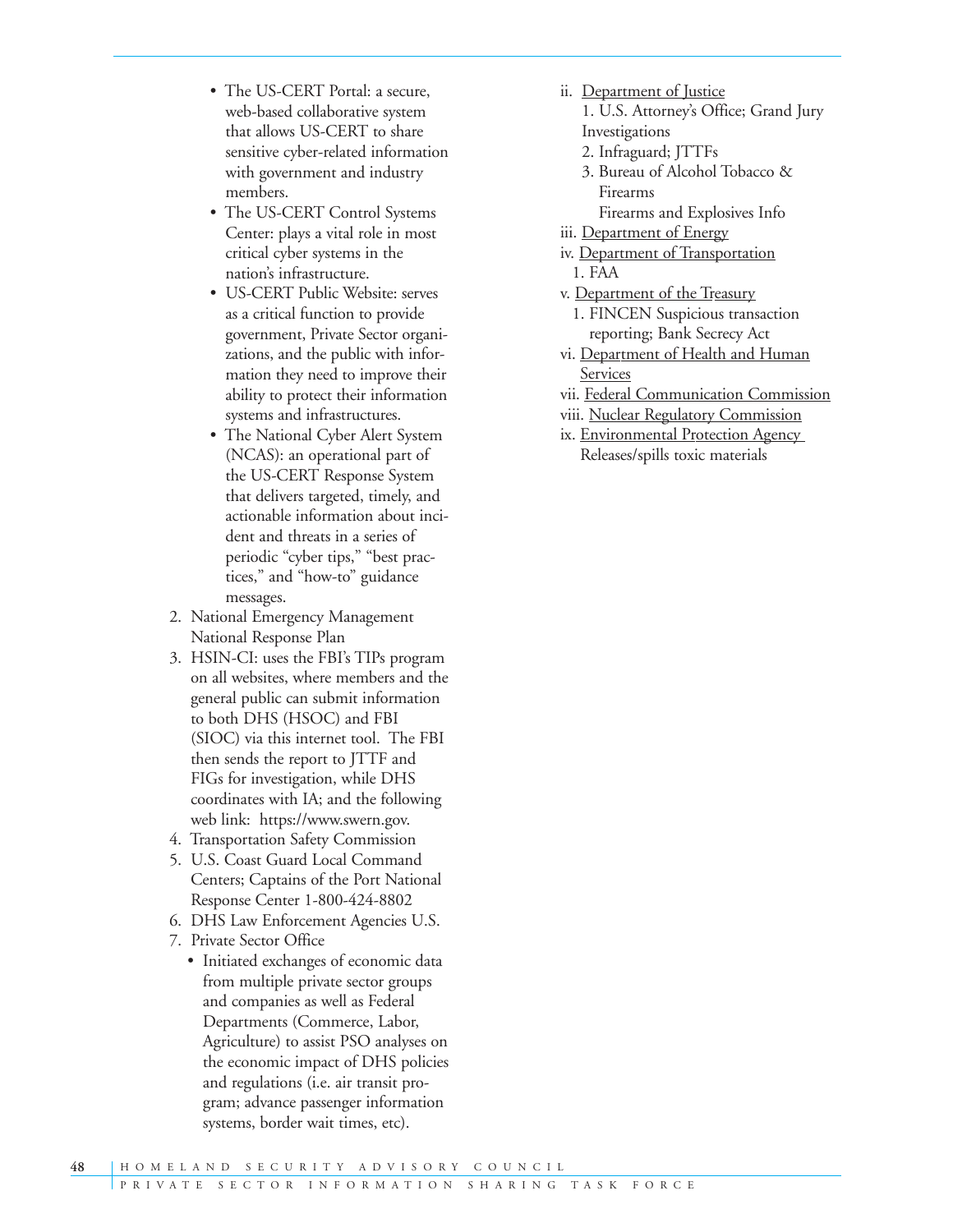# Attachment C

# **PROTECTING PRIVATE SECURITY-RELATED INFORMATION FROM DISCLOSURE BY GOVERNMENT AGENCIES**

### **JAMES W. CONRAD, JR.1**

#### TABLE OF CONTENTS

### **Introduction**

**I. Executive Summary**

### **II. The Freedom of Information Act**

- A. "Other Laws" Exemption
- B. National Security Exemption
- C. Law Enforcement Exemption
- D. Confidential Business Information Exemption
- 1. The exemption
- 2. Concerns about the exemption
	- a. Is it really discretionary?
	- b. Will courts follow *Critical Mass*?
	- c. Is security information really "commercial or financial"?
	- d. The culture of disclosure
- E. "Risk of Circumvention" Exemption
- **III. "Protections" that Aren't, Really**
- **IV. Other Laws that May Protect a Business's Security Information**
	- A. Laws Applicable to Particular Classes of Business Activities
		- 1. Larger public drinking water systems
		- 2. Facilities and vessels regulated under the Maritime Transportation Security Act
		- 3. Shippers and carriers of hazardous materials required to prepare security plans
		- 4. Facilities regulated under the Chemical Weapons Convention Implementation Act
		- 5. Facilities regulated by the Federal Energy Regulatory Commission
	- B. The Critical Infrastructure Information Act
		- 1. Background
		- 2. Scope
		- 3. Information Protections
		- 4. Implementation Issues
		- 5. No "Polluter Secrecy"

HOMELAND SECURITY ADVISORY COUNCIL

**49**

<sup>1</sup> Assistant General Counsel, American Chemistry Council. The author very much appreciates the helpful comments he received on earlier drafts of this article from Dion Casey, Transportation Security Administration; Daniel Metcalfe, Department of Justice; and James O'Reilly, University of Cincinnati College of Law. Staff of the Department of Homeland Security's Protected Critical Infrastructure Information Program declined to comment officially. All opinions and any errors contained herein are exclusively the author's.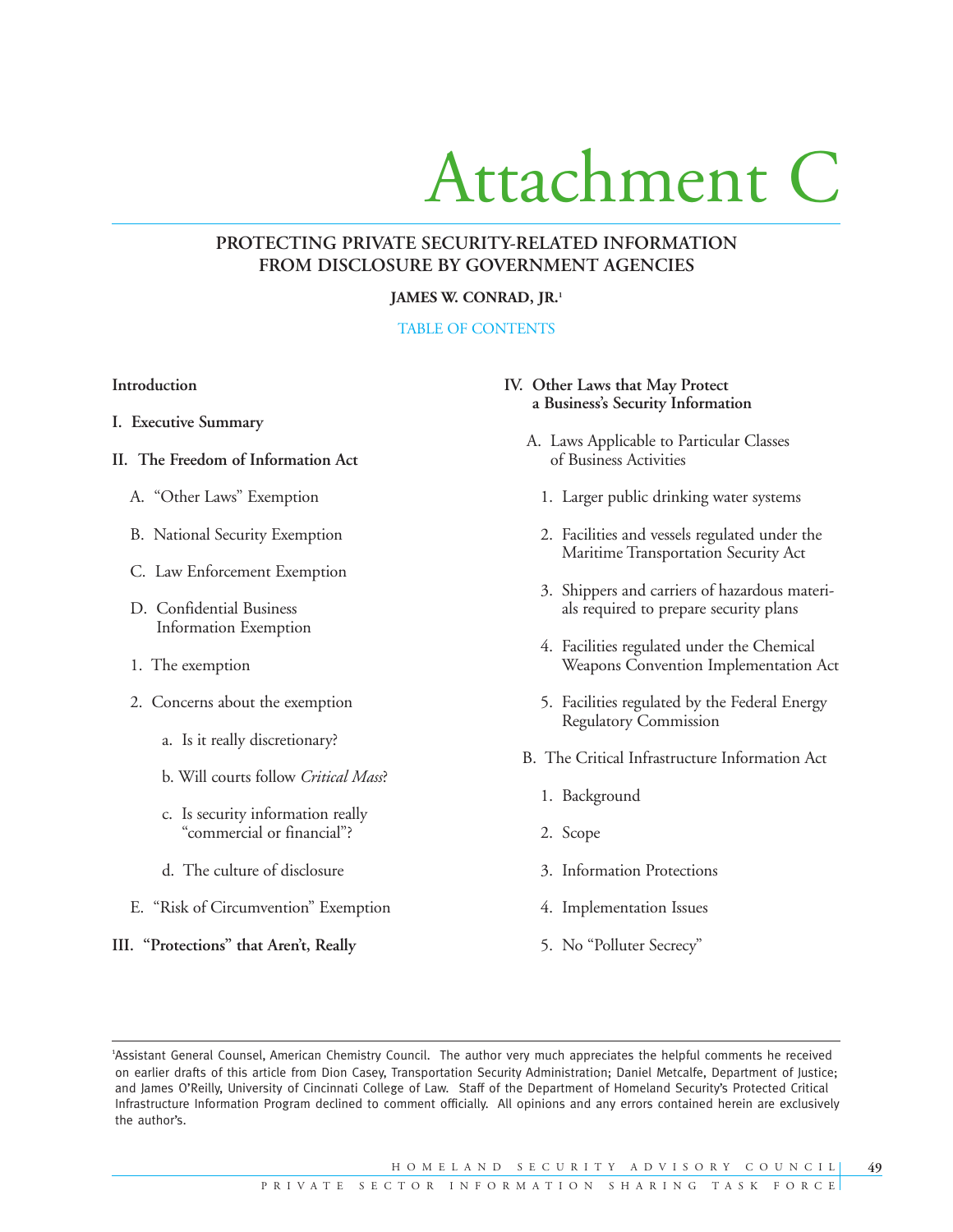- C. Sensitive Security Information
	- 1. Background
	- 2. Scope
	- 3. Operation
		- a. SSI is partially self-implementing
		- b. SSI can be submitted voluntarily to the federal government
		- c. Persons able to obtain SSI
		- d. The SSI rules bind private persons

# **Conclusion**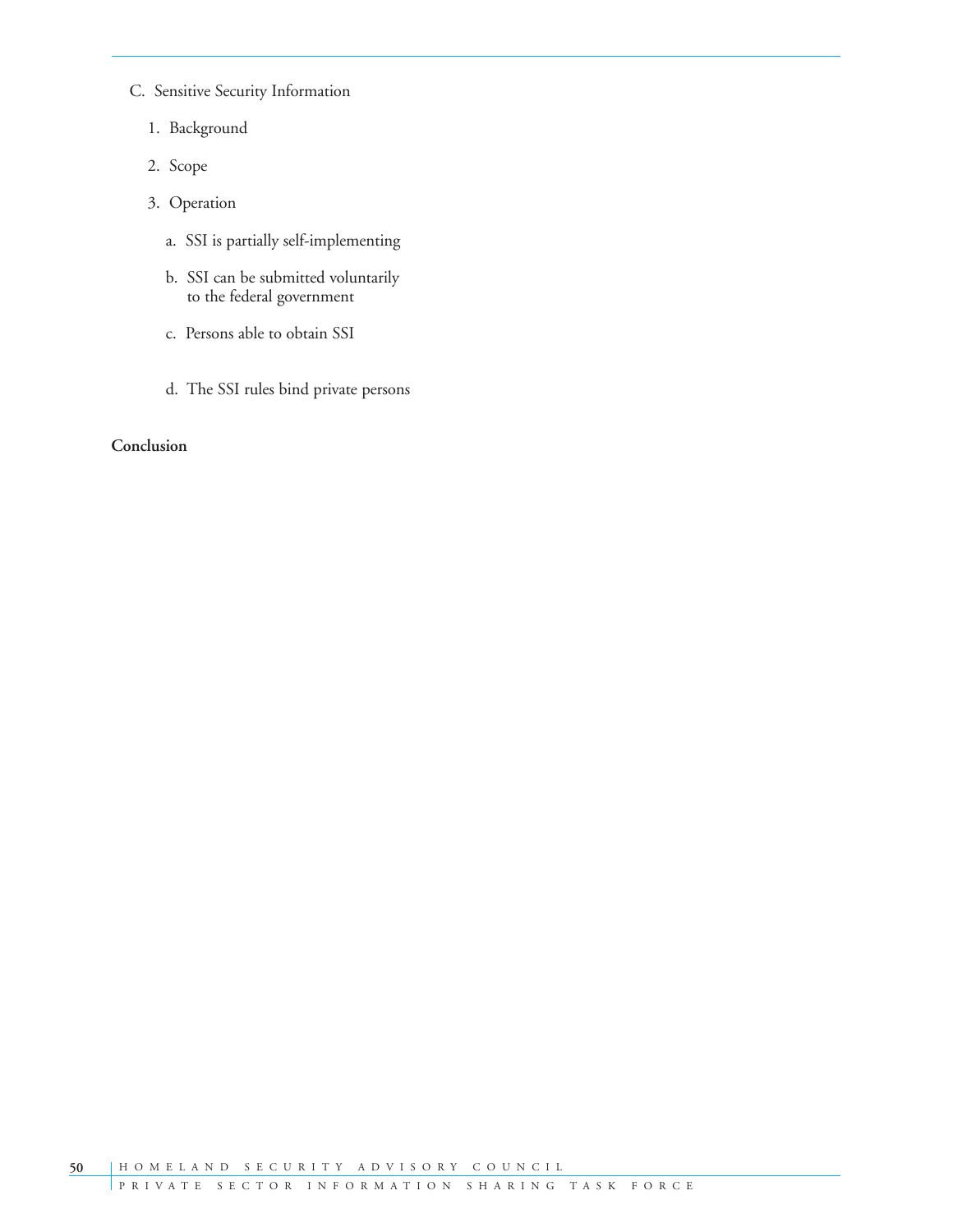### **INTRODUCTION**

Most of this nation's critical infrastructure is privately held. It has become commonplace to describe information about the security of these businesses – i.e., their vulnerabilities and the security measures they have taken – as a roadmap to terrorists. And yet this characterization is apt. Security vulnerability assessments and security plans are among the most sensitive documents that could ever be prepared about a facility, whether that facility is a chemical plant, a dam or railroad storage yard. Comparable information about transportation modalities like trucking or rail may pose even greater risks, given their ubiquity and the great distances over which shipments may be vulnerable. Security vulnerability assessments and plans generally describe the worst possible consequences that could result from an attack; where, when and how to attack to produce those consequences; and what steps the business has taken to deter or delay such an attack, or to minimize the consequences. A terrorist planning such an attack could not have a more useful guide.

In some cases federal, state or local law may require a privately-held business to prepare these sorts of reports. In other cases, the business owner or operator may have done so voluntarily, pursuant to an industry initiative such as the chemical industry's Responsible Care®, Security Code.<sup>2</sup> Finally, the owner or operator may have independently recognized that its facilities or distribution methods could be an attractive target, and that potential legal liability or simply common sense impelled it to take protective measures.

Another familiar mantra is that security is a shared responsibility between the public and private sectors. In order to discharge this responsibility, both sectors need to share information with each other. Indeed, security planning – particularly in the area of response – cannot be conducted effectively unless each sector is aware of the other's capabilities and has cooperated in defining scenarios, roles and actions. This means that a government

agency with responsibility for the security of a particular type of infrastructure is likely to want to be able to review and discuss security documents prepared by those businesses. It might also want to obtain a copy for its files – and it may have the power to do so. Finally, effective security planning may require that the federal government be able to share this information – in a controlled fashion – with state or local governments, or even with other private actors involved in securing the asset in question.

This article addresses what sorts of legal protections may exist to prevent the public release of a private business's security documents once they are in the possession of an executive branch agency of the federal government. It also notes:

- when these protections may impose obligations on the business submitting the information, not just the government; and
- when these protections envision the government sharing information with certain non-Federal governments or private entities for homeland security purposes, while not releasing it to the public at large. This concept requires a major cultural shift from the traditional binary notion that information is either publicly released or held only by government -- but this shift may be crucially important for ensuring security.

The article focuses on legal protections available at the federal level, though it also points out when these protections extend to documents in the hands of state or local agencies. As the discussion reveals, this area of the law is particularly complicated, not only because of the number and complexity of laws involved, and their interactions, but also by the distracting pervasiveness of labels that have some practical, though not consistent, meaning within government agencies, but yet provide no legal basis for withholding information from disclosure.

2 See http://www.rctoolkit.com/security.asp.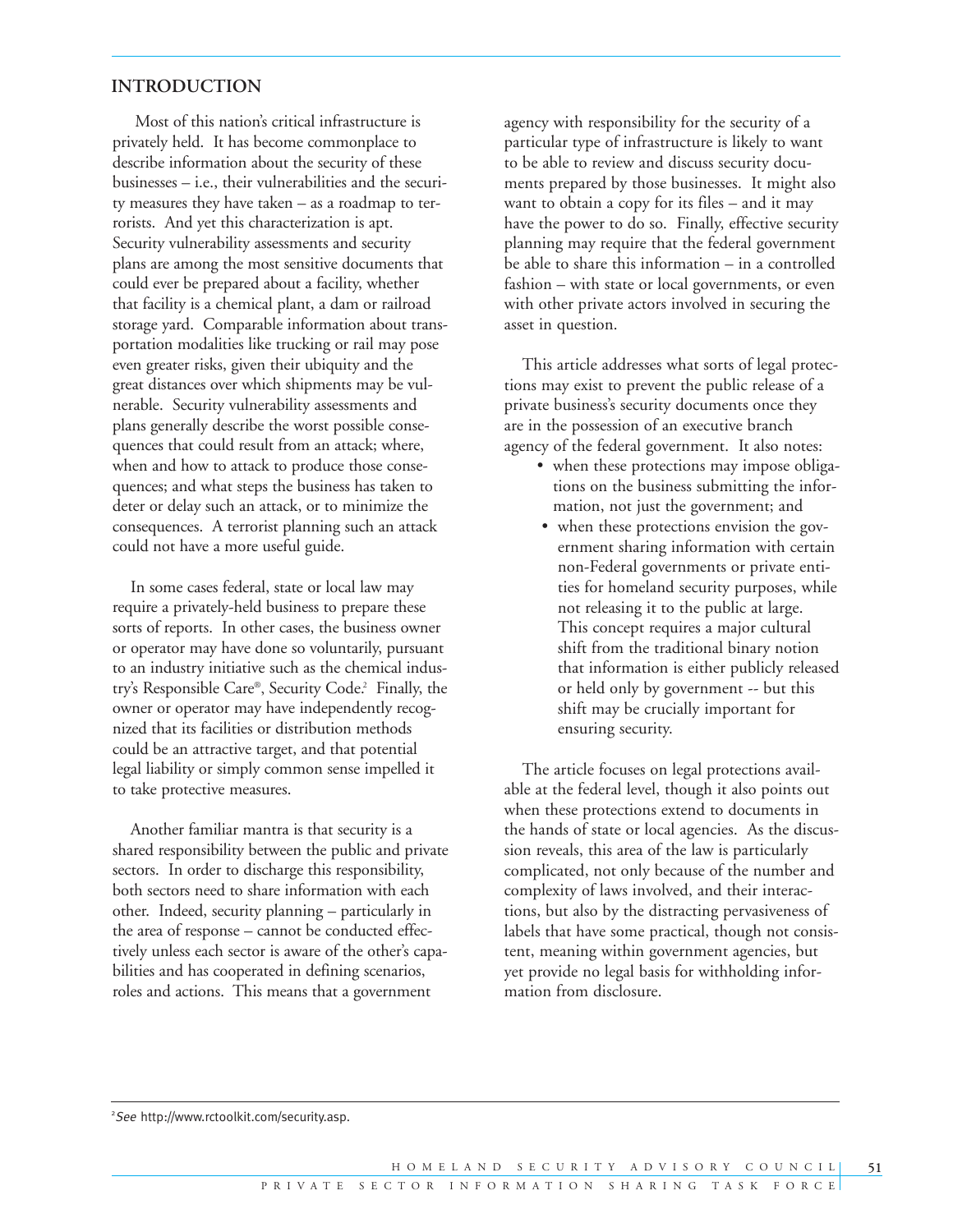The article begins by discussing the Freedom of Information Act, which provides the overall framework for deciding when the federal government may or must protect information from public disclosure. It focuses particularly on several exemptions from disclosure under FOIA. The next part of the article addresses a variety of labels that may appear to justify withholding information but really do not. Finally, the article explains at varying lengths a number of statutes that give the government the ability to protect certain types of security information from public release. This part of the article focuses on two recent and controversial programs regarding "critical infrastructure information" and "sensitive security information."

This article does not attempt to provide an exhaustive description of every program or authority it discusses. Readers interested in how they may be affected by the topics discussed below are encouraged to review the underlying laws or rules before making important decisions about them.

Finally, let me emphasize that the purpose of this article is not to promote the greatest possible withholding of private security-related information from release by the government. The 9/11 Commission,<sup>3</sup> the official in charge of classification policy across the federal government,<sup>4</sup> and commentators writing in this journal<sup>5</sup> all have expressed concern that the government overclassifies or otherwise restricts from disclosure information that safely could — and should — be disclosed to the public in order to effectuate longstanding principles of open government. Certainly some privately-generated information is "securityrelated" and yet could be made public without jeopardizing the security of the generator or others.

And in most cases, the government can "write for release" by summarizing sensitive information or abstracting from it in a way that does not create undue risks. (Indeed, critical infrastructure representatives frequently complain that the government should do this more often with threat information that it possesses.) On the other hand, while different people will draw the line at different places, ultimately all (or virtually all) observers would agree that there are circumstances in which security-related information provided by private entities to the government must be protected from unrestricted public release. This article addresses whether and how well that purpose can be served under existing law.

### I. EXECUTIVE SUMMARY

**FOIA.** The Freedom of Information Act is the starting point for any analysis of whether an executive branch agency must or may withhold a particular document from public disclosure. FOIA requires an agency to release a record in its possession upon request by any member of the public unless an exemption applies. Five FOIA exemptions are potentially applicable to business security information:

**"Other Laws"** (exemption (b)(3)): FOIA does not apply where another law prohibits an agency from disclosing a document or establishes particular criteria for withholding that type of information. Several of these laws are potentially applicable to business security information, and are summarized under "Other Statutes" below. A business concerned about the security of its information in the hands of the government should always check to see whether one or more of these laws applies.

<sup>2</sup> See http://www.rctoolkit.com/security.asp.

<sup>&</sup>lt;sup>3</sup>National Commission on Terrorist Attacks upon the United States, THE 9/11 COMMISSION REPORT 417 (2004).

<sup>4</sup> J. William Leonard, Director, Information Security Oversight Office, National Archives & Records Administration, "Information Sharing and Protection: A Seamless Framework or Patchwork Quilt?" Remarks at the National Classification Management Society's Annual Training Seminar, Salt Lake City, Utah (June 13, 2003), available at

http://www.fas.org/sgp/isoo/ncms061203.html.

<sup>5</sup> Christina E. Wells, "National Security Information and the Freedom of Information Act," 56 ADMIN. L. REV. 1195, 1198-1205 (2004).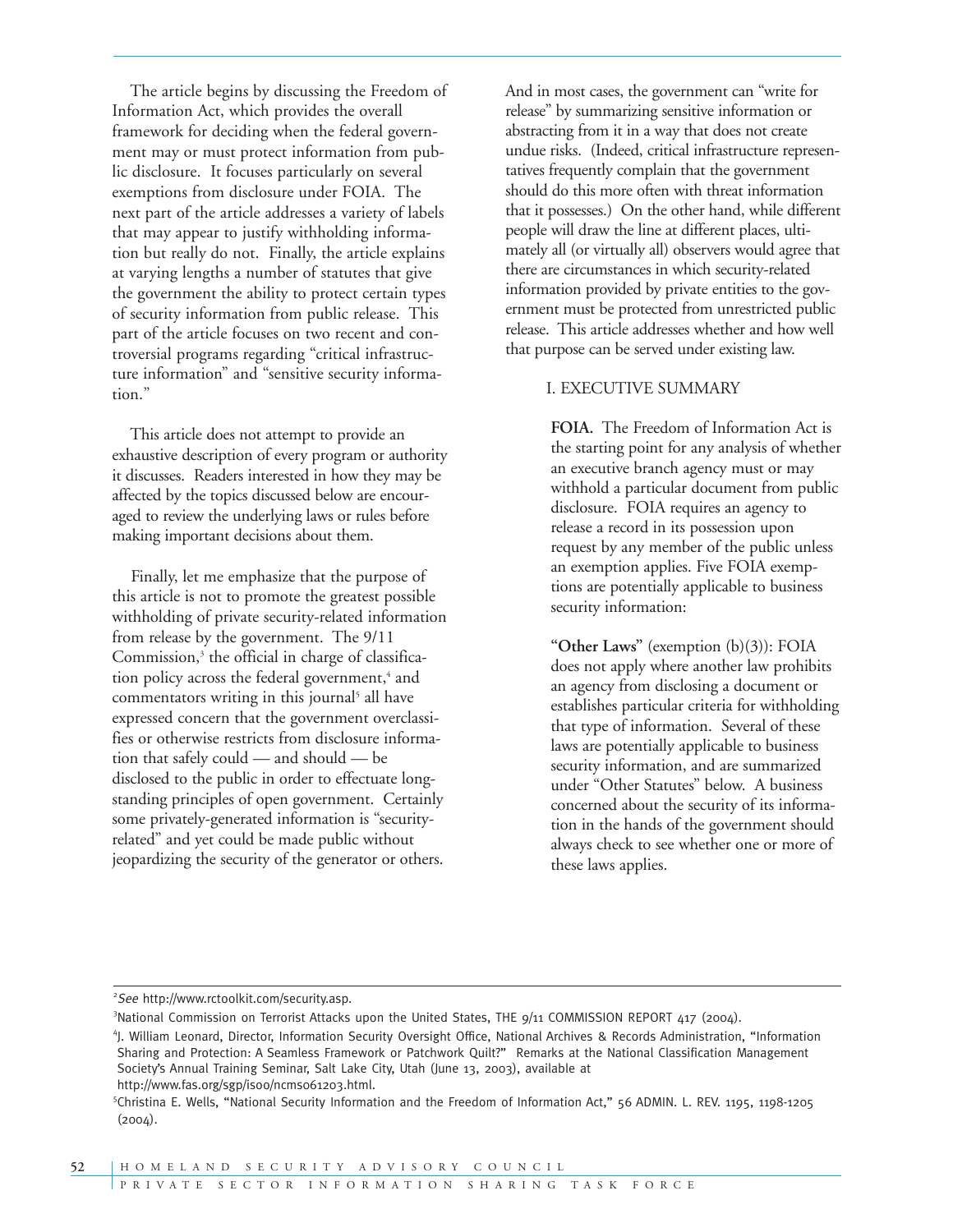**National Security (exemption (b)(1)):** Documents classified for national security reasons are exempt from disclosure under FOIA. There is no formal process for a business to request that information it submits to the government be classified, however, and access to classified documents is strictly limited. This exemption is unlikely to be useful to most businesses in most cases.

**Law Enforcement (exemption (b)(7)(F)):** FOIA exempts from disclosure information generated for civil or criminal law enforcement purposes the release of which could jeopardize the life or physical safety of a person. This exemption may well be applicable to business security information submitted to the government, provided that the information can be said to have been generated for purposes of enforcing some law, federal or state. This proviso is most easily accomplished where the agency in question has the authority to enforce some law relevant to homeland security. There may be some question whether all components of the Department of Homeland Security (DHS) have this authority.

**Confidential Business Information (exemption (b)(4)):** Between FOIA and the Trade Secrets Act, it is a crime for a government employee to release confidential commercial information about a business. For the most part, information about the security of a business should fall into that category. Moreover, the federal government's position – and the law in the D.C. Circuit – is that business information that is voluntarily submitted to an agency will be protected from release so long as it is the kind of information the business would not customarily release. Thus, this exemption should be broadly useful in protecting business security information from being released by a federal agency. However, this conclusion is not free from doubt in any given case, and a business would do well to determine if any other grounds exist for the government withholding the business's security information from release.

**"Risk of Circumvention" (exemption (b)(2)):** Most federal jurisdictions protect government information whose effectiveness requires that it be maintained confidential. The government is relying on this exemption to protect security-related information that it generates, whether about public or private infrastructure. It is questionable, however, whether this exemption would be of any use to protect documents that are generated privately and submitted to the government, especially if the substance of the report has not been integrated into a government document.

**Protections that Aren't.** The federal government maintains different levels and types of safeguards for various categories of information, depending principally on the agency in question. Common example categories are "sensitive but unclassified" (SBU) and "for official use only" (FOUO). While agencies may in fact handle such information carefully to avoid inadvertent release, these labels do not provide a basis for an agency to withhold a document from release in response to a FOIA request. Information must fall into a FOIA exemption to be withheld.

**Other Statutes.** Numerous statutes provide a basis, under the (b)(3) exemption noted above, for agencies to withhold business security-related information from public disclosure.

Specific statutory exemptions exist for:

- Larger public drinking water systems;
- Facilities and vessels regulated under the Maritime Transportation Security Act;
- Shippers and carriers of hazardous materials required to prepare security plans; and
- Facilities regulated under the Chemical Weapons Convention Implementation Act.

While it does not have a special basis for withholding information from release, the Federal Energy Regulatory Commission has established innovative rules for managing FOIA-exempt information submitted by facilities it regulates.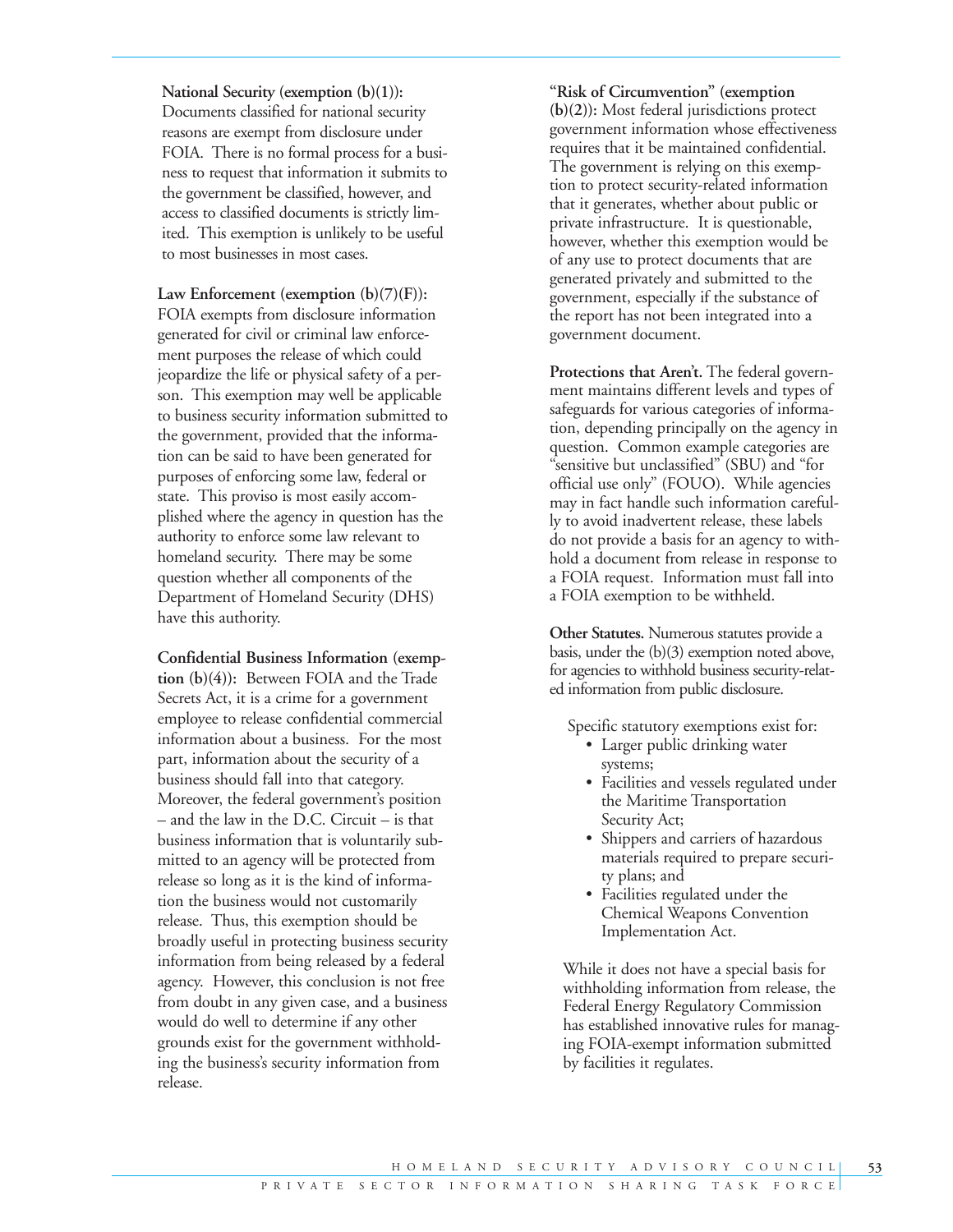Two other programs, established by statute, provide a basis for exempting securityrelated information across a wide range of businesses. Businesses should always consider the possible applicability of these programs:

**Critical infrastructure information**

**(CII).** This program, administered by DHS, protects security-related information about critical infrastructure when it is voluntarily submitted to DHS. This program provides an unprecedented level of protection, although partly as a result it has been slow to get up and running. It has great potential, however, to enable federal, state and local governments to share, in a secure fashion, information about the assets they need to protect. This law has been strongly challenged by those who believe it will lead to undue secrecy or even immunity from enforcement under other laws. In fact, however, the law and its implementing rules have been carefully crafted to avoid those outcomes.

**Sensitive Security Information (SSI).**

This program, administered by both the Department of Transportation and the Transportation Security Administration, enables these agencies to protect from disclosure information they obtain or generate the release of which could jeopardize the safety or security of transportation. Private sector representatives may be able to have access to SSI on a need-to-know

basis under a nondisclosure agreement. The SSI rules are also selfimplementing, meaning that classes of information are SSI by definition, without anyone having to apply for such treatment. As with classified information, private entities possessing SSI have legal obligations to protect it – even if it is their own information.

# II. THE FREEDOM OF INFORMATION ACT

The starting point for any analysis of whether an executive branch agency may or must release information in its possession is the Freedom of Information Act or FOIA.<sup>6</sup> This law provides the overarching framework for deciding whether a federal agency may refuse to publicly disclose a document. Enacted in 1966, and sparking a series of other "open government" laws, FOIA generally embodies a Congressional policy decision that all government "records" should be made publicly available – some automatically, and the rest (including, potentially, private security records) upon request by any person. 7

Assuming a federal agency comes into possession of a business's security report, therefore, the default position is that the report is available to a FOIA requester, unless the report is covered by one of FOIA's exemptions from disclosure. FOIA has nine exemptions, of which five are potentially relevant to businesses' security information.8 Each is discussed below. How useful any of them may prove to be in a given case is uncertain, however, for several important reasons:

<sup>8</sup>FOIA also contains three "exclusions" that flatly forbid release of information, but they are unlikely to be relevant to private security information. (Two concern criminal investigations or proceedings and the third addresses certain classified information possessed by the FBI. See  $5$  U.S.C.  $\S$   $552(c)$ .)

**54**

<sup>&</sup>lt;sup>6</sup>5 U.S.C § 552. All federal agencies have issued regulations governing their implementation of FOIA. FOIA does not apply to the legislative or judicial branches of the federal government (or, thus, to entities within those branches like the Government Accountability Office (GAO)).

<sup>&</sup>lt;sup>74</sup>Any" person in this case really means any person, whether or not a U.S. citizen, and without any requirement to provide, much less substantiate, a need for the record. See U.S. DOJ, FOIA GUIDE AND PRIVACY ACT OVERVIEW 44-47 (2004 edition), available at http://www.usdoj.gov/oip/foi-act.htm. This comprehensive document is issued every other year by the Justice Department's Office of Information & Privacy, which coordinates the development and implementation of, and compliance with, FOIA policy throughout the executive branch. It provides useful insight into the government's position on FOIA issues. Much of this article's discussion of FOIA is derived from it. Another valuable reference is JAMES T. O'REILLY, FEDERAL INFOR-MATION DISCLOSURE (Thomson West 3d. ed 2000).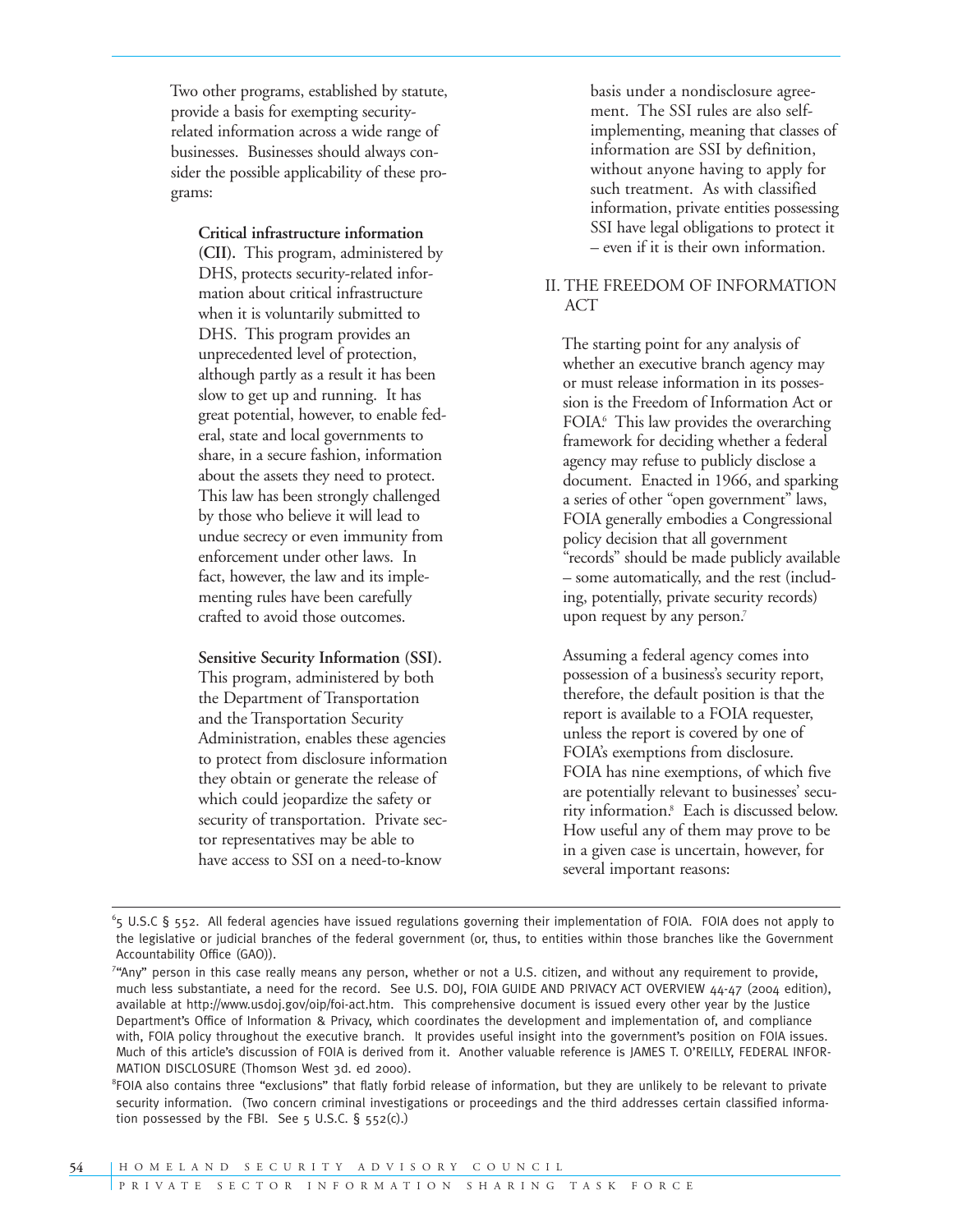- First, the exemptions are from FOIA's mandate to disclose, meaning that the government retains the discretion under FOIA to disclose exempt information, unless some other legal authority affects the agency's power to release it.9 Many such authorities exist in the security area, fortunately, and are noted below where relevant.
- Second, most FOIA exemptions have been construed narrowly by agencies and courts in their efforts to effectuate Congress's openness policy. Agencies now in the business of obtaining or reviewing private security information generally have indicated an intention to apply relevant FOIA exemptions aggressively, and the Justice Department has stated its intent to defend exemption decisions "unless they lack a sound legal basis."10
- Still, whether an agency will protect a given document is its decision to make, and whether a court will agree is obviously uncertain. This difficulty is compounded by the fact that different federal circuits can and do construed FOIA differently, and a lawsuit seeking to compel disclosure of a business's security information could be filed by a plaintiff anywhere he or she resides.<sup>11</sup>
- Finally, each exemption has its own peculiarities, deriving from statutory language and years of evolving (and divergent) agency practice and judicial interpretations.

As a practical matter, it seems reasonable to assume that a court, faced with deciding whether to release information that the federal government argues should be protected to avoid facilitating a terrorist attack, would find some FOIA exemption to apply. Nonetheless, the upshot is that FOIA and its exemptions alone are not, in the view of

many, an ideal solution to concerns about protecting business security information. For this reason, since 9/11 Congress has enacted or amended several other statutes, and federal agencies have issued several regulations, to provide greater measures of protection for some kinds of security-related documents. These other statutes and regulations are summarized in Part A immediately below and discussed in Part V of this article.

### A. The "Other Laws" Exemption

The most reliable FOIA exemption potentially relevant to private security information is the " $(b)(3)$ " exemption, which exempts from FOIA's disclosure mandate any information the release of which is controlled by another federal law. In essence, this exemption ensures that FOIA does not override any other law that either "(A) requires that the matters be withheld from the public in such a manner as to leave no discretion on the issue, or (B) establishes particular criteria for withholding or refers to particular types of matters to be withheld."12 A multitudeof statutes come in through this door. Some of these are outright prohibitions on release, using unambiguous language like "shall not be disclosed," and many include civil or even criminal penalties for government employees who violate them.<sup>13</sup> Others speak of documents "being exempt from disclosure" under FOIA, and may allow disclosure under certain circumstances. A business concerned about protecting information it might provide to the government should first determine whether any of these laws apply. Several of them are applicable to private security information, and are discussed in Part V below.

<sup>9</sup> Even more exasperating, only some of these other authorities flatly forbid the federal government from releasing certain information under any circumstances. Many of them merely provide that information "is exempt" from disclosure under FOIA, and in the view of the Justice Department, at least, such a law does not necessarily deprive the government of the discretion to disclose the information outside of FOIA if the other statute permits such discretionary disclosure. See FOIA GUIDE, supra note 9, at 229-31 and 683-91, esp. p. 684. This may be an academic point, since agencies generally treat a statute saying that information is "exempt" from disclosure under FOIA as a flat prohibition on disclosure in all cases.

<sup>&</sup>lt;sup>10</sup>Memorandum from John Ashcroft, Attorney General, for Heads of all Federal Departments and Agencies (Oct. 12, 2001), available at http://www.usdoj.gov/oip/foiapost/2001foiapost19.htm.

 $11$ See 5 U.S.C. § 552(a)(4)(B).

 $12$ Id. § 552(b)(3).

<sup>&</sup>lt;sup>13</sup>See, e.g., the Trade Secrets Act and the Chemical Weapons Convention Implementation Act, discussed respectively in footnotes 42 and 72 and accompanying text.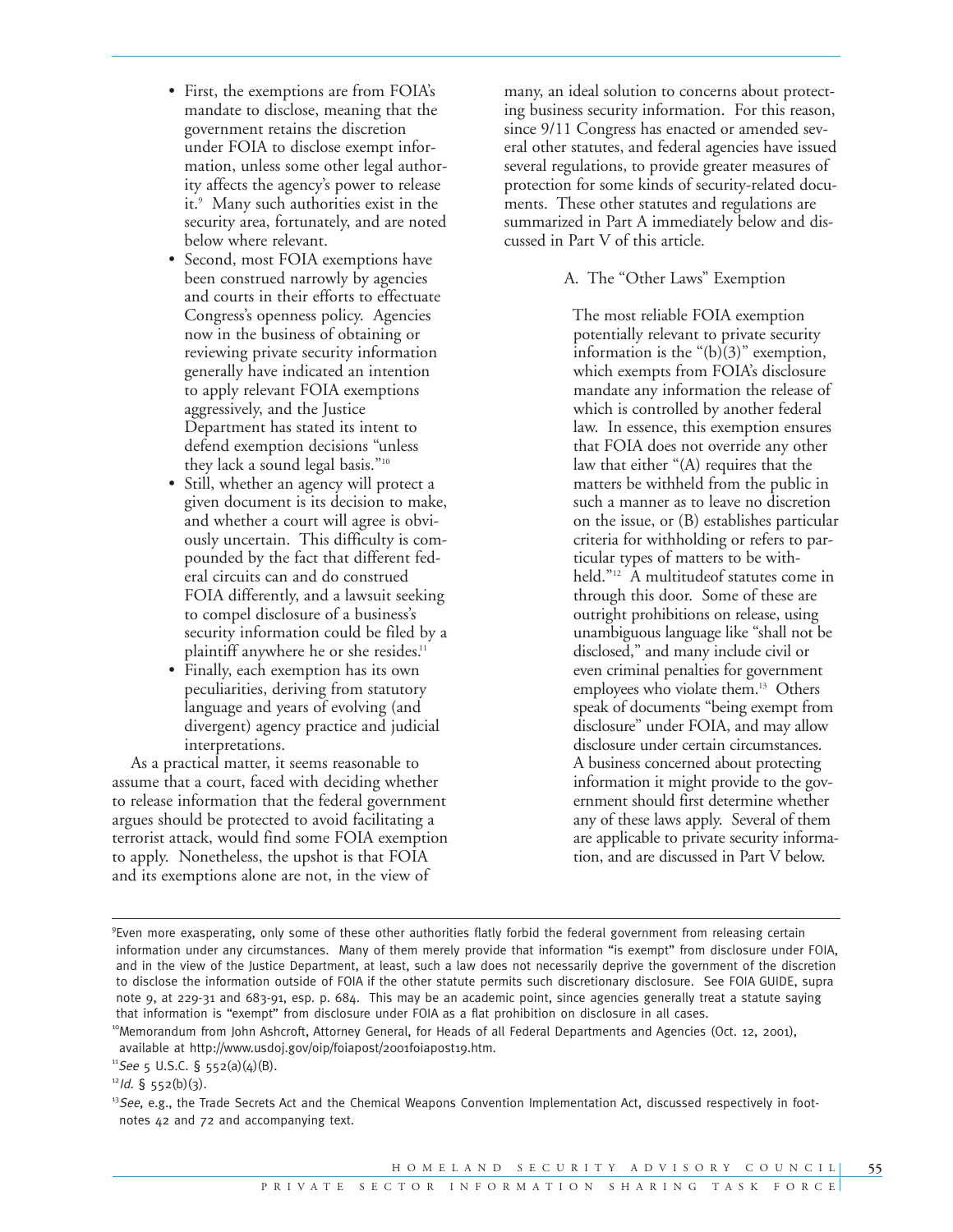#### B. National Security Exemption

FOIA exempts from disclosure documents that have been properly classified for reasons of national defense or foreign policy.14 Thus, government records that are "top secret," "secret" or "confidential" need not be disclosed under FOIA – and in fact other authorities establish a range of sanctions if they are.<sup>15</sup> While on first blush this " $(b)(1)$ " exemption might seem an ideal way for the government to protect privately-generated "homeland security" documents like vulnerability assessments from release while in the government's possession, classification actually has a number of serious limitations:

- *Only some federal agencies can classify a document*. The only way a document can become classified is if a federal agency that has "original classification authority" affirmatively acts to classify it.16 While the Department of Homeland Security (DHS) and most other federal agencies have this authority, some do not. <sup>17</sup> A private entity cannot classify its own document. Nor is there any established process for private entities to request an agency to classify a document.
- *Access to classified documents is very tightly controlled*. Once a document has been classified, the only people who can see it are those who have:
- an active security clearance at the requisite level (e.g., "secret" level for documents that have been classified at the secret or confidential level)
	- a need to know; and
- signed a nondisclosure agreement (NDA).<sup>18</sup>
- *No one else can see the document – even the person who prepared it.* That means that if a private person without a security clearance prepared a vulnerability assessment of his facility and submitted it to a government agency, and the agency classified the document, the submitter could not get it back. Obviously, this is not conducive to effective security or information sharing.

And meeting the first two access requirements is not easy or quick. First, there is a tremendous backlog of persons seeking security clearances: more than three years after 9/11, federal agencies with classification authority still do not have adequate resources or budgets to process the many applications that they have accepted. And the requisite background checks – the source of most of the delay – will always take some degree of time. 19 Many applications have languished for long periods of time. And even if a person does have a clearance from one federal agency, other federal agencies have often been disinclined to accept them readily, even though they have been legally bound by executive order $20 -$  and now a federal statute<sup>21</sup> – to grant such "reciprocity."

 $^{14}$ 5 U.S.C. § 552(b)(1). The current authorities governing the classification of documents are Executive Order 12958, as amended by E.O. 13292 (68 Fed. Reg. 15315, March 28, 2003), and rules issued pursuant to those orders by the National Archives & Records Administration's Information Security Oversight Office, located at 32 C.F.R. Part 2001. E.O. 12958 explicitly references information that "reveal[s] current vulnerabilities of systems, installations, infrastructures, or projects relating to national security."  $Id. \S$  3.3(b)(8).

<sup>19</sup>The statute enacted last year to implement some of the  $q/11$  Commission's recommendations contains provisions intended to improve the number and timeliness of security clearances. See 50 U.S.C. § 435b. An inherent part of the delay is that, among the federal law enforcement personnel who conduct or manage the process, doing background checks is often regarded as boring, low-status work compared with the more results-oriented work most of them signed up expecting to do. <sup>20</sup>See E.O. 12968 (1995).

**56**

 $2^{21}$ See 50 U.S.C. § 435b(d).

<sup>&</sup>lt;sup>15</sup>Sanctions for unauthorized disclosure of classified documents are discussed in Sections 4.1(b) and 5.5 of E.O. 12958. Criminal penalties exist for certain disclosures of classified information. E.g., 18 U.S.C. §§ 641, 793(d), 798; 50 U.S.C. § 783.

 $^{16}$ E.O. 12958, § 1.1(a)(1).

<sup>&</sup>lt;sup>17</sup>For example, EPA only recently received this authority.

 $^{18}$ E.O. 12958, § 4.1(a).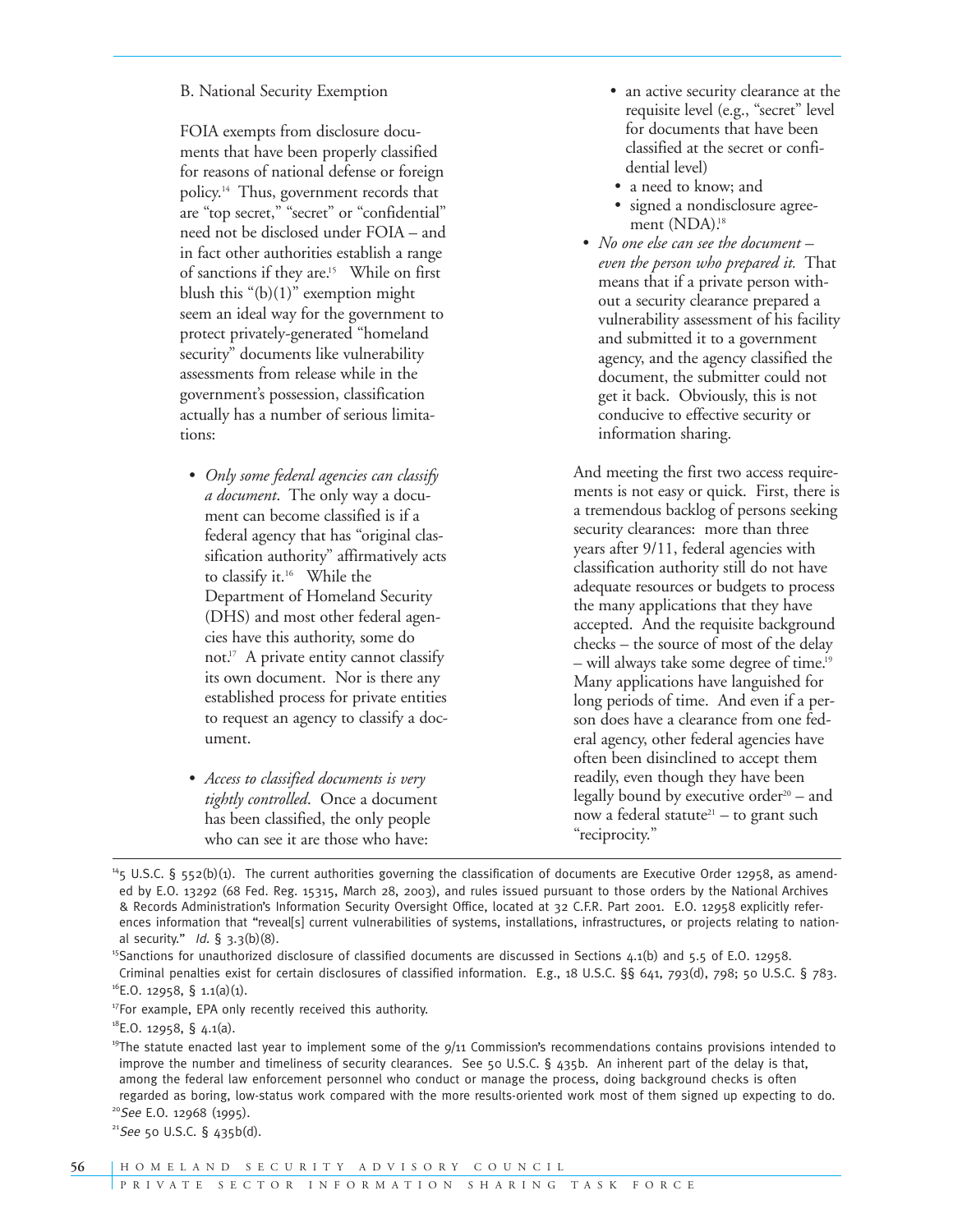Second, it is not necessarily easy or simple to get a federal agency to agree that you have a need to know. As the 9/11 Commission and other critics have pointed out, the classified world has evolved over the years into one where individual agencies are loathe to share information with each other, much less with privatesector individuals.<sup>22</sup> (The Commission's report calls for a new, "need to share" culture, and the statute passed by Congress last December to implement many of those recommendations contains provisions intended to create an "information sharing environment."23 )

Third, agency rules and procedures regarding access to classified documents are quite burdensome and cumbersome. Someone who meets the three requirements for access listed above has to construct an appropriately secure facility where the documents must remain at all times, with access controls and recordkeeping requirements.<sup>24</sup> People cannot even discuss classified information over the telephone unless they have secure telecommunications capabilities, which are expensive and time-consuming to install.<sup>25</sup>

Finally, persons who violate these rules, or the terms of their NDA, can face very serious consequences – even if they are famous, as individuals such as Sandy Berger and John Deutsch have demonstrated.<sup>26</sup>

It should thus be obvious that classification is a very poor tool for promoting the security of private businesses.

### C. Law Enforcement Exemption

Another FOIA exemption of partial use in protecting private security documents is the one covering information compiled for civil or criminal law enforcement purposes (conventionally referred to as "law enforcement sensitive" information). This exemption applies to a half-dozen categories of documents, but one is of particular relevance to the facility security predicament: records the release of which "could reasonably be expected to endanger the life or physical safety of any individual."27 While this "(b)(7)" exemption was originally crafted to protect law enforcement personnel, it has been broadly interpreted to justify agencies' refusing to disclose law enforcement records whenever their release could reasonably be expected to result in harm to *any* person. <sup>28</sup> In the homeland security context, a federal court recently held that Bureau of Reclamation "inundation maps" detailing areas that might be flooded if the Hoover or Glen Canyon Dams failed catastrophically were covered by this exemption because disclosure of the maps "could reasonably place at risk the life or physical safety of . . . individuals," communities, or infrastructure downstream of the dams. <sup>29</sup> A business's security vulnerability assessment could well fall into this category also, and indeed federal agencies have made known their intention to assert this defense where relevant.<sup>30</sup>

 $^{25}$ Id. §§ 2001.41(c), 2001.49. These are often called "secure telecommunications units" or "STUs."

<sup>26</sup>See note 15 supra. E.g., "Berger Will Plead Guilty to Taking Classified Paper," Washington Post, A1 (April 1, 2005).

<sup>30</sup>For example, when the FBI housed the National Infrastructure Protection Center (NIPC), it stated that it would assert this defense, among others, if anyone sought information supplied by private facilities regarding threats or similar incidents.

 $22$ 9/11 COMMISSION REPORT, supra note 3, at 416-419.

 $231d$ .; see also 6 U.S.C. § 485.

 $24$ See 32 C.F.R. §§ 2001.41(b), 2001.43. These are often referred to as "secure compartmentalized information facilities" or "SCIFs."

 $275$  U.S.C § 552(b)(7)(F).

 $28$ FOIA GUIDE, supra note 7, at 660 n. 20.

<sup>&</sup>lt;sup>29</sup>See Living Rivers, Inc. v. United States Bureau of Reclamation, 272 F. Supp. 2d 1313, 1321-22 (D. Utah 2003).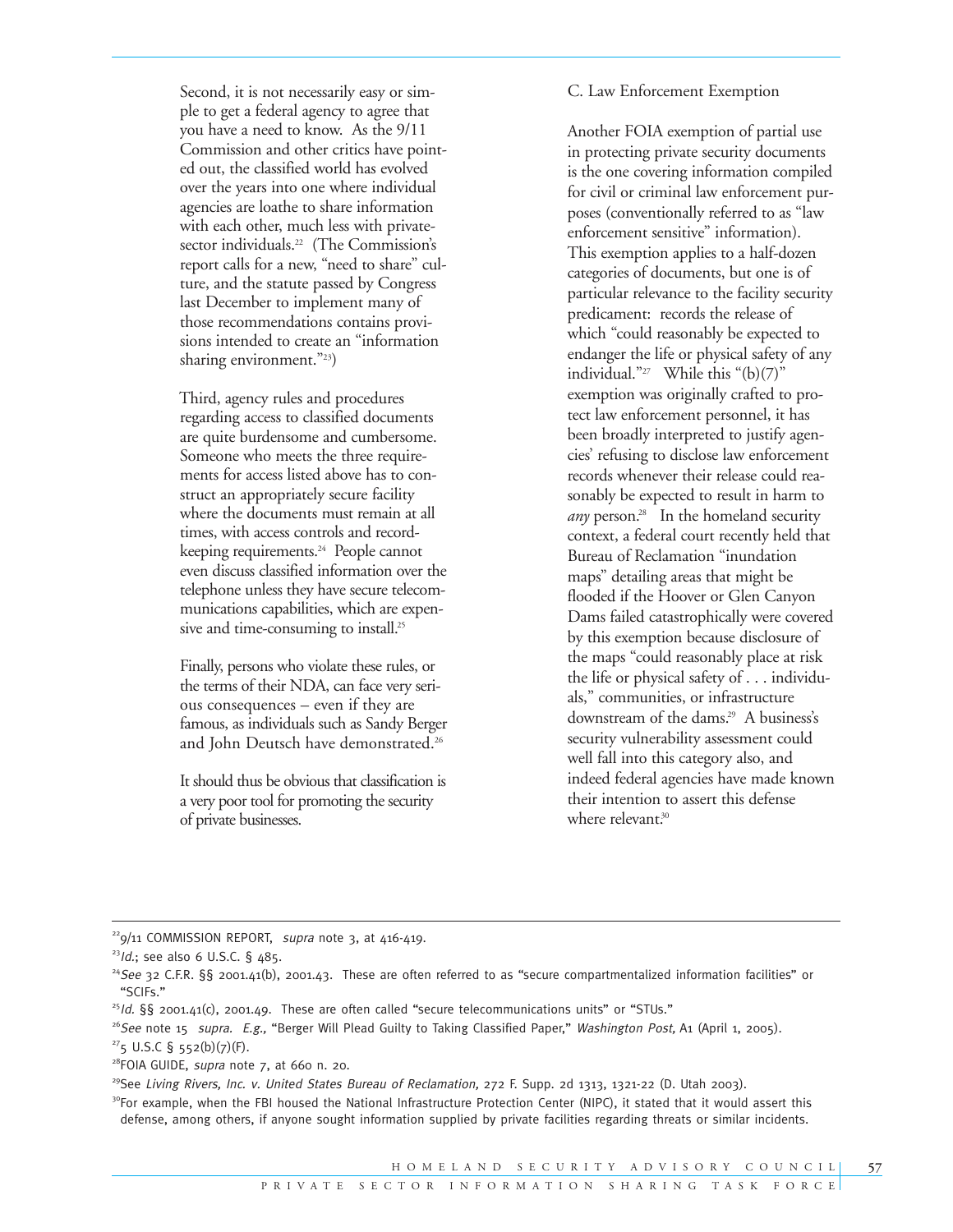The problem with this exemption is that it can only be asserted when the private information in question could plausibly be argued to be have been generated or compiled in connection with some law enforcement purpose. This is likely to be only sporadically true in the security context. Most notably, the FBI has general authority to investigate violations of federal law, and so could plausibly assert this exemption in a range of cases. Another prominent example is the Coast Guard, which has authority to enforce the Maritime Transportation Security Act (MTSA), applicable to facilities and vessels that may be involved in a maritime transportation incident.<sup>31</sup> The Coast Guard is mandated to receive, review and approve security plans (which include vulnerability assessments) under the MTSA, and thus could reasonably assert this exemption, particularly to the extent it was using the report as part of an investigation or enforcement action under the law. Other types of businesses whose security is subject to enforceable federal authority include:

- Larger public drinking water systems (regulated by EPA under the Safe Drinking Water Act);<sup>32</sup>
- Shippers and carriers of hazardous materials required to prepare transportation security plans (regulated by DOT's Research and Special Projects Administration (RSPA) under the Hazardous Materials Transportation Act);<sup>33</sup>
- Facilities manufacturing or storing certain drug precursors (regulated by the DOJ's Drug Enforcement Administration under the Controlled Substances Act);<sup>34</sup> and

• Facilities manufacturing or storing certain chemical weapons precursors (regulated principally by the Commerce Department's Bureau of Industrial Security under the Chemical Weapons Convention Implementation Act).35

(Apart from the law enforcement context, these laws often also provide an independent basis for the government to withhold information from disclosure, as discussed in Part IV.A below.)

U.S. Customs & Border Protection (CBP), located within DHS, has authority to enforce a host of customs and foreign trade-related statutes. While none of these laws directly authorize it to regulate the security of trade-related facilities or distribution mechanisms, CBP administers a voluntary program (the "Customs-Trade Partnership Against Terrorism" or C-TPAT) through which participants obtain preferential treatment under these laws (e.g., reduced inspections) in exchange for submitting to CBP detailed information about their security programs (which CBP protects from disclosure) and acceding to CBP verification of those programs.<sup>36</sup>

On the other hand, many facilities whose security could be important are not subject to any of the laws referenced above, and many federal agencies do not have law enforcement authority associated with facility security. Most problematic, the Department of Homeland Security (DHS)'s Directorate of Information Analysis and Infrastructure

<sup>&</sup>lt;sup>31</sup>The MTSA is 46 U.S.C. §§ 70101-70117. The Coast Guard's implementing rules are located at 33 C.F.R. Parts 101-106. <sup>32</sup>See 42 U.S.C. § 300i-2.

<sup>33</sup>DOT's authority to regulate hazardous materials transportation security is found at 49 U.S.C. § 5103(b). The security plan rules are located at 49 C.F.R. Part 172.

<sup>34</sup>The Controlled Substances Act is codified at 28 U.S.C. §§ 801-971, and DEA's rules are codified at 21 C.F.R Parts 1300-1316. 35The CWCIA is found at 22 U.S.C. §§ 6701- 6771. BIS's rules are at 15 C.F.R. Parts 710-722

<sup>&</sup>lt;sup>36</sup>See http://www.customs.gov/xp/cgov/import/commercial\_enforcement/ctpat/.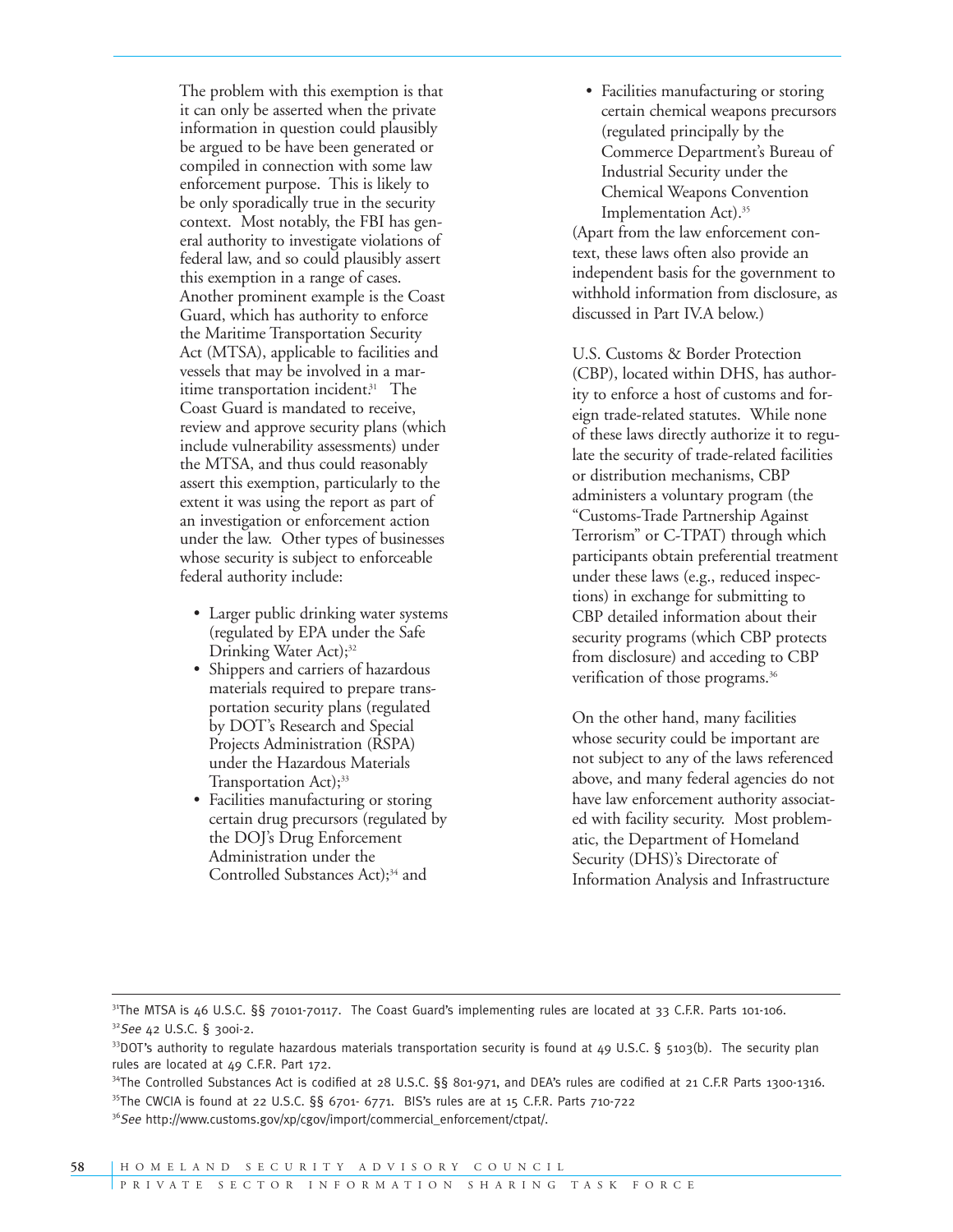Protection (IAIP), the federal office broadly charged with securing the nation's critical infrastructure and key resources – and the lead or "sector-specific" agency for the chemical, transportation, emergency services, postal and shipping sectors, $37$  has no specific authority to investigate or enforce any law. There is some basis to argue that all DHS components are law enforcement agencies, but that conclusion is not assured.<sup>38</sup> If IAIP were not viewed as a law enforcement agency, it could only assert the law enforcement sensitive exemption to the extent the information in question had been compiled for purposes of enforcing a law, like those listed above, that some other governmental entity had authority over. This is not an ideal arrangement for the agency that is most commonly in the position of receiving (or requesting) facility security documents.

Importantly, however, the (b)(7) exemption applies in connection with the enforcement of any law — federal, state or local. Clearly, all levels of government have important roles to play in enforcing laws that protect private operations from the actions of terrorists or other criminals. To the extent that a federal entity like IAIP possesses information that is also possessed by state or local law enforcement — or is able to share information with such entities — the federal agency may be able to assert the  $(b)(7)$ exemption premised on the enforcement of state or local laws. IAIP is reportedly

exploring the usefulness of this approach in connection with "Buffer Zone Protection Plans" that it is developing, in coordination with state and local authorities, for especially critical facilities.

- D. Confidential Business Information Exemption
	- 1. The exemption

Although much maligned by some, one FOIA exemption *does* offer potential protection to any private business: the " $(b)(4)$ " exemption for "trade secrets and commercial or financial information [that is] privileged or confidential" – a.k.a. "confidential business information" or CBI. The landmark *Critical Mass* case interpreting this exemption holds that where the information in question is *voluntarily* supplied to the agency, the only question an agency need ask is whether the information is "of a kind that would customarily not be released to the public by the person from whom it was obtained."<sup>40</sup> Since no business in its right mind would customarily release actionable security information to the public, this means that voluntarily submitted private security information should categorically be covered by this exemption. And, as noted above, all information submitted to DHS's IAIP is voluntarily submitted, since IAIP has no power to compel the submission of information.

<sup>&</sup>lt;sup>37</sup>See Homeland Security Presidential Directive/HSPD-7 (Dec. 17, 2003), § 11, available at http://www.whitehouse.gov/news/releases/2003/12/20031217-5.html.

<sup>&</sup>lt;sup>38</sup>The Homeland Security Act provides that the Secretary of Homeland Security "shall be deemed to be a Federal law enforcement . . . official," but it is unclear whether that grant is universal or limited to the three statutes referenced in that provision, and whether it automatically flows down to all DHS components. See 6 U.S.C. § 122(c).  $395$  U.S.C § 552(b)(4).

<sup>&</sup>lt;sup>40</sup>Critical Mass Energy Project v. NRC, 975 F.2d 871, 879 (D.C. Cir. 1992)(en banc). See generally FOIA GUIDE, supra note 7, at 281-84. The Justice Department and most courts have concluded that information can be voluntarily submitted even where an agency has the power to require its submittal, if the submission was not made in response to exercise of that authority. See FOIA GUIDE at 284-99.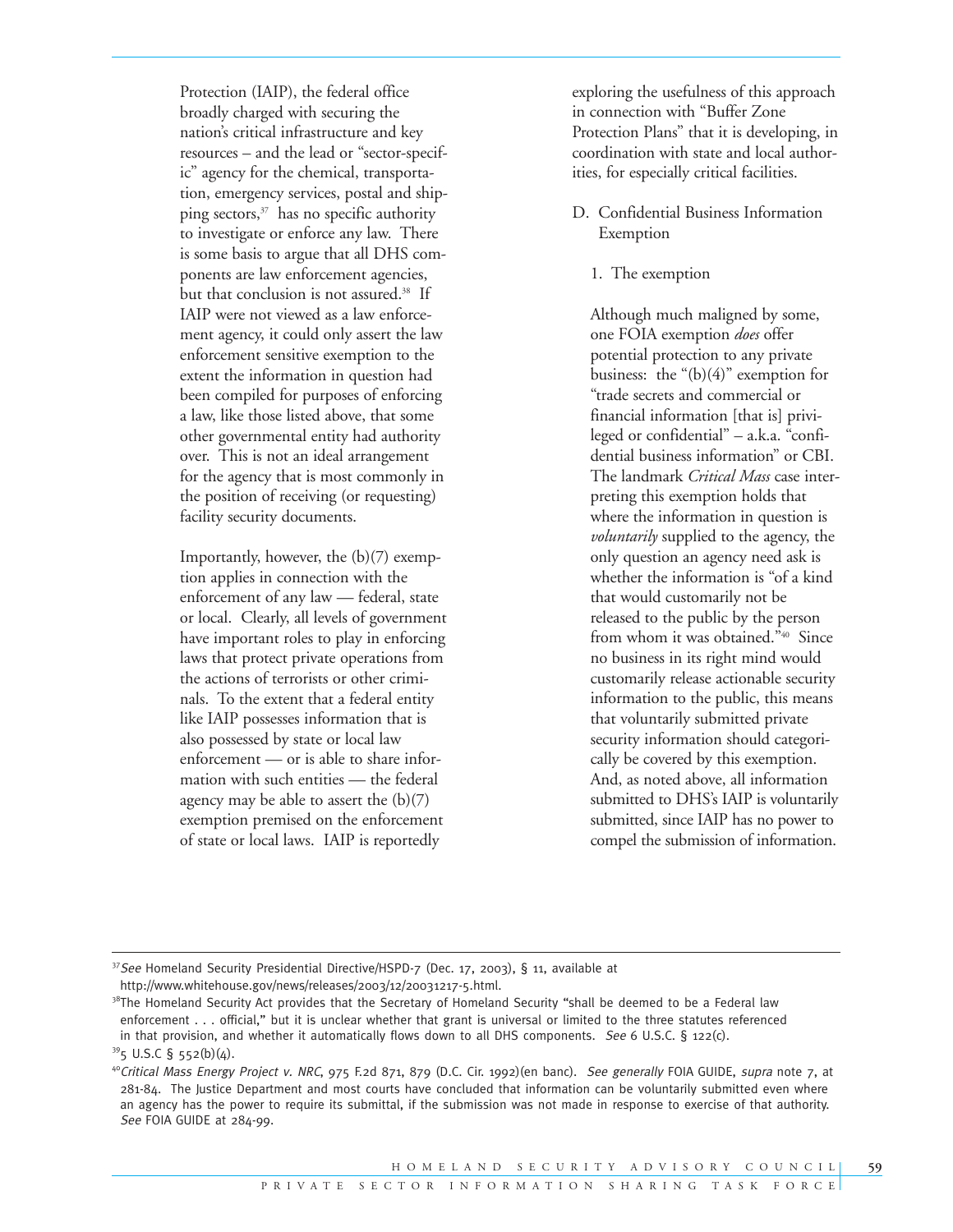Pursuant to Executive Order, all federal agency FOIA regulations provide that the agency will notify a submitter if someone has requested information provided by the submitter for which the submitter has claimed CBI protection, giving the submitter a reasonable period of time to object. If the agency determines to release the information notwithstanding an objection, the agency must notify the submitter in advance of a specified release date so the submitter can file a "reverse FOIA" lawsuit to block release.<sup>41</sup>

2. Concerns about the exemption

While the  $(b)(4)$  exemption, as construed in *Critical Mass*, would seem to provide clear protection for voluntarily-submitted business security information, many representatives of private interests have expressed skepticism about whether this is really the case. As discussed below, some of these concerns are probably unfounded or overwrought, but others have at least some merit.

a. Is it really discretionary?

Some representatives of potential CBI submitters note with concern the seemingly discretionary nature of the CBI exemption – meaning that an agency may, but is not required to, refuse to disclose information covered by that (or any other) FOIA exemption. While this is technically true, looking only within the four corners of FOIA, it is also true that courts have construed the federal Trade Secrets Act<sup>42</sup> to be coextensive

with the CBI exemption.<sup>43</sup> This means that if information falls within the scope of the CBI exemption, it is a federal crime – a felony, in fact – for a federal employee to release it under FOIA. So the "discretionary" nature of the (b)(4) exemption should not be a basis for concern among would-be submitters – but it is, in the author's experience, by some who do not appreciate the Trade Secrets Act angle.

### b. Will courts follow *Critical Mass*?

A second basis for concern is that the *Critical Mass* decision, while of great persuasive precedential value, is only binding precedent within the D.C. Circuit. While other federal district courts and one circuit have followed it,<sup>44</sup> it is not necessarily the law of the entire homeland. Indeed, district courts in California, Maine, New York, and Virginia have refused to follow it absent its adoption by their respective circuit courts.45 As noted earlier, a lawsuit seeking to compel disclosure of a business's security plan could be filed by a plaintiff anywhere he or she resides.<sup>46</sup>

Thus it is entirely possible that a court somewhere in the U.S. would decline to follow *Critical Mass* and instead direct the agency to follow prior law, which required agencies to assay whether disclosure would likely "impair the Government's ability to obtain necessary information in the future" or "cause substantial harm to the competitive position of the person from whom the information was obtained."47 Needless to say, many are

**60**

<sup>41</sup>See Executive Order 12600 (June 23, 1987), 52 Fed. Reg. 23781 (June 25, 1987).

 $4218$  U.S.C. § 1905. Many environmental statutes have similar protections for CBI (e.g., 7 U.S.C. § 136h (FIFRA), but it is questionable whether business security information would be covered by one of those statutes. The federal hazardous waste regulations require access control at hazardous waste treatment, storage and disposal facilities (see 40 C.F.R. §§ 264.14, 265.24), but beyond that, environmental laws and rules do not to the author's knowledge address security.

 $^{43}$ E.g., CNA Financial Corp. v. Donovan, 830 F.2d 1132, 1151 (D.C. Cir. 1987). See generally FOIA GUIDE, supra note 7, at 358-60.  $44$ See FOIA GUIDE, supra note 7, at 284-304. The Tenth Circuit adopted the Critical Mass distinction between voluntary and involuntary submission in Utah v. U.S. Dep't of Interior, 256 F.3d 967, 969 (10th Cir. 2001), although both sides in that case agreed that the submission involved was an involuntary one.

 $45$  See FOIA GUIDE, supra note 7, at 299-300.

 $46$ See 5 U.S.C. § 552(a)(4)(B).

 $47$ National Parks & Conservation Ass'n v. Morton, 498 F.2d 765, 767 (D.C. Cir. 1974).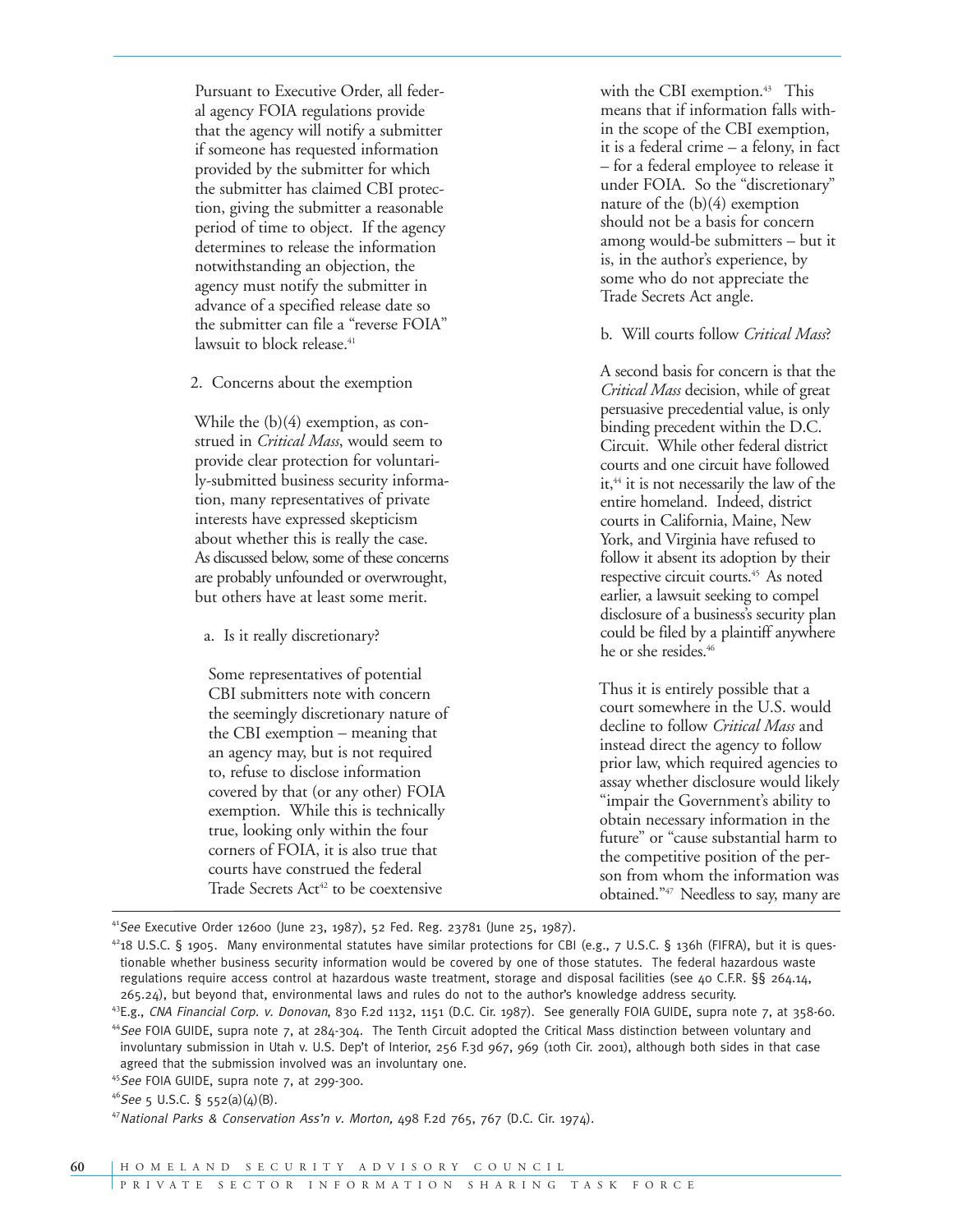uncomfortable risking the disclosure of vital information on outcome of such subjective tests.

c. Is security information really "commercial or financial"?

A third basis may be that potential submitters do not think of securityrelated information as "commercial" or "financial" information, since for the most part it does not involve cost or price data, product formulas, or other sorts of information that would typically be regarded as valuable to competitors. Obviously, information regarding security measures a business has taken could well be competitively sensitive, as could data on process modifications a plant made to reduce the inherent hazard it presents. More generally, most courts have concluded that "commercial" information covers anything "pertaining or relating to or dealing with commerce."48 However, one federal district court has concluded that "factual information [supplied to the FAA by airlines] regarding the nature and frequency of in-flight medical emergencies" was not commercial information.<sup>49</sup> The uncertainty about how such cases might apply to threat information, and potentially some vulnerability information, is a cause for concern.

d. The culture of disclosure

Finally, some potential submitters are no doubt put off by associations that they have with the (b)(4) exemption deriving from their experience with it in other contexts. Many agencies, especially EPA, have zealously followed judicial admonitions to interpret exemptions from FOIA narrowly. Persons who are familiar with these agencies' policies and practices likely will impute them to DHS or other agencies and be reluctant to trust those agencies with such sensitive information. This concern is heightened by FOIA's requirement that agencies release "reasonably segregable portion[s] of a record."50 A submitter cannot therefore assume that an entire document will be withheld from disclosure just because one or more portions of it contain CBI. Indeed, in such a case, the submitter may anticipate arguments with the agency – if such a document is requested under FOIA – about portions whose CBI status is debatable.

For all these reasons, the  $(b)(4)$ exemption is both (a) potentially applicable to a broad range of business security information but (b) of somewhat uncertain reliability.

E. "Risk of Circumvention" Exemption

A somewhat unlikely FOIA exemption that may have limited utility in protecting private security documents is the "(b)(2)" exemption protecting records "relating solely to the internal personnel rules and practices of an agency."51 Over the years, many courts have interpreted this exemption to cover not only ministerial agency papers (so called "low 2" materials), but also "high 2" materials: i.e., those "predominantly internal" records that are effective only if they remain confidential.<sup>52</sup>

<sup>48</sup> American Airlines, Inc. v. Nat'l Mediation Bd, 588 F.2d 863, 870 (2d Cir. 1978). See generally FOIA GUIDE, supra note 7, at 271-73

<sup>49</sup> Chicago Tribune v. FAA, No. 97 C 2363, 1998 WL 242611, at \*3 (N.D. Ill. May 7, 1998).

 $505$  U.S.C § 552(b).

 $51/1d.$  § 552(b)(2).

<sup>&</sup>lt;sup>52</sup>See FOIA GUIDE, supra note 7, at 204-26, U.S. DOJ, FOIA Update, Vol. X, No. 3, at 3-4 ("OIP Guidance: Protecting Vulnerability Assessments Through Application of Exemption 2.").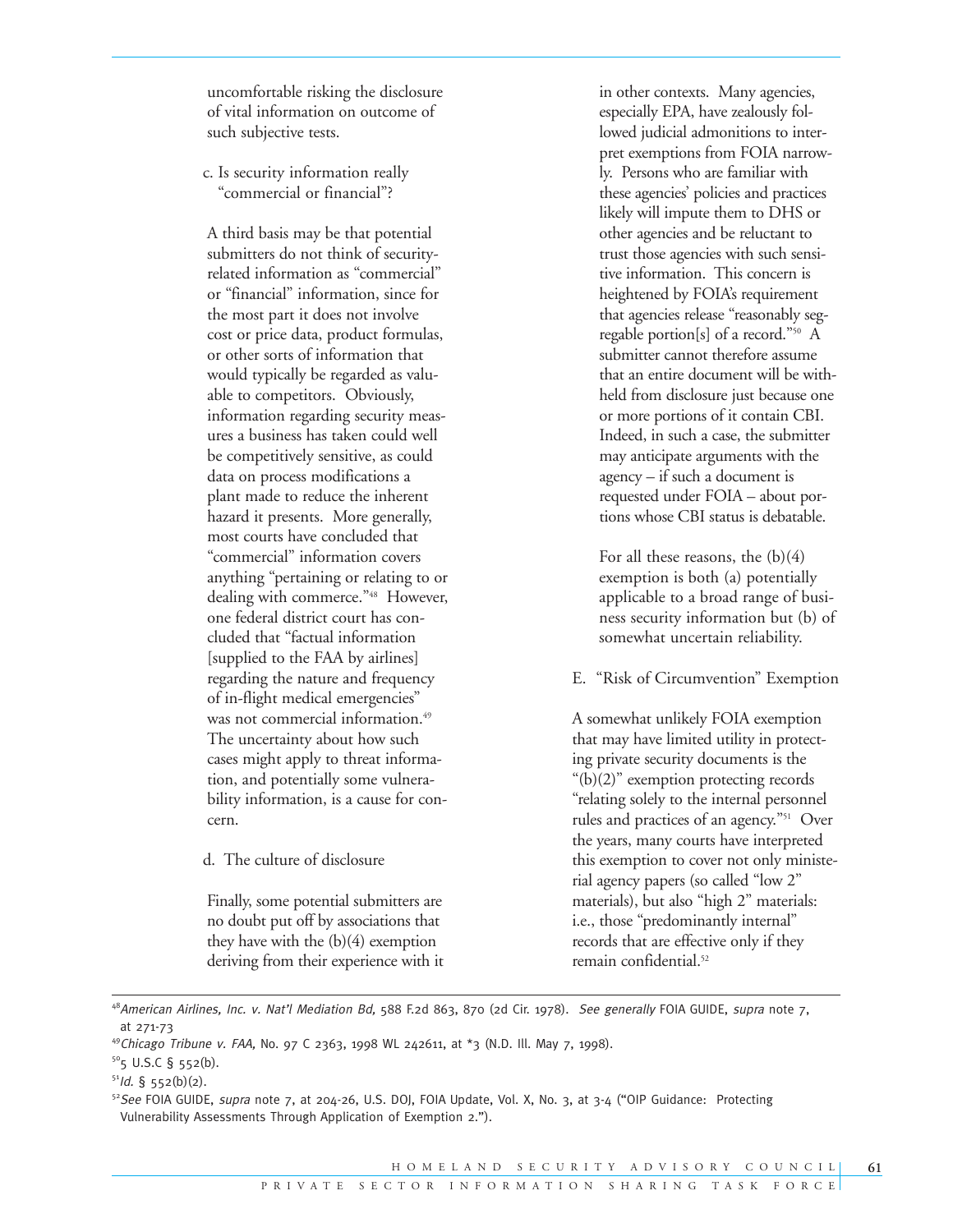Immediately after 9/11, the Justice Department advised other federal agencies that this exemption is "well-suited for application to the sensitive information contained in vulnerability assessments," and that agencies should "avail themselves of the full measure of Exemption 2's protection for their critical infrastructure information as they continue to gather more of it, and assess its heightened sensitivity, in the wake of the September 11 terrorist attacks."53

DOJ's interpretation of Exemption 2 applies clearly to vulnerability assessments and other security information that a government agency generates itself, and would seem to apply even if the critical infrastructure that is the subject of the report is privately owned. Since  $9/11$ , DHS and other agencies from time to time have been requesting information from private entities that the agencies can roll up or incorporate into sectoral or regional analyses the agencies are preparing, and this exemption should be useful in protecting that information when supplied for such purposes. This exemption would also seem applicable to analyses developed by federal agencies regarding a single facility; e.g., a Buffer Zone Protection Plan prepared by DHS or a DHS contractor regarding a privately-held oil refinery.

On the other hand, not all circuit courts have adopted the "high 2" concept, and a district court recently refused to apply it to "inundation maps" prepared by the Bureau of Reclamation illustrating areas below the Hoover and Glen Canyon Dams that could be affected by catastrophic failures of the dams.<sup>54</sup> Moreover, it is not at all clear whether this exemption could apply to a report developed by a private business. Since cases have interpreted the exemption as applying to reports that are "predominantly internal"

to the government, the exemption might apply if the substance of the private report was integrated into a government report. It may also be that a facility owner could prepare a report in sufficient cooperation or partnership with the government that the exemption would apply. However, establishing agreement among the relevant government officials – and their counsel – on the legal defensibility of this approach, and the mechanics of making it work, could be long and involved process. Thus this exemption is not likely to be of reliable use in protecting privately-generated assessments.

III. PROTECTIONS THAT AREN'T, REALLY

Understanding the rules for when government agencies can withhold information is complicated by the existence of several labels that, while frequently referenced by government agencies seeking to protect information, do not actually authorize those agencies to withhold records from release under FOIA.

Many government documents are prominently captioned "For Official Use Only," or "FOUO," and contain legends like this one:

Warning: This document is FOR OFFI-CIAL USE ONLY (U//FOUO). It contains information that may be exempt from public release under the Freedom of Information Act (5 U.S.C. 552). It is to be controlled, stored, handled, transmitted, distributed, and disposed of in accordance with [agency] policy related to FOUO information and is not to be released to the public or other personnel who do not have a valid "need-toknow" without prior approval of an authorized [agency] official. No portion of this document should be furnished to the media, either in written or verbal form.

53U.S. DOJ, FOIA Post (Oct. 15, 2001), available at http://www.usdoj.gov/oip/foiapost/2001foiapost19.htm. See also FOIA GUIDE, supra note 7, at 214-15, 223-26.

**62**

<sup>&</sup>lt;sup>54</sup>See Living Rivers, supra note 29, 292 F. Supp. 2d at 1317 (maps not sufficiently related to Bureau's "internal personnel rules and practices").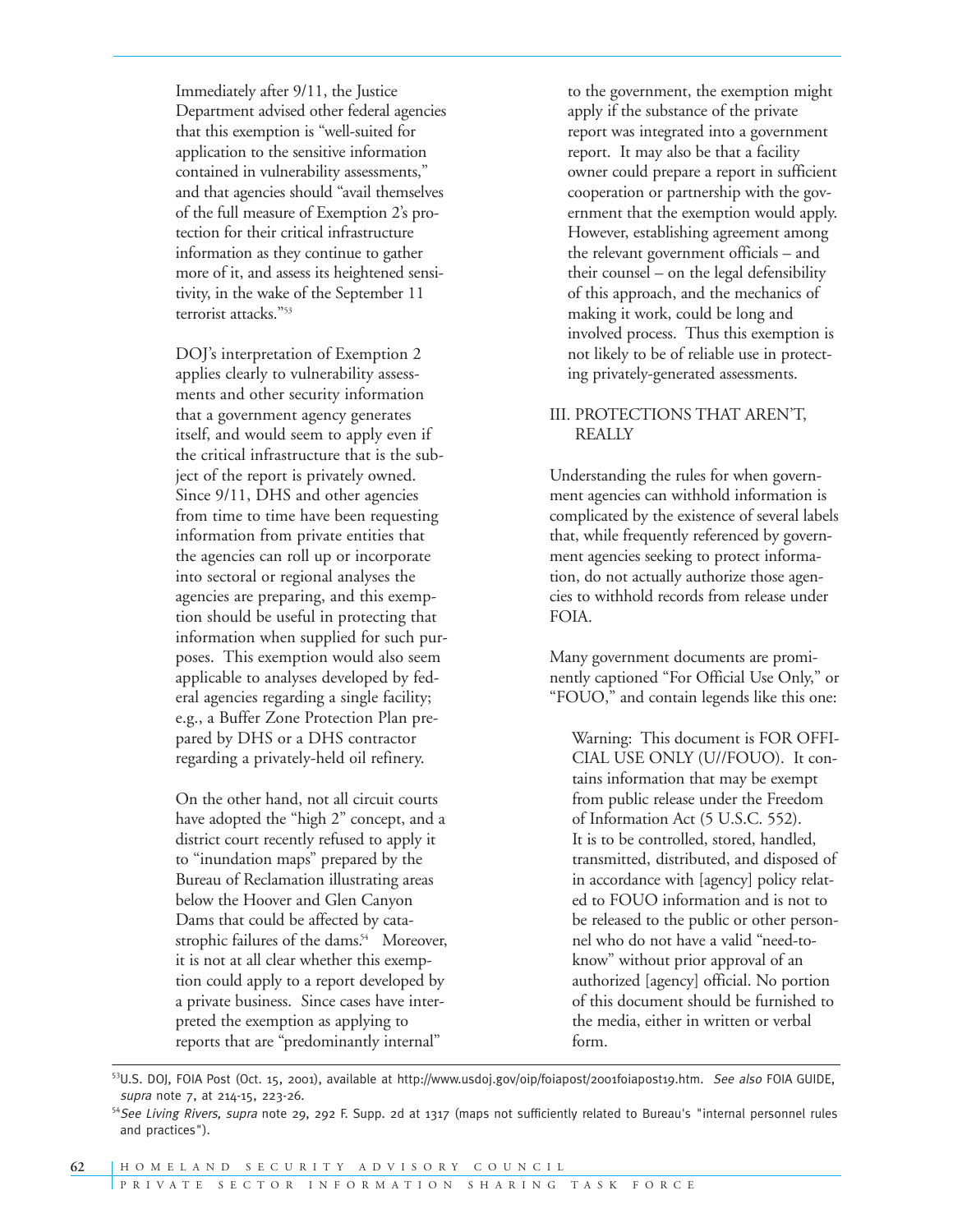While this language sounds gravely important and may trigger visions of locked file cabinets and armed guards, FOUO does not represent a category of information that is exempt from release under FOIA. If no FOIA exemption applies, an FOUO document would have to be produced in response to a FOIA request that adequately describes it.

A similarly intimidating but legally ineffectual label that is commonly used in and out of government is "Sensitive But Unclassified," or "SBU." As described in Part II.B above, there are three types of classified information: top secret, secret, and confidential. A document properly classified at one of these levels is exempt from disclosure under FOIA thanks to the  $(b)(1)$ exemption. But there is no "sensitive but unclassified" exemption to FOIA – an "SBU" document that does not fall into a real FOIA exemption is just as releasable under FOIA as an office holiday party announcement.

FOUO, SBU and similar labels are basically intra- or intergovernmental tools for "safeguarding" documents; i.e., ensuring that they are closely held and not disseminated more broadly than intended.<sup>55</sup> These labels have originated in a variety of ways,<sup>56</sup> and have neither any government-wide definition or any agency whose job it is to interpret them.<sup>57</sup> These labels typically trigger a set of agency rules or procedures – which could include sanctions for employees who violate them – to physically or practically limit access to information. But they are not themselves a *legal* basis for denying access to the documents under FOIA, if someone asks for them.<sup>58</sup>

Many documents that *are* exempt from FOIA are labeled FOUO or SBU so that government employees don't inadvertently release them. But many FOIA-releasable documents are also labeled FOUO or SBU. This is not necessarily bad, but it is confusing. And many, perhaps most, government employees do not understand these distinctions, adding to the confusion.<sup>59</sup>

58 See FOIA GUIDE, supra note 7, at 190-191.

<sup>59</sup>Wells, supra note 5, argues that increased use of labels like SBU will lead to overwithholding, 56 ADMIN. L. REV. at 1212, and to overclassification, id. at 1211, and expresses concern that courts will "defer to . . . government claims" when "'sensitive but unclassified' withholdings are made in the name of national security," id. at 1212. It does seem likely that an agency faced with a FOIA request for a document that is labeled SBU will be more inclined than otherwise to look for a plausible basis for withholding it. This is intentional, and as a result agencies should exercise some judgment and not apply such labels routinely. On the other hand, an agency still must identify a defensible FOIA exemption before withholding an "SBU" document, since there is no "SBU" exemption. It seems unlikely, moreover, that an agency would choose to classify a document that it has already determined is unclassified. And a court cannot "defer to . . . 'sensitive but unclassified' withholdings," since as just noted SBU is not a basis for withholding a document from disclosure.

<sup>&</sup>lt;sup>55</sup>Other common labels that do not necessarily correlate with any FOIA exemption are: "Official Use Only" (OUO), "Sensitive Homeland Security Information" (SHSI), "Limited Official Use" (LOU), "Safeguarding Information" (SGI), "Unclassified Controlled Nuclear Information" (UNCI), and "restricted data."

<sup>&</sup>lt;sup>56</sup>For example, "sensitive but unclassified" appears to have first been used, by Congress at least, in the Computer Security Act of 1987. See 15 U.S.C. § 278g-3(d)(4); see generally Wells, *supra* note 5, at 1209-1212.<br><sup>57</sup>A post-9/11 memo jointly issued by the National Archives' Information Security Oversight Office (ISOO) and the Justice

Department urges all federal departments and agencies to "maintain and control" "sensitive but unclassified information," balancing "[t]he need to protect such sensitive information from inappropriate disclosure" and "the benefits that result from the open and efficient exchange of scientific, technical and like information." Memorandum from Laura Kimberly, ISOO and Richard Huff and Daniel Metcalfe, DOJ, regarding "Safeguarding Information Regarding Weapons of Mass Destruction and other Sensitive Records Related to Homeland Security" (March 21, 2002), available at http://usdoj.gov/oip/foiapost/2002foiapost10.htm. The memorandum provides no guidance, however, regarding what constitutes SBU information.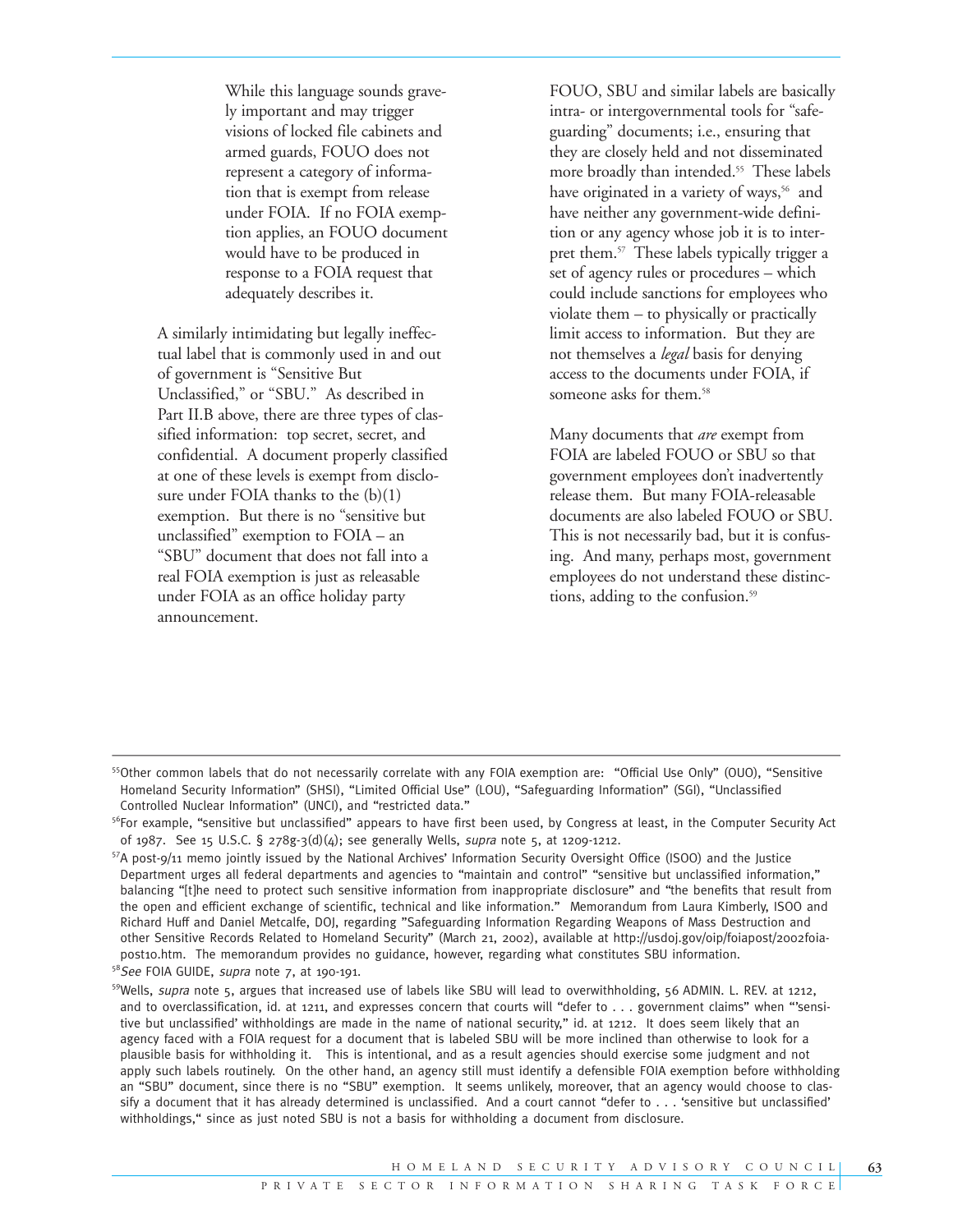### III. OTHER LAWS THAT MAY PROTECT A BUSINESS'S SECURITY INFORMATION

As noted earlier, the  $(b)(3)$  exemption from FOIA protects documents from being released when some other statute governs their disclosure. A number of these are specifically designed to protect security-sensitive information. Because these laws largely were enacted after 9/11, rules implementing them are still new or not yet complete, and the responsible agencies in most cases are still struggling to determine their scope and operation – as are organizations that generate or may possess covered information. Part A below summarizes information protections applicable to particular types of facilities or operations. Parts B and C describe two much more broadly applicable regulatory programs for protecting two kinds of information: "Critical Infrastructure Information" and "Sensitive Security Information."

A. Laws Applicable to Particular Classes of Business Activities

As Part II.C above explained, the "law enforcement" exemption from FOIA may apply where particular agencies have the ability to regulate security at particular types of facilities or transportation modalities. The laws granting such authority often contain their own information protections applicable to information generated pursuant to their authorities.<sup>60</sup> One can

safely expect that future such laws – e.g., chemical facility security legislation – will also have detailed information protections.<sup>61</sup> This part of the article discusses four such laws, as well as two innovative programs for managing security sensitive information related to energy infrastructure

1. Larger public drinking water systems

The Safe Drinking Water Act requires these systems to certify to EPA that they have conducted vulnerability assessments, and to provide it with those assessments.<sup>62</sup> The identity of a facility submitting an assessment and the date of the certification must be made public.<sup>63</sup> Otherwise, however, EPA must develop protocols to ensure that these assessments, and information derived from them, are kept in a secure location, and EPA is prohibited from making this information "available to anyone other than an individual designated by the [EPA] Administrator. <sup>64</sup> (Designated individuals need not be government employees.) Criminal penalties are provided if such an individual knowingly or recklessly releases the information in an unauthorized fashion.<sup>65</sup> The law further provides that covered drinking water systems do not have to provide these assessments to a state or local entity "solely by reason of the requirement" that they submit them to EPA<sup>66</sup>

<sup>&</sup>lt;sup>60</sup>Neither the Controlled Substances Act nor DEA's implementing regulations (see footnote 35 and accompanying text) contain particular information protections. Since DEA is part of the Department of Justice, security-related information supplied to DEA would be subject to DOJ's FOIA regulations and procedures and protected to the extent it fell into one of the FOIA exemptions above in Parts III.B-E above (national security, law enforcement, CBI or anticircumvention).

<sup>&</sup>lt;sup>61</sup>For example, S. 994, the "Chemical Facilities Security Act" reported by the Senate Environment & Public Works Committee on May 11, 2004 contained protections possibly exceeding those provided by any other statute for unclassified information. See §§  $3(i)$ ,  $4(e)$ ,  $7(c)$ .

 $62$  See 42 U.S.C. § 300i-2(a)(2).

 $63/1d.$  § 300i-2(a)(3).

 $64$ Id. § 300i-2(a)(5).

 $65$ Id. § 300i-2(a)(6)(A). Such an individual can disclose the information (i) to another designated individual, (ii) for purposes of conducting inspections or taking actions in response to imminent hazards, or (iii) in administrative or judicial enforcement actions under the act. Id.

 $66$ Id. § 300i-2(a)(4). This provision was designed to preempt state or local laws that say, in effect, 'you must submit to us anything you have to submit to EPA.'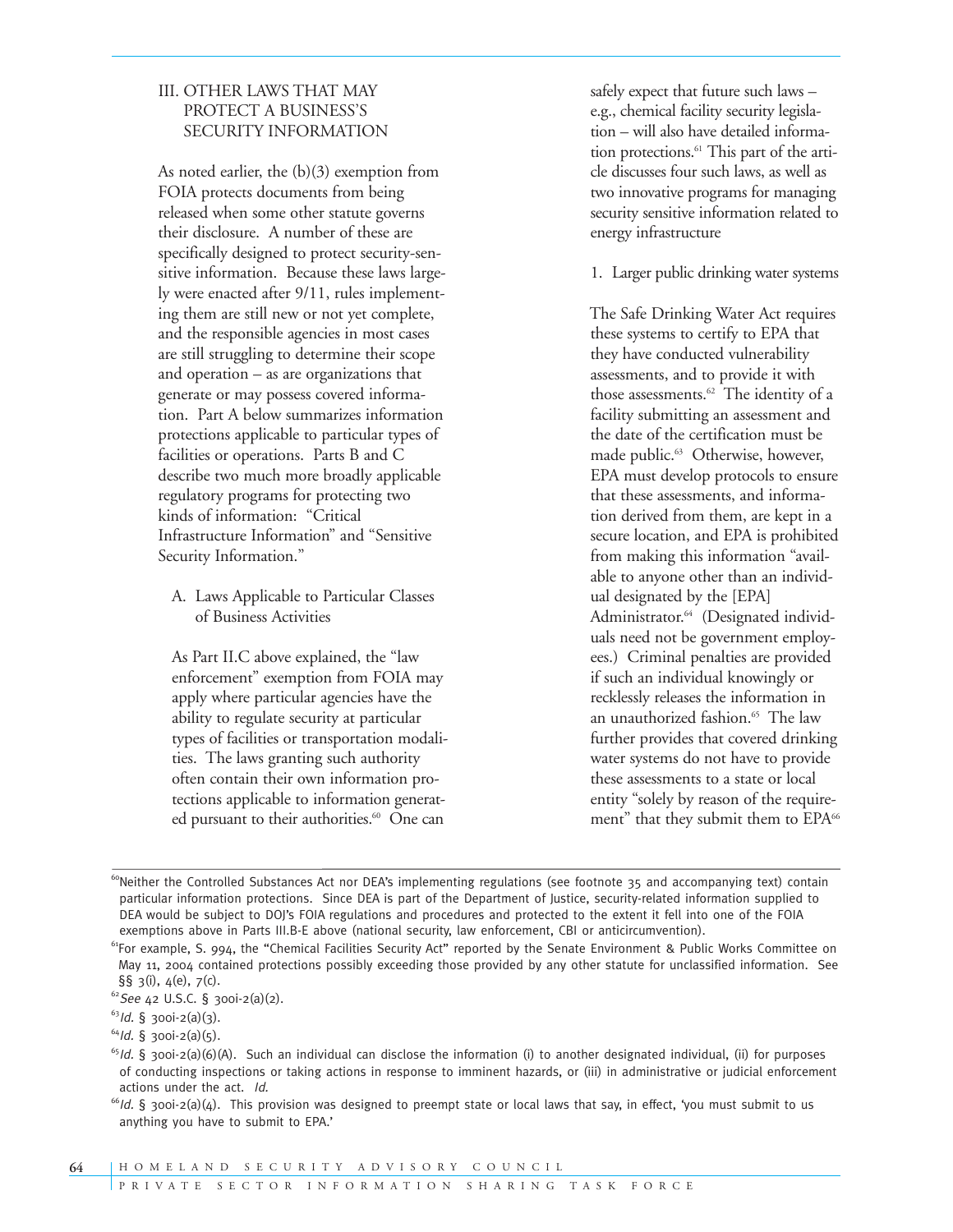— but it does not prevent state or local entities from passing enactments that specifically require submission of these assessments. The law also authorizes designated individuals who are government employees to "discuss the contents of a vulnerability assessment" with state or local officials.<sup>67</sup>

2. Facilities and vessels regulated by the Maritime Transportation Security Act

The MTSA declares that, "[n]otwithstanding any other provision of law, information developed under [it] is not required to be disclosed to the public, including . . . facility security plans, vessel security plans . . . port vulnerability assessments; and . . . other information related to security plans, procedures or programs for vessels or facilities authorized under [it].<sup>68</sup> Scattered provisions of the Coast Guard's MTSA rules flesh out this declaration (which does not require regulations to be effective) by stating that various types of information generated under the MTSA are "sensitive security information" ("SSI") under regulations jointly published by the DOT and the Transportation Security Administration (TSA).<sup>69</sup> The SSI rules – which impose obligations on the generators of this information, not just agencies – are discussed in Part IV.C below.

3. Shippers and carriers of hazardous materials required to prepare security plans

Shippers and carriers of certain hazardous materials required by DOT/RSPA rules to prepare transportation security plans are not required to submit those plans to DOT. DOT has stated that it "[g]enerally . . . will not collect or retain security plans," and that its

Inspectors . . . generally will not take copies with them or require companies to submit security plans.70 In the rare instance that RSPA enforcement personnel identify a need to collect a copy of a security plan, or if a company voluntarily submits a copy of its security plan, we will analyze all applicable laws and Freedom of Information Act exemptions to determine whether the information or portions of information in the security plan can be withheld from release. Prior to submission of a security plan to DOT in these unusual instances, companies should follow the procedures in 49 CFR 105.30 [the DOT FOIA rules] for requesting confidentiality. Under those procedures, a company should identify and mark the information it believes is confidential and explain why. We will then determine whether the information may be released or protected under the law. 71

Obviously this language is not terribly reassuring to hazmat businesses. However, there is a compelling argument that hazmat security plans obtained by or provided to DOT as described above are currently protected by the SSI rules referenced in the previous section (discussing the MTSA). Also, DOT and TSA intend to propose amendments to those rules to expressly reference land modes of transportation. Both these issues are discussed in Part IV.C below.

 $67$ Id. § 300i-2(a)(6)(B).

<sup>6846</sup> U.S.C. § 70103(c)(7).

<sup>&</sup>lt;sup>69</sup>E.g., 33 C.F.R. § 105.400(c) (stating that facility security plans are SSI).

<sup>7°68</sup> Fed. Reg. 14517 (March 25, 2003).

 $7^{1}$ Id.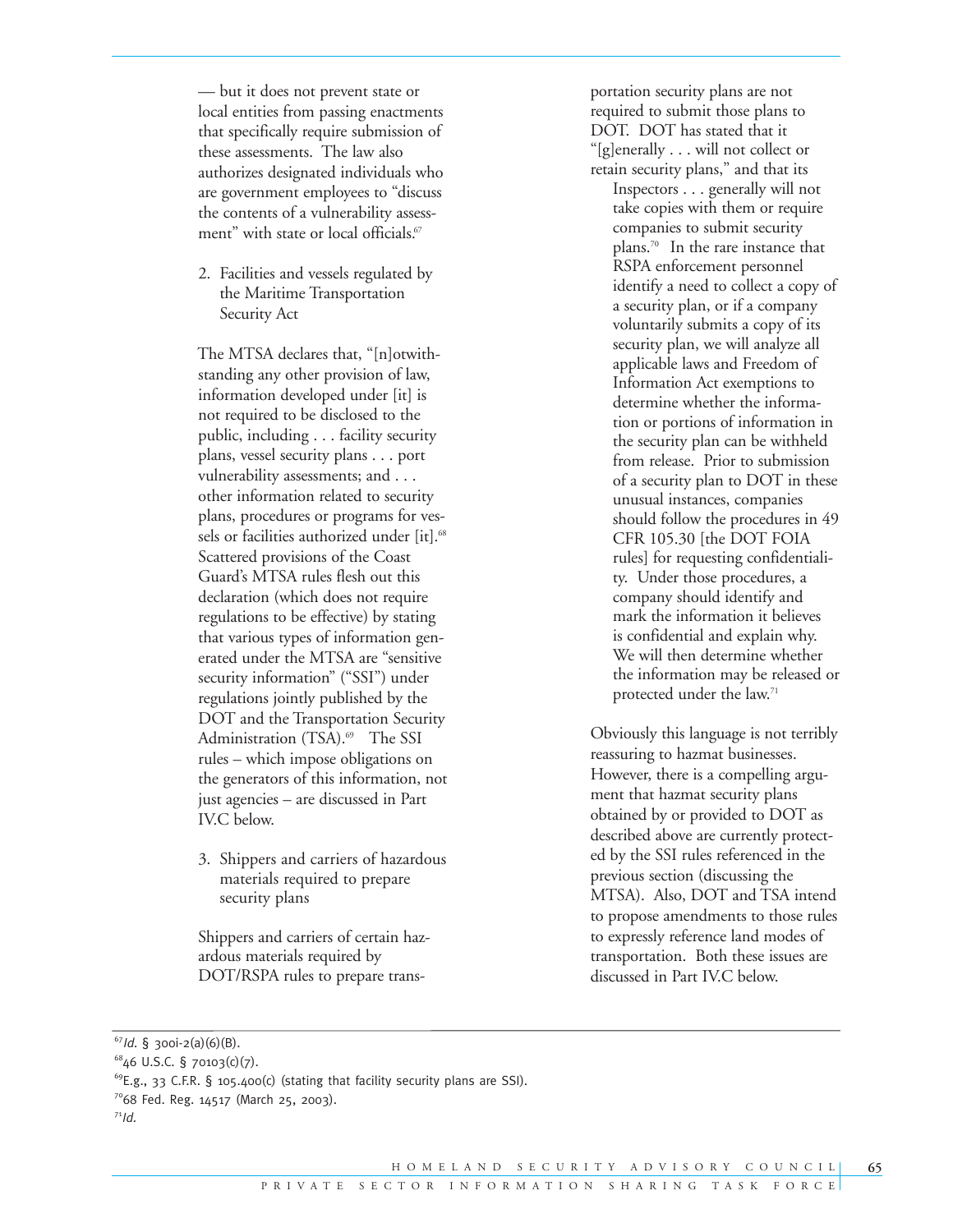4. Facilities regulated under the Chemical Weapons Convention Implementation Act

The Chemical Weapons Convention Implementation Act provides that any "confidential business information" supplied to or otherwise acquired by the United States government under the Act or the Convention "shall not be disclosed" under FOIA.72 "Confidential business information" is defined under the Act to include CBI as defined under FOIA (see Part II.D above), and specifically also includes "any plant design process, technology, or operating method," which could well include plant security practices or procedures.<sup>73</sup> Exceptions to this prohibition allow the government to supply CBI:

- to the CWC Technical Secretariat or other states who are parties to the Convention (which has its own "Annex on the Protection of Confidential Information");<sup>74</sup>
- to Congressional committees and subcommittees, upon written request of the chair or ranking member (though committees and staff are prohibited from disclosing this information except as required or authorized by law);<sup>75</sup>
- to other federal agencies for enforcement of any law, or when relevant to any proceeding under any law (but in either case must be managed "in such a manner as to preserve confidentiality to the extent practicable without impairing the proceeding"); $^{76}$  or
- when the government determines it is in the national interest to do so.<sup>77</sup>

5. Activities regulated by the Federal Energy Regulatory Commission

Shortly after 9/11, the Federal Energy Regulatory Commission (FERC) initiated two innovative, though controversial, approaches for managing information related to the security of energy infrastructure.78 Unlike the authorities discussed above, these approaches do not provide a separate basis for withholding information from disclosure. However, they are worth discussing in the interest of completeness.

First, FERC has established special FOIA rules for "Critical Energy Infrastructure Information" (CEII), defined as information about critical infrastructure that:

- relates to the production, generation, transportation, transmission or distribution of energy;
- "could be useful to a person in planning an attack on critical infrastructure";
- is exempt from disclosure under FOIA; and
- does not simply give the location of the infrastructure.79

The CEII program does not expand the scope of information exempt from FOIA, since it only applies to information that already falls into a FOIA exemption (usually, the  $(b)(4)$  exemption for CBI). In fact, the purpose of the CEII rules is actually to facilitate the limited, but not general, disclosure of information that FERC could simply refuse to release to anyone.

7422 U.S.C. § 6744(b)(1).

 $72$ 22 U.S.C. § 6744(a).

 $73$ Id. § 6713(g). BIS's rules implementing these provisions are at 15 C.F.R. Part 718.

 $75$ Id. § 6744(b)(2).

 $76$ Id. § 6744(b)(3).

 $77$ Id. § 6744(b)(4).

<sup>78</sup>See 18 C.F.R. §§ 388.112 & .113

 $^{79}$ Id. § 388.113(c)(1). FERC's definition of "critical infrastructure" closely tracks the definition in DHS's Critical Infrastructure Information Act rules. See note 91 infra.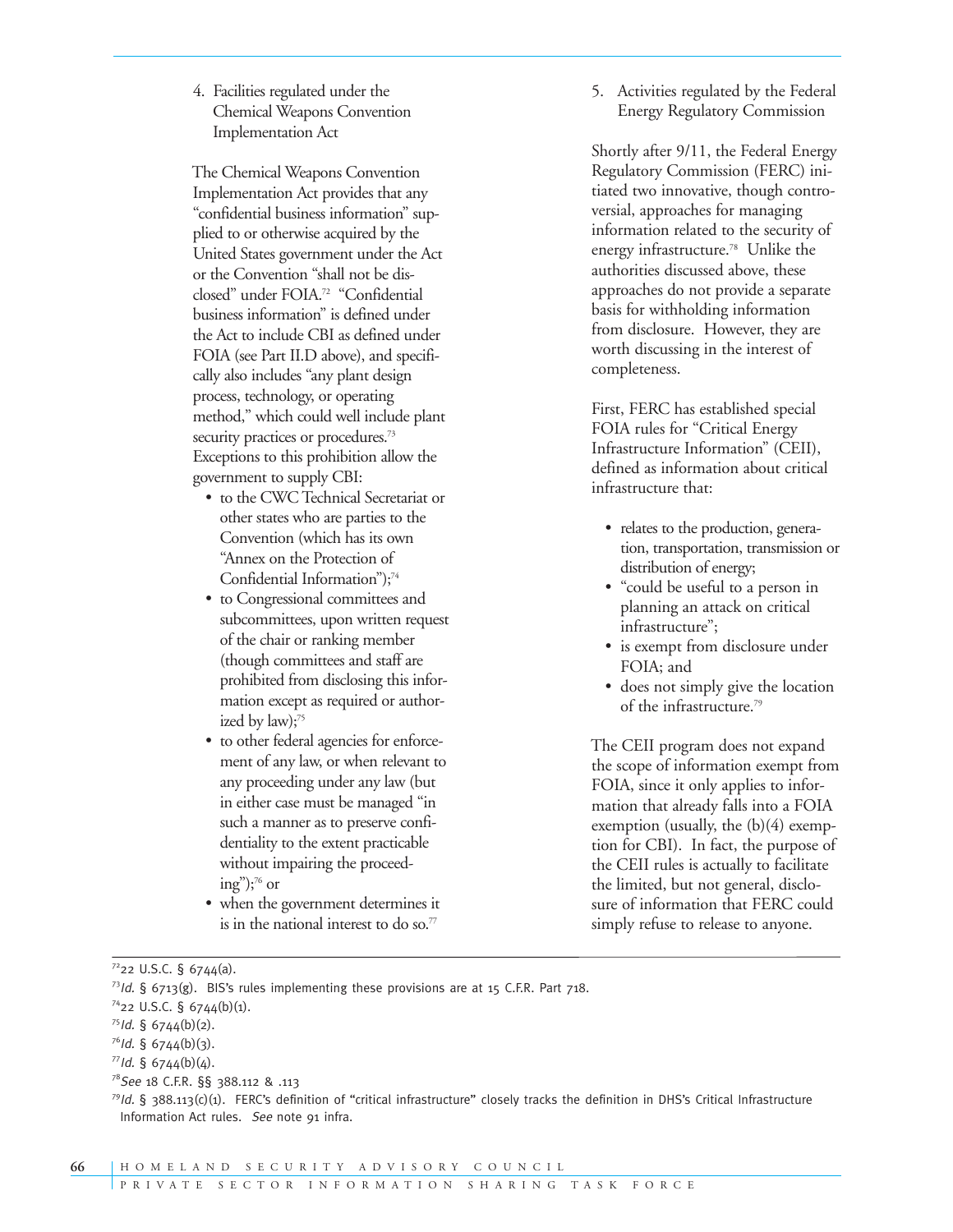Under the rules, a person submitting information to FERC – whether voluntarily or not – who believes its information qualifies as CEII must file, along with the information, a statement justifying special treatment of the information.<sup>80</sup> Persons who can substantiate why they need particular CEII (typically, to participate in a ratemaking or similar FERC proceeding involving the infrastructure in question) can be given access to it, provided they provide FERC with personally identifying information and, at the discretion of FERC's CEII Coordinator, sign a nondisclosure agreement.<sup>81</sup> As with any FOIA request for CBI, FERC will provide the submitter of information with five day's notice of the request (in case the submitter wants to object) and five days notice of a decision to release (in case the submitter wants to sue).<sup>82</sup> The CEII rules do not require a person claiming CEII treatment for information to abide by any safeguarding or similar obligations. Presumably, if a CEII submitter made that information widely available, FERC would not protect it as CEII if someone later requested it.

Second, FERC has created the category of "non-Internet public" information for "maps or diagrams that reveal the location of critical energy infrastructure . . . but do not rise to the level of CEII."83 A submitter must request "non-Internet public" treatment as it would CEII treatment.<sup>84</sup> FERC treats "non-Internet public"

like any other public information, except that it does not include it in its online "Federal Energy Regulatory Records Information System."85

- B. The Critical Infrastructure Information Act
	- 1. Background

As the nation prepared for Y2K, the federal government sought to persuade computer-dependent "critical infrastructures" like banking, telecommunications and electric power to share information with it about their vulnerabilities and preparedness. These sectors had expressed reluctance about doing so, however, due to concerns about release of information under FOIA and state open records laws. The government's need for such information grew dramatically after 9/11, and so legislation first drafted before that date found its way into the Homeland Security Act.

The "Critical Infrastructure Information Act of 2002" (CIIA)<sup>86</sup> attempts to encourage critical infrastructure sectors to share securityrelated information with DHS by providing the information with an unprecedented type of protection. While the CIIA merely required DHS to "establish uniform procedures" for implementing it by February 2003,<sup>87</sup> DHS chose to go through rulemaking. As a result, final CIIA rules were not issued until a year later. 88

 $80$ |d. § 388.112(b).

 $81/1d.$  § 388.113(d)(2).

 $82$ Id. §§ 388.112(d), (e).

 $831d. \S$  388.112(a)(3).

 $84$ Id. § 388.112(b)(1).

<sup>&</sup>lt;sup>85</sup>Id. See 68 Fed. Reg. 46457 (Aug. 6, 2003).

<sup>866</sup> U.S.C. §§ 131-34.

 $87$ Id. § 133(e).

<sup>&</sup>lt;sup>88</sup>69 Fed. Reg. 8074 (Feb. 20, 2004). The website for the PCII Program is www.dhs.gov/pcii.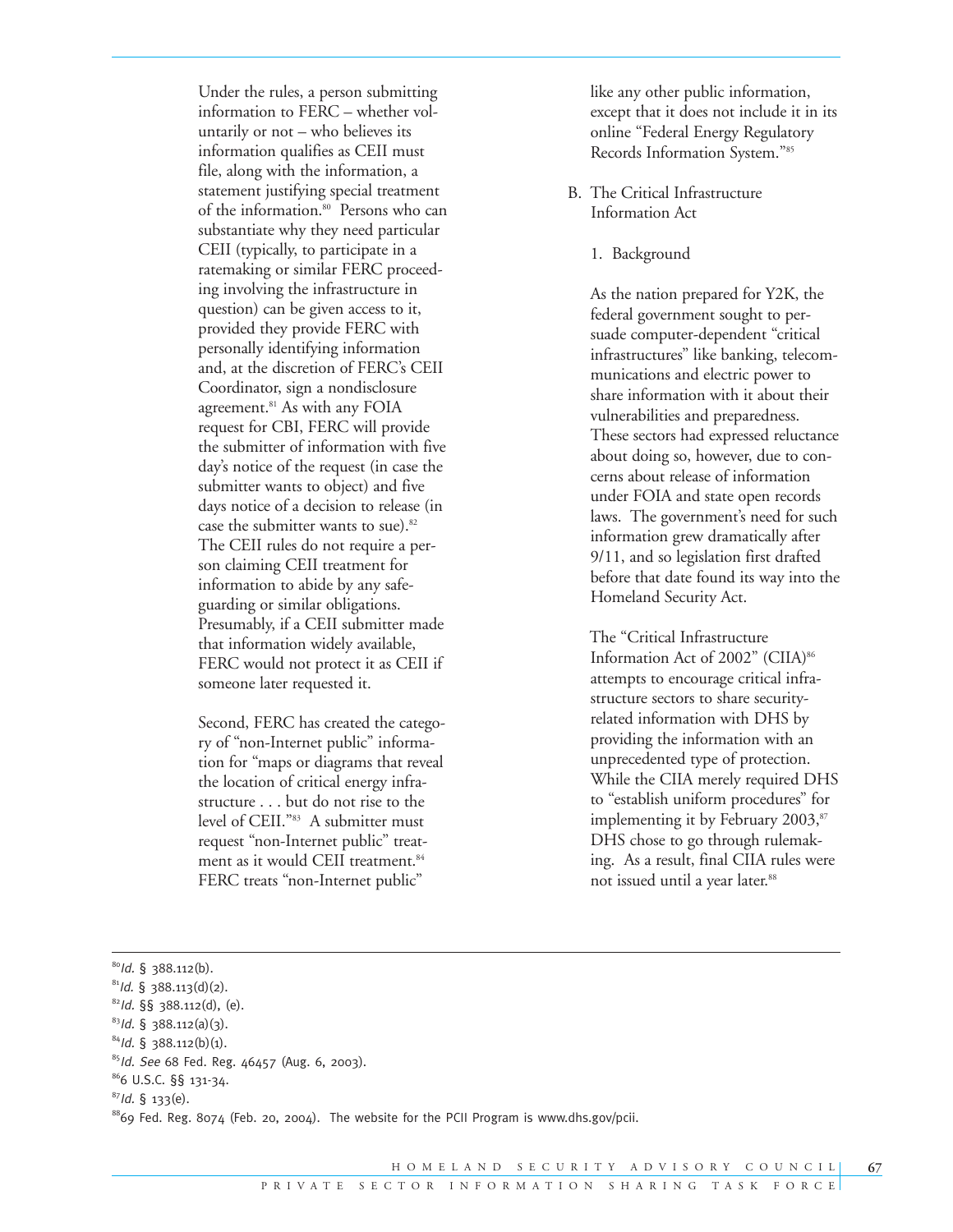As things are turning out, the very protections offered, particularly criminal liability for government employees, have slowed implementation of the law,<sup>89</sup> driven a very cautious approach to implementation, and (as a result) led many to question its usefulness. In view of the substantial protections the law offers, however, business owners and operators should carefully consider seeking its protections in applicable situations.

The CIIA has engendered a small storm of controversy, but in the author's judgment its critics are either mistaken or at least overwrought, as discussed below. Their criticisms are all the more remarkable, moreover, given how slowly the statute has been implemented and how little it is apparently being used.

2. Scope

The CIIA applies to *"critical infrastructure information"* that is *"voluntarily"* submitted to the "Protected Critical Infrastructure Information (PCII) Program" at DHS/IAIP.

- *"Critical infrastructure information"* basically means information not customarily in the public domain regarding threats, vulnerabilities and related problems or solutions affecting critical infrastructure or the physical or cyber resources that support it.<sup>90</sup> "Critical infrastructure" is defined very obliquely in the law and DHS's rules,<sup>91</sup> but the President has identified about a dozen critical sectors, most of which are privately held.<sup>92</sup>
- *"Voluntarily"* means not in response to DHS's exercise of its power to compel access to or submission of the information.<sup>93</sup>

<sup>89</sup>A trade press article reported that DHS had received only six CII submissions in the first three months the program was operative. "Response slow to DHS protected info sharing," GOVERNMENT COMPUTER NEWS, May 24, 2004.

6 U.S.C. § 131(3). "Protected system--

<sup>9°</sup>The full definition is "information not customarily in the public domain and related to the security of critical infrastructure or protected systems--

<sup>(</sup>A) actual, potential, or threatened interference with, attack on, compromise of, or incapacitation of critical infrastructure or protected systems by either physical or computer-based attack or other similar conduct (including the misuse of or unauthorized access to all types of communications and data transmission systems) that violates Federal, State, or local law, harms interstate commerce of the United States, or threatens public health or safety;

<sup>(</sup>B) the ability of any critical infrastructure or protected system to resist such interference, compromise, or incapacitation, including any planned or past assessment, projection, or estimate of the vulnerability of critical infrastructure or a protected system, including security testing, risk evaluation thereto, risk management planning, or risk audit; or (C) any planned or past operational problem or solution regarding critical infrastructure or protected systems, including repair, recovery, reconstruction, insurance, or continuity, to the extent it is related to such interference, compromise, or incapacitation."

<sup>(</sup>A) means any service, physical or computer-based system, process, or procedure that directly or indirectly affects the viability of a facility of critical infrastructure; and

<sup>(</sup>B) includes any physical or computer-based system, including a computer, computer system, computer or communications network, or any component hardware or element thereof, software program, processing instructions, or information or data in transmission or storage therein, irrespective of the medium of transmission or storage." Id. § 131(6).

 $91$ The statutory definition references the USA PATRIOT Act definition, which does not mention any industry by name. See 6 U.S.C. § 101(4), referencing 42 U.S.C. § 5195c(e). The CIIA rules define "critical infrastructure" as "systems and assets, whether physical or virtual, so vital to the United States that the[ir] incapacity or destruction . . . would have a debilitating impact on security, national economic security, national public health or safety, or any combination of those matters." 6 C.F.R. § 29.2.

 $92$ They are: information technology; telecommunications; chemicals; transportation systems, including mass transit, aviation, maritime, ground/surface, and rail and pipeline systems; emergency services; postal and shipping; agriculture and food; public health and healthcare; drinking water and water treatment systems; energy, including oil and gas and electric power; banking and finance, the defense industrial base; and national monuments and icons. See HSPD/7, supra note 37, at 3-4. 936 U.S.C. § 131(7)(A).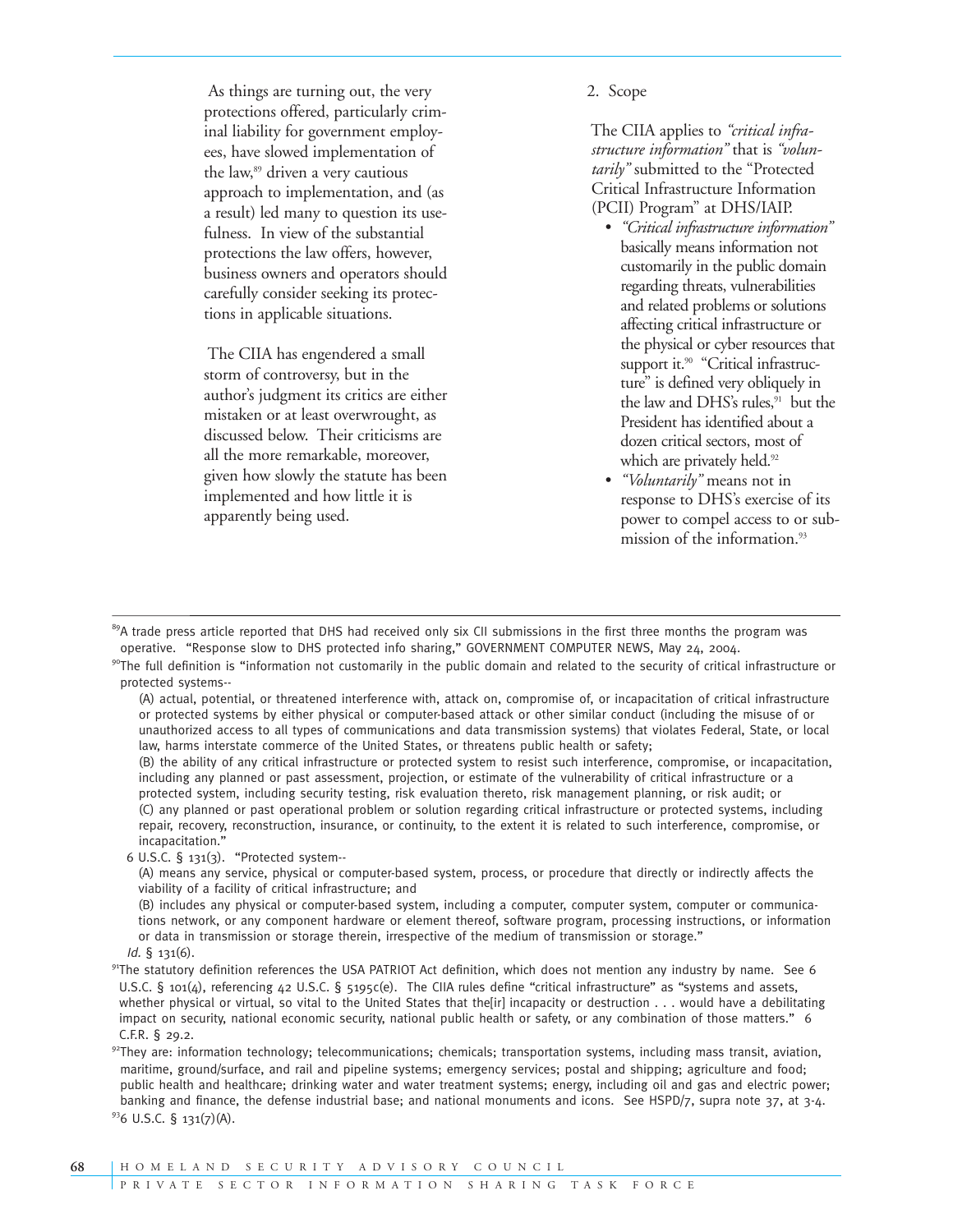• The Homeland Security Act does not give DHS any general power to do this, though various elements of DHS (e.g., the Coast Guard) have that power.

The rules carefully distinguish between "critical infrastructure information" and "protected critical infrastructure information" (PCII), but in the author's view this distinction is more confusing than helpful and is not perpetuated in this article.

3. Information Protections

The law creates a variety of protections applicable to critical infrastructure information that is submitted to DHS, including the identity of the submitter. (DHS is also applying these protections to transmittal documents.) The protections encompass:<sup>94</sup>

- *FOIA exemption*. The information is exempt from disclosure under FOIA. Criminal penalties are established for federal employees who "knowingly" release the information.<sup>95</sup>
- *Preemption of state and local open records laws*. The information is also exempt from disclosure under any state or local 'FOIA' or "sunshine" laws.
- *Ex parte exclusion*. The information is not subject to disclosure by operation of any rules about "ex parte" communications with agency officials.
- *Civil liability protection*. If submitted in "good faith," the submitted information cannot itself be used "directly" in any federal, state or local civil enforcement action, or in any private civil lawsuit, in federal or state court. (It could be used in a criminal action.) Presumably, the same "information," in the sense of facts or data, could be used "indirectly" in a governmental or private civil case if the plaintiff obtained the information independently; i.e., in some way besides getting it from DHS.**<sup>96</sup>** (For example, a plaintiff may be able to obtain a copy of the same document, through discovery, directly from the submitting party. **<sup>97</sup>** )
- *No waiver of privilege*. The submitter cannot be held, by the act of submitting information, to have waived any privileges or protections supplied to it by law (e.g., attorney-client privilege, work-product doctrine, trade secret protection).
- *Restrictions on sharing and use*. DHS can share the information within the federal government and with state and local government — and contractors working for them — but all of these entities can only use it for purposes of:
	- infrastructure protection; or
	- investigating or prosecuting crimes.

<sup>&</sup>lt;sup>94</sup>All of these bullets are derived from 6 U.S.C. § 133(a)(1) unless otherwise noted. Explicitly (or, presumably, implicitly) all of these protections can be waived by the consent of the submitter. See note 111 infra.

<sup>95</sup>Id. § 133(f).

<sup>&</sup>lt;sup>96</sup>This is DOJ's interpretation of the issue. See USDOJ, FOIA Post (2/27/94), available at http://www.usdoj.gov/oip/foiapost/ 2004foiapost6.htm ("What must be remembered is that the same industry information can exist in two counterpart forms, identical in whole or in part.  $\dots$ ").

<sup>97</sup> See note 123 infra and accompanying text.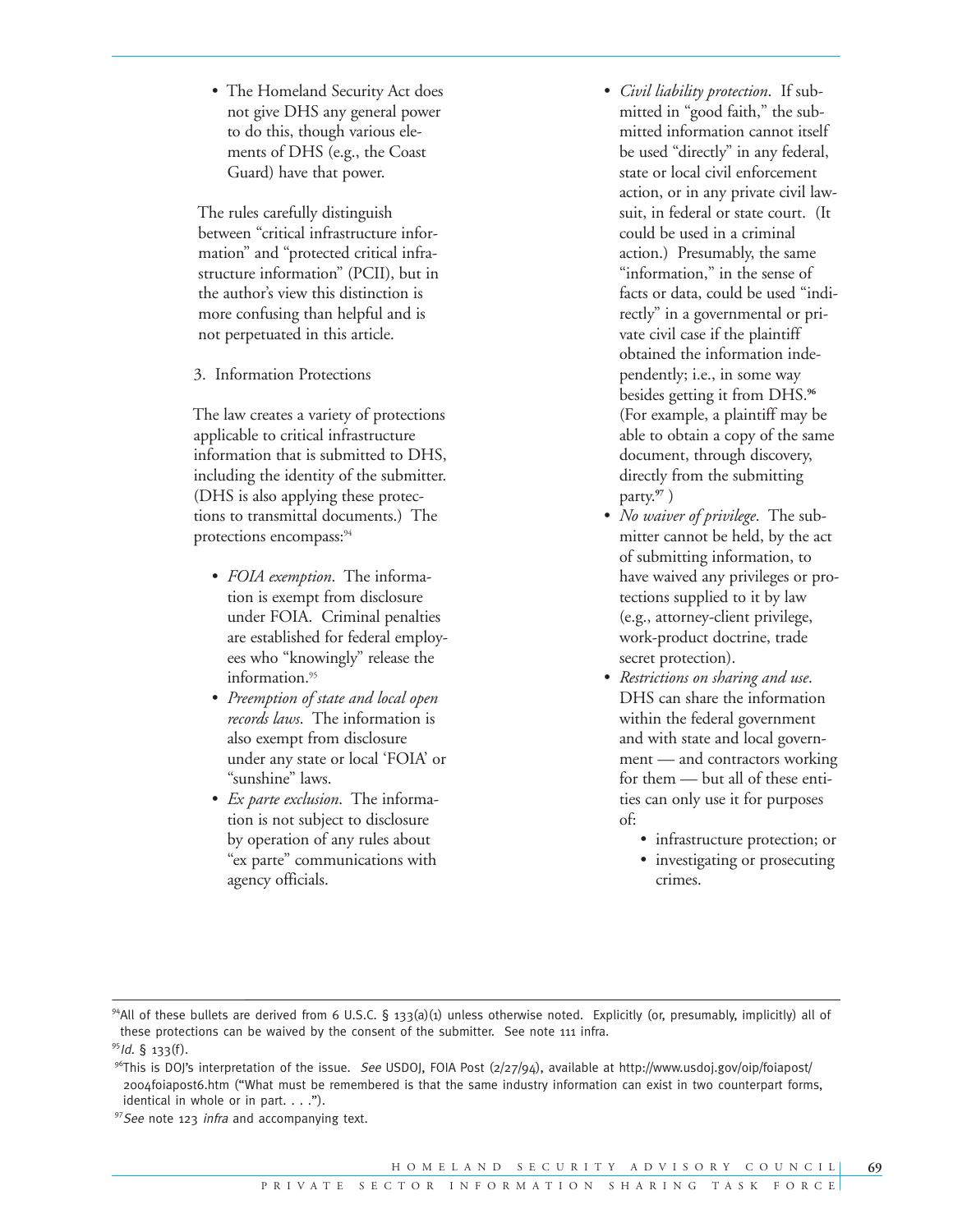DHS can also give it to Congress or the GAO, presumably upon request.

The CIIA rules also lay out detailed physical and procedural protections regarding safeguarding of the information.<sup>98</sup> These protections do not apply to information submitters, who remain free to release or otherwise handle their CII as they choose.<sup>99</sup>

The CIIA was also intended to enable members of a critical infrastructure sector to meet and share sensitive information frankly among themselves and with DHS, whether through Information Sharing & Analysis Centers (ISACs) or otherwise. It does so in two ways not further discussed in this article: an exemption from the Federal Advisory Committee Act<sup>100</sup> and an oblique antitrust exemption.<sup>101</sup> The author is unaware of either provision being relied upon to date.

4. Implementation Issues

The Act and DHS's rules establish a complex and rigid process for submitting and sharing CII:

- At present, information must be submitted in hard copy or on tangible electronic media. E-mail and oral submission is not generally allowed now, though such "eSubmissions" capability is imminent, according to PCII Program staff.<sup>102</sup> DHS has worked out an arrangement to receive electronic data on a continuing basis from one critical sector.
- DHS's rules at present require information to be submitted directly to the PCII Program; they do not allow "indirect" submissions through other components of DHS or other federal agencies, though DHS has stated its intent to allow this in the future.103 Private entities can submit information through an "information sharing and analysis organization," like an ISAC104
- To be eligible for protection, information must be accompanied by an "express statement" referencing the CIIA. 105

986 C.F.R. §§ 29.7, 29.8.

<sup>99</sup>As noted below (see note 112 infra and accompanying text), DHS will stop protecting CII if it becomes publicly available through legal means.

<sup>100</sup>Communication of critical infrastructure information to DHS does not trigger the Federal Advisory Committee Act. 6 U.S.C. § 133(b). Thus groups of industry sector representatives could meet with DHS to communicate CII without becoming subject to the open meetings or other requirements of FACA. DHS does not seem to set much store by this provision, however. In part, the constricted process that DHS has created for accepting and "validating" CII has undercut its ability to use this FACA exemption.

<sup>&</sup>lt;sup>101</sup>The CIIA does not explicitly create an exemption from the antitrust laws. However, it does provide an indirect means of accomplishing that goal via a reference to the Defense Production Act of 1950 (DPA), 50 U.S.C. app. § 2158. See 6 U.S.C. § 133(h). The DPA process is quite innovative, but also highly burdensome (in order to assure that the antitrust defense the DPA provides is not abused).

<sup>10269</sup> Fed. Reg. 8077.

<sup>&</sup>lt;sup>103</sup>*ld.* at 8075.

 $1046$  U.S.C. § 131(7)(A).

<sup>105</sup>Written information must be marked with language "substantially similar to the following: 'This information is voluntarily submitted to the Federal Government in expectation of protection from disclosure as provided by the provisions of the Critical Infrastructure Information Act of 2002." Id. § 133(a)(2). The statute allows oral information to be protected if such a written statement is provided within a reasonable period. Id.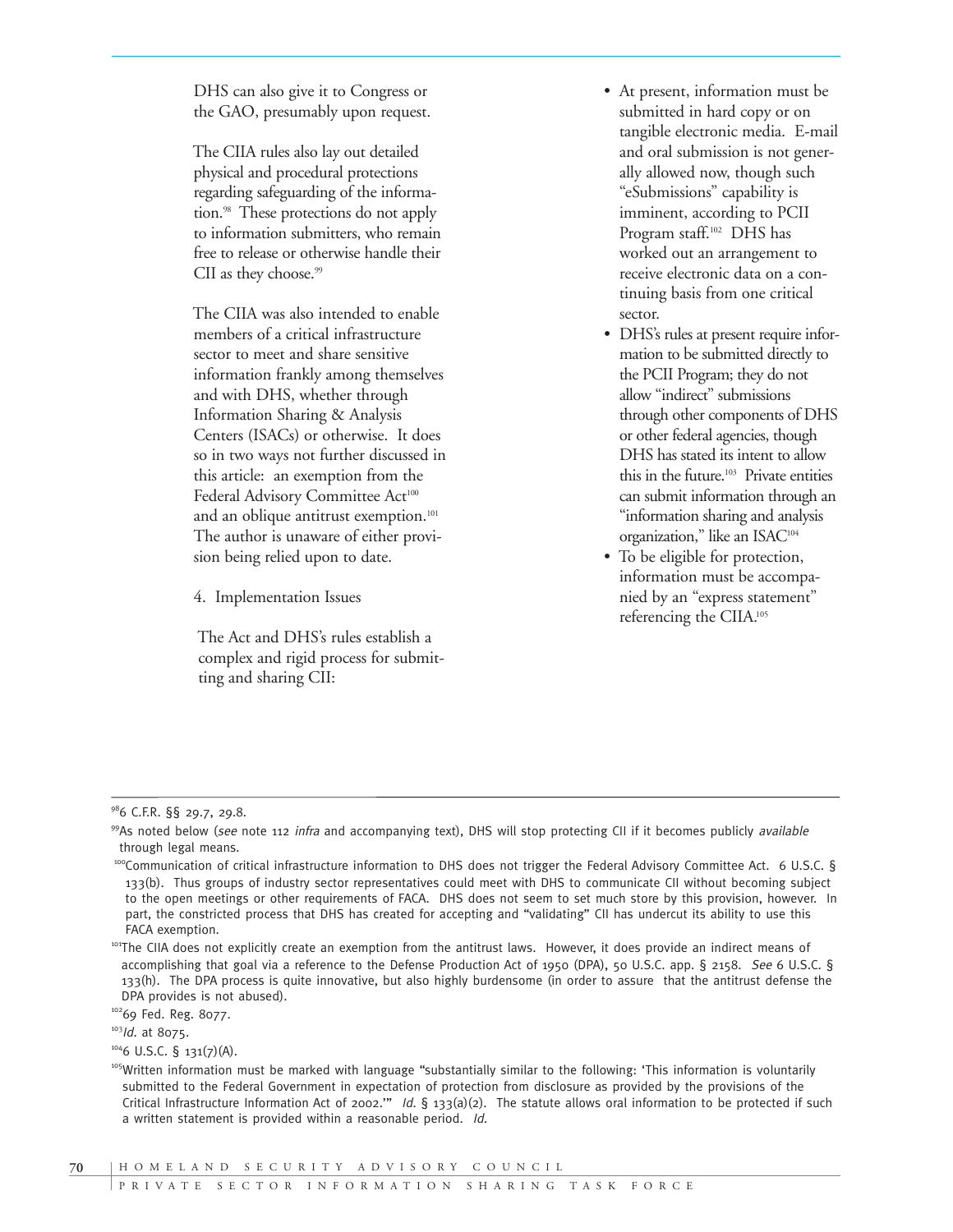- Once the information is submitted, DHS reviews the information and "validates" it as protected CII.106 (It protects the information presumptively as CII pending that determination.) DHS will notify the submitter of its determination. A source can withdraw the information while the determination is pending. DHS may ask the submitter for more information to substantiate its CII claim, in which case the submitter has 30 days to respond. If DHS determines that the information does not qualify as CII, DHS says it will, at the submitter's direction, either maintain it without protection or destroy it in accordance with the Federal Records Act.107 (But DHS will not return the information to the submitter at that point.)
- If DHS determines that information, though not qualifying as CII, could be withheld under another FOIA exemption, it will do so in response to a FOIA request.108 It may also retain (and safeguard) information that it considers to be law enforcement sensitive or that it believes should be classified. This latter assertion of authority has worried some, although it probably should not be surprising.
- Where a submission contains portions that qualify as CII and portions that likely do not, DHS

does not require submitters to "portion mark" the CII-candidate sections (as many agencies require when people submit information that is partially protected by other FOIA exemptions — for example, CBI). Rather, DHS will safeguard, and in the event of a FOIA request withhold from disclosure, the entire submission.<sup>109</sup>

- The default generally established by the rules is that CII will be maintained within DHS. The rules authorize DHS to share CII with other federal agencies, and with state and local governments, that agree to provide the information with the same degree of protection (state and local governments must sign a standard memorandum of agreement to this effect).<sup>110</sup>
- DHS is considering piloting a process of "class" validations that could be issued in advance of any particular submission and that would then automatically apply to all submissions falling within that class.
- The CIIA and rules do not discuss scenarios under which DHS could share protected CII with any nongovernmental entity besides the submitter, even under a nondisclosure agreement, for purposes of critical infrastructure protection.111 While this may be

<sup>106</sup>Unless otherwise noted, this bullet is drawn from 6 C.F.R. § 29.6(e).

<sup>&</sup>lt;sup>107</sup>Under that act, destruction by agencies of records in their possession is governed by schedules promulgated by the National Archives & Records Administration. See 44 U.S.C. § 3303a.

 $1086$  C.F.R. § 29.3(b).

<sup>&</sup>lt;sup>109</sup>69 Fed. Reg. 8078. PCII Program staff informally encourage portion marking of CII in large submissions, but they do so to expedite the validation process, not because only the marked portions will be protected.

<sup>1106</sup> C.F.R § 29.8(b).

<sup>111</sup>The statute and rules do, somewhat inconsistently, speak of the ability of CII to be disclosed with the consent of the submitter (e.g., 6 U.S.C. §§ 133 (a)(1)(C), (D), & (E)(ii); 6 C.F.R. §§ 29.3(c), 29.8(d)(1), (f)(1)(i), (k)), but the rules never discuss the circumstances under which such consent might be sought. PCII Program staff generally express an intention never to disclose CII to nongovernmental entities for any purpose.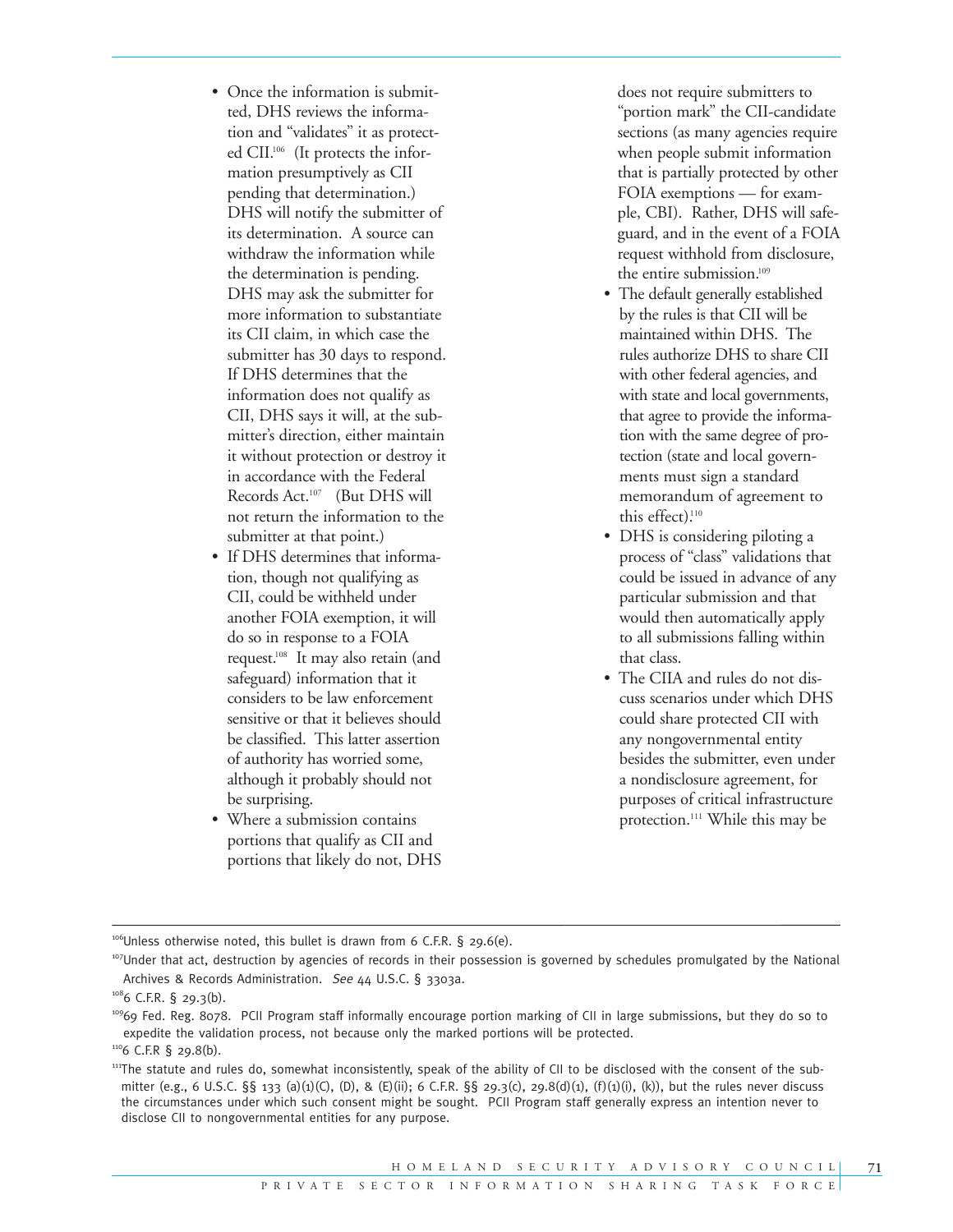reassuring for most purposes, it does limit the ability of DHS and critical infrastructure entities to work collaboratively. As discussed below, the rules regarding "sensitive security information" do contemplate such sharing and as a result are potentially much more useful for public/private partnership.

- DHS will stop protecting CII if it determines that the information was customarily in the public domain, was required by law to be submitted to DHS, or "is publicly available through legal means." (Presumably "is" means "is" and not "is capable of becoming.") DHS will inform the submitter if it makes this determination.<sup>112</sup>
- The CIIA provides that "nothing" in this [Act] may be construed to create a private right of action for enforcement of any provision of this Act."113 Whatever this language means, it does not mean that a submitter is prevented from filing a lawsuit to block DHS from disclosing information that it has determined does not qualify as CII. In establishing the right to file analogous lawsuits to block imminent disclosures under FOIA (so-called "reverse FOIA" lawsuits), the Supreme Court made clear that the ability to file them arises not as a result of some private right of action under FOIA

or the statute that supposedly prevents disclosure, but under the Administrative Procedure Act,<sup>114</sup> which generally authorizes judicial review of any final agency action not otherwise reviewable.<sup>115</sup>

The complexity of the foregoing process has undoubtedly discouraged use of the statute. Also, DHS entities who might ask private entities to provide them with information meeting the definition of CII have generally failed to coordinate adequately with the PCII Program Office, further limiting the statute's use. The program's rollout has been excruciatingly slow, with little apparent action throughout all of 2004. Finally, many potential submitters remain unconvinced that the statute really offers any protection over and above what might already be available under other authorities. This skepticism appears to be grounded less in any identifiable shortcomings of the law or rules than in two consequences of the their novelty: the lack of any judicial decisions upholding DHS decisions to withhold, and lack of longstanding, personal trust relationships between would-be submitters and DHS officials. Only time can address these factors. Notwithstanding all of the above, in the author's view the CIIA, appropriately implemented, remains a potentially powerful tool and one that potential submitters should consider thoughtfully.

<sup>1126</sup> C.F.R. § 29.6(f). The rules do not clearly explain what happens after DHS decides to stop protecting CII that it has formerly been protecting. Arguably, it must follow the submitter's prior instructions regarding destruction vs. maintenance subject to release under FOIA. Id. § 29.6(e). The DHS PCII PROCEDURES MANUAL (Feb. 17, 2004) says if the PCII Program concludes that a protected document did not really warrant protection at the time of the Program's initial determination, the Program will ask the submitter what it should do with the information if it was never used. If the information has been used, the Program will simply stop protecting it. Id. at 6-5 to 6-6.

<sup>1136</sup> U.S.C. § 134.

 $114$ Chrysler v. Brown, 441 U.S. 281, 293-94, 316-18 (1979). The Court expressly held that the statute assertedly blocking disclosure in that case –- the Trade Secrets Act –- did not afford a "private right of action," but the Court nonetheless authorized judicial review under the APA. Id. at 316-18.

<sup>115</sup> See 5 U.S.C. § 704.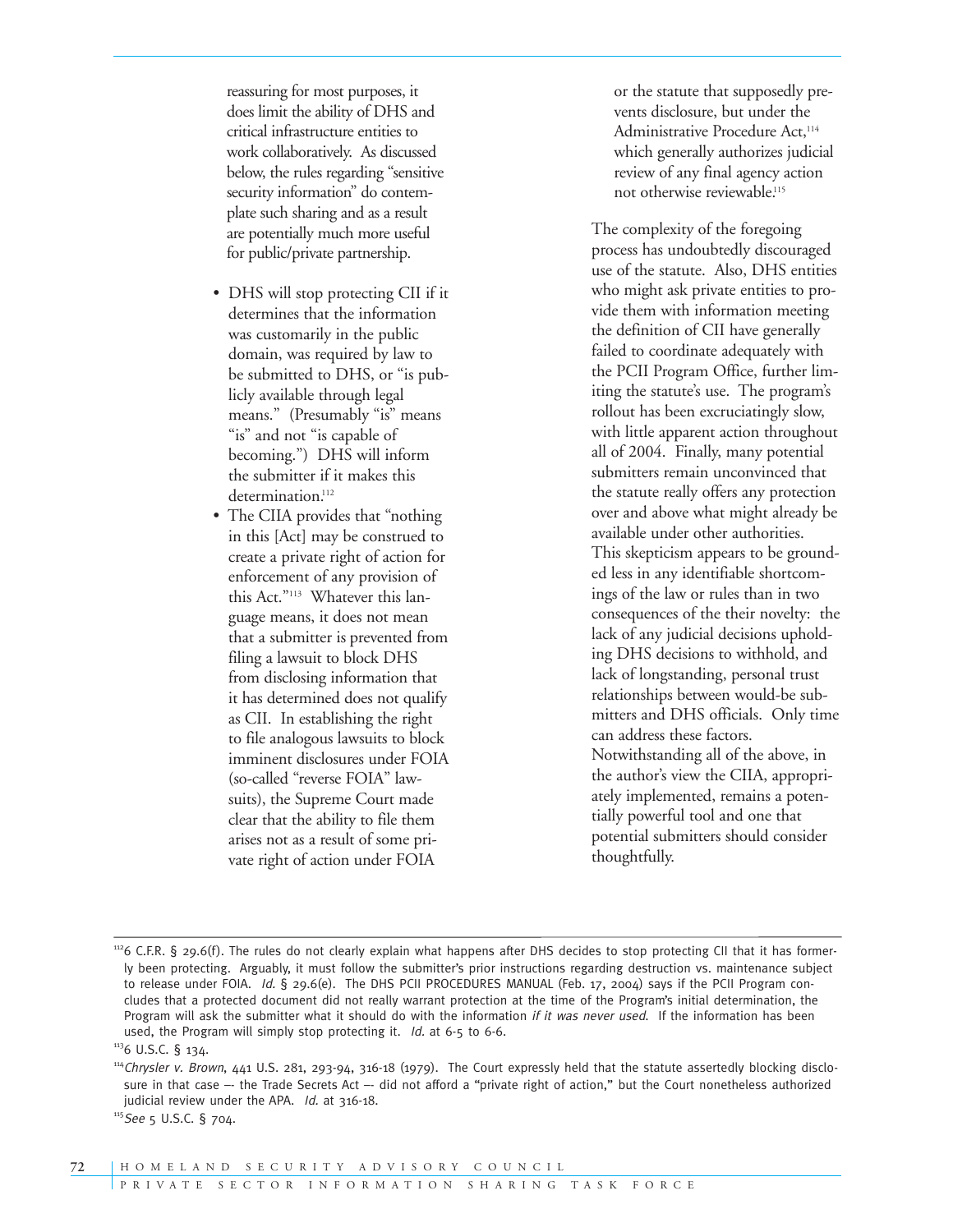### 5. No "Polluter Secrecy"

Partly as a result of its facial potential, the CIIA has been roundly denounced by the open-government and environmental communities as "likely to cause excessive secrecy regarding information only tangentially related to national security"116 and as possibly leading to "a radical reversal of common law tort liability and open government requirements."117 Bills have been introduced in both the 108th and 109th Congresses that would substantially curtail it.<sup>118</sup> These critics assert that its protections will allow organizations to hide embarrassing information or worse. These claims are generally wrong or hyperbolic, for the reasons discussed below, and suggest that those involved are less concerned about the CIIA itself as they are about using the CIIA to make larger political points.

• *Continued requirements to report*. Regulated entities must continue to report to the Federal government any information that they are required to report under any other law. <sup>119</sup> Information submitted or relied upon for permitting decisions or in regulatory proceedings is also not covered by

the CIIA.120 Any information so provided to those other agencies could be used by them in enforcement actions, since it would have been obtained independently of the CIIA.121

- *Government access to information*. Federal, state and local agencies will continue to have all their existing powers under other laws to obtain records and other information that regulated entities are required to make available to them.122 This would seem to include information that states or local agencies – but not the federal government – require to be reported. Again, it would seem that these documents (and the information they contain) could be used in enforcement actions because they were independently obtained.
- *Private access to information*. While the issue is less clear, it appears that private litigants also retain under the CIIA whatever powers they have under other authorities to obtain critical infrastructure information directly from submitters and to use it in lawsuits.<sup>123</sup>

 $116$  Wells, *supra* note 5, at 1214.

<sup>&</sup>lt;sup>117</sup>Rena Steinzor, "Democracies Die Behind Closed Doors: The Homeland Security Act and Corporate Accountability," 12 KANSAS J. LAW & PUB. POL'Y 641, 643 (Spring 2003).

<sup>118</sup> See S. 622, 109th Cong., 1st Sess. (2005); S. 609, 108th Cong., 1st Sess. (2003).

 $1196$  U.S.C. § 133(d). The rules also clarify that submitters may not try to claim CII protections in required submissions they make to other agencies. See 6 C.F.R. § 29.3. The rules do allow DHS to treat a document as CII even when the same document is also submitted to one of other agencies (see the last sentence of  $\S$  29.3) — but those other agencies would not be bound by any CIIA prohibitions and could freely use that document in any otherwise authorized fashion, including releasing it publicly. See 6 U.S.C. § 133(c), 6 C.F.R. § 29.3(d).

 $1206$  U.S.C. § 131(7)(B)(ii). The CIIA also does not protect information contained in registration statements filed with the SEC or federal banking regulators or in disclosures associated with the sale of securities. Id. § 131(7)(B)(i).

 $121/d. \S$  133(c).<br> $122/d.$ ; see also 6 C.F.R. § 29.3(d).

<sup>&</sup>lt;sup>123</sup>That seems to be DHS's interpretation of 6 U.S.C. §§ 133(c). See 6 C.F.R. § 29.3(d). If this is true, however, one wonders why Congress included the words "or any third party" in part of the CIIA that prohibits DHS, "any other Federal, State or local authority, or any third party" from "directly" using CII in any civil action (see 6 U.S.C. § 133(a)(1)(C)) — especially since non-governmental parties have no lawful way to obtain CII from any government entity. Perhaps this language captures the prospect of third parties obtaining CII accidentally or improperly.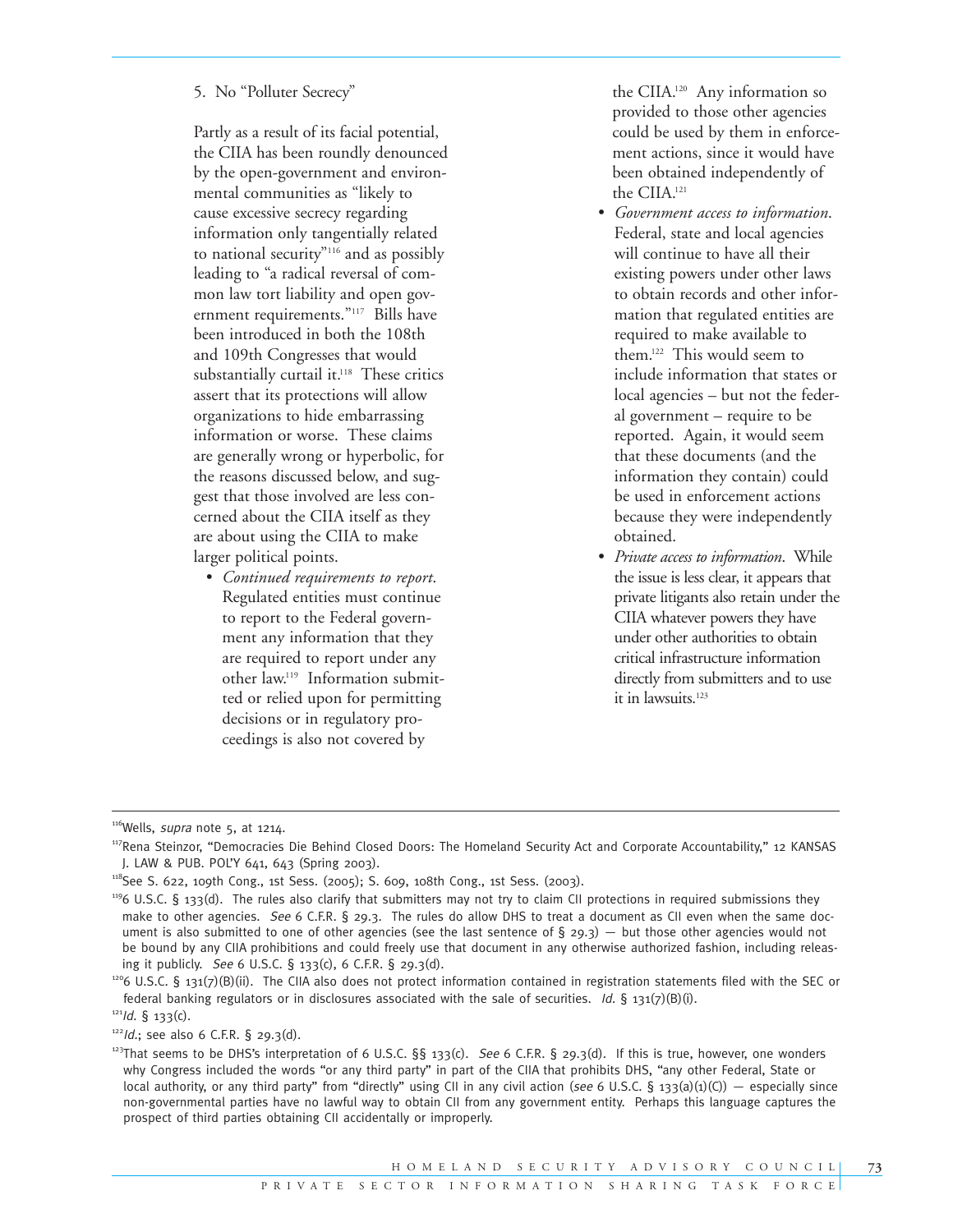- *Protections not applicable to public (or customarily public) information*. Information that has already been disclosed lawfully to the public cannot be "pulled back" or otherwise protected under the law.124 Information that is "customarily in the public domain" is also not protected.125
- *Linkage to critical infrastructure*. In order to be eligible for the protections of the CIIA, DHS must determine (through the validation process) that the information fits the definition of "critical infrastructure information."
- *Good faith requirement.* For the civil liability protections to apply, the information must be submitted in good faith.126 DHS dropped a proposal to make submitters certify that a submission was made in good faith, but DHS noted that false representations to it are a federal crime.<sup>127</sup>
- *Whistleblower protection*. The CIIA rules clarify that the PCII program does not supersede the Whistleblower Protection Act,<sup>128</sup> and thus federal employees can disclose CII without penalty if they reasonably believe it evidences, among other things, a specific danger to public health or safety. 129

Business groups have also raised concerns about how the CIIA will affect business transactions. For example, if company A wants information from company B, company B might require company A to agree not to submit that information as

CII. Some have predicted that companies might also assert PCII status as a reason for not supplying information to other companies in transaction or in discovery, although in the latter case this defense would seem unavailing.

B. Sensitive Security Information

1. Background

In 1974, the Federal Aviation Administration was given the power to prohibit the disclosure of information that, if released, could jeopardize the safety of passengers in air transportation. This authority has been revised and expanded twice since that date. At present, both DOT and TSA have statutory authority to issue regulations "[n]otwithstanding [FOIA]" that "prohibit[] disclosure of information obtained or developed in ensuring security" [DOT] or "in carrying out security" [TSA] under authorities they administer, if the Secretary of Transportation or the Assistant Secretary of Homeland Security for Transportation Security Administration decides that "disclosing the information would . . . reveal a trade secret or privileged or confidential information; or . . . be detrimental to transportation safety" [DOT] or "transportation security"  $[TSA]$ <sup>130</sup>

### PRIVATE SECTOR INFORMATION SHARING TASK FORCE

<sup>124</sup>See 6 U.S.C. §§ 133(c); see also 6 C.F.R. § 29.6(f).

<sup>1256</sup> U.S.C. § 131(3).

 $126$ Id. § 133(a)(1)(C).

<sup>127</sup> See 69 Fed. Reg. 8077.

 $128$ <sub>5</sub> U.S.C. § 1213.

 $1296$  C.F.R. § 29.8(f)(3). This provision is evidently premised on a savings clause in the Homeland Security Act stating that nothing in that act (which includes the CIIA) overrides the Whistleblower Protection Act. See 6 U.S.C. § 463(2).

<sup>&</sup>lt;sup>130</sup>See 49 U.S.C. §§ 114(s)(1) (TSA), 40119(b)(1) (DOT). While the DOT language refers to transportation "safety" rather than "security," the difference is probably not legally significant. These two statutes also protect information the disclosure of which would "[b]e an unwarranted invasion of privacy." Id. §§  $114(S)(1)(A)$ ,  $40119(b)(1)(A)$ .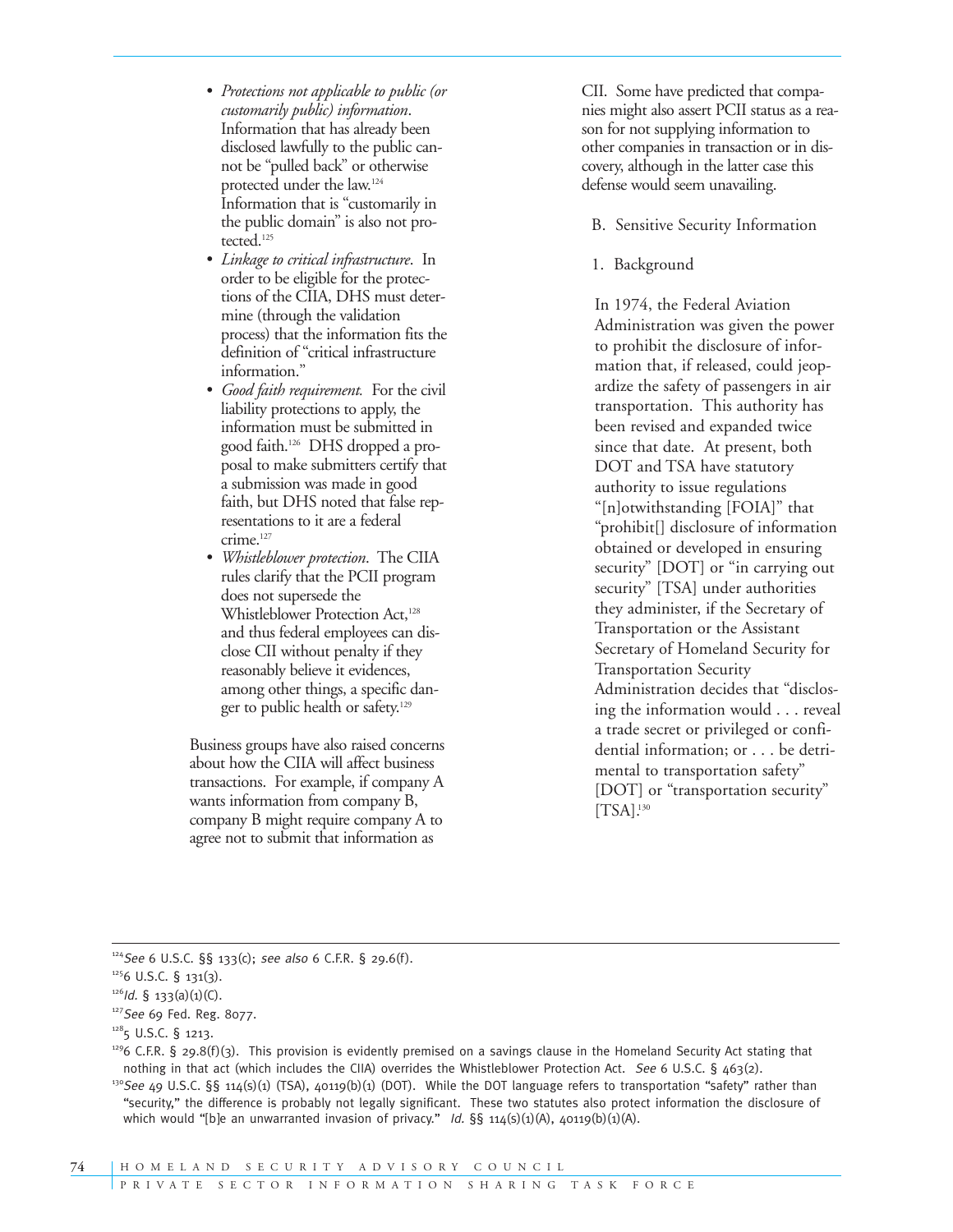The two agencies have jointly issued rules implementing this authority.<sup>131</sup> For reasons not worth discussing here, the current rules largely address aviation security (regulated by TSA) and maritime security (regulated by the Coast Guard under the MTSA – *see* Part IV.A.2 above). Land modes of transportation (e.g., rail and truck) are not expressly referenced in the rules, but a few of the rules are written so generally that they apply in any transportation setting. (This is TSA and DOT's view, as well as the author's.) TSA and DOT intend to propose amendments that will expand these joint regulations to apply to all modes.

The rules are substantially different than the CII rules, both in scope and operation.

### 2. Scope

The rules have both general and particular applicability. In general, they track the statutes by defining "sensitive security information" as "information obtained or developed in the conduct of security activities, including research and development, the disclosure of which TSA [or the Secretary of DOT] has determined would . . . [r]eveal trade secrets or privileged or confidential information obtained from any person; or . . . be detrimental to the security [or safety] of transportation."132

The rules also identify several 'categorical inclusions' – if information falls into one of these categories, it is automatically SSI. Two of these categories are not limited to aviation or maritime transportation:

- *Vulnerability assessments . . .* directed, created, held, funded, or approved by the DOT [or] DHS, or that will be provided to DOT or DHS in support of a Federal security program."133
- *"Threat information*. Any information held by the Federal government concerning threats against transportation or transportation systems and sources and methods used to gather or develop threat information, including threats against cyber infrastructure."<sup>134</sup>

The other categorical inclusions are restricted to aviation and maritime security. The rules list over a dozen, including:

- "*Security programs and contingency plans . . .* issued, established, required, received, or approved by DOT or DHS." ("Security programs," at least, are largely limited to aviation and maritime operations.135 ) These specifically include vessel and maritime facility security plans.<sup>136</sup>
- *"Security inspection or investigative information . . . .* Details of any security inspection or investigation of an alleged violation of aviation or maritime transportation security requirements of Federal law that could reveal a security vulnerability . . . . "<sup>137</sup>
- *"Security measures.* Specific details of aviation or maritime transportation security measures, both operational and technical, whether applied directly by the Federal government or another person . . . . "<sup>138</sup>

13149 C.F.R. Parts 15 (DOT) and 1520 (TSA), published at 69 Fed. Reg. 28066 (May 18, 2004).

HOMELAND SECURITY ADVISORY COUNCIL

 $13249$  C.F.R. §§ 15.5(a)(2) & (3), 1520.5(a) (2) & (3). As with the statutes authorizing the rules, the regulatory definition of SSI also generally includes information the disclosure of which would "[c]onstitute an unwarranted invasion of privacy." Id. §§  $15.5(a)(1), 1520.5(a)(1).$ 

 $1331d.$  §§ 15.5(b)(5), 1520.5(b)(5) (emphasis in original).

 $134$   $1d.$  §§ 15.5(b)(7), 1520.5(b)(7) (emphasis in original).

 $135$ Id. §§ 15.3, 1520.3. They also include "transportation-related automated system[s] or network[s] for information processing, control and communications." Id.

 $1361d.$  §§ 15.5(b)(1), 1520.5(b)(1) (emphasis in original).

 $137$  Id. §§ 15.5(b)(6), 1520.5(b)(6) (emphasis in original).

 $1381d.$  §§ 15.5(b)(8), 1520.5(b)(8) (emphasis in original).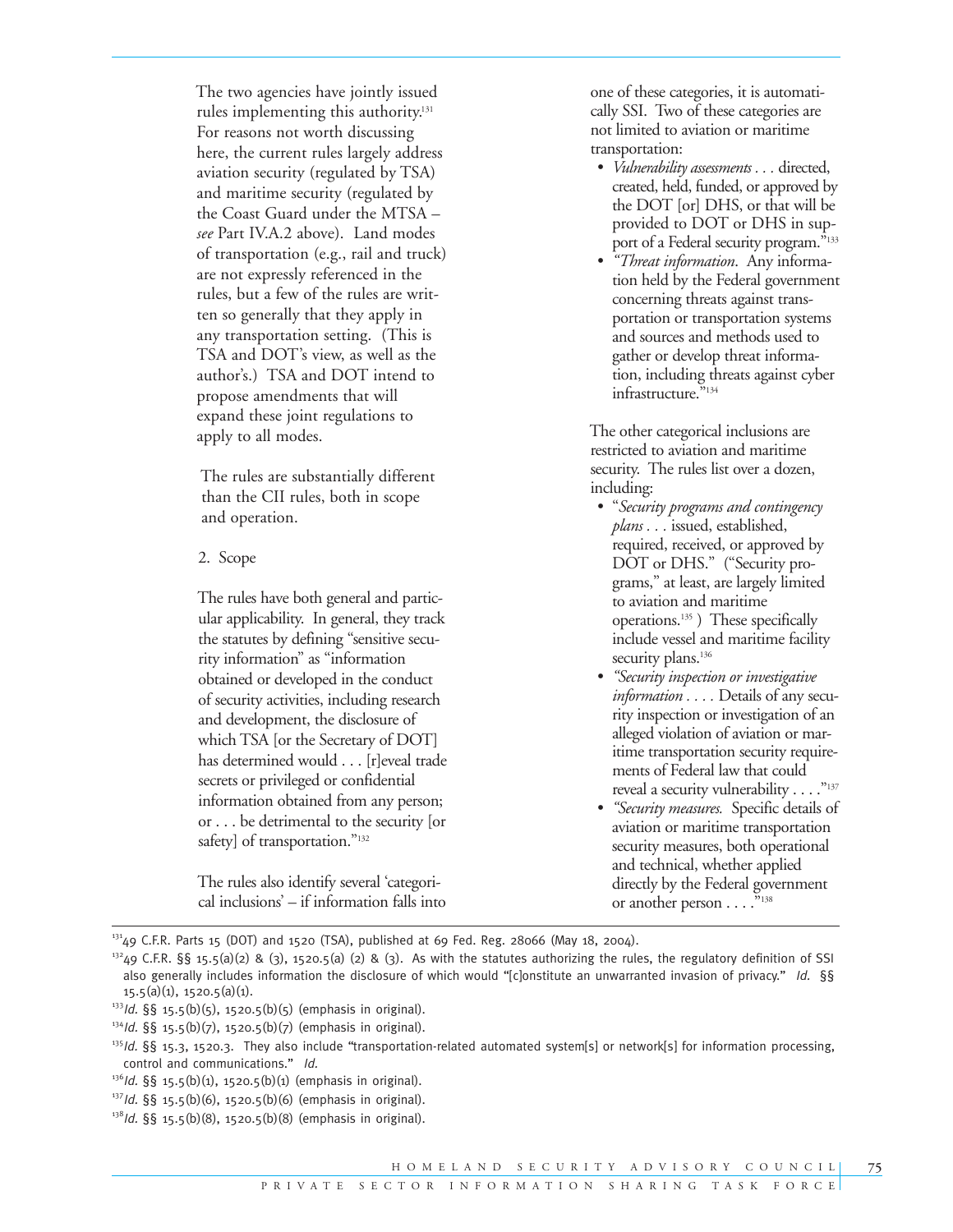- *"Security training materials.* Records created or obtained for the purpose of training persons employed by, contracted with, or acting for the Federal government or another person to carry out any aviation or maritime transportation security measures required or recommended by DHS or DOT."139
- *"Critical aviation or maritime infrastructure asset information.* Any list identifying systems or assets, whether physical or virtual, so vital to the aviation or maritime transportation system that the incapacity or destruction of such assets would have a debilitating impact on transportation security, if the list is —
	- (i) Prepared by DHS or DOT; or
	- (ii) Prepared by a State or local government agency and submitted by the agency to DHS or DOT."<sup>140</sup>
- *"Trade secret information . . . and [c]ommercial or financial information* . . . obtained by DHS or DOT in carrying out aviation or maritime transportation security responsibilities, but only if the source of the information does not customarily disclose it to the public."<sup>141</sup>

The rules authorize DOT or DHS to determine that information has stopped meeting the definition of  $S\overline{S}$ .<sup>142</sup> Even more interesting, the rules enable either of these agencies to determine that information is not SSI, even though it appears to fall into one of the categorical inclusions listed above, if it concludes that the information the information may be released in the interest of public safety or in furtherance of transportation security.<sup>143</sup>

- 3. Operation
	- a. SSI is partially self-implementing

As noted above, the SSI rules define over a dozen categories of information that are automatically SSI. As a result, information that clearly falls into these categories is SSI by definition, and qualifies for automatic protection. Information not falling in these categories can be SSI if DOT or TSA determines that it meets the statutory criteria for SSI; i.e., that improper disclosure of the information would be detrimental to transportation security. (Note: The DHS rules speak of TSA making these determinations on behalf of DHS, but in practice the Coast Guard can and does make SSI determinations as  $well.<sup>144</sup>$ 

b. SSI can be submitted voluntarily to the federal government

The preamble to the SSI rules attempts to distinguish the CII rules by saying that SSI "for the most part . . . is created by TSA or the Coast Guard or is required to be submitted to" the federal government, and that "information constituting SSI generally is not voluntarily submitted . . . . "<sup>144</sup> While these statements may be true in part, it is also true that information constituting SSI can be, and has been, submitted voluntarily to DOT or DHS. And the SSI rules do not prohibit this.<sup>146</sup>

- $139$ Id. §§ 15.5(b)(10), 1520.5(b)(10) (emphasis in original).
- $1401d.$  §§ 15.5(b)(12), 1520.5(b)(12) (emphasis in original).
- $1411d.$  §§ 15.5(b)(14), 1520.5(b)(14) (emphasis in original).

 $143$ Id. §§ 15.5(b), 1520.5(b).

14569 Fed. Reg. 28069.

### HOMELAND SECURITY ADVISORY COUNCIL **76**

 $142$ Id. §§ 15.5(c), 1520.5(c).

<sup>&</sup>lt;sup>144</sup>As noted in Part IV.A.2 above, the Coast Guard has its own independent statutory authority to protect MTSA-related information, but uses the SSI rules to implement that authority.

<sup>&</sup>lt;sup>146</sup>The rules do provide that if information is properly submitted to the PCII Program and validated as PCII, the more restrictive CII rules will apply, even if the information also qualifies as SSI. See 49 C.F.R. §§ 15.10(d), 1520.10(d).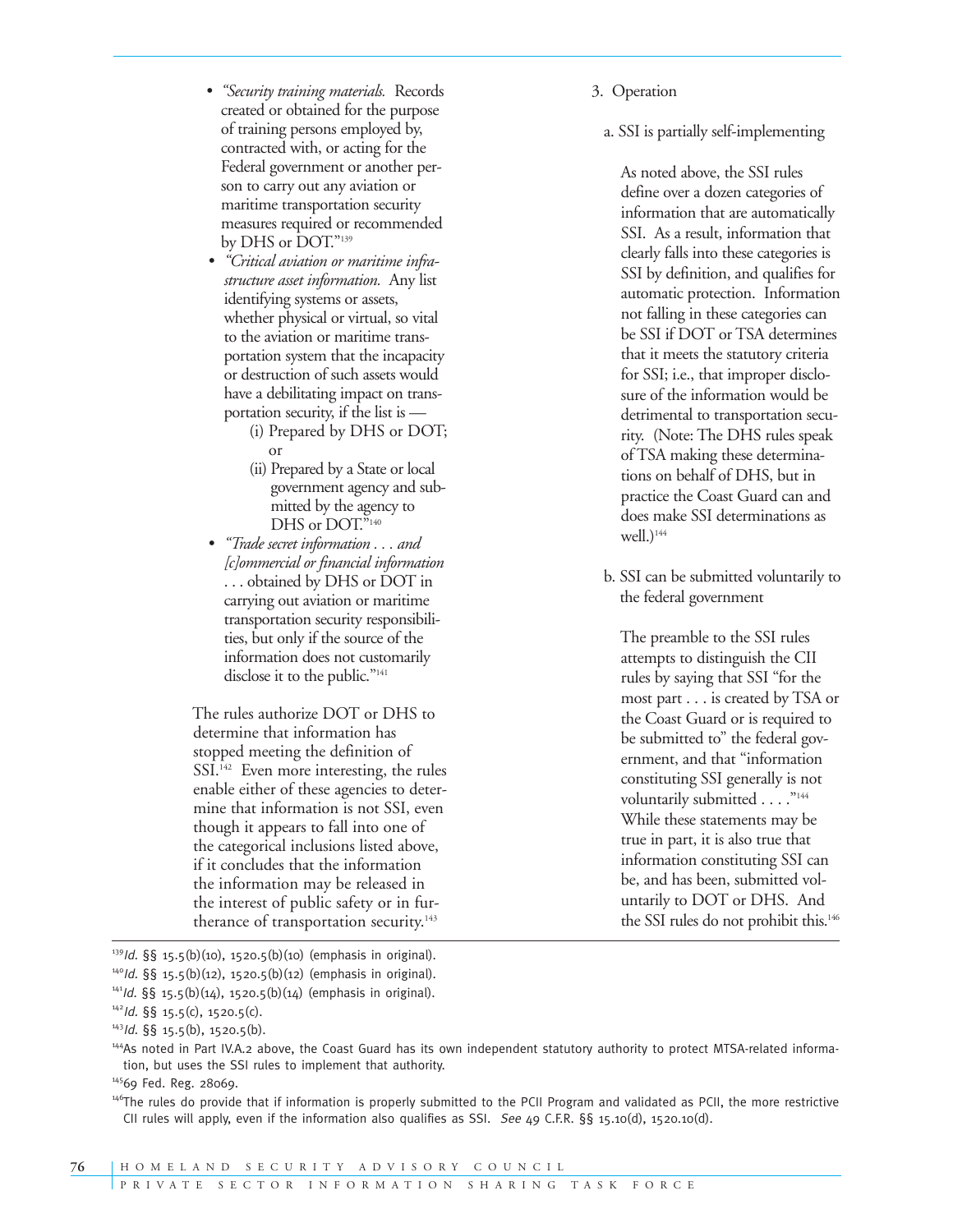c. Persons able to obtain SSI

The SSI rules have been purposefully designed to facilitate the protection by the federal government of privately-held or operated activities such as commercial aviation and maritime commerce. As a result, the rules allow DOT and DHS to make SSI available to the relevant players in these areas. In the maritime security context, these "covered persons" include:

- owners, operators and charterers of vessels required to have a security plan;
- owners and operators of facilities required to have a security plan;
- persons participating on national, area or port security committees;
- industry trade associations representing the foregoing (if they have entered into a nondisclosure agreement with DOT or DHS);
- DHS and DOT; and
- persons employed by, contracted to or acting for any of the above. 147

Apart from transportation mode, the rules also provide that SSI can be made available to any person for whom a vulnerability assessment has been "directed, created, held, funded, or approved by DHS or DOT," or who provides an assessment to either department.<sup>148</sup>

In any case, access to specific SSI is limited to persons with a "need to know" that SSI. Under the SSI rules, these include the following private sector actors:

- persons carrying out, in training to carry out, or supervising, any transportation security activities approved, accepted, funded, recommended or directed by DHS or DOT;
- persons providing technical or legal advice to a covered person regarding any federal transportation security requirements; and
- persons representing covered persons in connection with any judicial or administrative proceeding regarding those requirements.<sup>149</sup>

Federal employees can have access to SSI whenever it is necessary for performance of the employee's official duties. Federal contractors and grantees can have access if it is necessary to performance of the contract or grant.<sup>150</sup>

d. The SSI rules bind private persons

Like the procedures for classified information, but unlike all the other information protection authorities discussed in this article, the SSI rules impose obligations on private sector persons who possess SSI — including the persons who generate the information in the first place. These include:

• Taking reasonable steps to safeguard it from unauthorized disclosure (this includes storage in a secure container, such as a locked desk or file cabinet or in a locked room);

 $147$  See 49 C.F.R. §§ 15.7(c), (d), (f), (g), (h) & (k), 1520.7(c), (d), (f), (g), (h) & (k).

<sup>150</sup>See 49 C.F.R. §§ 15.11(b), 1520.11(b).

HOMELAND SECURITY ADVISORY COUNCIL PRIV A TE SECTOR INFORMATION SHARING TASK FORCE **77**

 $148$ See 49 C.F.R. §§ 15.7(l), 1520.7(l).

<sup>&</sup>lt;sup>149</sup>See 49 C.F.R. §§ 15.11(a), 1520.11(a). These two subsections originally spoke only of aviation and maritime activities, see 69 Fed. Reg. 28081, 28084-85, but that restriction was eliminated through a technical amendment, see 70 Fed. Reg. 1379 (Jan. 7, 2005).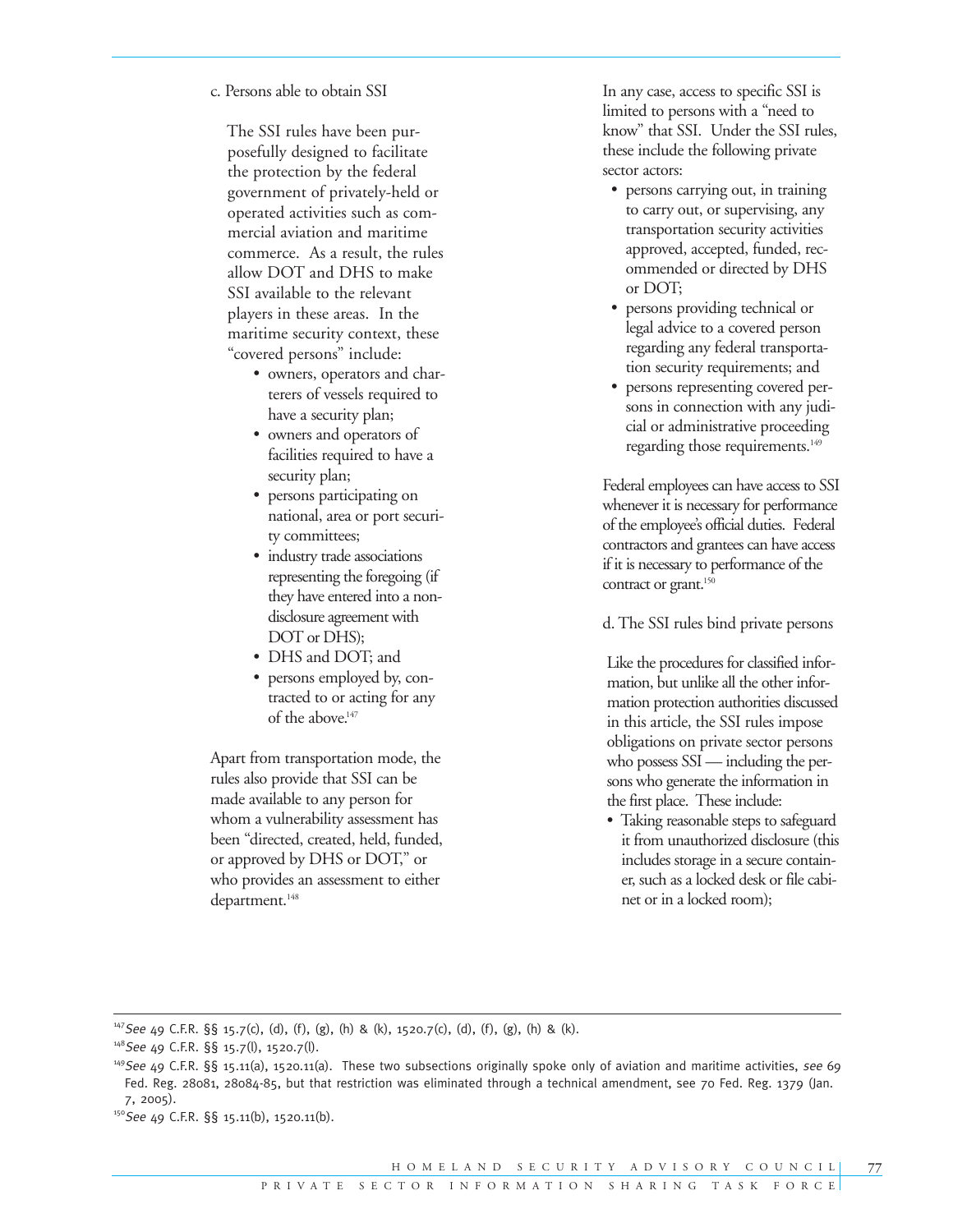- Disclosing it only to covered **CONCLUSION** persons who have a need to know, unless otherwise authorized in writing by TSA, the Coast Guard or the Secretary of DOT;
- Complying with marking requirements; and
- Reporting unauthorized disclosures to the applicable DOT or DHS component.<sup>151</sup>

Many have complained that the marking requirements are overly burdensome, as they require a lengthy footer for every page.<sup>152</sup> TSA and DOT have indicated that they may relax this requirement in a forthcoming rulemaking.

The rules provide that violations of the SSI rules by private actors are "grounds for a civil penalty and other enforcement or corrective action" by the relevant agency. Notably, each agency with authority regarding SSI is responsible for policing the SSI rules. So, for example, the Coast Guard interprets and enforces compliance with the SSI rules at MTSA-regulated facilities.

Security-related information supplied by a business to a federal executive branch agency may be protected from public release under a number of FOIA exemptions, as well as one or more other statutes or regulations, depending on the type of business, the subject matter of the information, the reason it was prepared, the agency to which it was submitted, whether it was submitted voluntarily, and a host of other factors. DOT/TSA "sensitive security information" rules impose obligations on submitters regarding their handling of the same information. A number of authorities envision controlled sharing of information between the federal government, on the one hand, and state and local governments and similarly-situated private entities, on the other – a relatively unusual concept but one that can be valuable in promoting protection of private infrastructure.

Several of the potentially applicable authorities provide an unprecedented level of protection for private information in government hands. How well these protections will work, and in particular how courts will interpret them, remains to be seen. To effectively secure the nation's private critical infrastructure, it will be crucial that all involved parties work together to maximize the effectiveness of these legal measures. This work will require reconciliation of three competing goals: (a) protecting sensitive information from public release; (b) sharing sensitive information, where appropriate, among the relevant public and private entities, and (c) ensuring that the first two goals do not lead to unnecessary withholding of truly nonsensitive and properly public information.

<sup>151</sup>See 49 C.F.R. §§ 15.9(a)(1), (2), (4) & (c), 1520.11(a)(1), (2), (4) & (c).  $152$  See 49 C.F.R. §§ 15.13(c), 1520.13(c). 153 See 49 C.F.R. §§ 15.17, 1520.17.

HOMELAND SECURITY ADVISORY COUNCIL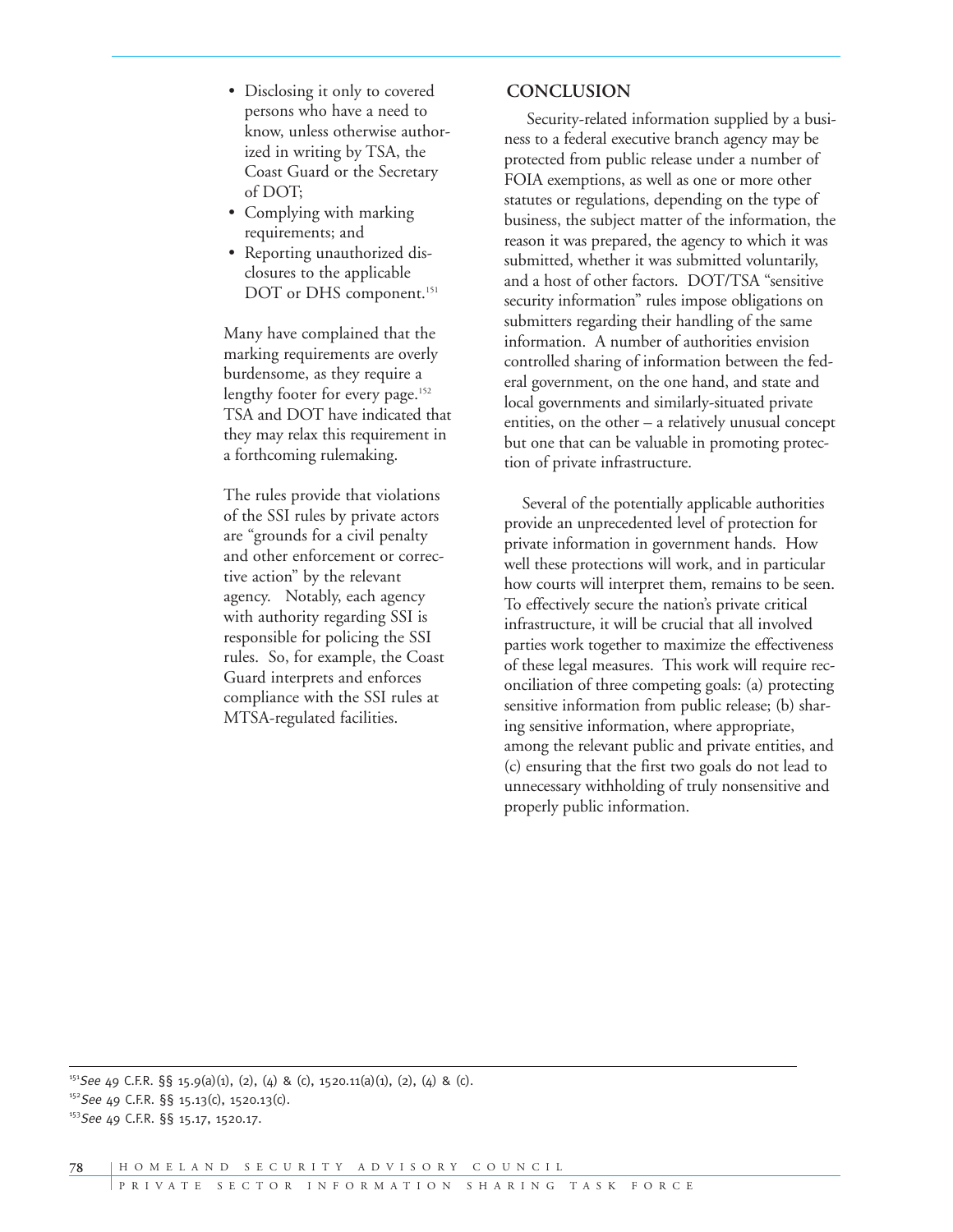# Attachment D

## **CATEGORIES OF SECURITY-RELATED INFORMATION SOUGHT BY GOVERNMENT FROM PRIVATE CRITICAL INFRASTRUCTURE ENTITIES**

1. Cyber Threats to U.S. Infrastructure

### 2. Terrorism

- 3. Biological Weapons of Mass Destruction
	- 1. Biological Weapons (BW) and dual-use or controlled technology transfers
	- 2. Criminal, terrorist, and foreign government BW research and development capabilities, programs and infrastructure
	- 3. Methods of finance and exchange and transfer networks
- 4. Chemical Weapons of Mass Destruction
	- 1. Chemical Weapons (CW) and dual-use or controlled technology transfers
	- 2. Criminal, terrorist, and foreign government CW research and development capabilities, programs and infrastructure
	- 3. Methods of finance and exchange and transfer networks
- 5. Nuclear Weapons of Mass Destruction
	- 1. Nuclear Weapons and dual-use or controlled technology transfers
	- 2. Criminal, terrorist, and foreign government nuclear weapons research and development capabilities, programs and infrastructure
	- 3. Methods of finance and exchange and transfer networks
- 6. International Organized Crime
	- 1. Alien smuggling and human trafficking
	- 2. Money laundering and financial transactions in support of illegal activities
	- 3. Other crime with homeland security implications, i.e. conspiracy with terrorists, illegal arms trafficking, explosives theft

### 7. Illicit Drugs

- 1. Production, storage, movement and transfer of illicit and illegal drugs, and precursor materials and equipment
- 8. Economic Stability and Trade
	- 1. Efforts to circumvent U.S. restrictions on the trade of controlled technologies, equipment, munitions and dual-use items

### 9. Energy Security

1. Indications and warnings of targeting or attacks on U.S. energy infrastructure